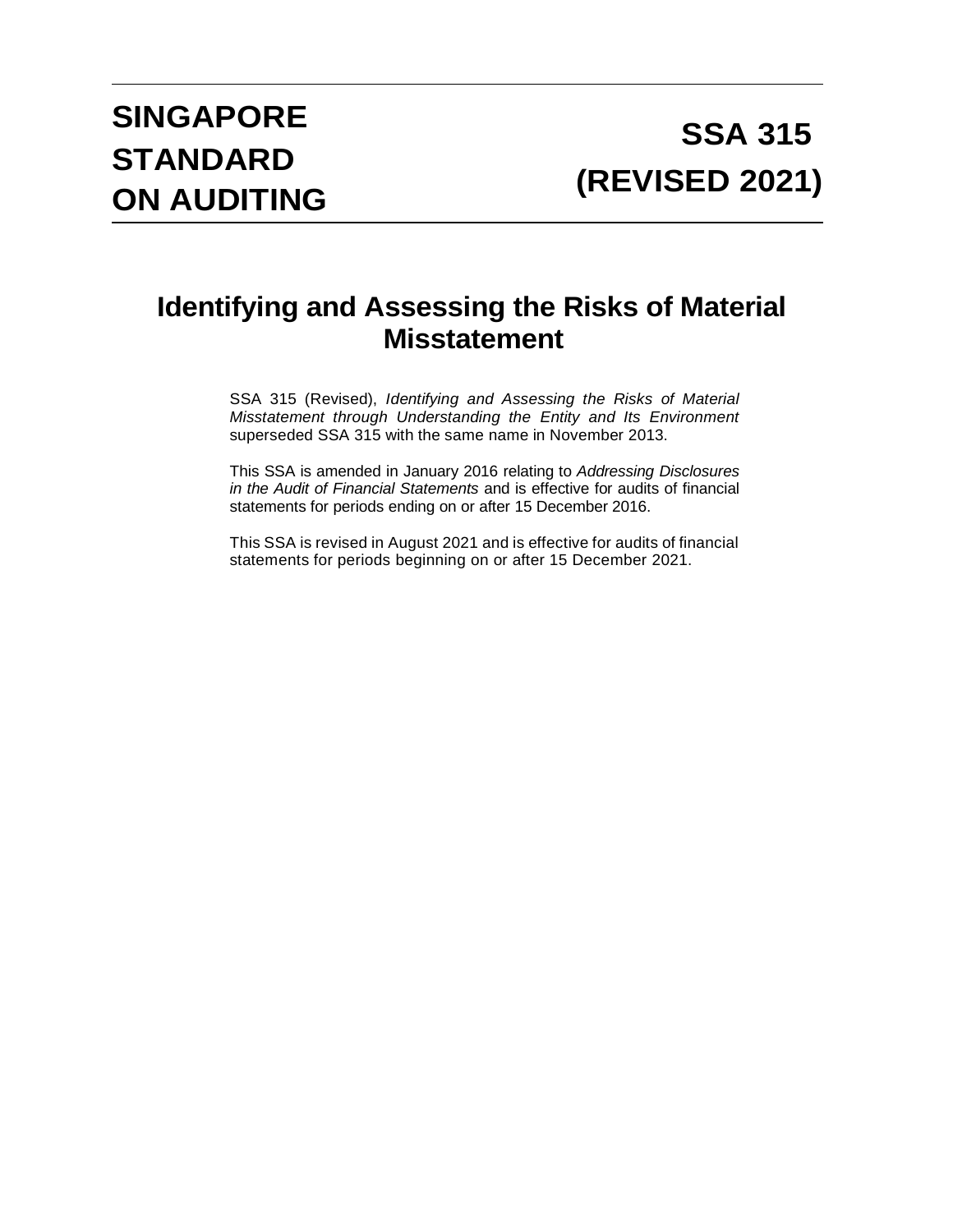# **SINGAPORE STANDARD ON AUDITING 315 (REVISED 2021)**

# **IDENTIFYING AND ASSESSING THE RISKS OF MATERIAL MISSTATEMENT**

(Effective for audits of financial statements for periods beginning on or after 15 December 2021)

#### **CONTENTS**

Paragraph

| <b>Introduction</b>                                                                                                                                       |             |
|-----------------------------------------------------------------------------------------------------------------------------------------------------------|-------------|
| Scope of this SSA                                                                                                                                         |             |
|                                                                                                                                                           | 1           |
|                                                                                                                                                           | 2           |
|                                                                                                                                                           | 9           |
|                                                                                                                                                           | 10          |
|                                                                                                                                                           | 11          |
|                                                                                                                                                           | 12          |
|                                                                                                                                                           |             |
|                                                                                                                                                           | $13 - 18$   |
| Obtaining an Understanding of the Entity and Its Environment, the Applicable<br>Financial Reporting Framework and the Entity's System of Internal Control | $19 - 27$   |
|                                                                                                                                                           | $28 - 37$   |
|                                                                                                                                                           | 38          |
| <b>Application and Other Explanatory Material</b>                                                                                                         |             |
|                                                                                                                                                           | $A1 - A10$  |
|                                                                                                                                                           | $A11 - A47$ |
| Obtaining an Understanding of the Entity and Its Environment, the Applicable<br>Financial Reporting Framework and the Entity's System of Internal Control | A48-A183    |
|                                                                                                                                                           | A184-A236   |
|                                                                                                                                                           | A237-A241   |

- Appendix 1: [Considerations for Understanding the Entity and its Business Model](#page-70-0)
- Appendix 2: [Understanding Inherent Risk Factors](#page-73-0)
- Appendix 3: [Understanding the Entity's System of Internal Control](#page-78-0)
- Appendix 4: [Considerations for Understanding an Entity's Internal Audit Function](#page-85-0)
- Appendix 5: [Considerations for Understanding Information Technology \(IT\)](#page-88-0)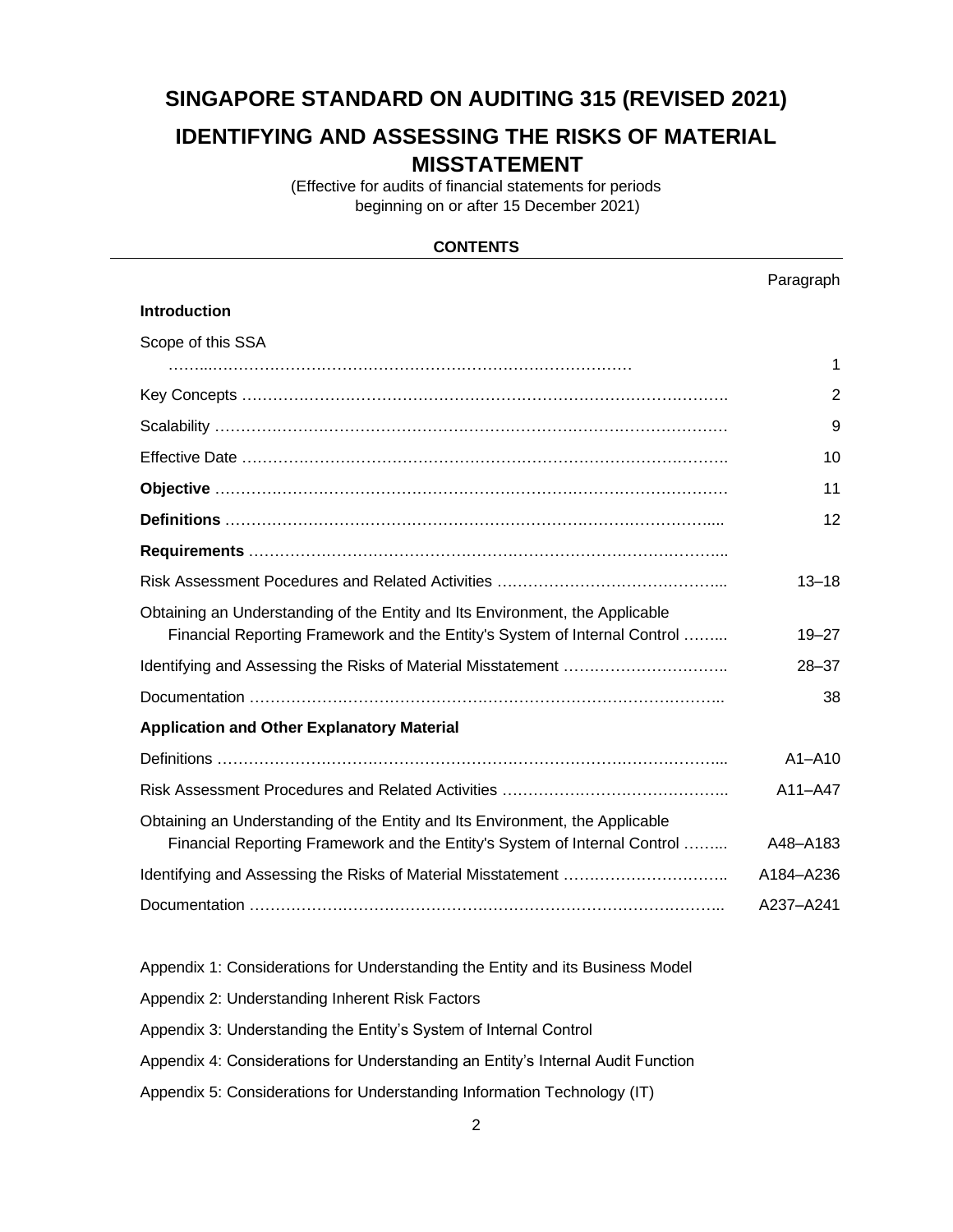Singapore Standard on Auditing (SSA) 315 (Revised 2021), *Identifying and Assessing the Risks of Material Misstatement*, should be read in conjunction with SSA 200, *Overall Objectives of the Independent Auditor and the Conduct of an Audit in Accordance with Singapore Standards on Auditing*.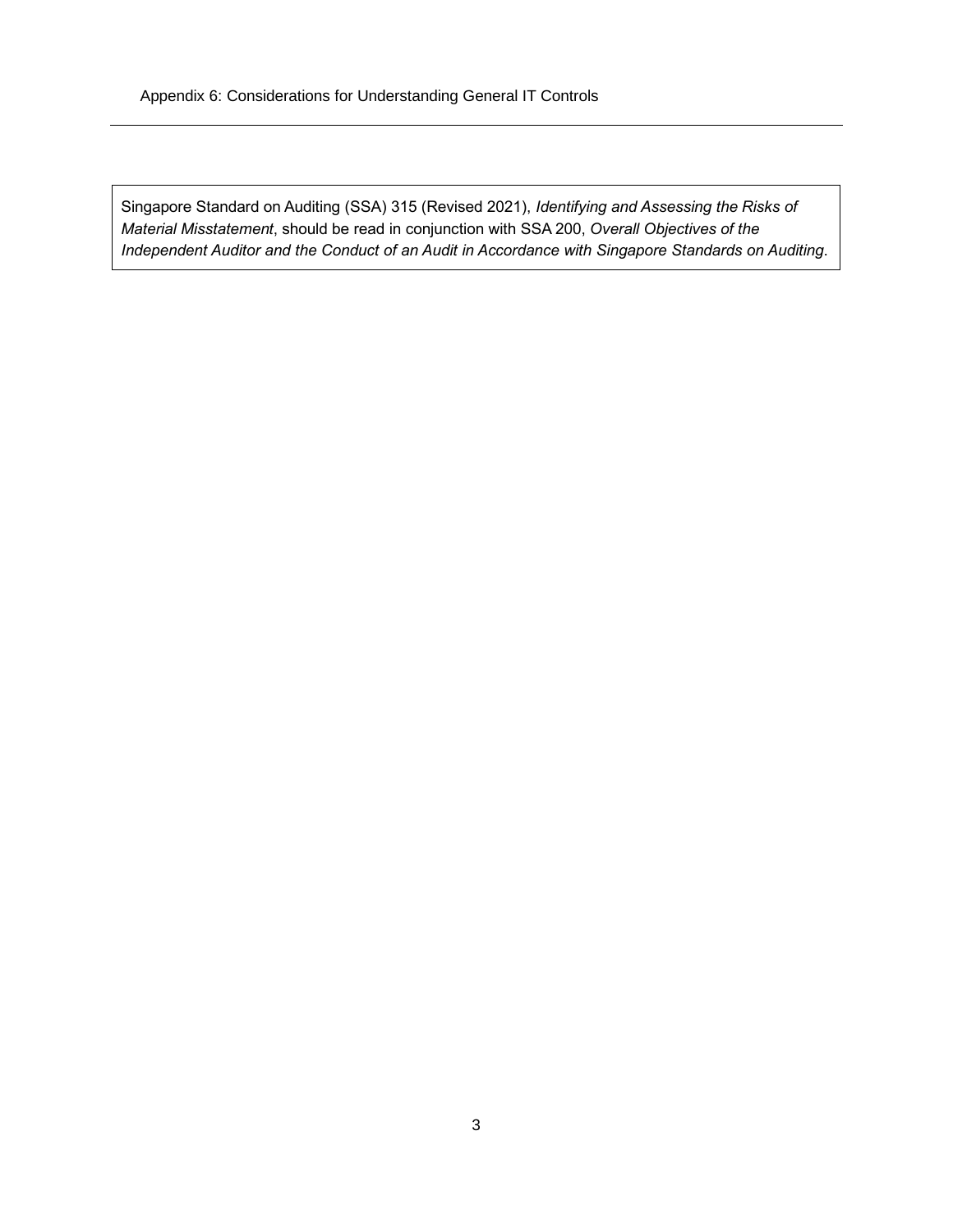# **Foreword**

This Standard is based on International Standard on Auditing 315 (Revised 2019).

# **Introduction**

## **Scope of this SSA**

1. This Singapore Standard on Auditing (SSA) deals with the auditor's responsibility to identify and assess the risks of material misstatement in the financial statements.

## **Key Concepts in this SSA**

- 2. SSA 200 deals with the overall objectives of the auditor in conducting an audit of the financial statements,<sup>1</sup> including to obtain sufficient appropriate audit evidence to reduce audit risk to an acceptably low level.<sup>2</sup> Audit risk is a function of the risks of material misstatement and detection risk.<sup>3</sup> SSA 200 explains that the risks of material misstatement may exist at two levels:<sup>4</sup> the overall financial statement level; and the assertion level for classes of transactions, account balances and disclosures.
- 3. SSA 200 requires the auditor to exercise professional judgment in planning and performing an audit, and to plan and perform an audit with professional skepticism recognizing that circumstances may exist that cause the financial statements to be materially misstated.<sup>5</sup>
- 4. Risks at the financial statement level relate pervasively to the financial statements as a whole and potentially affect many assertions. Risks of material misstatement at the assertion level consist of two components, inherent and control risk:
	- Inherent risk is described as the susceptibility of an assertion about a class of transaction, account balance or disclosure to a misstatement that could be material, either individually or when aggregated with other misstatements, before consideration of any related controls.
	- Control risk is described as the risk that a misstatement that could occur in an assertion about a class of transaction, account balance or disclosure and that could be material, either individually or when aggregated with other misstatements, will not be prevented, or detected and corrected, on a timely basis by the entity's system of internal control.
- 5. SSA 200 explains that risks of material misstatement are assessed at the assertion level in order to determine the nature, timing and extent of further audit procedures necessary to obtain sufficient appropriate audit evidence.<sup>6</sup> For the identified risks of material misstatement at the assertion level, a separate assessment of inherent risk and control risk is required by this SSA. As explained in SSA 200, inherent risk is higher for some assertions and related classes of transactions, account balances and disclosures than for others. The degree to which inherent risk varies is referred to in this SSA as the 'spectrum of inherent risk.'

<sup>1</sup> SSA 200, *Overall Objectives of the Independent Auditor and the Conduct of an Audit in Accordance with Singapore Standards on Auditing*

<sup>2</sup> SSA 200, paragraph 17

<sup>3</sup> SSA 200, paragraph 13(c)

<sup>4</sup> SSA 200, paragraph A36

<sup>5</sup> SSA 200, paragraphs 15–16

<sup>6</sup> SSA 200, paragraph A43a and SSA 330, *The Auditor's Responses to Assessed Risks*, paragraph 6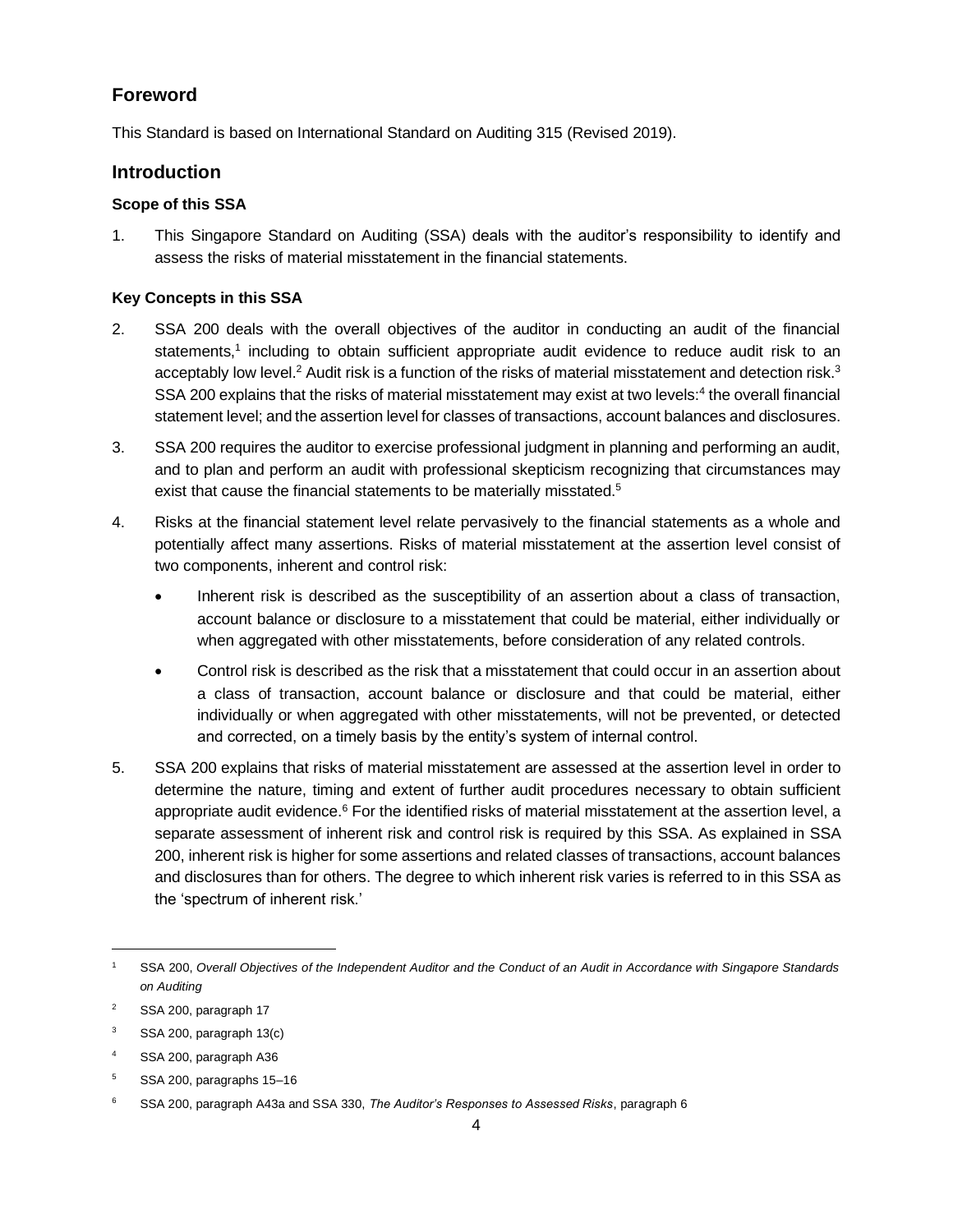- 6. Risks of material misstatement identified and assessed by the auditor include both those due to error and those due to fraud. Although both are addressed by this SSA, the significance of fraud is such that further requirements and guidance are included in SSA 240 $^7$  in relation to risk assessment procedures and related activities to obtain information that is used to identify, assess and respond to the risks of material misstatement due to fraud.
- 7. The auditor's risk identification and assessment process is iterative and dynamic. The auditor's understanding of the entity and its environment, the applicable financial reporting framework, and the entity's system of internal control are interdependent with concepts within the requirements to identify and assess the risks of material misstatement. In obtaining the understanding required by this SSA, initial expectations of risks may be developed, which may be further refined as the auditor progresses through the risk identification and assessment process. In addition, this SSA and SSA 330 require the auditor to revise the risk assessments, and modify further overall responses and further audit procedures, based on audit evidence obtained from performing further audit procedures in accordance with SSA 330, or if new information is obtained.
- 8. SSA 330 requires the auditor to design and implement overall responses to address the assessed risks of material misstatement at the financial statement level.<sup>8</sup> SSA 330 further explains that the auditor's assessment of the risks of material misstatement at the financial statement level, and the auditor's overall responses, is affected by the auditor's understanding of the control environment. SSA 330 also requires the auditor to design and perform further audit procedures whose nature, timing and extent are based on and are responsive to the assessed risks of material misstatement at the assertion level.<sup>9</sup>

## **Scalability**

9. SSA 200 states that some SSAs include scalability considerations which illustrate the application of the requirements to all entities regardless of whether their nature and circumstances are less complex or more complex.<sup>10</sup> This SSA is intended for audits of all entities, regardless of size or complexity and the application material therefore incorporates specific considerations specific to both less and more complex entities, where appropriate. While the size of an entity may be an indicator of its complexity, some smaller entities may be complex and some larger entities may be less complex.

# <span id="page-4-0"></span>**Effective Date**

10. This SSA is effective for audits of financial statements for periods beginning on or after 15 December 2021.

# <span id="page-4-1"></span>**Objective**

11. The objective of the auditor is to identify and assess the risks of material misstatement, whether due to fraud or error, at the financial statement and assertion levels thereby providing a basis for designing and implementing responses to the assessed risks of material misstatement.

<sup>7</sup> SSA 240, *The Auditor's Responsibilities Relating to Fraud in an Audit of Financial Statements*

<sup>8</sup> SSA 330, paragraph 5

<sup>9</sup> SSA 330, paragraph 6

<sup>10</sup> SSA 200, paragraph A65a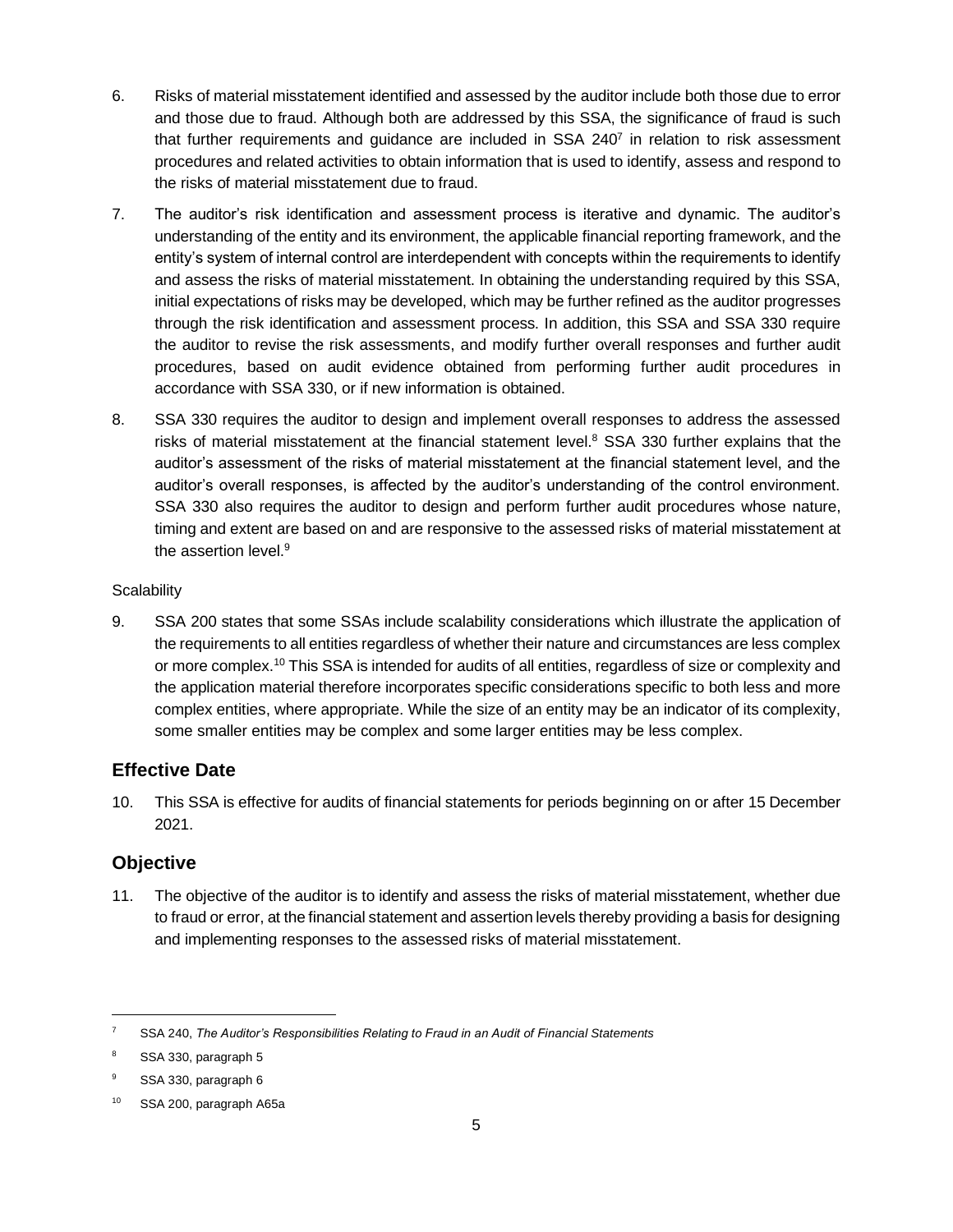# <span id="page-5-0"></span>**Definitions**

- 12. For purposes of the SSAs, the following terms have the meanings attributed below:
	- (a) *Assertions* Representations, explicit or otherwise, with respect to the recognition, measurement, presentation and disclosure of information in the financial statements which are inherent in management representing that the financial statements are prepared in accordance with the applicable financial reporting framework. Assertions are used by the auditor to consider the different types of potential misstatements that may occur when identifying, assessing and responding to the risks of material misstatement. (Ref: Para. A1)
	- (b) *Business risk* A risk resulting from significant conditions, events, circumstances, actions or inactions that could adversely affect an entity's ability to achieve its objectives and execute its strategies, or from the setting of inappropriate objectives and strategies.
	- (c) *Controls* Policies or procedures that an entity establishes to achieve the control objectives of management or those charged with governance. In this context: (Ref: Para. A2–A5)
		- (i) Policies are statements of what should, or should not, be done within the entity to effect control. Such statements may be documented, explicitly stated in communications, or implied through actions and decisions.
		- (ii) Procedures are actions to implement policies.
	- (d) *General information technology (IT) controls* Controls over the entity's IT processes that support the continued proper operation of the IT environment, including the continued effective functioning of information processing controls and the integrity of information (i.e., the completeness, accuracy and validity of information) in the entity's information system. Also see the definition of *IT environment*.
	- (e) *Information processing controls* Controls relating to the processing of information in IT applications or manual information processes in the entity's information system that directly address risks to the integrity of information (i.e., the completeness, accuracy and validity of transactions and other information). (Ref: Para. A6)
	- (f) *Inherent risk factors* Characteristics of events or conditions that affect susceptibility to misstatement, whether due to fraud or error, of an assertion about a class of transactions, account balance or disclosure, before consideration of controls. Such factors may be qualitative or quantitative, and include complexity, subjectivity, change, uncertainty or susceptibility to misstatement due to management bias or other fraud risk factors<sup>11</sup> insofar as they affect inherent risk. (Ref: Para. A7–A8)
	- (g) *IT environment* The IT applications and supporting IT infrastructure, as well as the IT processes and personnel involved in those processes, that an entity uses to support business operations and achieve business strategies. For the purposes of this SSA:
		- (i) An IT application is a program or a set of programs that is used in the initiation, processing, recording and reporting of transactions or information. IT applications include data warehouses and report writers.
		- (ii) The IT infrastructure comprises the network, operating systems, and databases and their related hardware and software.

<sup>11</sup> SSA 240, paragraphs A23-A26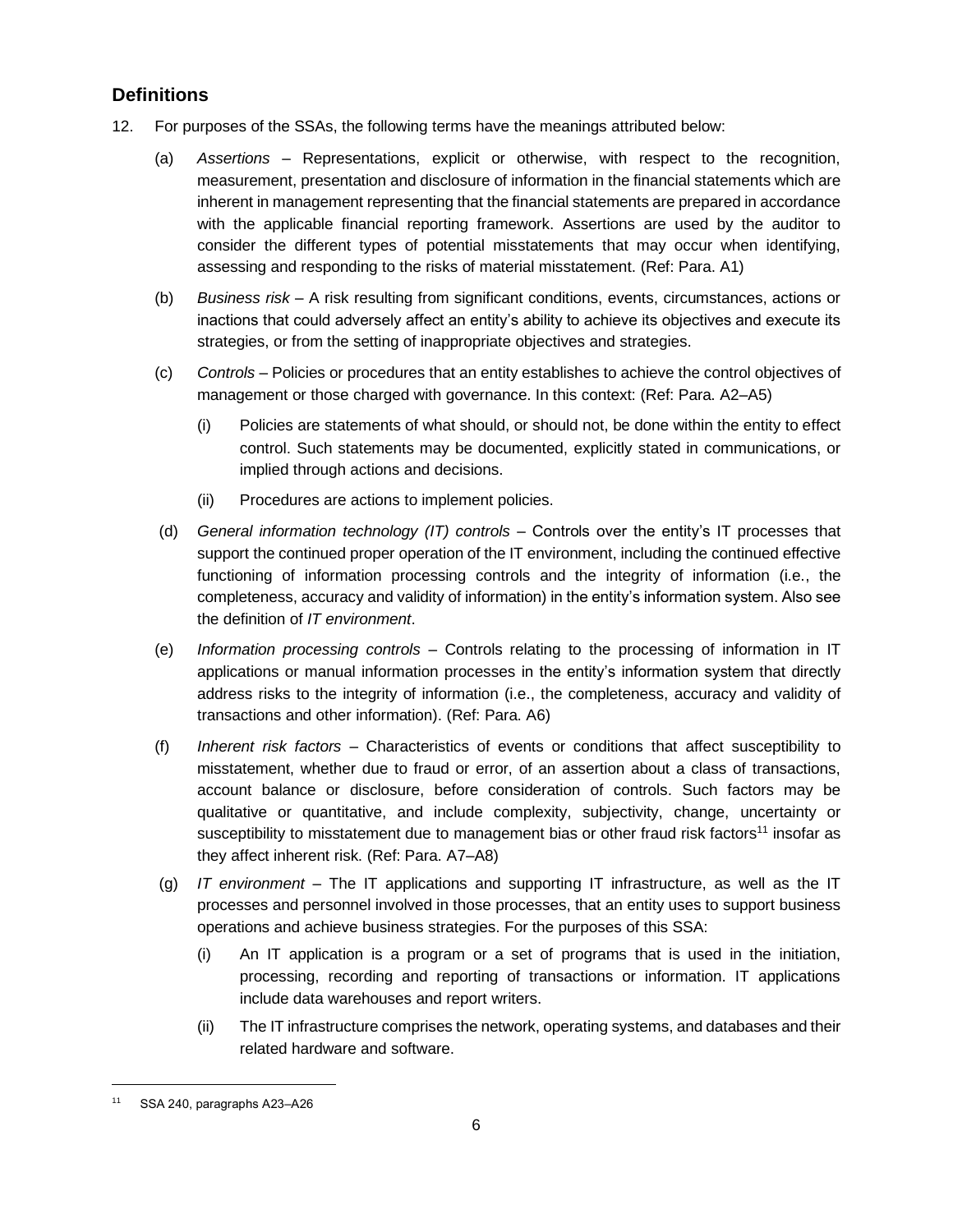- (iii) The IT processes are the entity's processes to manage access to the IT environment, manage program changes or changes to the IT environment and manage IT operations.
- (h) *Relevant assertions* An assertion about a class of transactions, account balance or disclosure is relevant when it has an identified risk of material misstatement. The determination of whether an assertion is a relevant assertion is made before consideration of any related controls (i.e., the inherent risk). (Ref: Para. A9)
- (i) *Risks arising from the use of IT* Susceptibility of information processing controls to ineffective design or operation, or risks to the integrity of information (i.e., the completeness, accuracy and validity of transactions and other information) in the entity's information system, due to ineffective design or operation of controls in the entity's IT processes (see IT environment).
- (j) *Risk assessment procedures* The audit procedures designed and performed to identify and assess the risks of material misstatement, whether due to fraud or error, at the financial statement and assertion levels.
- (k) *Significant class of transactions, account balance or disclosure* A class of transactions, account balance or disclosure for which there is one or more relevant assertions.
- (l) *Significant risk* An identified risk of material misstatement: (Ref: Para. A10)
	- (i) For which the assessment of inherent risk is close to the upper end of the spectrum of inherent risk due to the degree to which inherent risk factors affect the combination of the likelihood of a misstatement occurring and the magnitude of the potential misstatement should that misstatement occur; or
	- (ii) That is to be treated as a significant risk in accordance with the requirements of other SSAs.<sup>12</sup>
- (m) *System of internal control*  The system designed, implemented and maintained by those charged with governance, management and other personnel, to provide reasonable assurance about the achievement of an entity's objectives with regard to reliability of financial reporting, effectiveness and efficiency of operations, and compliance with applicable laws and regulations. For the purposes of the SSAs, the system of internal control consists of five interrelated components:
	- (i) Control environment;
	- (ii) The entity's risk assessment process;
	- (iii) The entity's process to monitor the system of internal control;
	- (iv) The information system and communication; and
	- (v) Control activities.

## **Requirements**

#### **Risk Assessment Procedures and Related Activities**

- 13. The auditor shall design and perform risk assessment procedures to obtain audit evidence that provides an appropriate basis for: (Ref: Para. A11–A18)
	- (a) The identification and assessment of risks of material misstatement, whether due to fraud or error, at the financial statement and assertion levels; and

<sup>12</sup> SSA 240, paragraph 27 and SSA 550, *Related Parties*, paragraph 18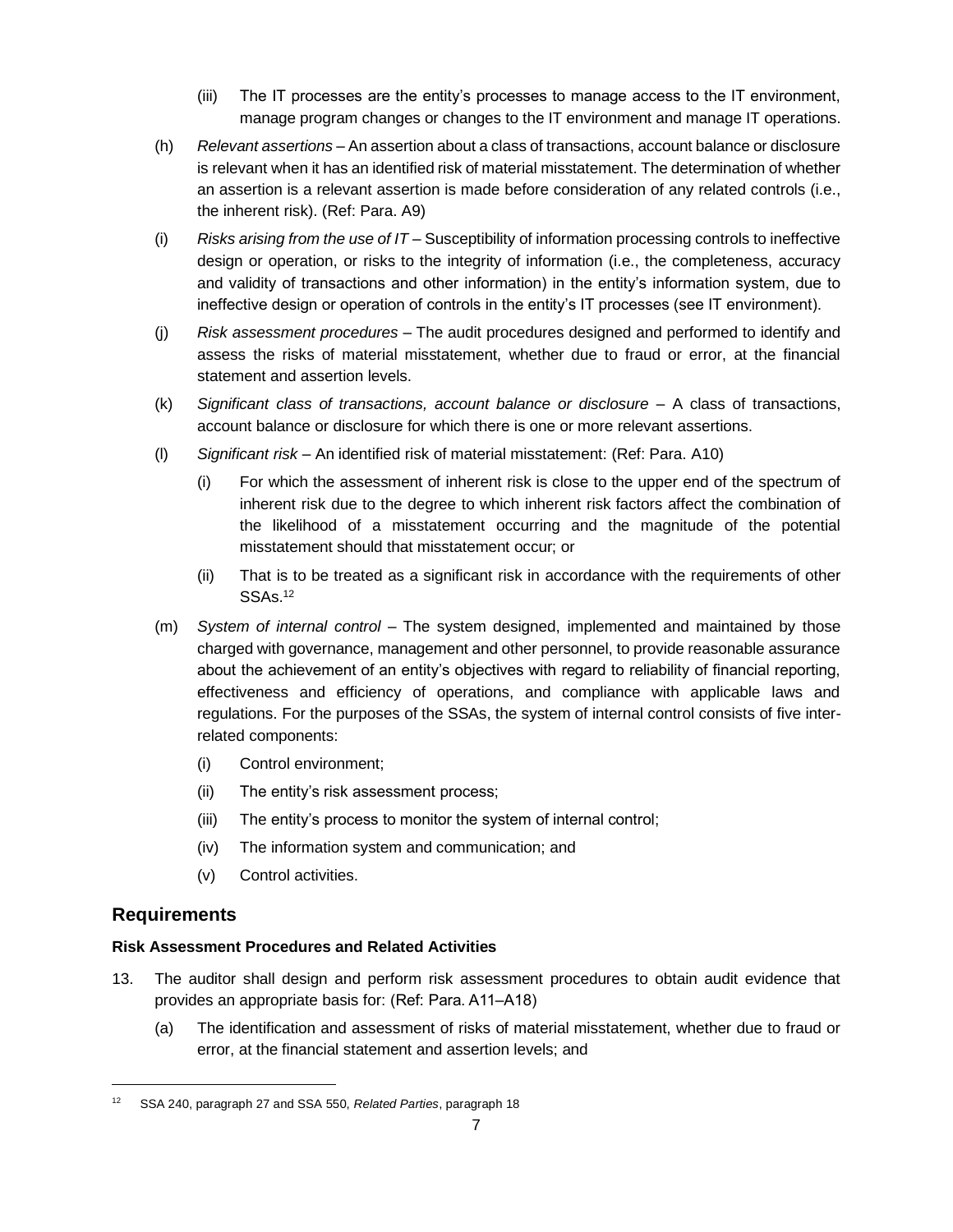(b) The design of further audit procedures in accordance with SSA 330.

The auditor shall design and perform risk assessment procedures in a manner that is not biased towards obtaining audit evidence that may be corroborative or towards excluding audit evidence that may be contradictory. (Ref: Para. A14)

- 14. The risk assessment procedures shall include the following: (Ref: Para. A19–A21)
	- (a) Inquiries of management and of other appropriate individuals within the entity, including individuals within the internal audit function (if the function exists). (Ref: Para. A22–A26)
	- (b) Analytical procedures. (Ref: Para. A27–A31)
	- (c) Observation and inspection. (Ref: Para. A32–A36)

#### *Information from Other Sources*

- 15. In obtaining audit evidence in accordance with paragraph 13, the auditor shall consider information from: (Ref: Para. A37-A38)
	- (a) The auditor's procedures regarding acceptance or continuance of the client relationship or the audit engagement; and
	- (b) When applicable, other engagements performed by the engagement partner for the entity.
- 16. When the auditor intends to use information obtained from the auditor's previous experience with the entity and from audit procedures performed in previous audits, the auditor shall evaluate whether such information remains relevant and reliable as audit evidence for the current audit. (Ref: Para. A39-A41)

#### *Engagement Team Discussion*

- 17. The engagement partner and other key engagement team members shall discuss the application of the applicable financial reporting framework and the susceptibility of the entity's financial statements to material misstatement. (Ref: Para. A42–A47)
- 18. When there are engagement team members not involved in the engagement team discussion, the engagement partner shall determine which matters are to be communicated to those members.

# **Obtaining an Understanding of the Entity and Its Environment, the Applicable Financial Reporting Framework and the Entity's System of Internal Control** (Ref: Para. A48‒A49)

# *Understanding the Entity and Its Environment, and the Applicable Financial Reporting Framework* (Ref: Para. A50‒A55)

- 19. The auditor shall perform risk assessment procedures to obtain an understanding of:
	- (a) The following aspects of the entity and its environment:
		- (i) The entity's organizational structure, ownership and governance, and its business model, including the extent to which the business model integrates the use of IT; (Ref: Para. A56-A67)
		- (ii) Industry, regulatory and other external factors; (Ref: Para. A68–A73) and
		- (iii) The measures used, internally and externally, to assess the entity's financial performance; (Ref: Para. A74-A81)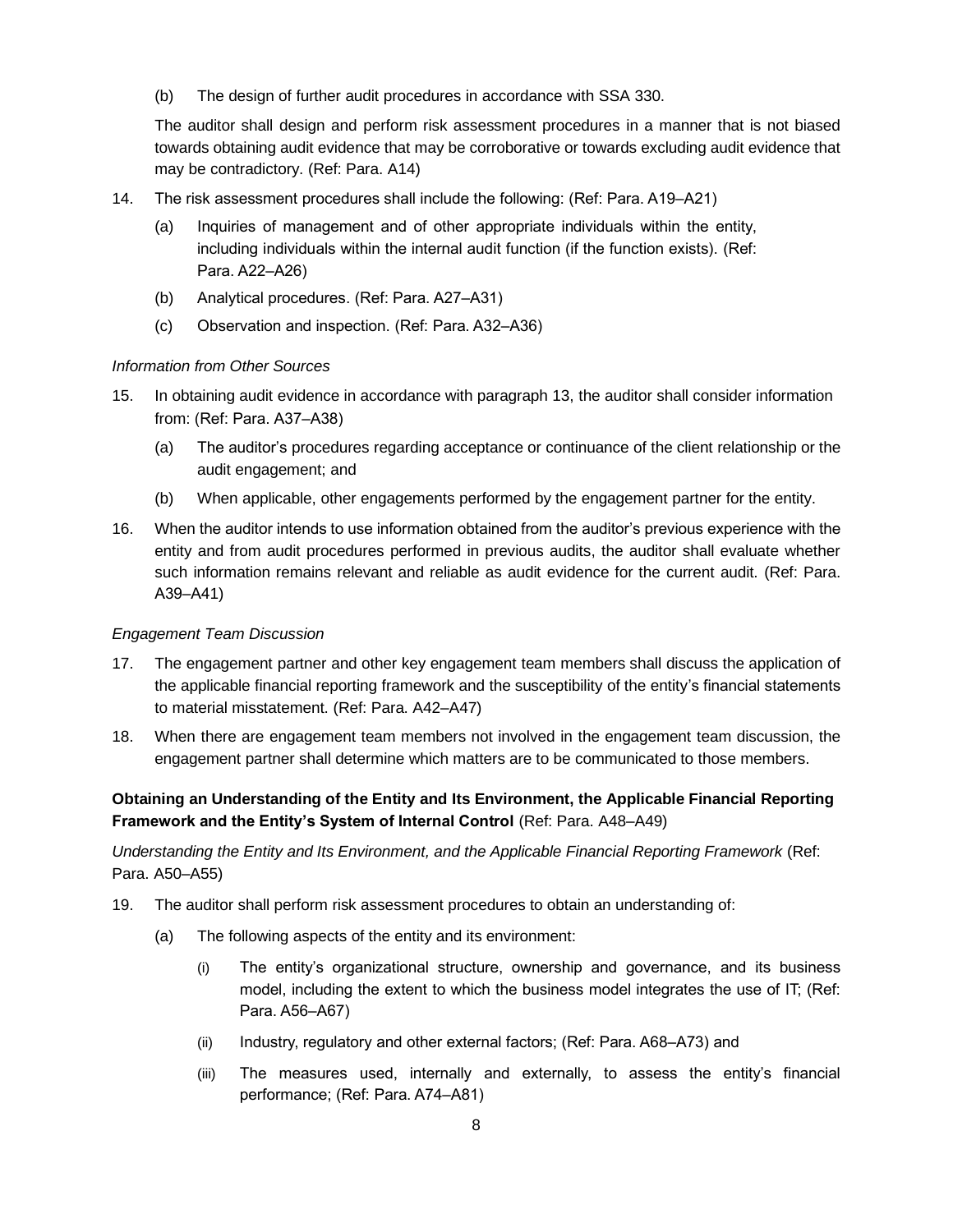- (b) The applicable financial reporting framework, and the entity's accounting policies and the reasons for any changes thereto; (Ref: Para. A82-A84) and
- (c) How inherent risk factors affect susceptibility of assertions to misstatement and the degree to which they do so, in the preparation of the financial statements in accordance with the applicable financial reporting framework, based on the understanding obtained in (a) and (b). (Ref: Para. A85‒A89)
- 20. The auditor shall evaluate whether the entity's accounting policies are appropriate and consistent with the applicable financial reporting framework.

## *Understanding the Components of the Entity's System of Internal Control* (Ref: Para. A90 – A95)

Control Environment, the Entity's Risk Assessment Process and the Entity's Process to Monitor the System of Internal Control (Ref: Para. A96-A98)

Control environment

| 21. The auditor shall obtain an understanding of the control environment relevant to the preparation of<br>the financial statements, through performing risk assessment procedures, by: (Ref: Para. A99-A100)                                                                                                                                                                                                                                                                                                                                                                                                                                                                                                                                                                                                            |                                                                                                                                                                                                                                                                                                                                                                                                                                                                                                                                                                                                                                  |  |
|--------------------------------------------------------------------------------------------------------------------------------------------------------------------------------------------------------------------------------------------------------------------------------------------------------------------------------------------------------------------------------------------------------------------------------------------------------------------------------------------------------------------------------------------------------------------------------------------------------------------------------------------------------------------------------------------------------------------------------------------------------------------------------------------------------------------------|----------------------------------------------------------------------------------------------------------------------------------------------------------------------------------------------------------------------------------------------------------------------------------------------------------------------------------------------------------------------------------------------------------------------------------------------------------------------------------------------------------------------------------------------------------------------------------------------------------------------------------|--|
| (a) Understanding the set of controls, processes and<br>structures that address: (Ref: Para. A101-A102)<br>How management's oversight responsibilities are<br>(i)<br>carried out, such as the entity's culture and<br>management's commitment to integrity and ethical<br>values;<br>When those charged with governance are separate<br>(ii)<br>from management, the independence of, and<br>oversight over the entity's system of internal control<br>by, those charged with governance;<br>assignment of authority<br>entity's<br>The<br>(iii)<br>and<br>responsibility;<br>(iv) How the entity attracts, develops, and retains<br>competent individuals; and<br>(v) How the entity holds individuals accountable for<br>their responsibilities in the pursuit of the objectives<br>of the system of internal control; | and<br>(b) Evaluating whether:<br>(Ref:<br>Para.<br>A103-A108)<br>Management, with the oversight<br>(i)<br>οf<br>those<br>charged<br>with<br>governance, has created and<br>maintained a culture of honesty<br>and ethical behavior;<br>The control environment provides<br>(ii)<br>an appropriate foundation for the<br>other components of the entity's<br>internal<br>0f<br>control<br>system<br>considering<br>the<br>nature<br>and<br>complexity of the entity; and<br>Control deficiencies identified in<br>(iii)<br>the<br>control<br>environment<br>undermine the other components<br>of the entity's system of internal |  |
|                                                                                                                                                                                                                                                                                                                                                                                                                                                                                                                                                                                                                                                                                                                                                                                                                          | control.                                                                                                                                                                                                                                                                                                                                                                                                                                                                                                                                                                                                                         |  |

The entity's risk assessment process

| 22. The auditor shall obtain an understanding of the entity's risk assessment process relevant to the<br>preparation of the financial statements, through performing risk assessment procedures, by: |                                                                                                                                   |
|------------------------------------------------------------------------------------------------------------------------------------------------------------------------------------------------------|-----------------------------------------------------------------------------------------------------------------------------------|
| (a) Understanding the entity's process for: (Ref: Para.  <br>A109-A110)<br>Identifying business risks relevant to financial<br>(i)<br>reporting objectives; (Ref: Para. A62)                         | and<br>(b) Evaluating whether the entity's risk<br>assessment process is appropriate to<br>the entity's circumstances considering |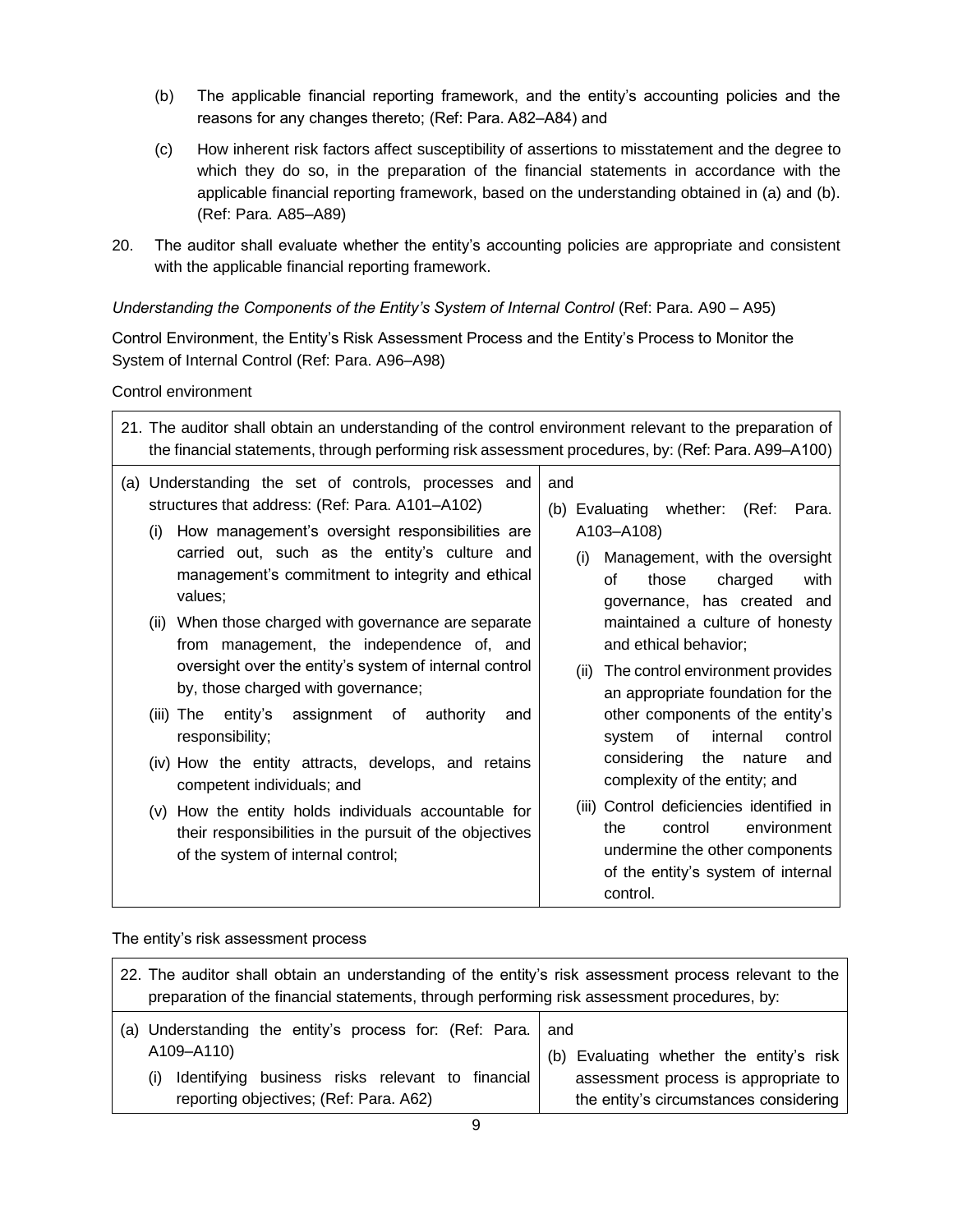| (ii) Assessing the significance of those risks, including | the nature and complexity of the entity. |
|-----------------------------------------------------------|------------------------------------------|
| the likelihood of their occurrence; and                   | (Ref: Para. A111–A113)                   |
| (iii) Addressing those risks;                             |                                          |

- 23. If the auditor identifies risks of material misstatement that management failed to identify, the auditor shall:
	- (a) Determine whether any such risks are of a kind that the auditor expects would have been identified by the entity's risk assessment process and, if so, obtain an understanding of why the entity's risk assessment process failed to identify such risks of material misstatement; and
	- (b) Consider the implications for the auditor's evaluation in paragraph 22(b).

The entity's process to monitor the system of internal control

| 24. The auditor shall obtain an understanding of the entity's process for monitoring the system of<br>internal control relevant to the preparation of the financial statements, through performing risk<br>assessment procedures, by: (Ref: Para. A114–A115)                                                                                                                                                                                                                                                                                                                                                                                                                                       |                                                                                                                                                                                                                                                |
|----------------------------------------------------------------------------------------------------------------------------------------------------------------------------------------------------------------------------------------------------------------------------------------------------------------------------------------------------------------------------------------------------------------------------------------------------------------------------------------------------------------------------------------------------------------------------------------------------------------------------------------------------------------------------------------------------|------------------------------------------------------------------------------------------------------------------------------------------------------------------------------------------------------------------------------------------------|
| (a) Understanding those aspects of the entity's process<br>that address:<br>Ongoing and separate evaluations for monitoring<br>(i)<br>the effectiveness of controls, and the identification<br>and remediation of control deficiencies identified;<br>(Ref: Para. A116-A117) and<br>The entity's internal audit function, if any, including<br>(ii)<br>its nature, responsibilities and activities; (Ref: Para.<br>A118)<br>(b) Understanding the sources of the information used in<br>the entity's process to monitor the system of internal<br>control, and the basis upon which management<br>considers the information to be sufficiently reliable for<br>the purpose; (Ref: Para. A119–A120) | and<br>Evaluating whether the<br>entity's<br>(C)<br>process for monitoring the system of<br>internal control is appropriate to the<br>entity's circumstances considering<br>the nature and complexity of the<br>entity. (Ref: Para. A121-A122) |

Information System and Communication, and Control Activities (Ref: Para. A123–A130)

The information system and communication

| 25. The auditor shall obtain an understanding of the entity's information system and communication<br>relevant to the preparation of the financial statements, through performing risk assessment<br>procedures, by: (Ref: Para. A131)                                                            |                                                                                                                                                                                                  |
|---------------------------------------------------------------------------------------------------------------------------------------------------------------------------------------------------------------------------------------------------------------------------------------------------|--------------------------------------------------------------------------------------------------------------------------------------------------------------------------------------------------|
| (a) Understanding the entity's information processing<br>activities, including its data and information, the<br>resources to be used in such activities and the policies<br>that define, for significant classes of transactions,<br>account balances and disclosures: (Ref: Para. A132-<br>A143) | and<br>(c) Evaluating whether the<br>entity's<br>information<br>and<br>system<br>communication appropriately support<br>preparation of the entity's<br>the<br>financial statements in accordance |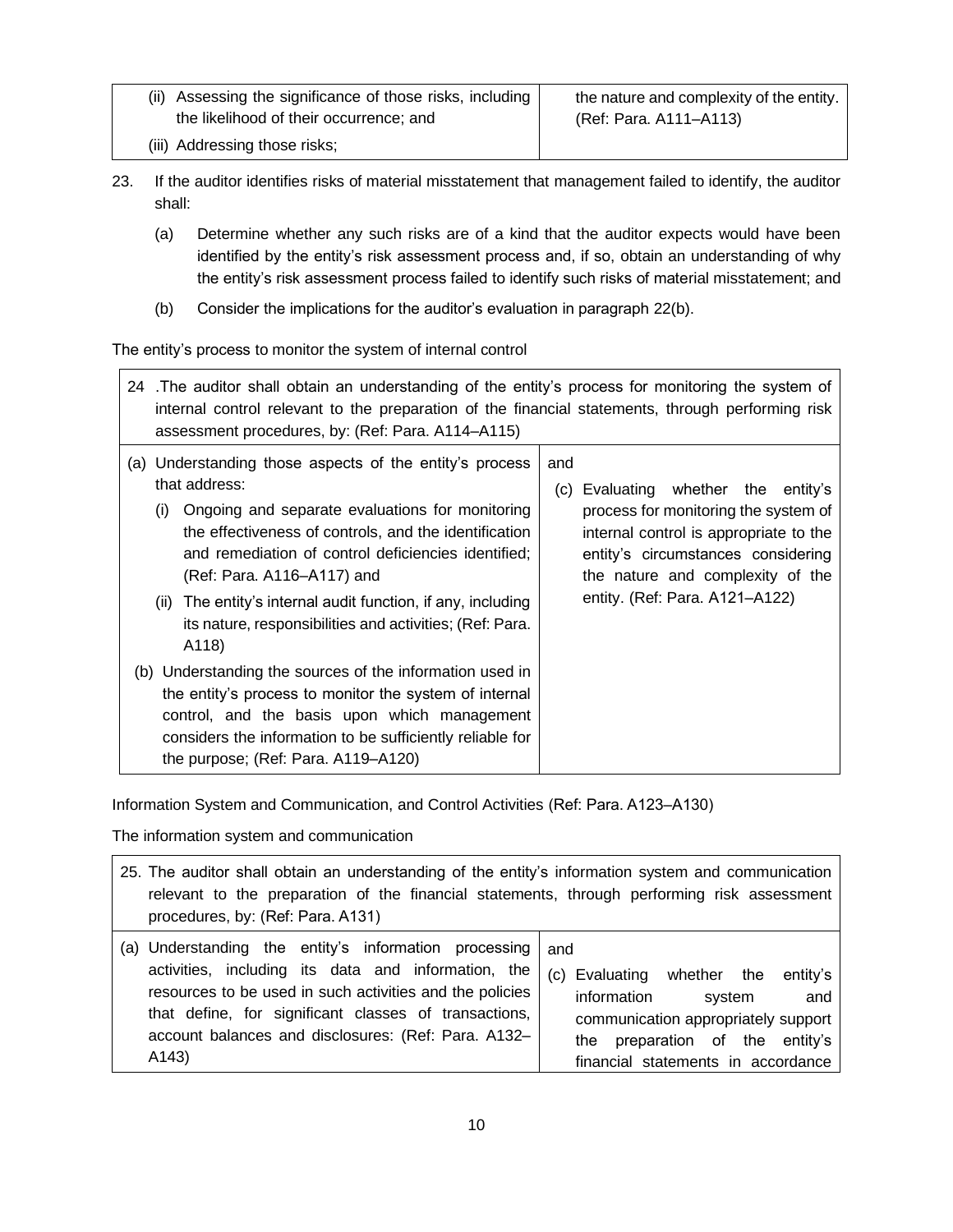| (i)  | information<br>flows<br>entity's<br>How<br>through<br>the<br>information system, including how:                                                                                                                                                                                        | with the applicable financial reporting<br>framework. (Ref: Para. A146) |
|------|----------------------------------------------------------------------------------------------------------------------------------------------------------------------------------------------------------------------------------------------------------------------------------------|-------------------------------------------------------------------------|
|      | Transactions are initiated, and how information<br>a.<br>about them is recorded, processed, corrected<br>as necessary, incorporated in the general<br>ledger and reported in the financial statements;<br>and                                                                          |                                                                         |
|      | b. Information about events and conditions, other<br>than transactions, is captured, processed and<br>disclosed in the financial statements;                                                                                                                                           |                                                                         |
| (ii) | The accounting records, specific accounts in the<br>financial statements and other supporting records<br>relating to the flows of information in the information<br>system;                                                                                                            |                                                                         |
|      | (iii) The financial reporting process used to prepare the<br>entity's financial statements, including disclosures;<br>and                                                                                                                                                              |                                                                         |
|      | (iv) The entity's resources, including the IT environment,<br>relevant to (a)(i) to (a)(iii) above;                                                                                                                                                                                    |                                                                         |
|      | (b) Understanding how the entity communicates significant<br>matters that support the preparation of the financial<br>statements and related reporting responsibilities in the<br>information system and other components of the system<br>of internal control: (Ref: Para. A144-A145) |                                                                         |
| (i)  | Between people within the entity, including how<br>financial reporting roles and responsibilities are<br>communicated;                                                                                                                                                                 |                                                                         |
|      | (ii) Between management and those charged with<br>governance; and                                                                                                                                                                                                                      |                                                                         |
|      | (iii) With external parties, such as those with regulatory<br>authorities;                                                                                                                                                                                                             |                                                                         |

## Control activities

|     | 26. The auditor shall obtain an understanding of the control activities component, through performing<br>risk assessment procedures, by: (Ref: Para. A147-A157)                                                                                                                                                                                                                  |                                                                                                                                                                                                                                                                                |
|-----|----------------------------------------------------------------------------------------------------------------------------------------------------------------------------------------------------------------------------------------------------------------------------------------------------------------------------------------------------------------------------------|--------------------------------------------------------------------------------------------------------------------------------------------------------------------------------------------------------------------------------------------------------------------------------|
| (a) | Identifying controls that address risks of material<br>misstatement at the assertion level in the control<br>activities component as follows:<br>Controls that address a risk that is determined to be<br>(i)<br>a significant risk; (Ref: Para. A158-A159)<br>journal entries,<br>including<br>Controls over<br>(ii)<br>non-<br>journal entries used to record non-<br>standard | and<br>(d) For each control identified in (a) or<br>(c)(ii): (Ref: Para. A175-A181)<br>Evaluating whether the control is<br>(i)<br>designed effectively to address<br>the risk of material misstatement<br>at the assertion<br>level.<br>or<br>effectively designed to support |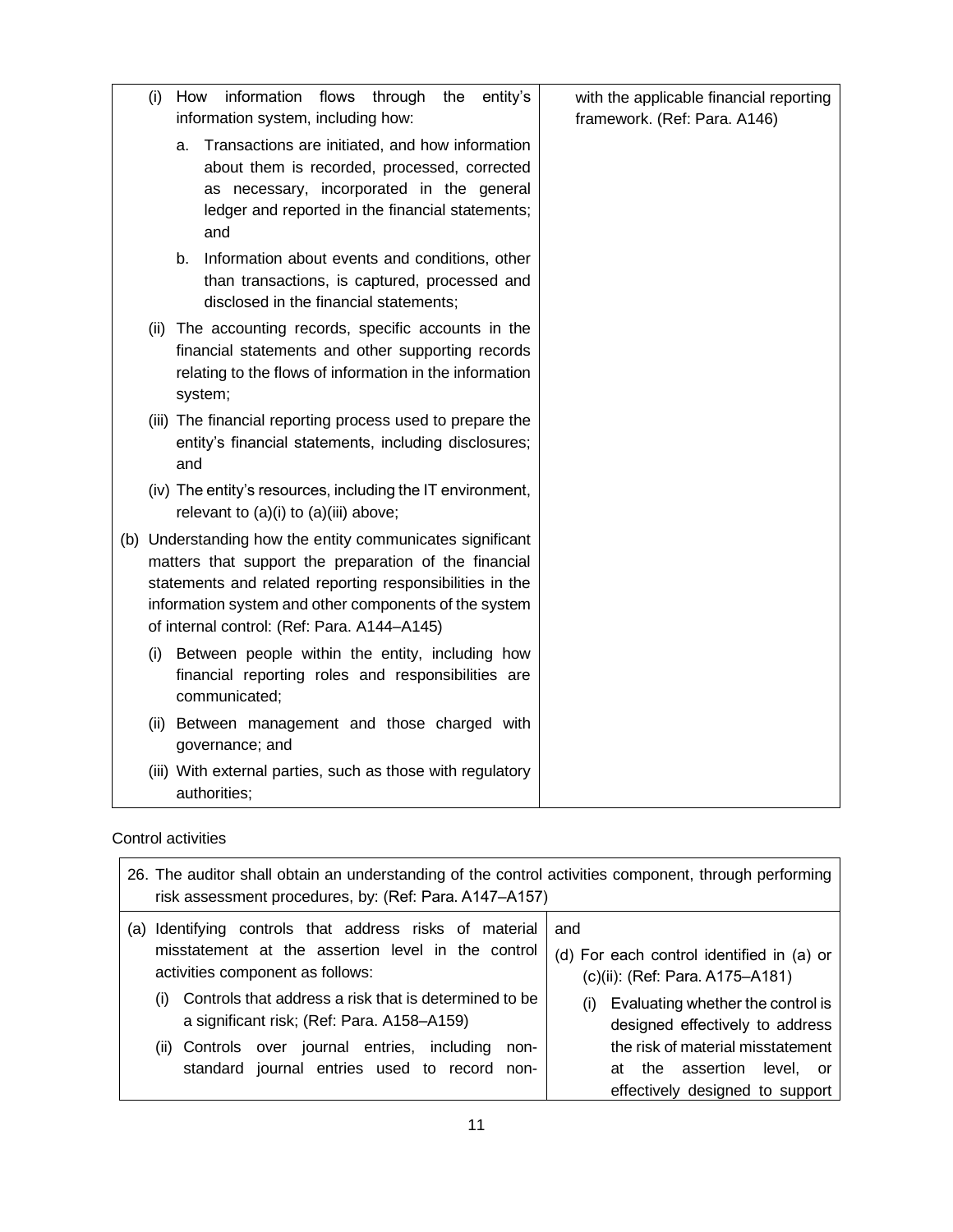| recurring, unusual transactions or adjustments;<br>(Ref: Para. A160-A161)                                                                                                                                                                                                                                                                  | the operation of other controls;<br>and                                                                                                                         |
|--------------------------------------------------------------------------------------------------------------------------------------------------------------------------------------------------------------------------------------------------------------------------------------------------------------------------------------------|-----------------------------------------------------------------------------------------------------------------------------------------------------------------|
| (iii) Controls for which the auditor plans to test operating<br>effectiveness in determining the nature, timing and<br>extent of substantive testing, which shall include<br>controls that address risks for which substantive<br>procedures alone do not provide sufficient<br>appropriate audit evidence; and (Ref: Para. A162-<br>A164) | (ii) Determining whether the control<br>implemented<br>been<br>has<br>by<br>performing<br>procedures<br>in<br>addition to inquiry of the entity's<br>personnel. |
| (iv) Other controls that the auditor considers are<br>appropriate to enable the auditor to meet the<br>objectives of paragraph 13 with respect to risks at<br>the assertion level, based on the auditor's<br>professional judgment; (Ref: Para. A165)                                                                                      |                                                                                                                                                                 |
| Based on controls identified in (a), identifying the IT<br>(b)<br>applications and the other aspects of the entity's IT<br>environment that are subject to risks arising from the use<br>of IT; (Ref: Para. A166-A172)                                                                                                                     |                                                                                                                                                                 |
| (c) For such IT applications and other aspects of the IT<br>environment identified in (b), identifying: (Ref: Para.<br>A173-A174)                                                                                                                                                                                                          |                                                                                                                                                                 |
| The related risks arising from the use of IT; and<br>(i)                                                                                                                                                                                                                                                                                   |                                                                                                                                                                 |
| The entity's general IT controls that address such<br>(ii)<br>risks;                                                                                                                                                                                                                                                                       |                                                                                                                                                                 |

#### *Control Deficiencies Within the Entity's System of Internal Control*

27. Based on the auditor's evaluation of each of the components of the entity's system of internal control, the auditor shall determine whether one or more control deficiencies have been identified. (Ref: Para. A182–A183)

#### **Identifying and Assessing the Risks of Material Misstatement** (Ref: Para. A184‒A185)

#### *Identifying Risks of Material Misstatement*

- 28. The auditor shall identify the risks of material misstatement and determine whether they exist at: (Ref: Para. A186–A192)
	- (a) The financial statement level; (Ref: Para. A193–A200) or
	- (b) The assertion level for classes of transactions, account balances and disclosures. (Ref: Para. A201)
- 29. The auditor shall determine the relevant assertions and the related significant classes of transactions, account balances and disclosures. (Ref: Para. A202–A204)

#### *Assessing Risks of Material Misstatement at the Financial Statement Level*

30. For identified risks of material misstatement at the financial statement level, the auditor shall assess the risks and: (Ref: Para. A193–A200)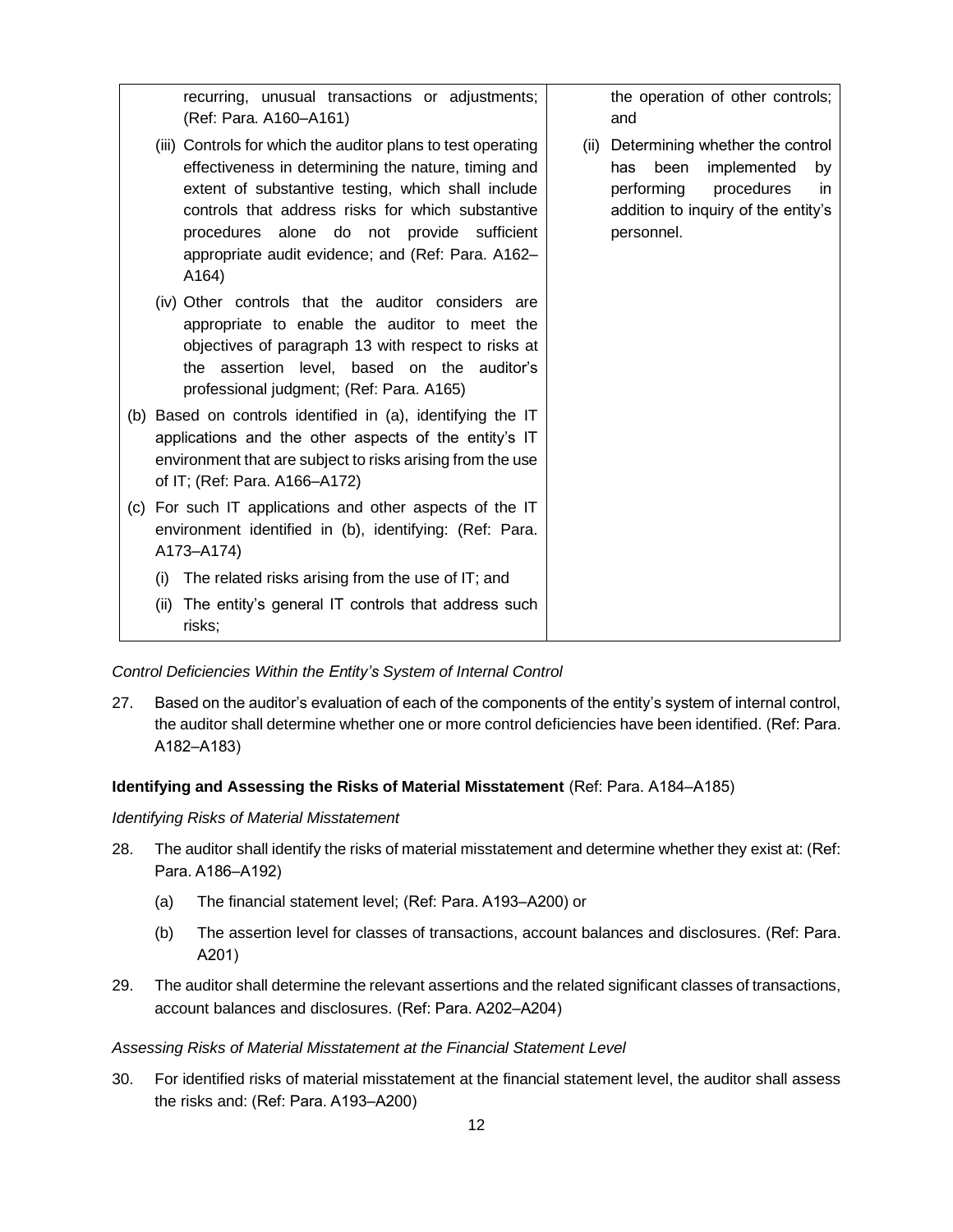- (a) Determine whether such risks affect the assessment of risks at the assertion level; and
- (b) Evaluate the nature and extent of their pervasive effect on the financial statements.

## *Assessing Risks of Material Misstatement at the Assertion Level*

## Assessing Inherent Risk (Ref: Para. A205–A217)

- 31. For identified risks of material misstatement at the assertion level, the auditor shall assess inherent risk by assessing the likelihood and magnitude of misstatement. In doing so, the auditor shall take into account how, and the degree to which:
	- (a) Inherent risk factors affect the susceptibility of relevant assertions to misstatement; and
	- (b) The risks of material misstatement at the financial statement level affect the assessment of inherent risk for risks of material misstatement at the assertion level. (Ref: Para. A215–A216)
- 32. The auditor shall determine whether any of the assessed risks of material misstatement are significant risks. (Ref: Para. A218–A221)
- 33. The auditor shall determine whether substantive procedures alone cannot provide sufficient appropriate audit evidence for any of the risks of material misstatement at the assertion level. (Ref: Para. A222–A225)

#### Assessing Control Risk

34. If the auditor plans to test the operating effectiveness of controls, the auditor shall assess control risk. If the auditor does not plan to test the operating effectiveness of controls, the auditor's assessment of control risk shall be such that the assessment of the risk of material misstatement is the same as the assessment of inherent risk. (Ref: Para. A226–A229)

#### *Evaluating the Audit Evidence Obtained from the Risk Assessment Procedures*

35. The auditor shall evaluate whether the audit evidence obtained from the risk assessment procedures provides an appropriate basis for the identification and assessment of the risks of material misstatement. If not, the auditor shall perform additional risk assessment procedures until audit evidence has been obtained to provide such a basis. In identifying and assessing the risks of material misstatement, the auditor shall take into account all audit evidence obtained from the risk assessment procedures, whether corroborative or contradictory to assertions made by management. (Ref: Para. A230–A232)

# *Classes of Transactions, Account Balances and Disclosures that Are Not Significant, but Which Are Material*

36. For material classes of transactions, account balances or disclosures that have not been determined to be significant classes of transactions, account balances or disclosures, the auditor shall evaluate whether the auditor's determination remains appropriate. (Ref: Para. A233–A235)

#### *Revision of Risk Assessment*

37. If the auditor obtains new information which is inconsistent with the audit evidence on which the auditor originally based the identification or assessments of the risks of material misstatement, the auditor shall revise the identification or assessment. (Ref: Para. A236)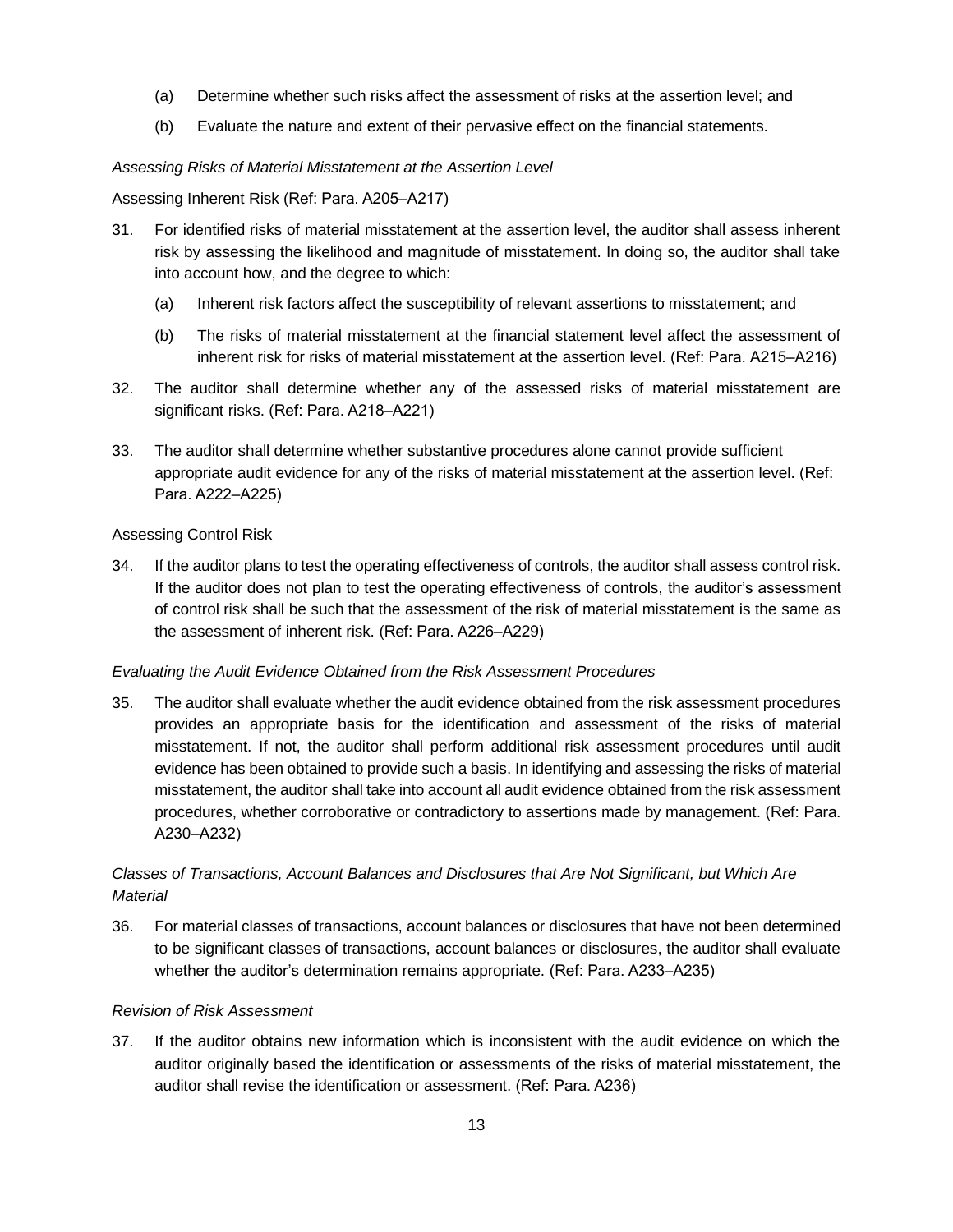#### **Documentation**

- 38. The auditor shall include in the audit documentation:<sup>13</sup> (Ref: Para. A237–A241)
	- (a) The discussion among the engagement team and the significant decisions reached;
	- (b) Key elements of the auditor's understanding in accordance with paragraphs 19, 21, 22, 24 and 25; the sources of information from which the auditor's understanding was obtained; and the risk assessment procedures performed;
	- (c) The evaluation of the design of identified controls, and determination whether such controls have been implemented, in accordance with the requirements in paragraph 26; and
	- (d) The identified and assessed risks of material misstatement at the financial statement level and at the assertion level, including significant risks and risks for which substantive procedures alone cannot provide sufficient appropriate audit evidence, and the rationale for the significant judgments made.

# <span id="page-13-0"></span>**Application and Other Explanatory Material**

## **Definitions** (Ref: Para. 12)

## *Assertions* (Ref: Para. 12(a))

A1. Categories of assertions are used by auditors to consider the different types of potential misstatements that may occur when identifying, assessing and responding to the risks of material misstatement. Examples of these categories of assertions are described in paragraph A190. The assertions differ from the written representations required by SSA 580,<sup>14</sup> to confirm certain matters or support other audit evidence.

*Controls* (Ref: Para. 12(c))

- A2. Controls are embedded within the components of the entity's system of internal control.
- A3. Policies are implemented through the actions of personnel within the entity, or through the restraint of personnel from taking actions that would conflict with such policies.
- A4. Procedures may be mandated, through formal documentation or other communication by management or those charged with governance, or may result from behaviors that are not mandated but are rather conditioned by the entity's culture. Procedures may be enforced through the actions permitted by the IT applications used by the entity or other aspects of the entity's IT environment.
- A5. Controls may be direct or indirect. Direct controls are controls that are precise enough to address risks of material misstatement at the assertion level. Indirect controls are controls that support direct controls.

#### *Information Processing Controls* (Ref: Para. 12(e))

A6. Risks to the integrity of information arise from susceptibility to ineffective implementation of the entity's information policies, which are policies that define the information flows, records and reporting processes in the entity's information system. Information processing controls are procedures that support effective implementation of the entity's information policies. Information processing controls

<sup>13</sup> SSA 230, *Audit Documentation*, paragraphs 8–11, and A6–A7

<sup>14</sup> SSA 580, *Written Representations*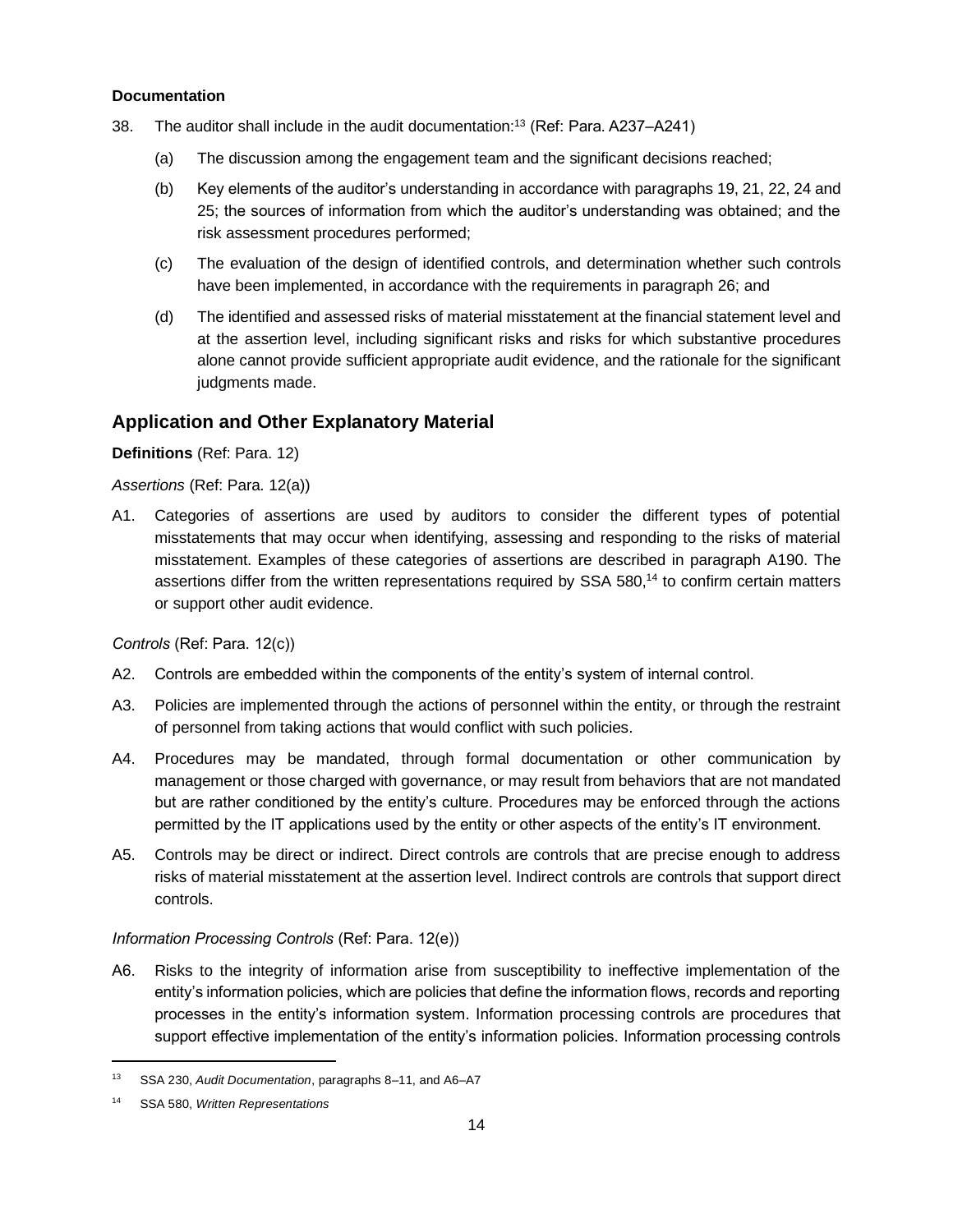may be automated (i.e., embedded in IT applications) or manual (e.g., input or output controls) and may rely on other controls, including other information processing controls or general IT controls.

# *Inherent Risk Factors* (Ref: Para. 12(f))

**Appendix 2** sets out further considerations relating to understanding inherent risk factors.

- A7. Inherent risk factors may be qualitative or quantitative and affect the susceptibility of assertions to misstatement. Qualitative inherent risk factors relating to the preparation of information required by the applicable financial reporting framework include:
	- Complexity;
	- Subjectivity;
	- Change;
	- Uncertainty; or
	- Susceptibility to misstatement due to management bias or other fraud risk factors insofar as they affect inherent risk.
- A8. Other inherent risk factors, that affect susceptibility to misstatement of an assertion about a class of transactions, account balance or disclosure may include:
	- The quantitative or qualitative significance of the class of transactions, account balance or disclosure; or
	- The volume or a lack of uniformity in the composition of the items to be processed through the class of transactions or account balance, or to be reflected in the disclosure.

## *Relevant Assertions* (Ref: Para. 12(h))

A9. A risk of material misstatement may relate to more than one assertion, in which case all the assertions to which such a risk relates are relevant assertions. If an assertion does not have an identified risk of material misstatement, then it is not a relevant assertion.

## *Significant Risk* (Ref: Para. 12(l))

A10. Significance can be described as the relative importance of a matter, and is judged by the auditor in the context in which the matter is being considered. For inherent risk, significance may be considered in the context of how, and the degree to which, inherent risk factors affect the combination of the likelihood of a misstatement occurring and the magnitude of the potential misstatement should that misstatement occur.

## **Risk Assessment Procedures and Related Activities** (Ref: Para. 13–18)

A11. The risks of material misstatement to be identified and assessed include both those due to fraud and those due to error, and both are covered by this SSA. However, the significance of fraud is such that further requirements and guidance are included in SSA 240 in relation to risk assessment procedures and related activities to obtain information that is used to identify and assess the risks of material misstatement due to fraud.<sup>15</sup> In addition, the following SSAs provide further requirements and

<sup>15</sup> SSA 240, paragraphs 12–27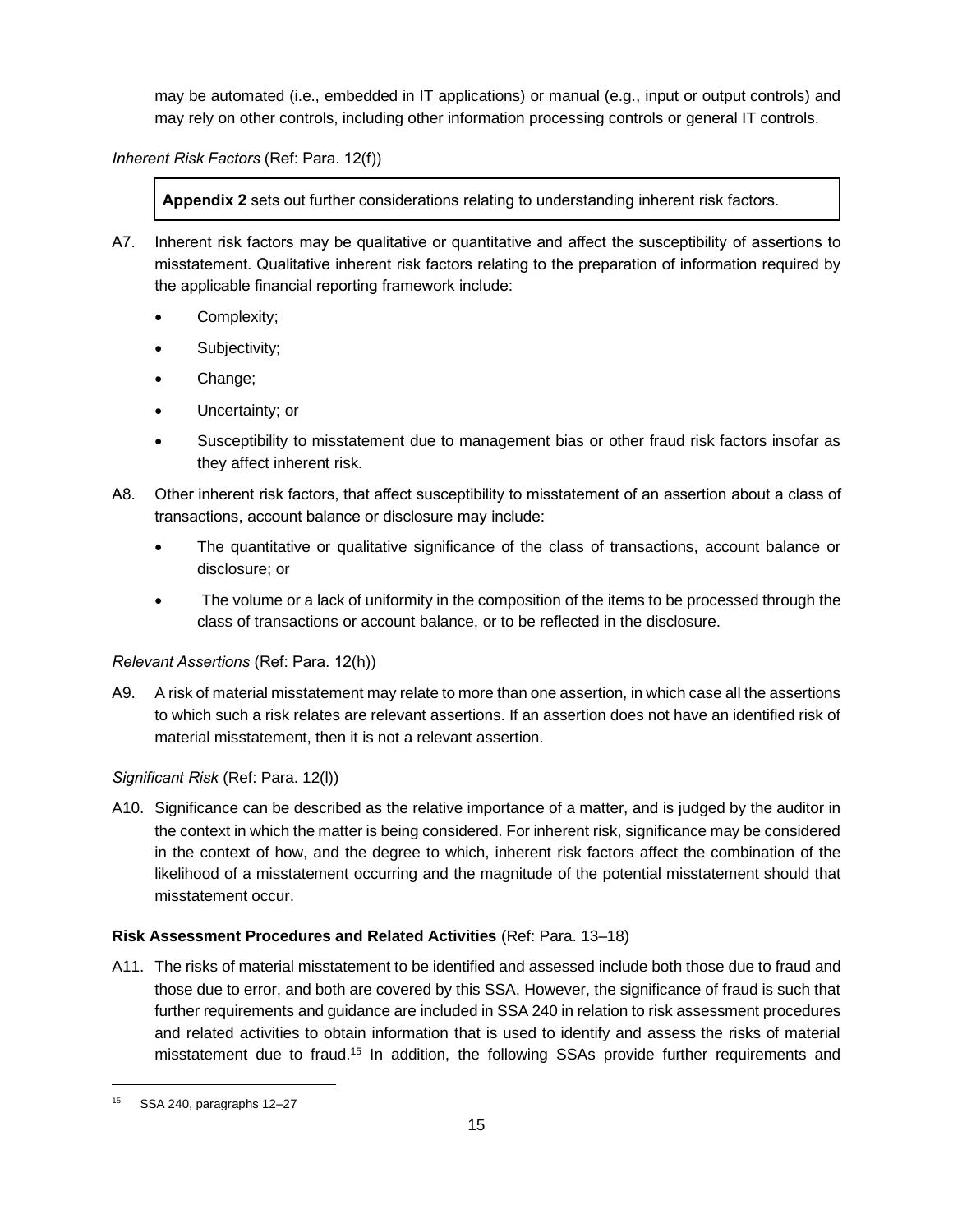guidance on identifying and assessing risks of material misstatement regarding specific matters or circumstances:

- SSA 540 (Revised)<sup>16</sup> in regard to accounting estimates;
- SSA 550<sup>22</sup> in regard to related party relationships and transactions;
- SSA 570 (Revised) $17$  in regard to going concern; and
- SSA 600<sup>18</sup> in regard to group financial statements.
- A12. Professional skepticism is necessary for the critical assessment of audit evidence gathered when performing the risk assessment procedures, and assists the auditor in remaining alert to audit evidence that is not biased towards corroborating the existence of risks or that may be contradictory to the existence of risks. Professional skepticism is an attitude that is applied by the auditor when making professional judgments that then provides the basis for the auditor's actions. The auditor applies professional judgment in determining when the auditor has audit evidence that provides an appropriate basis for risk assessment.
- A13. The application of professional skepticism by the auditor may include:
	- Questioning contradictory information and the reliability of documents;
	- Considering responses to inquiries and other information obtained from management and those charged with governance;
	- Being alert to conditions that may indicate possible misstatement due to fraud or error; and
	- Considering whether audit evidence obtained supports the auditor's identification and assessment of the risks of material misstatement in light of the entity's nature and circumstances.

## *Why Obtaining Audit Evidence in an Unbiased Manner Is Important (Ref: Para. 13)*

A14. Designing and performing risk assessment procedures to obtain audit evidence to support the identification and assessment of the risks of material misstatement in an unbiased manner may assist the auditor in identifying potentially contradictory information, which may assist the auditor in exercising professional skepticism in identifying and assessing the risks of material misstatement.

## *Sources of Audit Evidence* (Ref: Para. 13)

- A15. Designing and performing risk assessment procedures to obtain audit evidence in an unbiased manner may involve obtaining evidence from multiple sources within and outside the entity. However, the auditor is not required to perform an exhaustive search to identify all possible sources of audit evidence. In addition to information from other sources<sup>19</sup>, sources of information for risk assessment procedures may include:
	- Interactions with management, those charged with governance, and other key entity personnel, such as internal auditors.

<sup>16</sup> SSA 540 (Revised), *Auditing Accounting Estimates and Related Disclosures*

<sup>17</sup> SSA 570 (Revised), *Going Concern*

<sup>18</sup> SSA 600, *Special Considerations—Audits of Group Financial Statements (Including the Work of Component Auditors)*

<sup>19</sup> See paragraphs A37 and A38.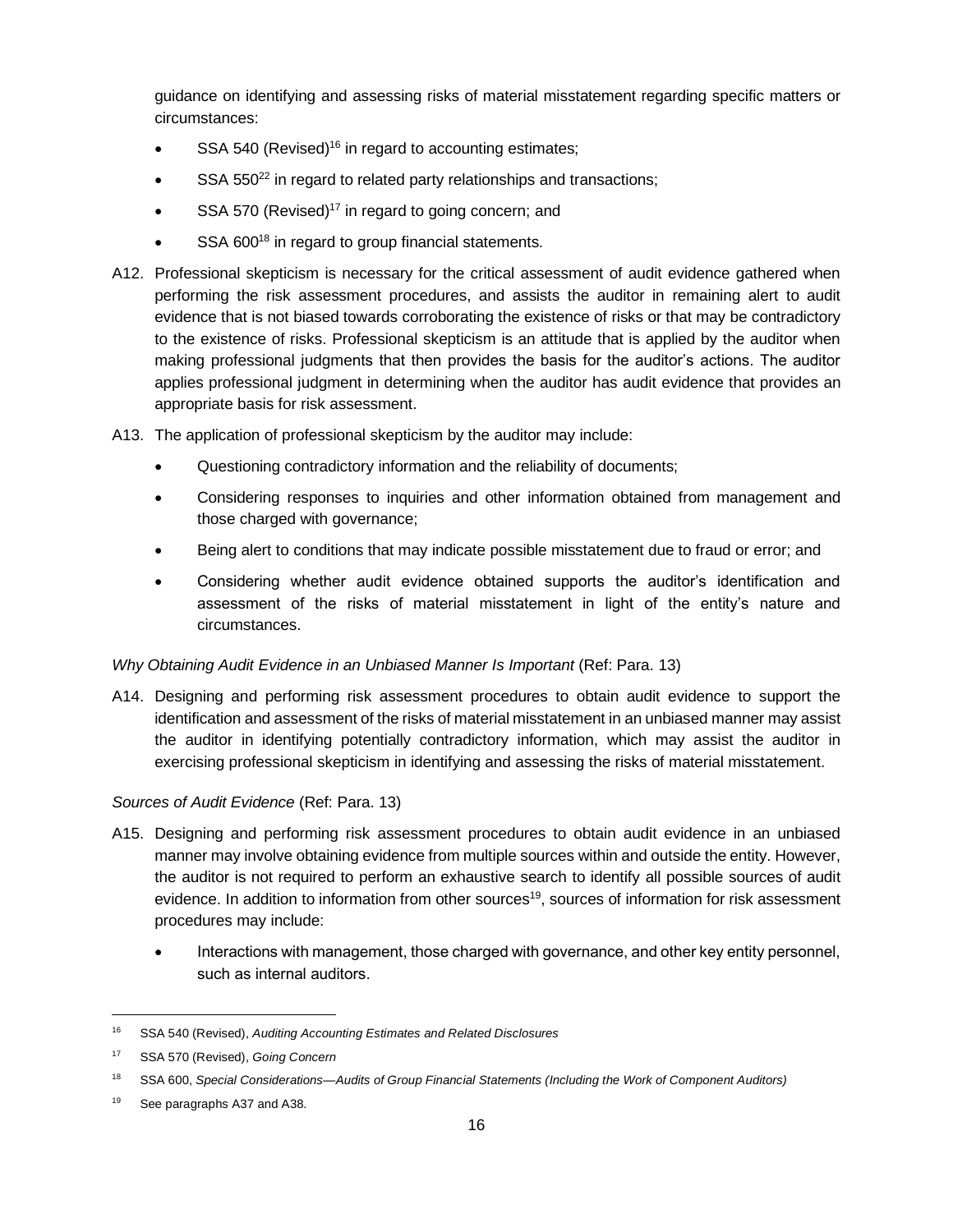- Certain external parties such as regulators, whether obtained directly or indirectly.
- Publicly available information about the entity, for example entity-issued press releases, materials for analysts or investor group meetings, analysts' reports or information about trading activity.

Regardless of the source of information, the auditor considers the relevance and reliability of the information to be used as audit evidence in accordance with SSA 500.<sup>20</sup>

*Scalability* (Ref: Para. 13)

- A16. The nature and extent of risk assessment procedures will vary based on the nature and circumstances of the entity (e.g., the formality of the entity's policies and procedures, and processes and systems). The auditor uses professional judgment to determine the nature and extent of the risk assessment procedures to be performed to meet the requirements of this SSA.
- A17. Although the extent to which an entity's policies and procedures, and processes and systems are formalized may vary, the auditor is still required to obtain the understanding in accordance with paragraphs 19, 21, 22, 24, 25 and 26.

# **Examples**:

Some entities, including less complex entities, and particularly owner-managed entities, may not have established structured processes and systems (e.g., a risk assessment process or a process to monitor the system of internal control) or may have established processes or systems with limited documentation or a lack of consistency in how they are undertaken. When such systems and processes lack formality, the auditor may still be able to perform risk assessment procedures through observation and inquiry.

Other entities, typically more complex entities, are expected to have more formalized and documented policies and procedures. The auditor may use such documentation in performing risk assessment procedures.

A18. The nature and extent of risk assessment procedures to be performed the first time an engagement is undertaken may be more extensive than procedures for a recurring engagement. In subsequent periods, the auditor may focus on changes that have occurred since the preceding period.

# *Types of Risk Assessment Procedures* (Ref: Para. 14)

A19. SSA  $500^{21}$  explains the types of audit procedures that may be performed in obtaining audit evidence from risk assessment procedures and further audit procedures. The nature, timing and extent of the audit procedures may be affected by the fact that some of the accounting data and other evidence may only be available in electronic form or only at certain points in time.<sup>22</sup> The auditor may perform substantive procedures or tests of controls, in accordance with SSA 330, concurrently with risk assessment procedures, when it is efficient to do so. Audit evidence obtained that supports the identification and assessment of risks of material misstatement may also support the detection of misstatements at the assertion level or the evaluation of the operating effectiveness of controls.

<sup>20</sup> SSA 500, *Audit Evidence*, paragraph 7

<sup>21</sup> SSA 500, paragraphs A14–A17 and A21–A25

<sup>22</sup> SSA 500, paragraph A12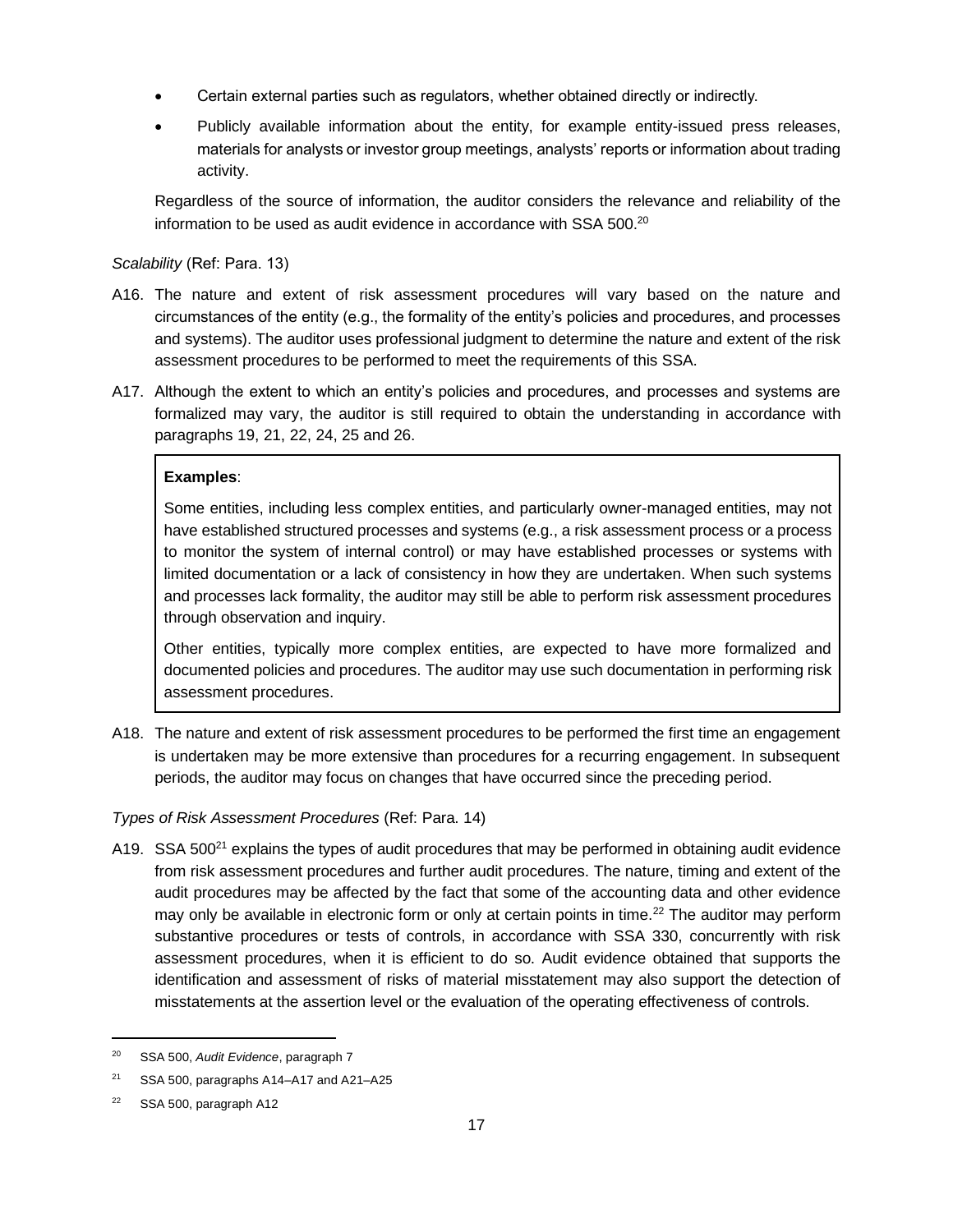A20. Although the auditor is required to perform all the risk assessment procedures described in paragraph 14 in the course of obtaining the required understanding of the entity and its environment, the applicable financial reporting framework, and the entity's system of internal control (see paragraphs 19–26), the auditor is not required to perform all of them for each aspect of that understanding. Other procedures may be performed when the information to be obtained may be helpful in identifying risks of material misstatement. Examples of such procedures may include making inquiries of the entity's external legal counsel or external supervisors, or of valuation experts that the entity has used.

Automated Tools and Techniques (Ref: Para. 14)

A21. Using automated tools and techniques, the auditor may perform risk assessment procedures on large volumes of data (from the general ledger, sub-ledgers or other operational data) including for analysis, recalculations, reperformance or reconciliations.

*Inquiries of Management and Others within the Entity* (Ref: Para. 14(a))

Why Inquiries Are Made of Management and Others Within the Entity

- A22. Information obtained by the auditor to support an appropriate basis for the identification and assessment of risks, and the design of further audit procedures, may be obtained through inquiries of management and those responsible for financial reporting.
- A23. Inquiries of management and those responsible for financial reporting and of other appropriate individuals within the entity and other employees with different levels of authority may offer the auditor varying perspectives when identifying and assessing risks of material misstatement.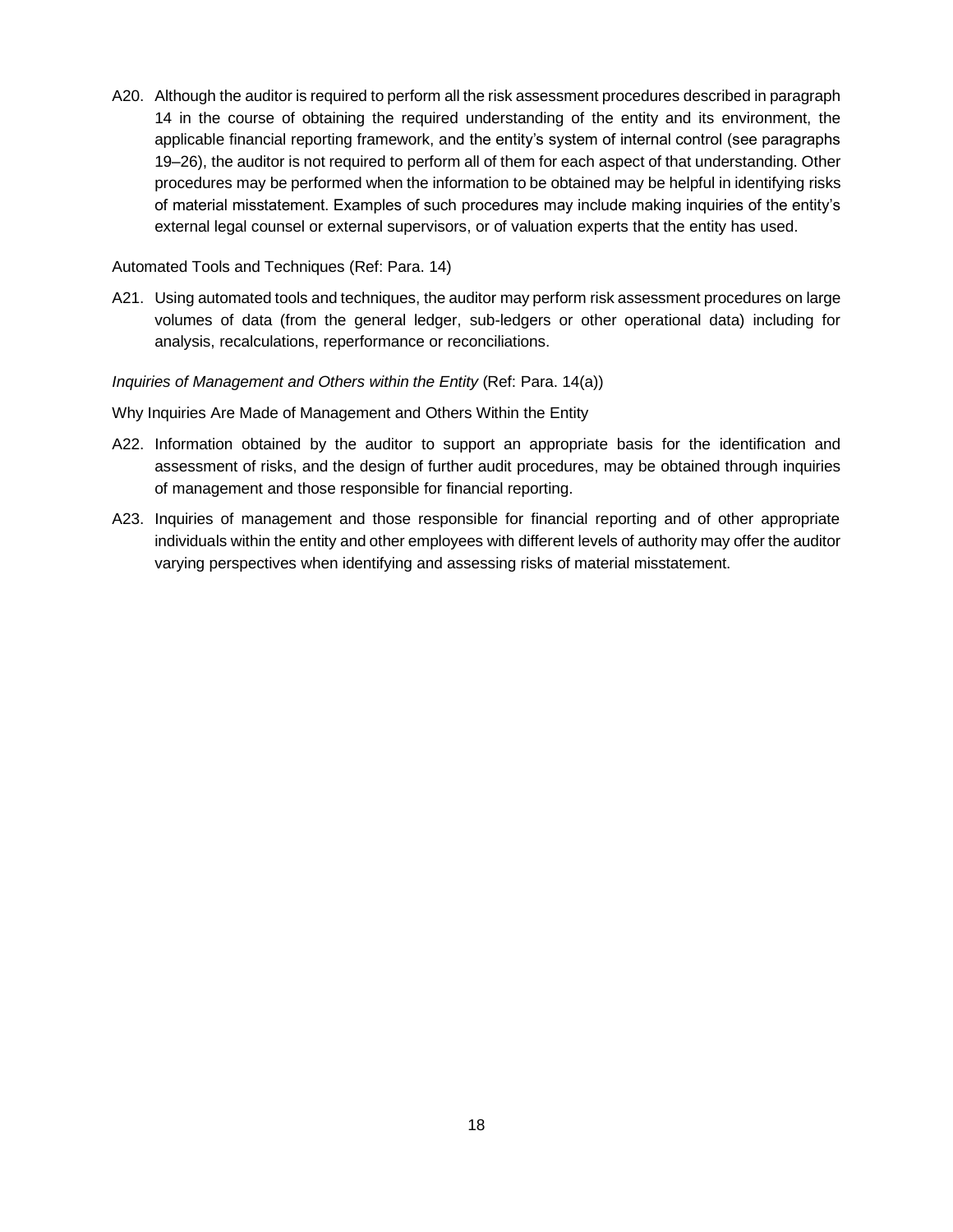## **Examples**:

- Inquiries directed towards those charged with governance may help the auditor understand the extent of oversight by those charged with governance over the preparation of the financial statements by management. SSA 260 (Revised)<sup>23</sup> identifies the importance of effective two-way communication in assisting the auditor to obtain information from those charged with governance in this regard.
- Inquiries of employees responsible for initiating, processing or recording complex or unusual transactions may help the auditor to evaluate the appropriateness of the selection and application of certain accounting policies.
- Inquiries directed towards in-house legal counsel may provide information about such matters as litigation, compliance with laws and regulations, knowledge of fraud or suspected fraud affecting the entity, warranties, post-sales obligations, arrangements (such as joint ventures) with business partners, and the meaning of contractual terms.
- Inquiries directed towards marketing or sales personnel may provide information about changes in the entity's marketing strategies, sales trends, or contractual arrangements with its customers.
- Inquiries directed towards the risk management function (or inquiries of those performing such roles) may provide information about operational and regulatory risks that may affect financial reporting.
- Inquiries directed towards IT personnel may provide information about system changes, system or control failures, or other IT-related risks.

Considerations Specific to Public Sector Entities

A24. When making inquiries of those who may have information that is likely to assist in identifying risks of material misstatement, auditors of public sector entities may obtain information from additional sources such as from the auditors that are involved in performance or other audits related to the entity.

Inquiries of the Internal Audit Function

**Appendix 4** sets out considerations for understanding an entity's internal audit function.

Why inquiries are made of the internal audit function (if the function exists)

A25. If an entity has an internal audit function, inquiries of the appropriate individuals within the function may assist the auditor in understanding the entity and its environment, and the entity's system of internal control, in the identification and assessment of risks.

Considerations specific to public sector entities

A26. Auditors of public sector entities often have additional responsibilities with regard to internal control and compliance with applicable laws and regulations. Inquiries of appropriate individuals in the

<sup>23</sup> SSA 260 (Revised), *Communication with Those Charged with Governance*, paragraph 4(b)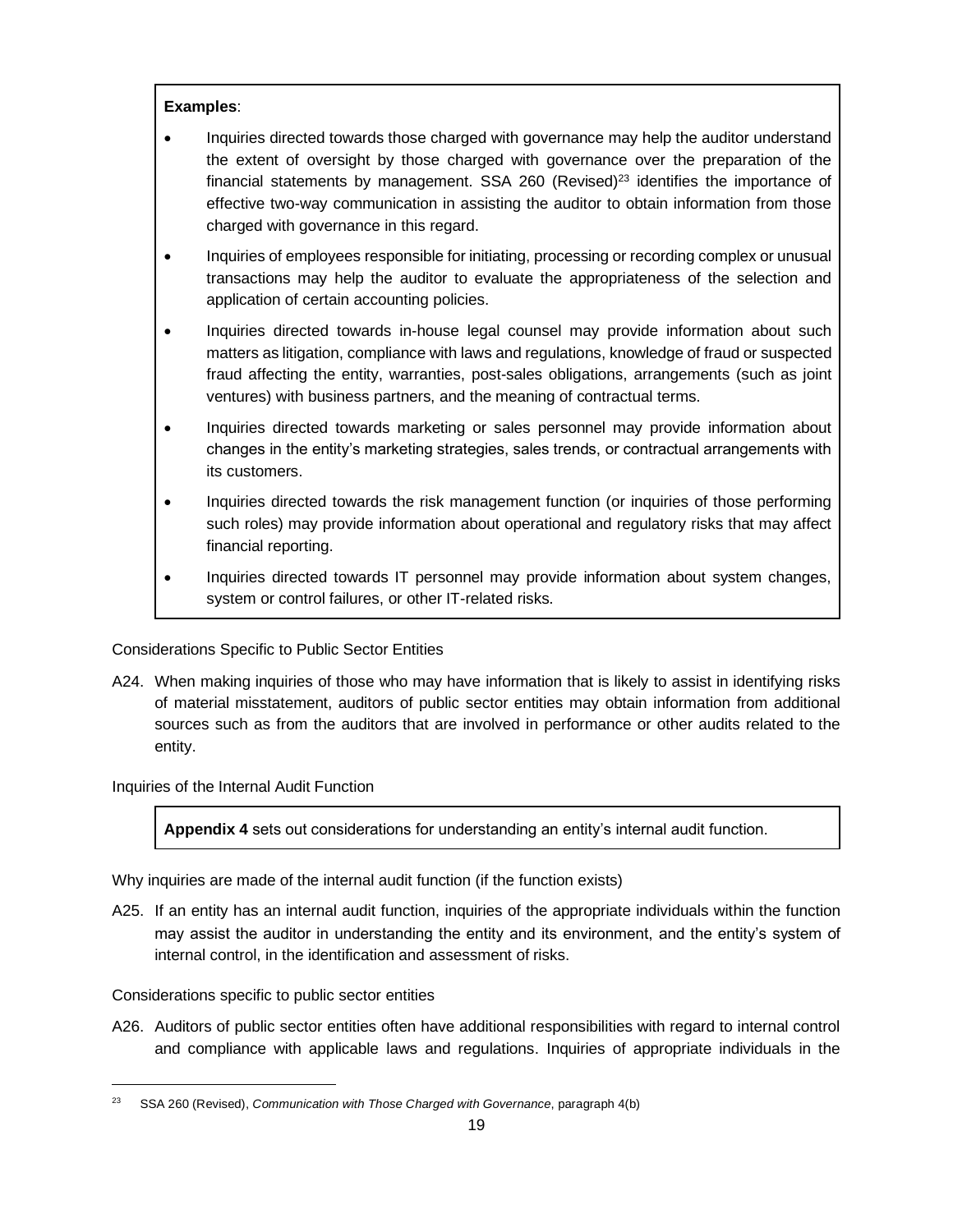internal audit function may assist the auditors in identifying the risk of material non-compliance with applicable laws and regulations, and the risk of control deficiencies related to financial reporting.

# *Analytical Procedures* (Ref: Para. 14(b))

Why Analytical Procedures Are Performed as a Risk Assessment Procedure

- A27. Analytical procedures help identify inconsistencies, unusual transactions or events, and amounts, ratios, and trends that indicate matters that may have audit implications. Unusual or unexpected relationships that are identified may assist the auditor in identifying risks of material misstatement, especially risks of material misstatement due to fraud.
- A28. Analytical procedures performed as risk assessment procedures may therefore assist in identifying and assessing the risks of material misstatement by identifying aspects of the entity of which the auditor was unaware or understanding how inherent risk factors, such as change, affect susceptibility of assertions to misstatement.

# Types of Analytical Procedures

A29. Analytical procedures performed as risk assessment procedures may:

- Include both financial and non-financial information, for example, the relationship between sales and square footage of selling space or volume of goods sold (non-financial).
- Use data aggregated at a high level. Accordingly, the results of those analytical procedures may provide a broad initial indication about the likelihood of a material misstatement.

# **Example**:

In the audit of many entities, including those with less complex business models and processes, and a less complex information system, the auditor may perform a simple comparison of information, such as the change in interim or monthly account balances from balances in prior periods, to obtain an indication of potentially higher risk areas.

A30. This SSA deals with the auditor's use of analytical procedures as risk assessment procedures. SSA 520<sup>24</sup> deals with the auditor's use of analytical procedures as substantive procedures ("substantive analytical procedures") and the auditor's responsibility to perform analytical procedures near the end of the audit. Accordingly, analytical procedures performed as risk assessment procedures are not required to be performed in accordance with the requirements of SSA 520. However, the requirements and application material in SSA 520 may provide useful guidance to the auditor when performing analytical procedures as part of the risk assessment procedures.

## Automated tools and techniques

A31. Analytical procedures can be performed using a number of tools or techniques, which may be automated. Applying automated analytical procedures to the data may be referred to as data analytics.

<sup>24</sup> SSA 520, *Analytical Procedures*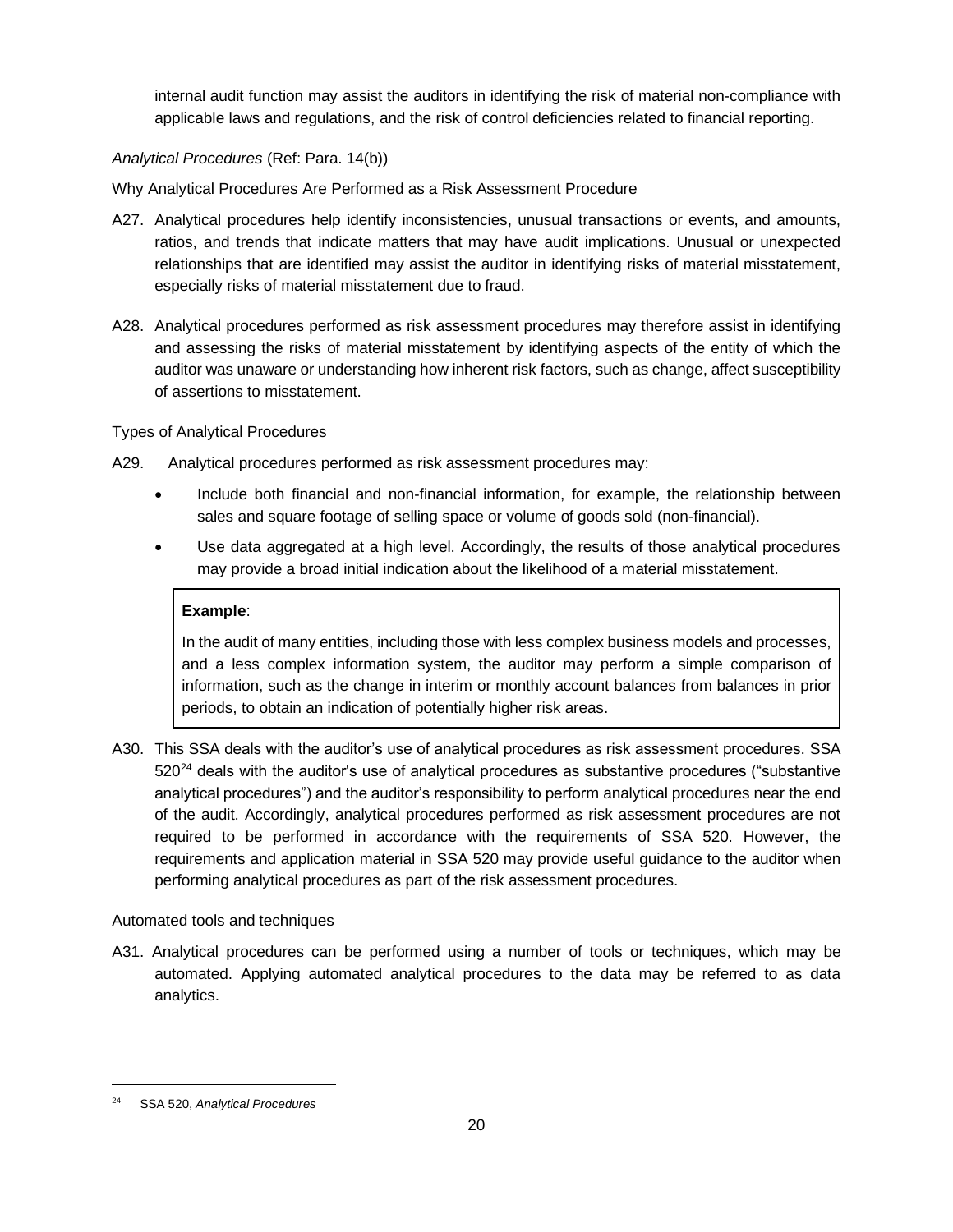## **Example**:

The auditor may use a spreadsheet to perform a comparison of actual recorded amounts to budgeted amounts, or may perform a more advanced procedure by extracting data from the entity's information system, and further analyzing this data using visualization techniques to identify classes of transactions, account balances or disclosures for which further specific risk assessment procedures may be warranted.

*Observation and Inspection* (Ref: Para. 14(c))

Why Observation and Inspection Are Performed as Risk Assessment Procedures

A32. Observation and inspection may support, corroborate or contradict inquiries of management and others, and may also provide information about the entity and its environment.

## **Scalability**

A33. Where policies or procedures are not documented, or the entity has less formalized controls, the auditor may still be able to obtain some audit evidence to support the identification and assessment of the risks of material misstatement through observation or inspection of the performance of the control.

#### **Examples**:

- The auditor may obtain an understanding of controls over an inventory count, even if they have not been documented by the entity, through direct observation.
- The auditor may be able to observe segregation of duties.
- The auditor may be able to observe passwords being entered.

Observation and Inspection as Risk Assessment Procedures

A34. Risk assessment procedures may include observation or inspection of the following:

- The entity's operations.
- Internal documents (such as business plans and strategies), records, and internal control manuals.
- Reports prepared by management (such as quarterly management reports and interim financial statements) and those charged with governance (such as minutes of board of directors' meetings).
- The entity's premises and plant facilities.
- Information obtained from external sources such as trade and economic journals; reports by analysts, banks, or rating agencies; regulatory or financial publications; or other external documents about the entity's financial performance (such as those referred to in paragraph A79).
- The behaviors and actions of management or those charged with governance (such as the observation of an audit committee meeting).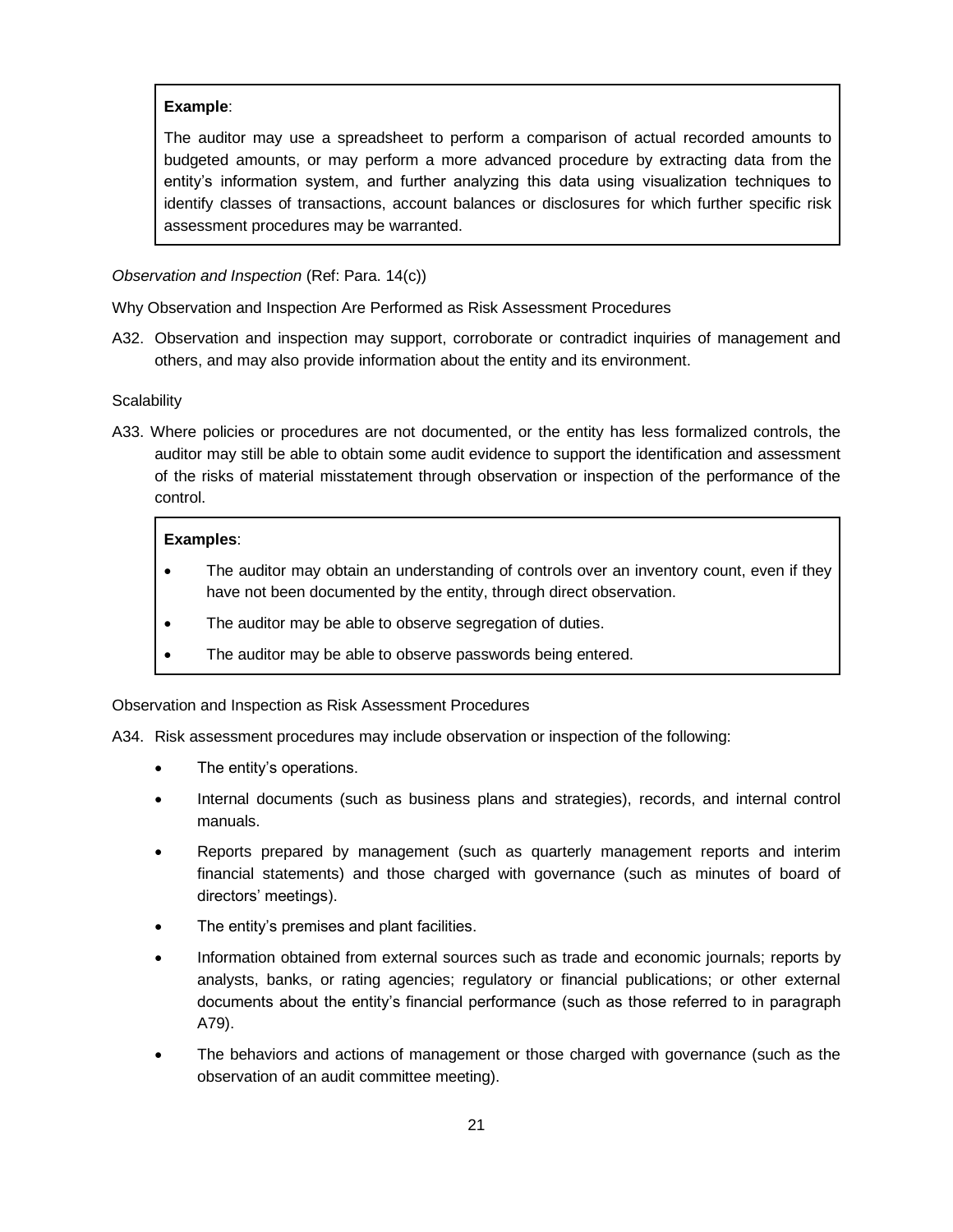Automated tools and techniques

A35. Automated tools or techniques may also be used to observe or inspect, in particular assets, for example through the use of remote observation tools (e.g., a drone).

Considerations Specific to Public Sector Entities

A36. Risk assessment procedures performed by auditors of public sector entities may also include observation and inspection of documents prepared by management for the legislature, for example documents related to mandatory performance reporting.

## *Information from Other Sources* (Ref: Para. 15)

Why the Auditor Considers Information from Other Sources

- A37. Information obtained from other sources may be relevant to the identification and assessment of the risks of material misstatement by providing information and insights about:
	- The nature of the entity and its business risks, and what may have changed from previous periods.
	- The integrity and ethical values of management and those charged with governance, which may also be relevant to the auditor's understanding of the control environment.
	- The applicable financial reporting framework and its application to the nature and circumstances of the entity.

## Other Relevant Sources

A38. Other relevant sources of information include:

- The auditor's procedures regarding acceptance or continuance of the client relationship or the audit engagement in accordance with SSA 220 (Revised), including the conclusions reached thereon. 25
- Other engagements performed for the entity by the engagement partner. The engagement partner may have obtained knowledge relevant to the audit, including about the entity and its environment, when performing other engagements for the entity. Such engagements may include agreed-upon procedures engagements or other audit or assurance engagements, including engagements to address incremental reporting requirements in the jurisdiction.

Information from the Auditor's Previous Experience with the Entity and Previous Audits (Ref: Para. 16)

Why information from previous audits is important to the current audit

A39. The auditor's previous experience with the entity and from audit procedures performed in previous audits may provide the auditor with information that is relevant to the auditor's determination of the nature and extent of risk assessment procedures, and the identification and assessment of risks of material misstatement.

<sup>25</sup> SSA 220, *Quality Management for an Audit of Financial Statements,* paragraph 22-24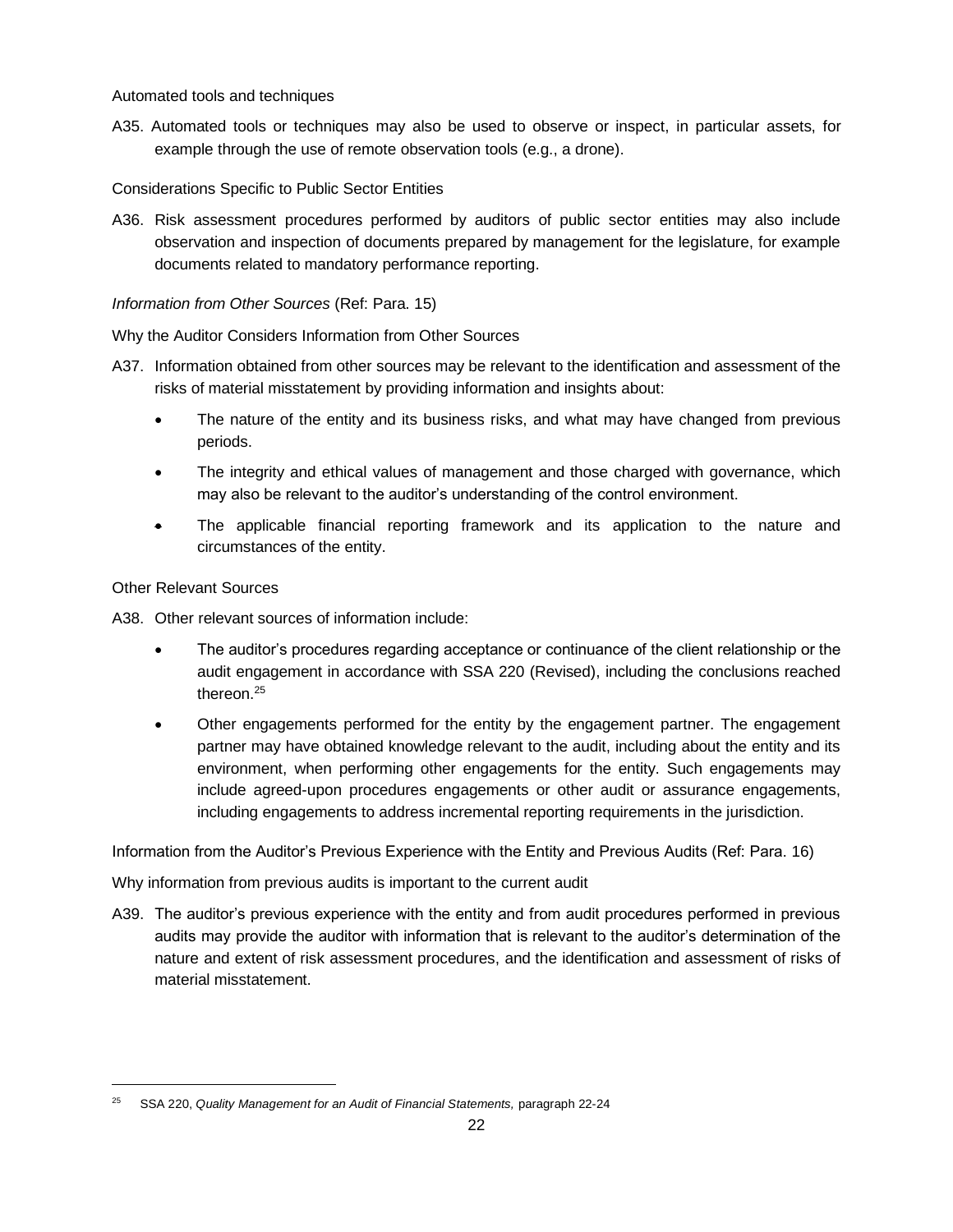Nature of the Information from Previous Audits

- A40. The auditor's previous experience with the entity and audit procedures performed in previous audits may provide the auditor with information about such matters as:
	- Past misstatements and whether they were corrected on a timely basis.
	- The nature of the entity and its environment, and the entity's system of internal control (including control deficiencies).
	- Significant changes that the entity or its operations may have undergone since the prior financial period.
	- Those particular types of transactions and other events or account balances (and related disclosures) where the auditor experienced difficulty in performing the necessary audit procedures, for example, due to their complexity.
- A41. The auditor is required to determine whether information obtained from the auditor's previous experience with the entity and from audit procedures performed in previous audits remains relevant and reliable, if the auditor intends to use that information for the purposes of the current audit. If the nature or circumstances of the entity have changed, or new information has been obtained, the information from prior periods may no longer be relevant or reliable for the current audit. To determine whether changes have occurred that may affect the relevance or reliability of such information, the auditor may make inquiries and perform other appropriate audit procedures, such as walk-throughs of relevant systems. If the information is not reliable, the auditor may consider performing additional procedures that are appropriate in the circumstances.

#### *Engagement Team Discussion* (Ref: Para. 17–18)

Why the Engagement Team Is Required to Discuss the Application of the Applicable Financial Reporting Framework and the Susceptibility of the Entity's Financial Statements to Material Misstatement

- A42. The discussion among the engagement team about the application of the applicable financial reporting framework and the susceptibility of the entity's financial statements to material misstatement:
	- Provides an opportunity for more experienced engagement team members, including the engagement partner, to share their insights based on their knowledge of the entity. Sharing information contributes to an enhanced understanding by all engagement team members.
	- Allows the engagement team members to exchange information about the business risks to which the entity is subject, how inherent risk factors may affect the susceptibility to misstatement of classes of transactions, account balances and disclosures, and about how and where the financial statements might be susceptible to material misstatement due to fraud or error.
	- Assists the engagement team members to gain a better understanding of the potential for material misstatement of the financial statements in the specific areas assigned to them, and to understand how the results of the audit procedures that they perform may affect other aspects of the audit, including the decisions about the nature, timing and extent of further audit procedures. In particular, the discussion assists engagement team members in further considering contradictory information based on each member's own understanding of the nature and circumstances of the entity.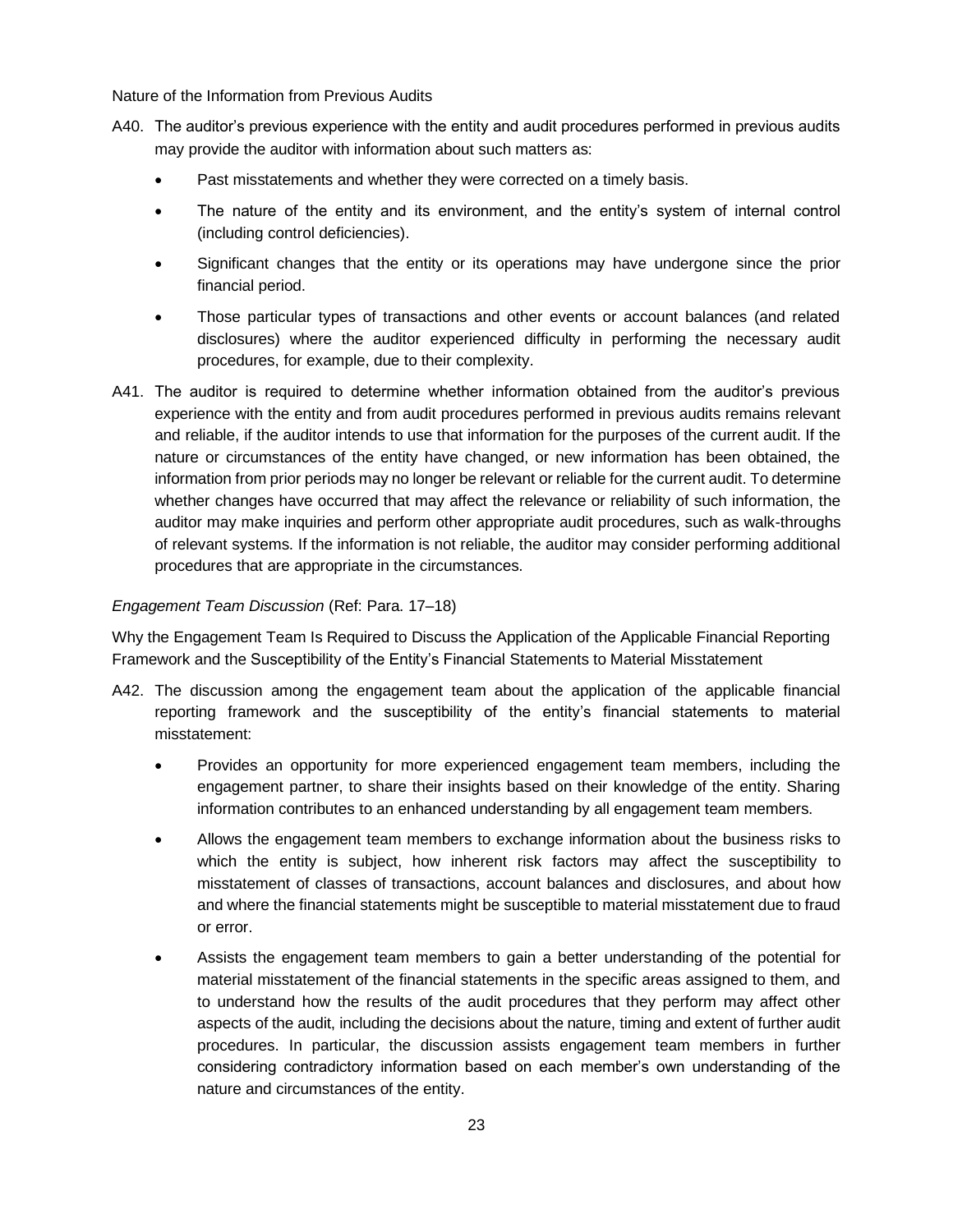• Provides a basis upon which engagement team members communicate and share new information obtained throughout the audit that may affect the assessment of risks of material misstatement or the audit procedures performed to address these risks.

SSA 240 requires the engagement team discussion to place particular emphasis on how and where the entity's financial statements may be susceptible to material misstatement due to fraud, including how fraud may occur.<sup>26</sup>

A43. Professional skepticism is necessary for the critical assessment of audit evidence, and a robust and open engagement team discussion, including for recurring audits, may lead to improved identification and assessment of the risks of material misstatement. Another outcome from the discussion may be that the auditor identifies specific areas of the audit for which exercising professional skepticism may be particularly important, and may lead to the involvement of more experienced members of the engagement team who are appropriately skilled to be involved in the performance of audit procedures related to those areas.

## **Scalability**

- A44. When the engagement is carried out by a single individual, such as a sole practitioner (i.e., where an engagement team discussion would not be possible), consideration of the matters referred to in paragraphs A42 and A46 nonetheless may assist the auditor in identifying where there may be risks of material misstatement.
- A45. When an engagement is carried out by a large engagement team, such as for an audit of group financial statements, it is not always necessary or practical for the discussion to include all members in a single discussion (for example, in a multi-location audit), nor is it necessary for all the members of the engagement team to be informed of all the decisions reached in the discussion. The engagement partner may discuss matters with key members of the engagement team including, if considered appropriate, those with specific skills or knowledge, and those responsible for the audits of components, while delegating discussion with others, taking into account the extent of communication considered necessary throughout the engagement team. A communications plan, agreed by the engagement partner, may be useful.

Discussion of Disclosures in the Applicable Financial Reporting Framework

- A46. As part of the discussion among the engagement team, consideration of the disclosure requirements of the applicable financial reporting framework assists in identifying early in the audit where there may be risks of material misstatement in relation to disclosures, even in circumstances where the applicable financial reporting framework only requires simplified disclosures. Matters the engagement team may discuss include:
	- Changes in financial reporting requirements that may result in significant new or revised disclosures;
	- Changes in the entity's environment, financial condition or activities that may result in significant new or revised disclosures, for example, a significant business combination in the period under audit;
	- Disclosures for which obtaining sufficient appropriate audit evidence may have been difficult in the past; and

SSA 240, paragraph 16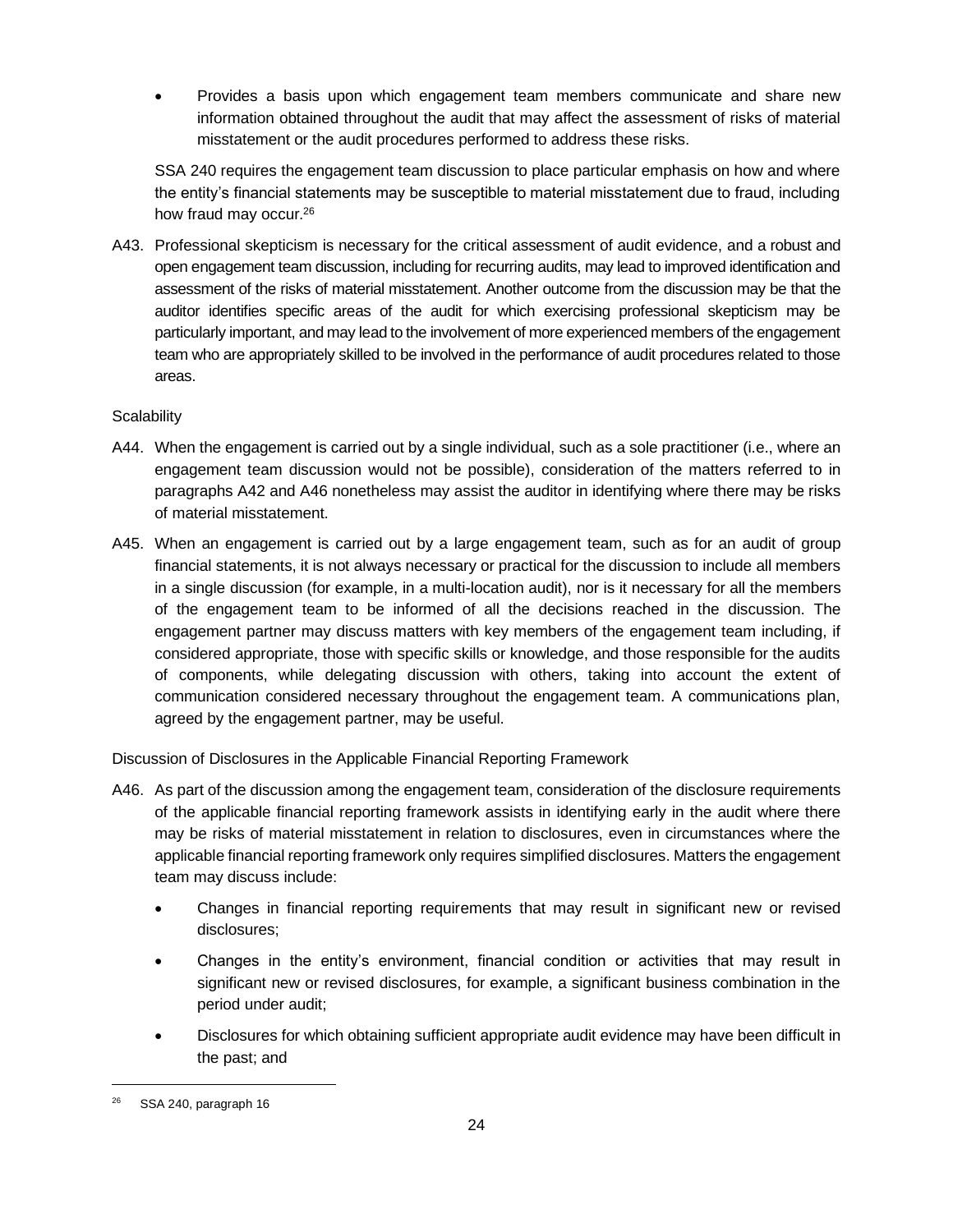• Disclosures about complex matters, including those involving significant management judgment as to what information to disclose.

## Considerations Specific to Public Sector Entities

A47. As part of the discussion among the engagement team by auditors of public sector entities, consideration may also be given to any additional broader objectives, and related risks, arising from the audit mandate or obligations for public sector entities.

# **Obtaining an Understanding of the Entity and Its Environment, the Applicable Financial Reporting Framework and the Entity's System of Internal Control (Ref: Para. 19–27)**

**Appendices 1 through 6** set out further considerations relating to obtaining an understanding of the entity and its environment, the applicable financial reporting framework and the entity's system of internal control.

## *Obtaining the Required Understanding (Ref: Para. 19–27)*

- A48. Obtaining an understanding of the entity and its environment, the applicable financial reporting framework and the entity's system of internal control is a dynamic and iterative process of gathering, updating and analyzing information and continues throughout the audit. Therefore, the auditor's expectations may change as new information is obtained.
- A49. The auditor's understanding of the entity and its environment and the applicable financial reporting framework may also assist the auditor in developing initial expectations about the classes of transactions, account balances and disclosures that may be significant classes of transactions, account balances and disclosures. These expected significant classes of transactions, account balances and disclosures form the basis for the scope of the auditor's understanding of the entity's information system.

# *Why an Understanding of the Entity and Its Environment, and the Applicable Financial Reporting Framework Is Required* (Ref: Para. 19–20)

- A50. The auditor's understanding of the entity and its environment, and the applicable financial reporting framework, assists the auditor in understanding the events and conditions that are relevant to the entity, and in identifying how inherent risk factors affect the susceptibility of assertions to misstatement in the preparation of the financial statements, in accordance with the applicable financial reporting framework, and the degree to which they do so. Such information establishes a frame of reference within which the auditor identifies and assesses risks of material misstatement. This frame of reference also assists the auditor in planning the audit and exercising professional judgment and professional skepticism throughout the audit, for example, when:
	- Identifying and assessing risks of material misstatement of the financial statements in accordance with SSA 315 (Revised 2021) or other relevant standards (e.g., relating to risks of fraud in accordance with SSA 240 or when identifying or assessing risks related to accounting estimates in accordance with SSA 540 (Revised));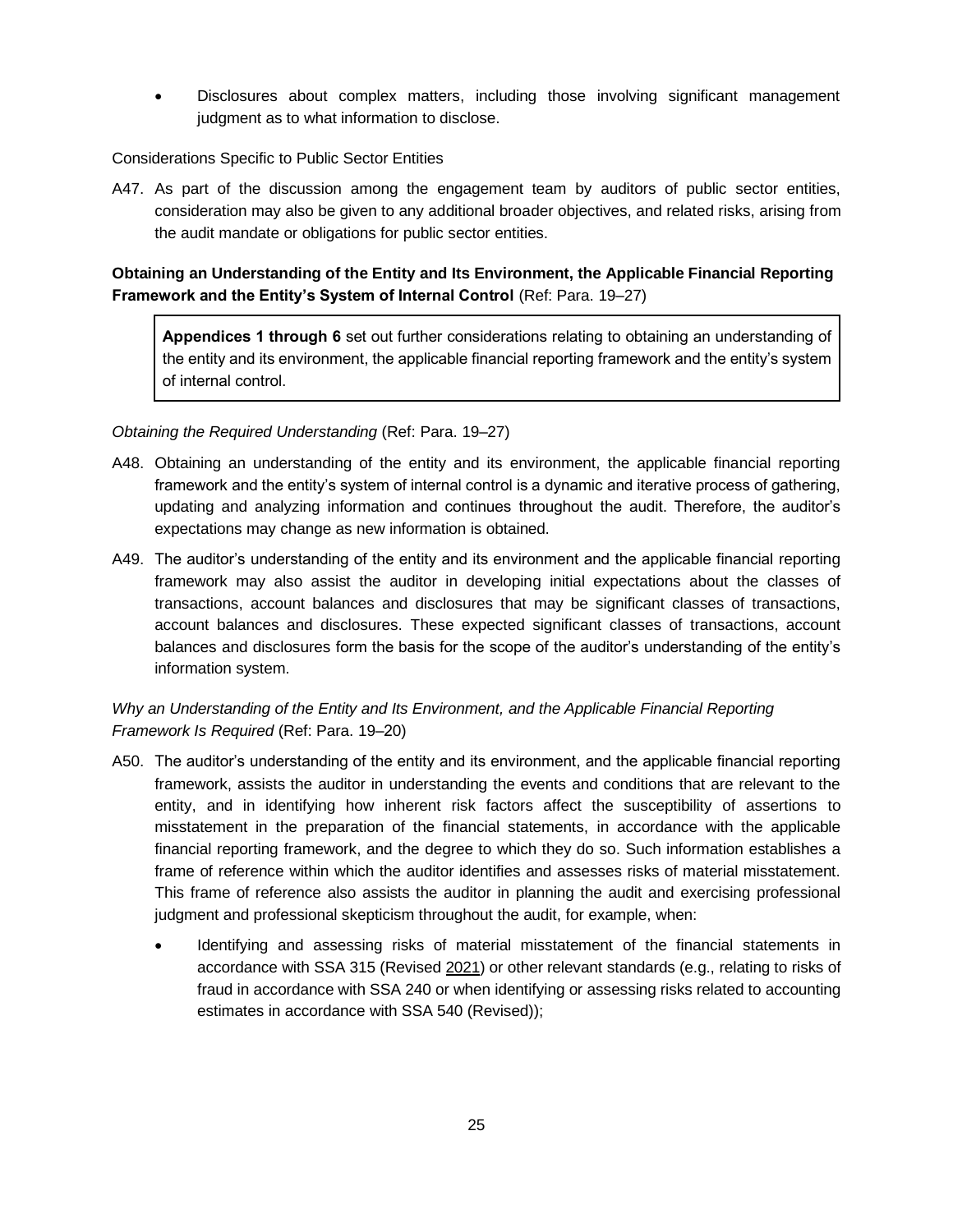- Performing procedures to help identify instances of non-compliance with laws and regulations that may have a material effect on the financial statements in accordance with SSA 250;<sup>27</sup>
- Evaluating whether the financial statements provide adequate disclosures in accordance with SSA 700 (Revised);<sup>28</sup>
- Determining materiality or performance materiality in accordance with SSA 320;<sup>29</sup> or
- Considering the appropriateness of the selection and application of accounting policies, and the adequacy of financial statement disclosures.
- A51. The auditor's understanding of the entity and its environment, and the applicable financial reporting framework, also informs how the auditor plans and performs further audit procedures, for example, when:
	- Developing expectations for use when performing analytical procedures in accordance with SSA 520;<sup>30</sup>
	- Designing and performing further audit procedures to obtain sufficient appropriate audit evidence in accordance with SSA 330; and
	- Evaluating the sufficiency and appropriateness of audit evidence obtained (e.g., relating to assumptions or management's oral and written representations).

## **Scalability**

A52. The nature and extent of the required understanding is a matter of the auditor's professional judgment and varies from entity to entity based on the nature and circumstances of the entity, including:

- The size and complexity of the entity, including its IT environment;
- The auditor's previous experience with the entity;
- The nature of the entity's systems and processes, including whether they are formalized or not; and
- The nature and form of the entity's documentation.
- A53. The auditor's risk assessment procedures to obtain the required understanding may be less extensive in audits of less complex entities and more extensive for entities that are more complex. The depth of the understanding that is required by the auditor is expected to be less than that possessed by management in managing the entity.
- A54. Some financial reporting frameworks allow smaller entities to provide simpler and less detailed disclosures in the financial statements. However, this does not relieve the auditor of the responsibility to obtain an understanding of the entity and its environment and the applicable financial reporting framework as it applies to the entity.
- A55. The entity's use of IT and the nature and extent of changes in the IT environment may also affect the specialized skills that are needed to assist with obtaining the required understanding.

<sup>27</sup> SSA 250 (Revised), *Consideration of Laws and Regulations in an Audit of Financial Statements,* paragraph 14

<sup>&</sup>lt;sup>28</sup> SSA 700 (Revised), *Forming an Opinion and Reporting on Financial Statements, paragraph 13(e)* 

<sup>&</sup>lt;sup>29</sup> SSA 320, Materiality in Planning and Performing an Audit, paragraphs 10–11

<sup>30</sup> SSA 520, paragraph 5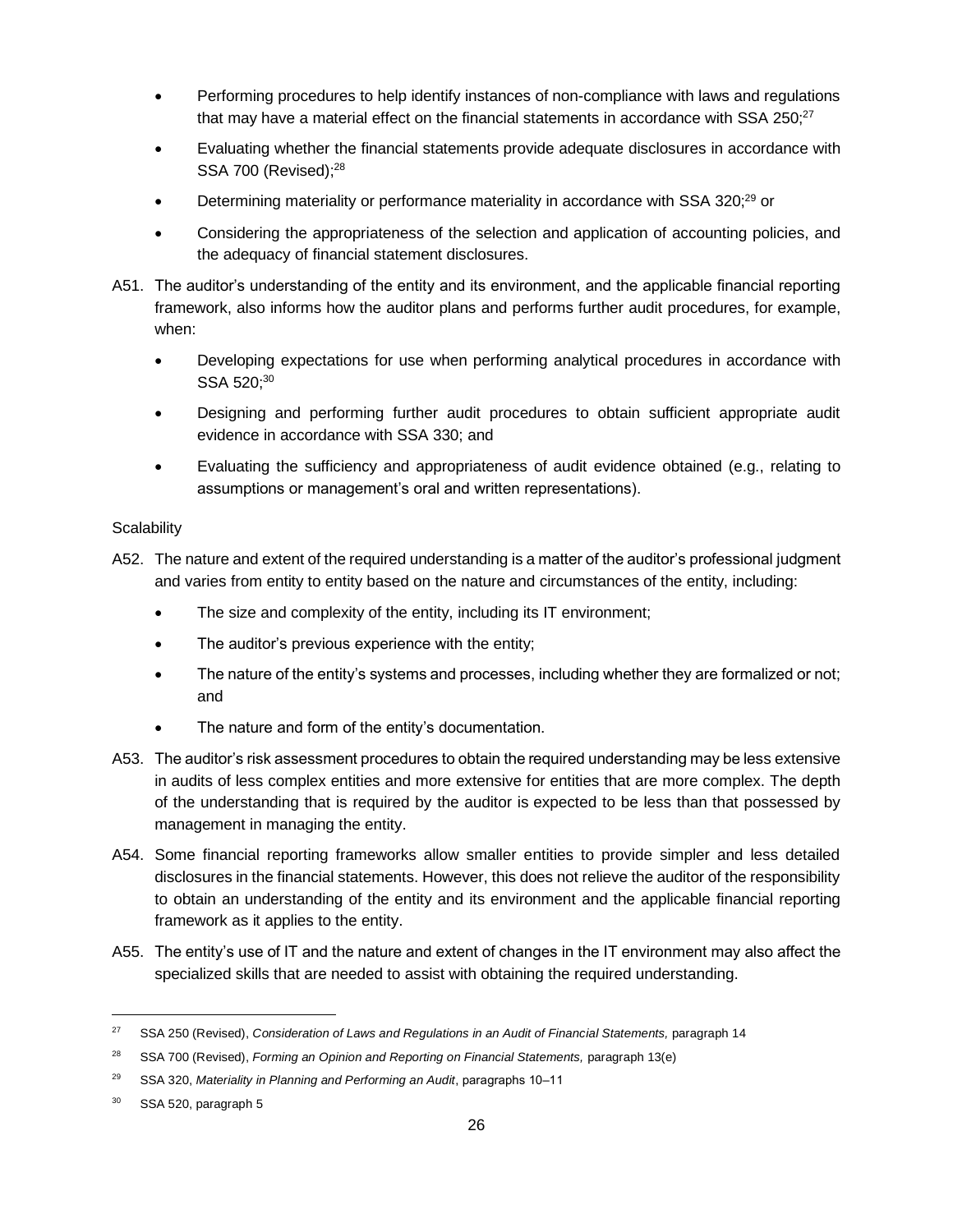*The Entity and Its Environment* (Ref: Para. 19(a))

The Entity's Organizational Structure, Ownership and Governance, and Business Model (Ref: Para. 19(a)(i))

The entity's organizational structure and ownership

- A56. An understanding of the entity's organizational structure and ownership may enable the auditor to understand such matters as:
	- The complexity of the entity's structure.

## **Example**:

The entity may be a single entity or the entity's structure may include subsidiaries, divisions or other components in multiple locations. Further, the legal structure may be different from the operating structure. Complex structures often introduce factors that may give rise to increased susceptibility to risks of material misstatement. Such issues may include whether goodwill, joint ventures, investments, or special-purpose entities are accounted for appropriately and whether adequate disclosure of such issues in the financial statements has been made.

• The ownership, and relationships between owners and other people or entities, including related parties. This understanding may assist in determining whether related party transactions have been appropriately identified, accounted for, and adequately disclosed in the financial statements.<sup>31</sup>

• The distinction between the owners, those charged with governance and management.

## **Example**:

In less complex entities, owners of the entity may be involved in managing the entity, therefore there is little or no distinction. In contrast, such as in some listed entities, there may be a clear distinction between management, the owners of the entity, and those charged with governance.<sup>32</sup>

<sup>&</sup>lt;sup>31</sup> SSA 550 establishes requirements and provide guidance on the auditor's considerations relevant to related parties.

<sup>&</sup>lt;sup>32</sup> SSA 260 (Revised), paragraphs A1 and A2, provide guidance on the identification of those charged with governance and explains that in some cases, some or all of those charged with governance may be involved in managing the entity.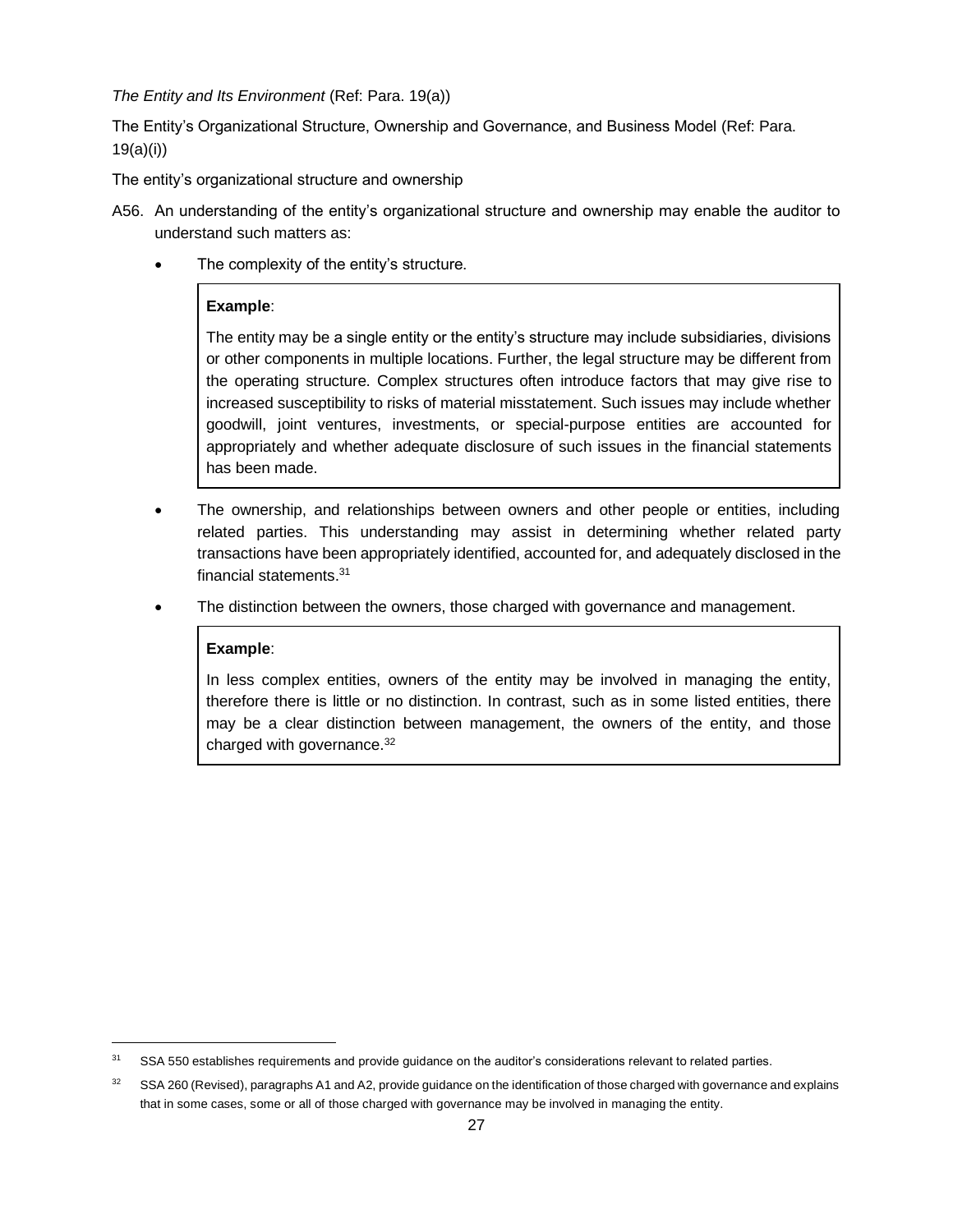The structure and complexity of the entity's IT environment.

## **Examples**:

An entity may:

- Have multiple legacy IT systems in diverse businesses that are not well integrated resulting in a complex IT environment.
- Be using external or internal service providers for aspects of its IT environment (e.g., outsourcing the hosting of its IT environment to a third party or using a shared service centre for central management of IT processes in a group).

Automated tools and techniques

A57. The auditor may use automated tools and techniques to understand flows of transactions and processing as part of the auditor's procedures to understand the information system. An outcome of these procedures may be that the auditor obtains information about the entity's organizational structure or those with whom the entity conducts business (e.g., vendors, customers, related parties).

Considerations specific to public sector entities

A58. Ownership of a public sector entity may not have the same relevance as in the private sector because decisions related to the entity may be made outside of the entity as a result of political processes. Therefore, management may not have control over certain decisions that are made. Matters that may be relevant include understanding the ability of the entity to make unilateral decisions, and the ability of other public sector entities to control or influence the entity's mandate and strategic direction.

#### **Example**:

A public sector entity may be subject to laws or other directives from authorities that require it to obtain approval from parties external to the entity of its strategy and objectives prior to it implementing them. Therefore, matters related to understanding the legal structure of the entity may include applicable laws and regulations, and the classification of the entity (i.e., whether the entity is a ministry, department, agency or other type of entity).

#### **Governance**

Why the auditor obtains an understanding of governance

A59. Understanding the entity's governance may assist the auditor with understanding the entity's ability to provide appropriate oversight of its system of internal control. However, this understanding may also provide evidence of deficiencies, which may indicate an increase in the susceptibility of the entity's financial statements to risks of material misstatement.

#### Understanding the entity's governance

- A60. Matters that may be relevant for the auditor to consider in obtaining an understanding of the governance of the entity include:
	- Whether any or all of those charged with governance are involved in managing the entity.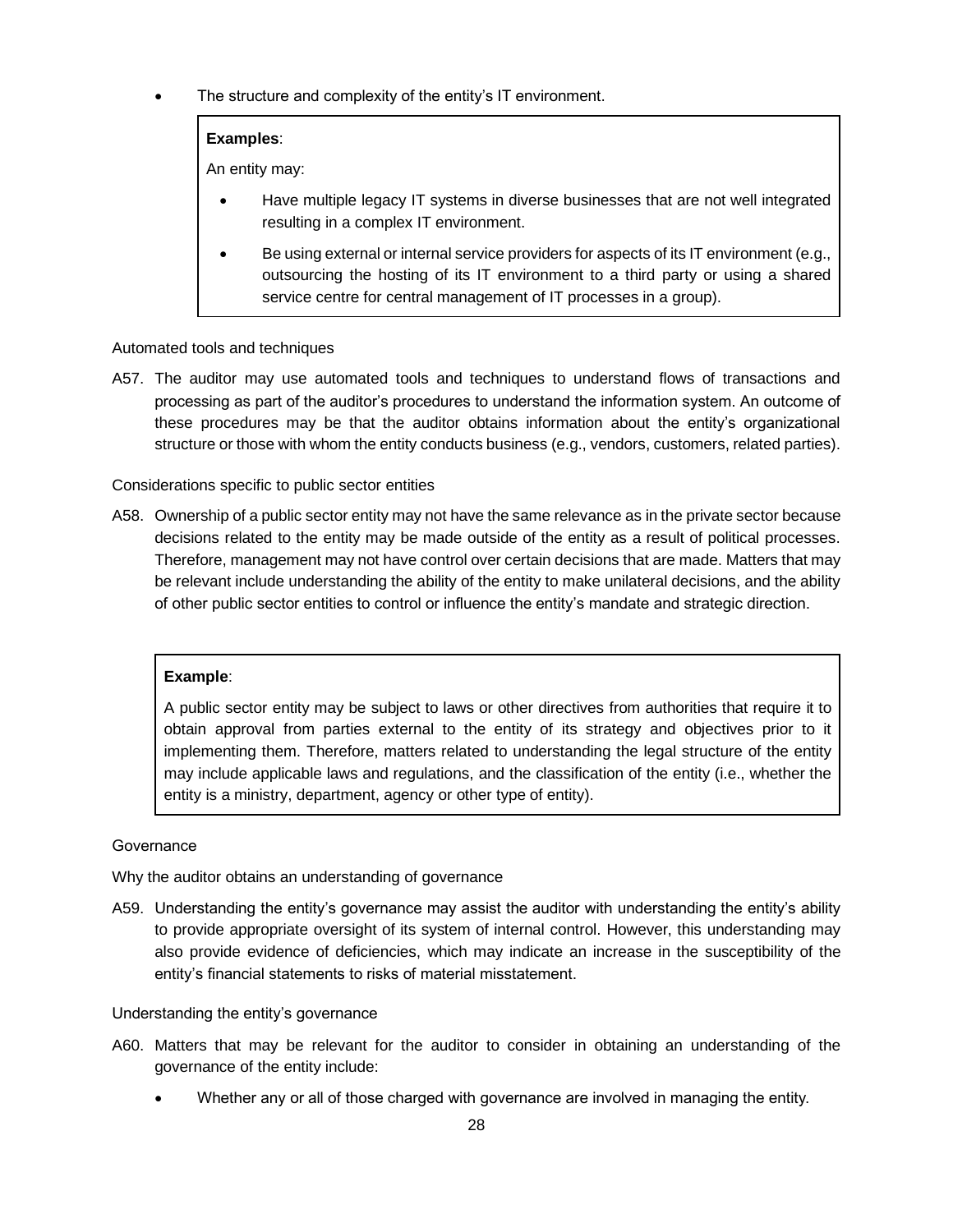- The existence (and separation) of a non-executive Board, if any, from executive management.
- Whether those charged with governance hold positions that are an integral part of the entity's legal structure, for example as directors.
- The existence of sub-groups of those charged with governance, such as an audit committee, and the responsibilities of such a group.
- The responsibilities of those charged with governance for oversight of financial reporting, including approval of the financial statements.

The Entity's Business Model

**Appendix 1** sets out additional considerations for obtaining an understanding of the entity and its business model, as well as additional considerations for auditing special purpose entities.

Why the auditor obtains an understanding of the entity's business model

A61. Understanding the entity's objectives, strategy and business model helps the auditor to understand the entity at a strategic level, and to understand the business risks the entity takes and faces. An understanding of the business risks that have an effect on the financial statements assists the auditor in identifying risks of material misstatement, since most business risks will eventually have financial consequences and, therefore, an effect on the financial statements.

#### **Examples**:

An entity's business model may rely on the use of IT in different ways:

- The entity sells shoes from a physical store, and uses an advanced stock and point of sale system to record the selling of shoes; or
- The entity sells shoes online so that all sales transactions are processed in an IT environment, including initiation of the transactions through a website.

For both of these entities the business risks arising from a significantly different business model would be substantially different, notwithstanding both entities sell shoes.

Understanding the entity's business model

- A62. Not all aspects of the business model are relevant to the auditor's understanding. Business risks are broader than the risks of material misstatement of the financial statements, although business risks include the latter. The auditor does not have a responsibility to understand or identify all business risks because not all business risks give rise to risks of material misstatement.
- A63. Business risks increasing the susceptibility to risks of material misstatement may arise from:
	- Inappropriate objectives or strategies, ineffective execution of strategies, or change or complexity.
	- A failure to recognize the need for change may also give rise to business risk, for example, from:
		- o The development of new products or services that may fail;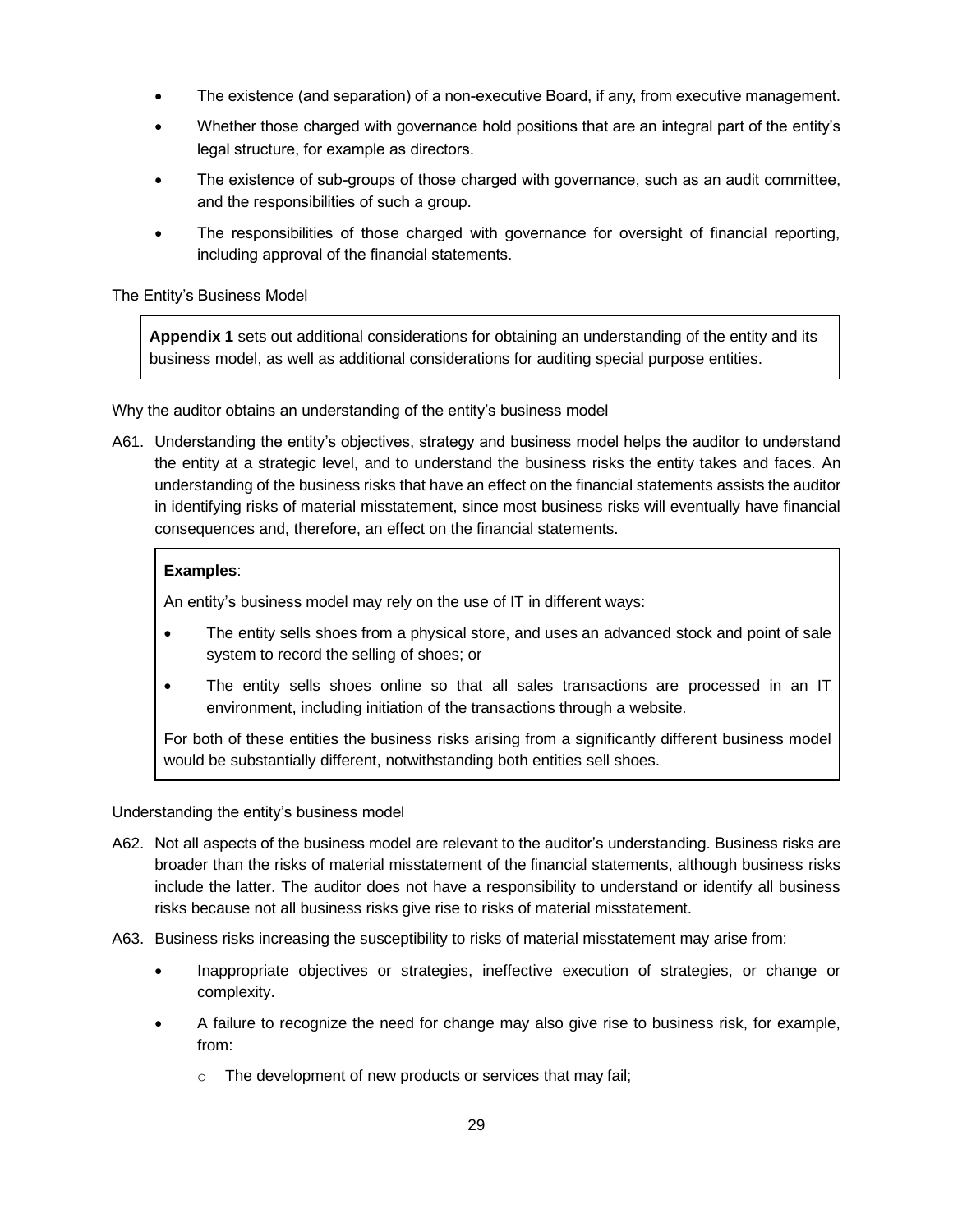- o A market which, even if successfully developed, is inadequate to support a product or service; or
- $\circ$  Flaws in a product or service that may result in legal liability and reputational risk.
- Incentives and pressures on management, which may result in intentional or unintentional management bias, and therefore affect the reasonableness of significant assumptions and the expectations of management or those charged with governance.
- A64. Examples of matters that the auditor may consider when obtaining an understanding of the entity's business model, objectives, strategies and related business risks that may result in a risk of material misstatement of the financial statements include:
	- Industry developments, such as the lack of personnel or expertise to deal with the changes in the industry;
	- New products and services that may lead to increased product liability;
	- Expansion of the entity's business, and demand has not been accurately estimated;
	- New accounting requirements where there has been incomplete or improper implementation;
	- Regulatory requirements resulting in increased legal exposure;
	- Current and prospective financing requirements, such as loss of financing due to the entity's inability to meet requirements;
	- Use of IT, such as the implementation of a new IT system that will affect both operations and financial reporting; or
	- The effects of implementing a strategy, particularly any effects that will lead to new accounting requirements.
- A65. Ordinarily, management identifies business risks and develops approaches to address them. Such a risk assessment process is part of the entity's system of internal control and is discussed in paragraph 22, and paragraphs A109–A113.

Considerations specific to public sector entities

- A66. Entities operating in the public sector may create and deliver value in different ways to those creating wealth for owners but will still have a 'business model' with a specific objective. Matters public sector auditors may obtain an understanding of that are relevant to the business model of the entity, include:
	- Knowledge of relevant government activities, including related programs.
	- Program objectives and strategies, including public policy elements.
- A67. For the audits of public sector entities, "management objectives" may be influenced by requirements to demonstrate public accountability and may include objectives which have their source in law, regulation or other authority.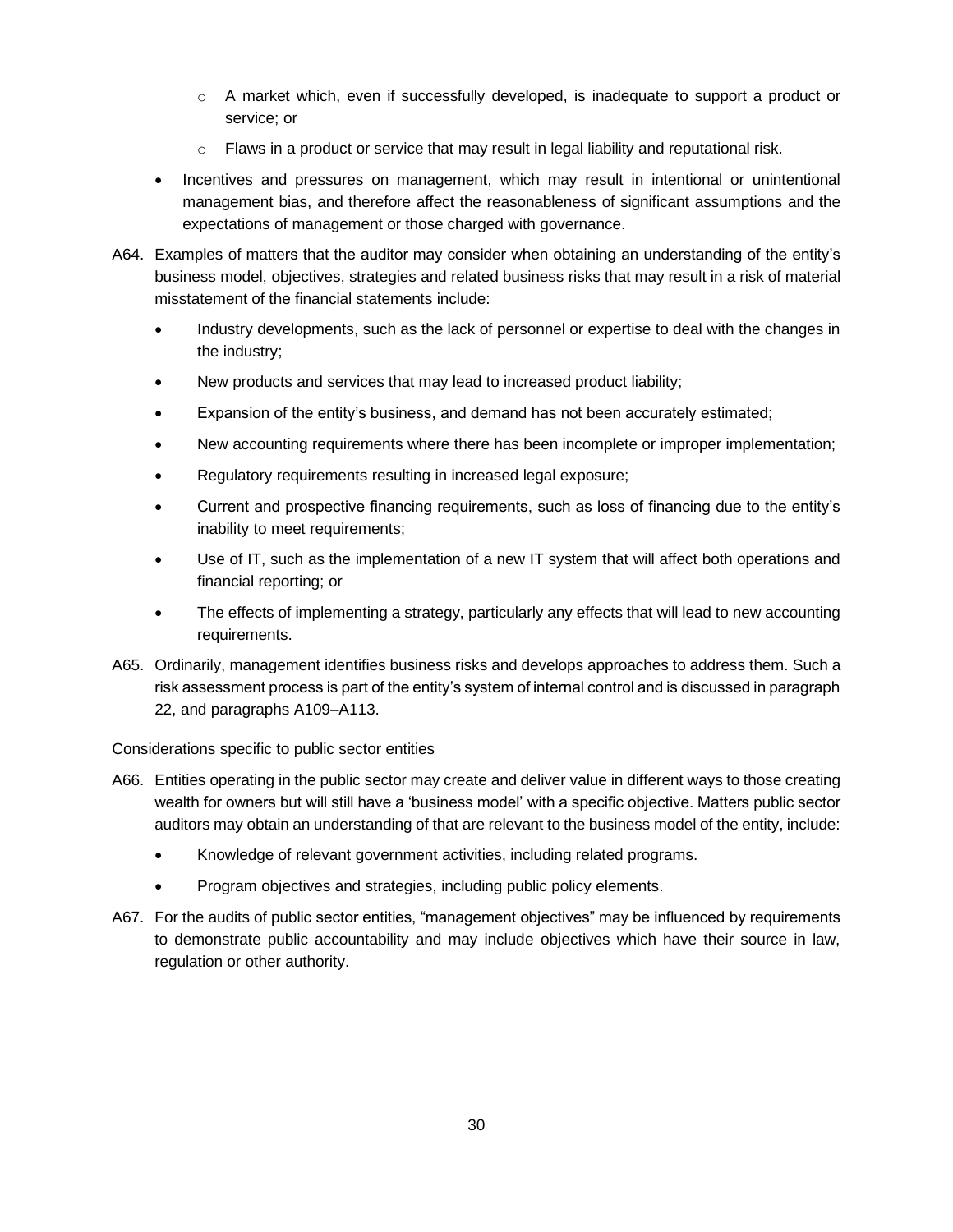Industry, Regulatory and Other External Factors (Ref: Para. 19(a)(ii))

Industry factors

- A68. Relevant industry factors include industry conditions such as the competitive environment, supplier and customer relationships, and technological developments. Matters the auditor may consider include:
	- The market and competition, including demand, capacity, and price competition.
	- Cyclical or seasonal activity.
	- Product technology relating to the entity's products.
	- Energy supply and cost.
- A69. The industry in which the entity operates may give rise to specific risks of material misstatement arising from the nature of the business or the degree of regulation.

## **Example**:

In the construction industry, long-term contracts may involve significant estimates of revenues and expenses that give rise to risks of material misstatement. In such cases, it is important that the engagement team include members with the appropriate competence and capabilities.<sup>33</sup>

## Regulatory factors

- A70. Relevant regulatory factors include the regulatory environment. The regulatory environment encompasses, among other matters, the applicable financial reporting framework and the legal and political environment and any changes thereto. Matters the auditor may consider include:
	- Regulatory framework for a regulated industry, for example, prudential requirements, including related disclosures.
	- Legislation and regulation that significantly affect the entity's operations, for example, labor laws and regulations.
	- Taxation legislation and regulations.
	- Government policies currently affecting the conduct of the entity's business, such as monetary, including foreign exchange controls, fiscal, financial incentives (for example, government aid programs), and tariffs or trade restriction policies.
	- Environmental requirements affecting the industry and the entity's business.
- A71. SSA 250 (Revised) includes some specific requirements related to the legal and regulatory framework applicable to the entity and the industry or sector in which the entity operates.<sup>34</sup>

Considerations specific to public sector entities

A72. For the audits of public sector entities, there may be particular laws or regulations that affect the entity's operations. Such elements may be an essential consideration when obtaining an understanding of the entity and its environment.

<sup>33</sup> SSA 220 (Revised), paragraph 25-28

<sup>&</sup>lt;sup>34</sup> SSA 250 (Revised), paragraph 13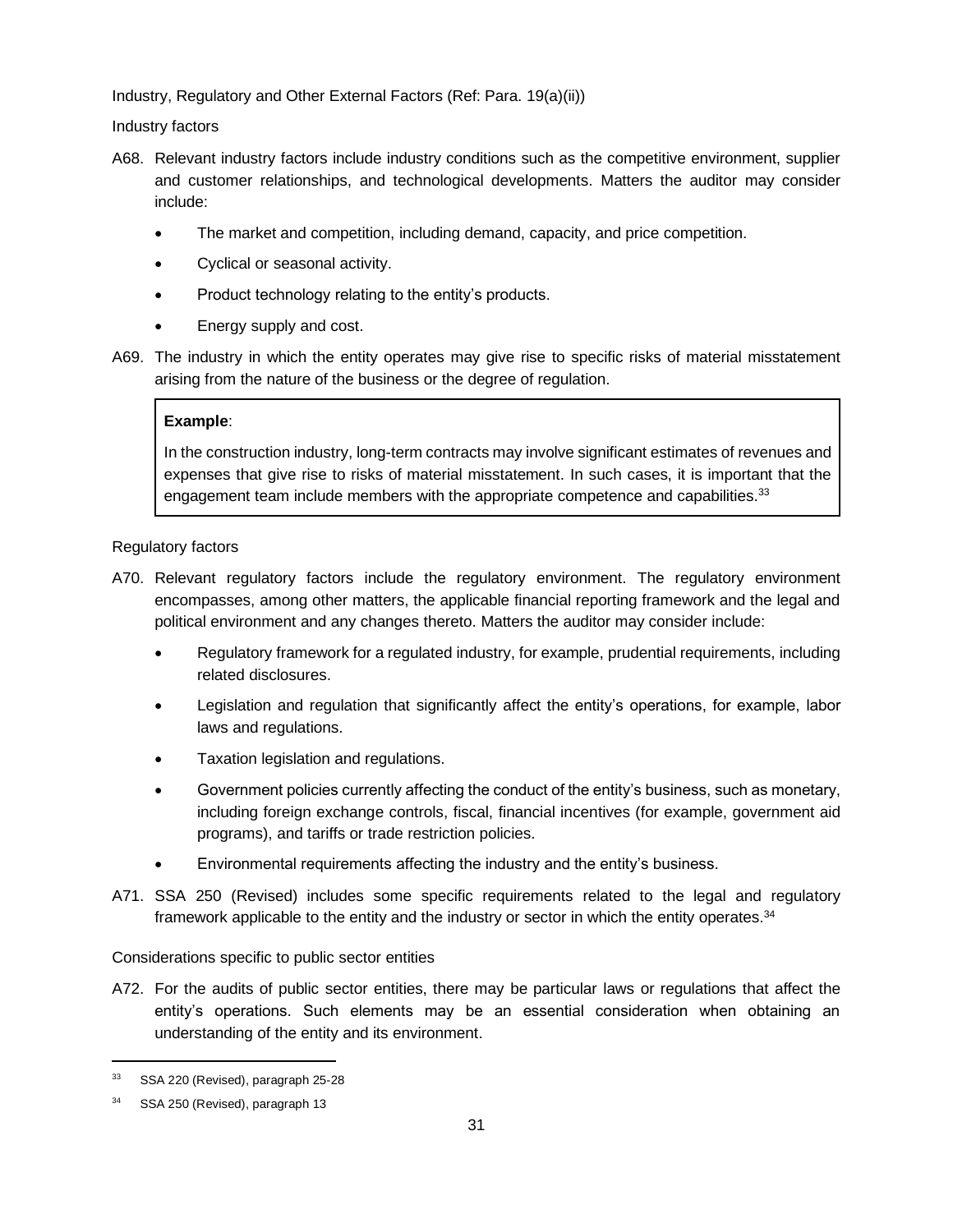Other external factors

A73. Other external factors affecting the entity that the auditor may consider include the general economic conditions, interest rates and availability of financing, and inflation or currency revaluation.

Measures Used by Management to Assess the Entity's Financial Performance (Ref: Para. 19(a)(iii))

Why the auditor understands measures used by management

- A74. An understanding of the entity's measures assists the auditor in considering whether such measures, whether used externally or internally, create pressures on the entity to achieve performance targets. These pressures may motivate management to take actions that increase the susceptibility to misstatement due to management bias or fraud (e.g., to improve the business performance or to intentionally misstate the financial statements) (see SSA 240 for requirements and guidance in relation to the risks of fraud).
- A75. Measures may also indicate to the auditor the likelihood of risks of material misstatement of related financial statement information. For example, performance measures may indicate that the entity has unusually rapid growth or profitability when compared to that of other entities in the same industry.

#### Measures used by management

- A76. Management and others ordinarily measure and review those matters they regard as important. Inquiries of management may reveal that it relies on certain key indicators, whether publicly available or not, for evaluating financial performance and taking action. In such cases, the auditor may identify relevant performance measures, whether internal or external, by considering the information that the entity uses to manage its business. If such inquiry indicates an absence of performance measurement or review, there may be an increased risk of misstatements not being detected and corrected.
- A77. Key indicators used for evaluating financial performance may include:
	- Key performance indicators (financial and non-financial) and key ratios, trends and operating statistics.
	- Period-on-period financial performance analyses.
	- Budgets, forecasts, variance analyses, segment information and divisional, departmental or other level performance reports.
	- Employee performance measures and incentive compensation policies.
	- Comparisons of an entity's performance with that of competitors.

#### Scalability (Ref: Para. 19(a)(iii))

A78. The procedures undertaken to understand the entity's measures may vary depending on the size or complexity of the entity, as well as the involvement of owners or those charged with governance in the management of the entity.

#### **Examples**:

• For some less complex entities, the terms of the entity's bank borrowings (i.e., bank covenants) may be linked to specific performance measures related to the entity's performance or financial position (e.g., a maximum working capital amount). The auditor's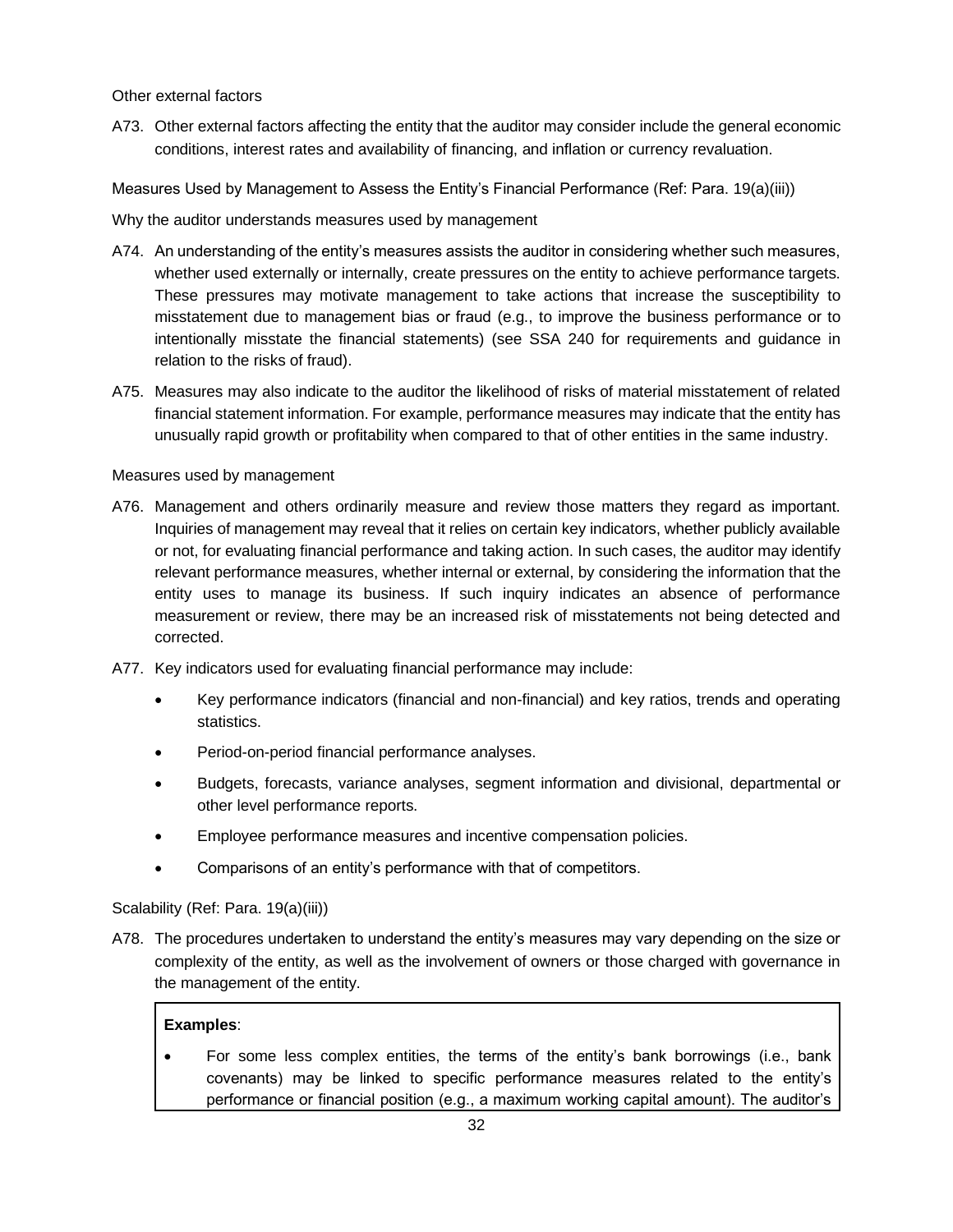understanding of the performance measures used by the bank may help identify areas where there is increased susceptibility to the risk of material misstatement.

• For some entities whose nature and circumstances are more complex, such as those operating in the insurance or banking industries, performance or financial position may be measured against regulatory requirements (e.g., regulatory ratio requirements such as capital adequacy and liquidity ratios performance hurdles). The auditor's understanding of these performance measures may help identify areas where there is increased susceptibility to the risk of material misstatement.

Other considerations

- A79. External parties may also review and analyze the entity's financial performance, in particular for entities where financial information is publicly available. The auditor may also consider publicly available information to help the auditor further understand the business or identify contradictory information such as information from:
	- Analysts or credit agencies.
	- News and other media, including social media.
	- Taxation authorities.
	- Regulators.
	- Trade unions.
	- Providers of finance.

Such financial information can often be obtained from the entity being audited.

- A80. The measurement and review of financial performance is not the same as the monitoring of the system of internal control (discussed as a component of the system of internal control in paragraphs A114–A122), though their purposes may overlap:
	- The measurement and review of performance is directed at whether business performance is meeting the objectives set by management (or third parties).
	- In contrast, monitoring of the system of internal control is concerned with monitoring the effectiveness of controls including those related to management's measurement and review of financial performance.

In some cases, however, performance indicators also provide information that enables management to identify control deficiencies.

Considerations specific to public sector entities

A81. In addition to considering relevant measures used by a public sector entity to assess the entity's financial performance, auditors of public sector entities may also consider non-financial information such as achievement of public benefit outcomes (for example, the number of people assisted by a specific program).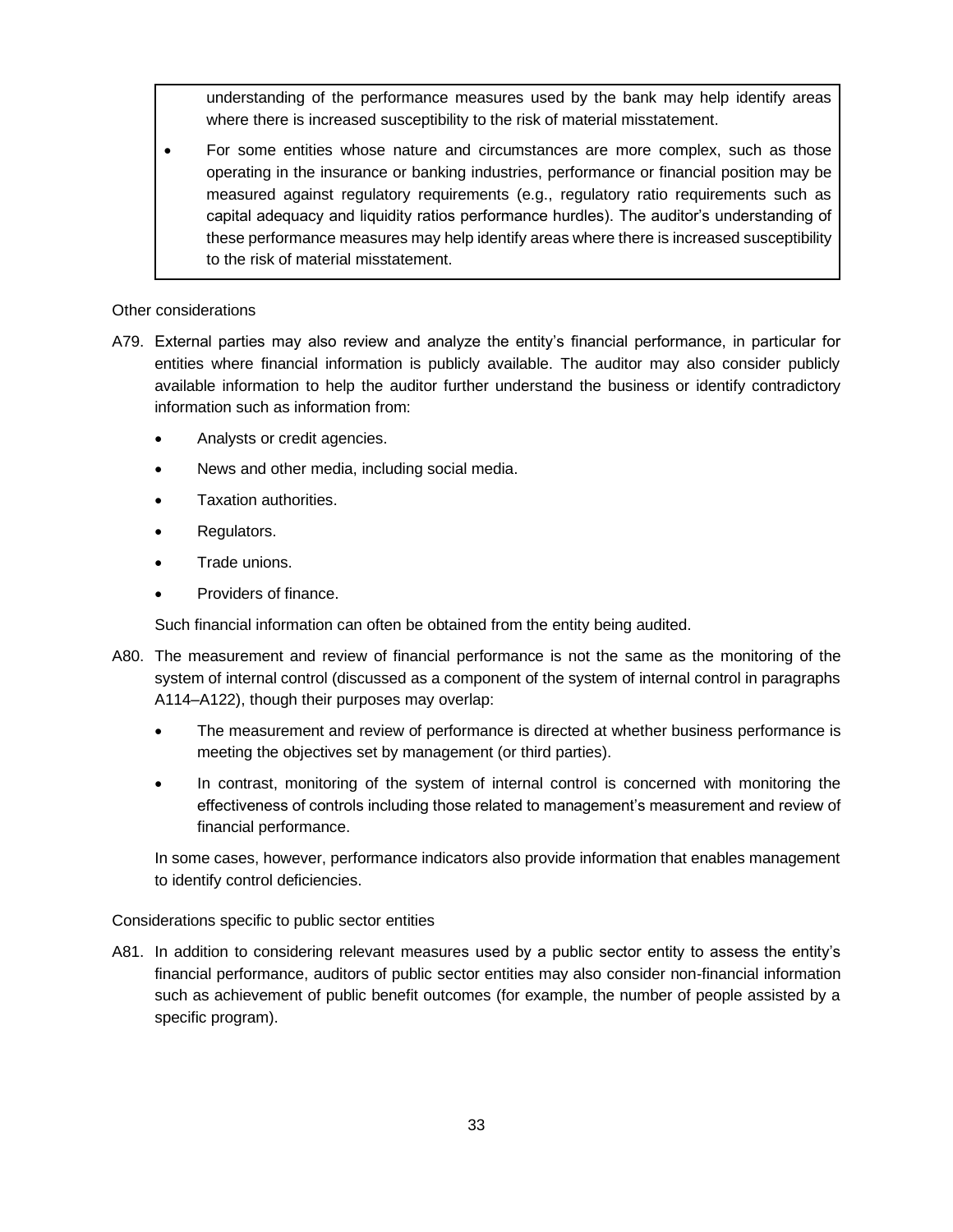## *The Applicable Financial Reporting Framework* (Ref: Para. 19(b))

Understanding the Applicable Financial Reporting Framework and the Entity's Accounting Policies

- A82. Matters that the auditor may consider when obtaining an understanding of the entity's applicable financial reporting framework, and how it applies in the context of the nature and circumstances of the entity and its environment include:
	- The entity's financial reporting practices in terms of the applicable financial reporting framework, such as:
		- o Accounting principles and industry-specific practices, including for industry-specific significant classes of transactions, account balances and related disclosures in the financial statements (for example, loans and investments for banks, or research and development for pharmaceuticals).
		- o Revenue recognition.
		- o Accounting for financial instruments, including related credit losses.
		- o Foreign currency assets, liabilities and transactions.
		- o Accounting for unusual or complex transactions including those in controversial or emerging areas (for example, accounting for cryptocurrency).
	- An understanding of the entity's selection and application of accounting policies, including any changes thereto as well as the reasons therefore, may encompass such matters as:
		- o The methods the entity uses to recognize, measure, present and disclose significant and unusual transactions.
		- o The effect of significant accounting policies in controversial or emerging areas for which there is a lack of authoritative guidance or consensus.
		- $\circ$  Changes in the environment, such as changes in the applicable financial reporting framework or tax reforms that may necessitate a change in the entity's accounting policies.
		- o Financial reporting standards and laws and regulations that are new to the entity and when and how the entity will adopt, or comply with, such requirements.
- A83. Obtaining an understanding of the entity and its environment may assist the auditor in considering where changes in the entity's financial reporting (e.g., from prior periods) may be expected.

#### **Example**:

If the entity has had a significant business combination during the period, the auditor would likely expect changes in classes of transactions, account balances and disclosures associated with that business combination. Alternatively, if there were no significant changes in the financial reporting framework during the period the auditor's understanding may help confirm that the understanding obtained in the prior period remains applicable.

Considerations specific to public sector entities

A84. The applicable financial reporting framework in a public sector entity is determined by the legislative and regulatory frameworks relevant to each jurisdiction or within each geographical area. Matters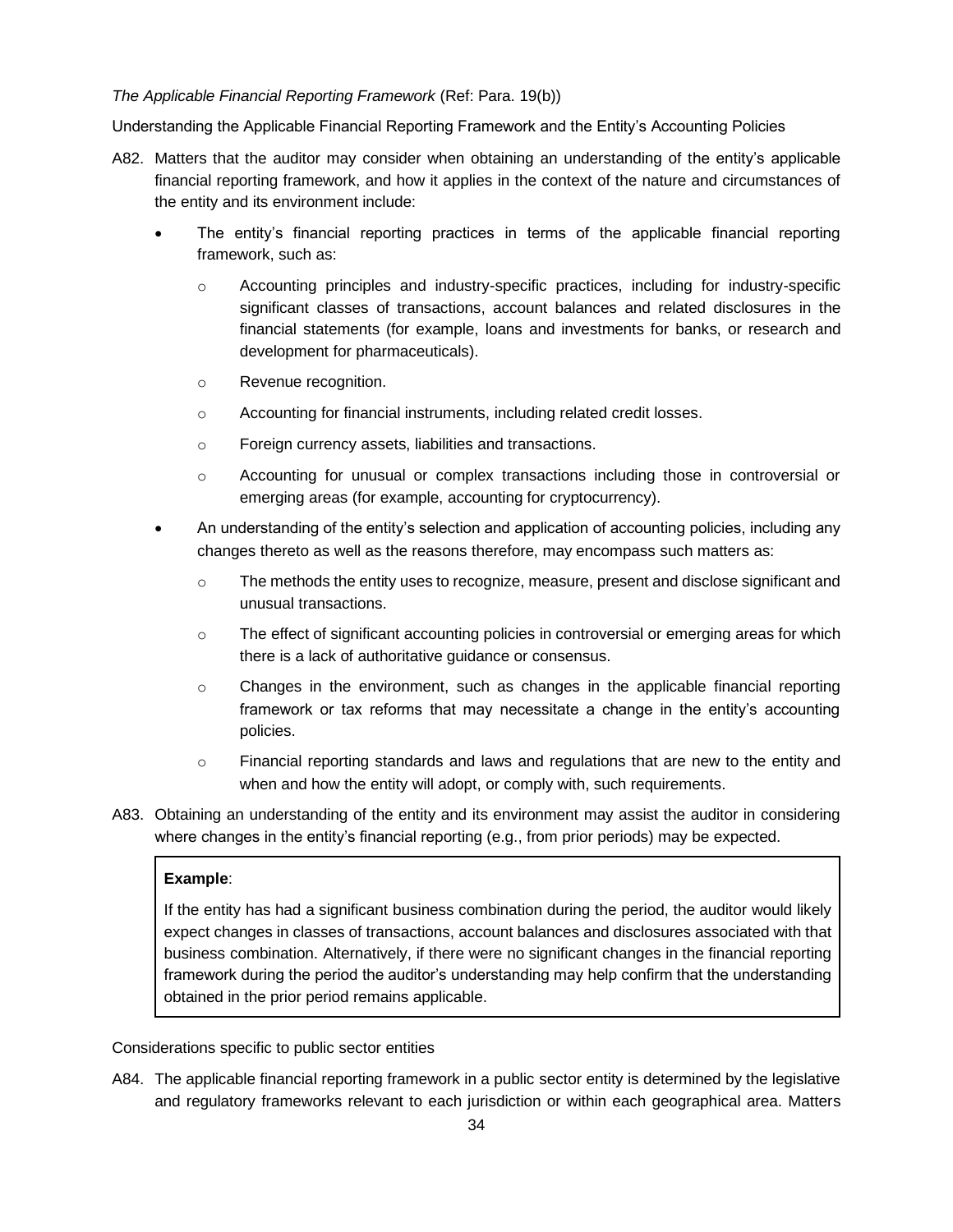that may be considered in the entity's application of the applicable financial reporting requirements, and how it applies in the context of the nature and circumstances of the entity and its environment, include whether the entity applies a full accrual basis of accounting or a cash basis of accounting in accordance with the International Public Sector Accounting Standards or a hybrid, or the Statutory Board Financial Reporting Standards (SB-FRS).

How Inherent Risk Factors Affect Susceptibility of Assertions to Misstatement (Ref: Para. 19(c))

**Appendix 2** provides examples of events and conditions that may give rise to the existence of risks of material misstatement, categorized by inherent risk factor.

Why the auditor understands inherent risk factors when understanding the entity and its environment and the applicable financial reporting framework

- A85. Understanding the entity and its environment, and the applicable financial reporting framework, assists the auditor in identifying events or conditions, the characteristics of which may affect the susceptibility of assertions about classes of transactions, account balances or disclosures to misstatement. These characteristics are inherent risk factors. Inherent risk factors may affect susceptibility of assertions to misstatement by influencing the likelihood of occurrence of a misstatement or the magnitude of the misstatement if it were to occur. Understanding how inherent risk factors affect the susceptibility of assertions to misstatement may assist the auditor with a preliminary understanding of the likelihood or magnitude of misstatements, which assists the auditor in identifying risks of material misstatement at the assertion level in accordance with paragraph 28(b). Understanding the degree to which inherent risk factors affect susceptibility of assertions to misstatement also assists the auditor in assessing the likelihood and magnitude of a possible misstatement when assessing inherent risk in accordance with paragraph 31(a). Accordingly, understanding the inherent risk factors may also assist the auditor in designing and performing further audit procedures in accordance with SSA 330.
- A86. The auditor's identification of risks of material misstatement at the assertion level and assessment of inherent risk may also be influenced by audit evidence obtained by the auditor in performing other risk assessment procedures, further audit procedures or in fulfilling other requirements in the SSAs (see paragraphs A95, A103, A111, A121, A124 and A151).

The effect of inherent risk factors on a class of transactions, account balance or disclosure

A87. The extent of susceptibility to misstatement of a class of transactions, account balance or disclosure arising from complexity or subjectivity is often closely related to the extent to which it is subject to change or uncertainty.

#### **Example**:

If the entity has an accounting estimate that is based on assumptions, the selection of which are subject to significant judgment, the measurement of the accounting estimate is likely to be affected by both subjectivity and uncertainty.

A88. The greater the extent to which a class of transactions, account balance or disclosure is susceptible to misstatement because of complexity or subjectivity, the greater the need for the auditor to apply professional skepticism. Further, when a class of transactions, account balance or disclosure is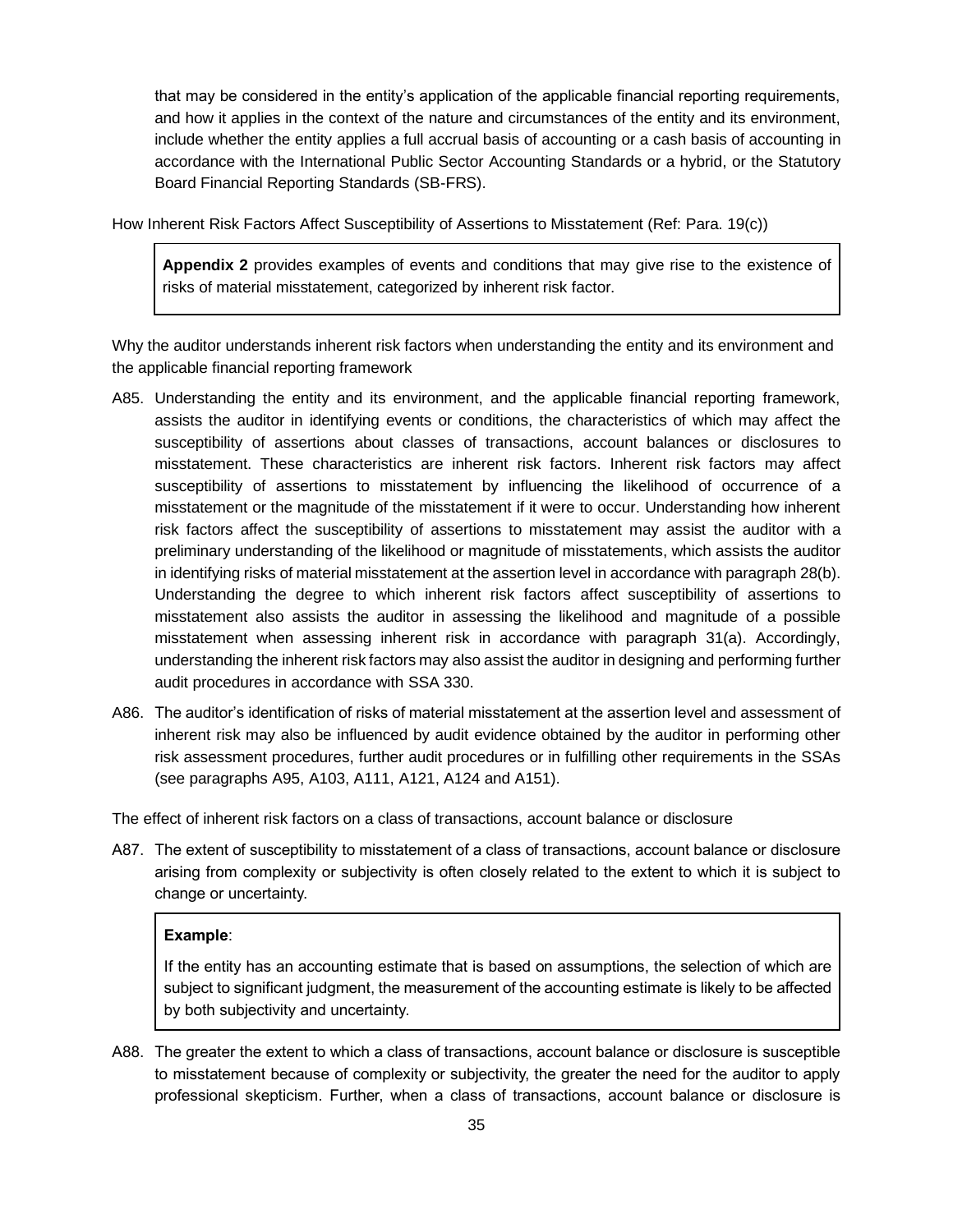susceptible to misstatement because of complexity, subjectivity, change or uncertainty, these inherent risk factors may create opportunity for management bias, whether unintentional or intentional, and affect susceptibility to misstatement due to management bias. The auditor's identification of risks of material misstatement, and assessment of inherent risk at the assertion level, are also affected by the interrelationships among inherent risk factors.

A89. Events or conditions that may affect susceptibility to misstatement due to management bias may also affect susceptibility to misstatement due to other fraud risk factors. Accordingly, this may be relevant information for use in accordance with paragraph 24 of SSA 240, which requires the auditor to evaluate whether the information obtained from the other risk assessment procedures and related activities indicates that one or more fraud risk factors are present.

## *Obtaining an Understanding of the Entity's System of Internal Control (Ref: Para. 21-27)*

**Appendix 3** further describes the nature of the entity's system of internal control and inherent limitations of internal control, respectively. Appendix 3 also provides further explanation of the components of a system of internal control for the purposes of the SSAs.

- A90. The auditor's understanding of the entity's system of internal control is obtained through risk assessment procedures performed to understand and evaluate each of the components of the system of internal control as set out in paragraphs 21 to 27.
- A91. The components of the entity's system of internal control for the purpose of this SSA may not necessarily reflect how an entity designs, implements and maintains its system of internal control, or how it may classify any particular component. Entities may use different terminology or frameworks to describe the various aspects of the system of internal control. For the purpose of an audit, auditors may also use different terminology or frameworks provided all the components described in this SSA are addressed.

#### **Scalability**

A92. The way in which the entity's system of internal control is designed, implemented and maintained varies with an entity's size and complexity. For example, less complex entities may use less structured or simpler controls (i.e., policies and procedures) to achieve their objectives.

#### Considerations Specific to Public Sector Entities

A93. Auditors of public sector entities often have additional responsibilities with respect to internal control, for example, to report on compliance with an established code of practice or reporting on spending against budget. Auditors of public sector entities may also have responsibilities to report on compliance with law, regulation or other authority. As a result, their considerations about the system of internal control may be broader and more detailed.

#### Information Technology in the Components of the Entity's System of Internal Control

**Appendix 5** provides further guidance on understanding the entity's use of IT in the components of the system of internal control.

A94. The overall objective and scope of an audit does not differ whether an entity operates in a mainly manual environment, a completely automated environment, or an environment involving some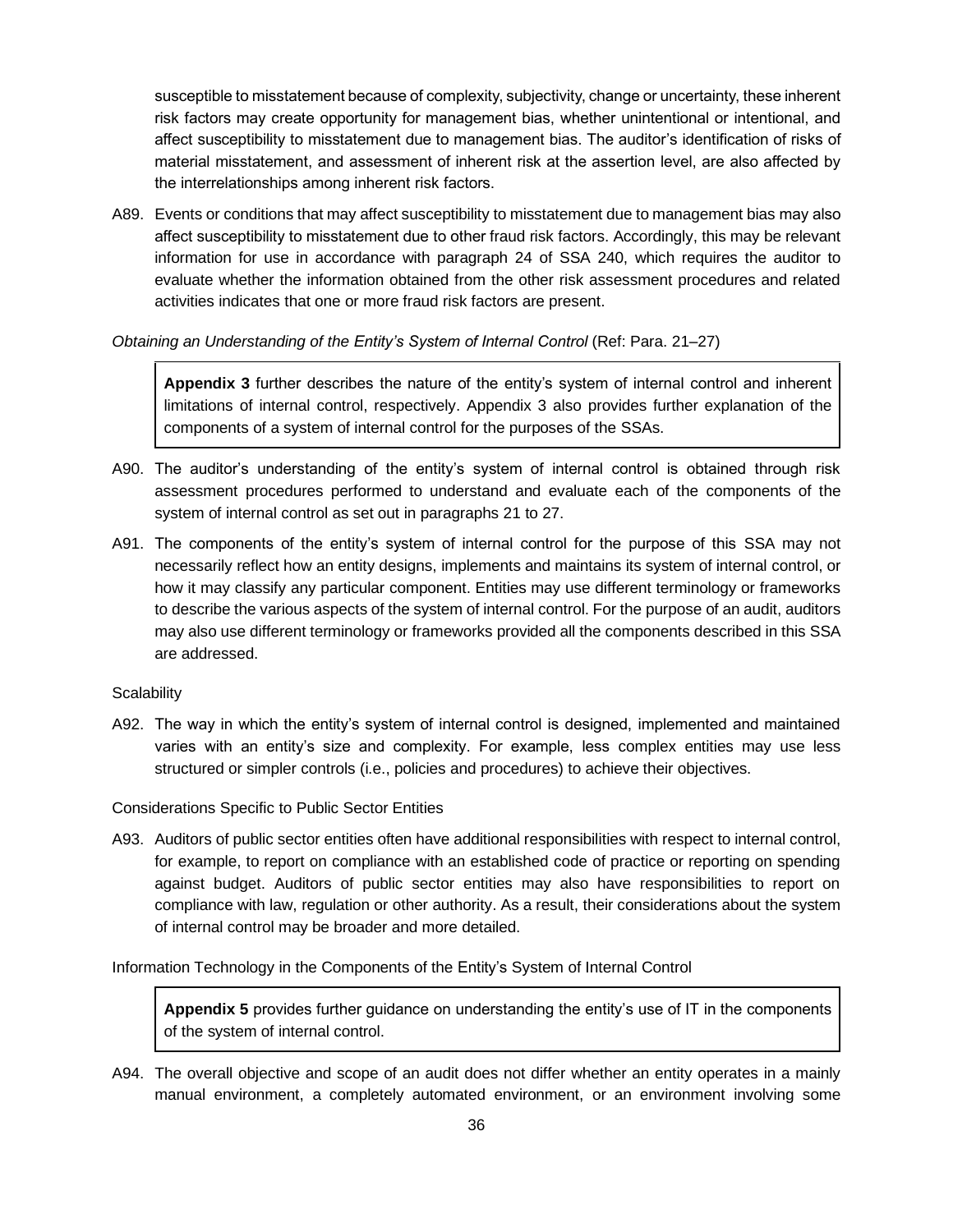combination of manual and automated elements (i.e., manual and automated controls and other resources used in the entity's system of internal control).

Understanding the Nature of the Components of the Entity's System of Internal Control

- A95. In evaluating the effectiveness of the design of controls and whether they have been implemented (see paragraphs A175 to A181) the auditor's understanding of each of the components of the entity's system of internal control provides a preliminary understanding of how the entity identifies business risks and how it responds to them. It may also influence the auditor's identification and assessment of the risks of material misstatement in different ways (see paragraph A86). This assists the auditor in designing and performing further audit procedures, including any plans to test the operating effectiveness of controls. For example:
	- The auditor's understanding of the entity's control environment, the entity's risk assessment process, and the entity's process to monitor controls components are more likely to affect the identification and assessment of risks of material misstatement at the financial statement level.
	- The auditor's understanding of the entity's information system and communication, and the entity's control activities component, are more likely to affect the identification and assessment of risks of material misstatement at the assertion level.

Control Environment, The Entity's Risk Assessment Process and the Entity's Process to Monitor the System of Internal Control (Ref: Para. 21–24)

A96. The controls in the control environment, the entity's risk assessment process and the entity's process to monitor the system of internal control are primarily indirect controls (i.e., controls that are not sufficiently precise to prevent, detect or correct misstatements at the assertion level but which support other controls and may therefore have an indirect effect on the likelihood that a misstatement will be detected or prevented on a timely basis). However, some controls within these components may also be direct controls.

Why the auditor is required to understand the control environment, the entity's risk assessment process and the entity's process to monitor the system of internal control

- A97. The control environment provides an overall foundation for the operation of the other components of the system of internal control. The control environment does not directly prevent, or detect and correct, misstatements. It may, however, influence the effectiveness of controls in the other components of the system of internal control. Similarly, the entity's risk assessment process and its process for monitoring the system of internal control are designed to operate in a manner that also supports the entire system of internal control.
- A98. Because these components are foundational to the entity's system of internal control, any deficiencies in their operation could have pervasive effects on the preparation of the financial statements. Therefore, the auditor's understanding and evaluations of these components affect the auditor's identification and assessment of risks of material misstatement at the financial statement level, and may also affect the identification and assessment of risks of material misstatement at the assertion level. Risks of material misstatement at the financial statement level affect the auditor's design of overall responses, including, as explained in SSA 330, an influence on the nature, timing and extent of the auditor's further procedures.<sup>35</sup>

SSA 330, paragraphs A1-A3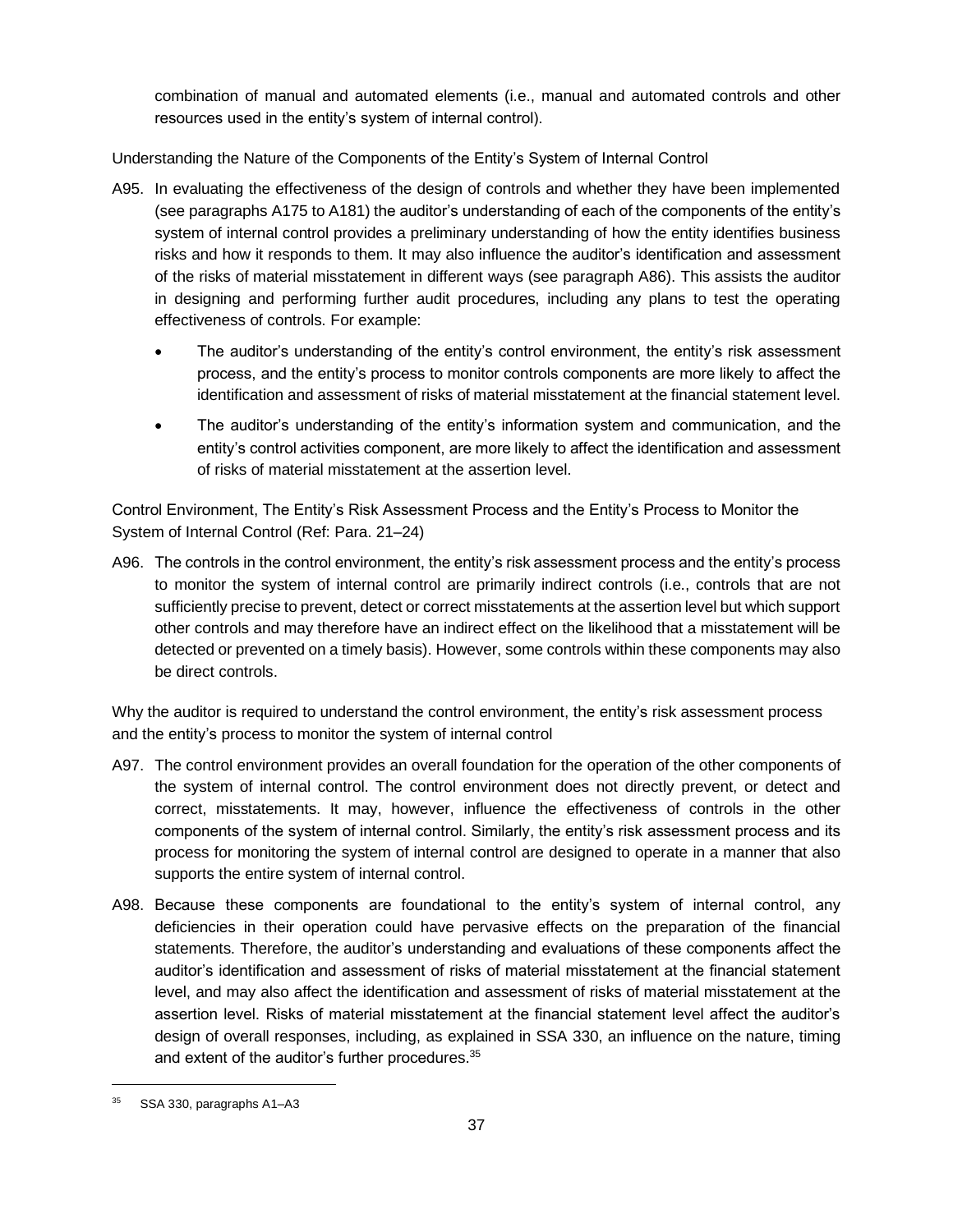Obtaining an understanding of the control environment (Ref: Para. 21)

**Scalability** 

- A99. The nature of the control environment in a less complex entity is likely to be different from the control environment in a more complex entity. For example, those charged with governance in less complex entities may not include an independent or outside member, and the role of governance may be undertaken directly by the owner-manager where there are no other owners. Accordingly, some considerations about the entity's control environment may be less relevant or may not be applicable.
- A100.In addition, audit evidence about elements of the control environment in less complex entities may not be available in documentary form, in particular where communication between management and other personnel is informal, but the evidence may still be appropriately relevant and reliable in the circumstances.

### **Examples**:

- The organizational structure in a less complex entity will likely be simpler and may include a small number of employees involved in roles related to financial reporting.
- If the role of governance is undertaken directly by the owner-manager, the auditor may determine that the independence of those charged with governance is not relevant.
- Less complex entities may not have a written code of conduct but, instead, develop a culture that emphasizes the importance of integrity and ethical behaviour through oral communication and by management example. Consequently, the attitudes, awareness and actions of management or the owner-manager are of particular importance to the auditor's understanding of a less complex entity's control environment.

Understanding the control environment (Ref: Para. 21(a))

- A101.Audit evidence for the auditor's understanding of the control environment may be obtained through a combination of inquiries and other risk assessment procedures (i.e., corroborating inquiries through observation or inspection of documents).
- A102.In considering the extent to which management demonstrates a commitment to integrity and ethical values, the auditor may obtain an understanding through inquiries of management and employees, and through considering information from external sources, about:
	- How management communicates to employees its views on business practices and ethical behavior; and
	- Inspecting management's written code of conduct and observing whether management acts in a manner that supports that code.

Evaluating the control environment (Ref: Para. 21(b))

Why the auditor evaluates the control environment

A103.The auditor's evaluation of how the entity demonstrates behavior consistent with the entity's commitment to integrity and ethical values; whether the control environment provides an appropriate foundation for the other components of the entity's system of internal control; and whether any identified control deficiencies undermine the other components of the system of internal control, assists the auditor in identifying potential issues in the other components of the system of internal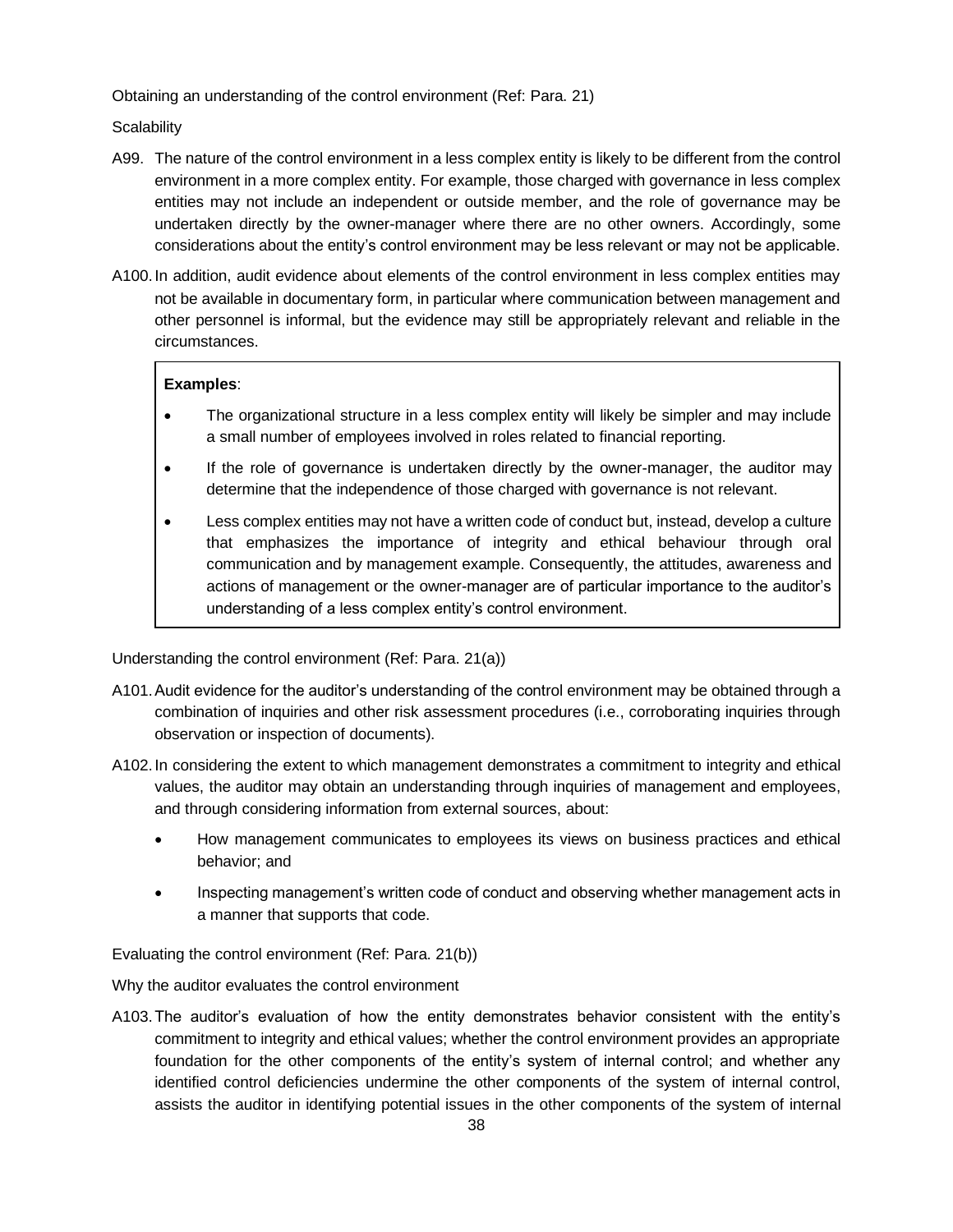control. This is because the control environment is foundational to the other components of the entity's system of internal control. This evaluation may also assist the auditor in understanding risks faced by the entity and therefore in identifying and assessing the risks of material misstatement at the financial statement and assertion levels (see paragraph A86).

The auditor's evaluation of the control environment

- A104.The auditor's evaluation of the control environment is based on the understanding obtained in accordance with paragraph 21(a).
- A105.Some entities may be dominated by a single individual who may exercise a great deal of discretion. The actions and attitudes of that individual may have a pervasive effect on the culture of the entity, which in turn may have a pervasive effect on the control environment. Such an effect may be positive or negative.

#### **Example**:

Direct involvement by a single individual may be key to enabling the entity to meet its growth and other objectives, and can also contribute significantly to an effective system of internal control. On the other hand, such concentration of knowledge and authority can also lead to an increased susceptibility to misstatement through management override of controls.

- A106.The auditor may consider how the different elements of the control environment may be influenced by the philosophy and operating style of senior management taking into account the involvement of independent members of those charged with governance.
- A107.Although the control environment may provide an appropriate foundation for the system of internal control and may help reduce the risk of fraud, an appropriate control environment is not necessarily an effective deterrent to fraud.

### **Example**:

Human resource policies and procedures directed toward hiring competent financial, accounting, and IT personnel may mitigate the risk of errors in processing and recording financial information. However, such policies and procedures may not mitigate the override of controls by senior management (e.g., to overstate earnings).

- A108.The auditor's evaluation of the control environment as it relates to the entity's use of IT may include such matters as:
	- Whether governance over IT is commensurate with the nature and complexity of the entity and its business operations enabled by IT, including the complexity or maturity of the entity's technology platform or architecture and the extent to which the entity relies on IT applications to support its financial reporting.
	- The management organizational structure regarding IT and the resources allocated (for example, whether the entity has invested in an appropriate IT environment and necessary enhancements, or whether a sufficient number of appropriately skilled individuals have been employed including when the entity uses commercial software (with no or limited modifications)).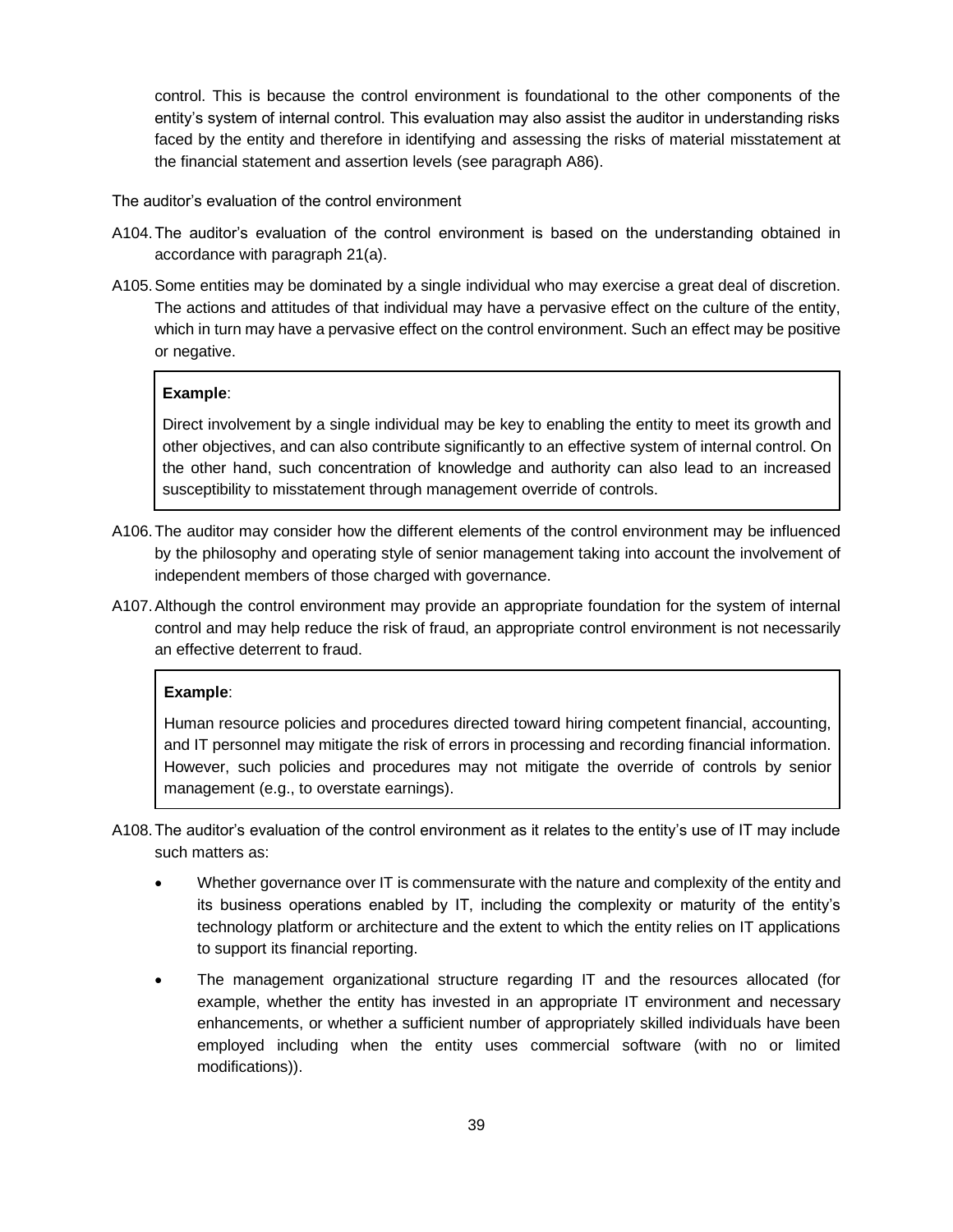Obtaining an understanding of the entity's risk assessment process (Ref: Para. 22–23)

Understanding the entity's risk assessment process (Ref: Para. 22(a))

- A109.As explained in paragraph A62, not all business risks give rise to risks of material misstatement. In understanding how management and those charged with governance have identified business risks relevant to the preparation of the financial statements, and decided about actions to address those risks, matters the auditor may consider include how management or, as appropriate, those charged with governance, has:
	- Specified the entity's objectives with sufficient precision and clarity to enable the identification and assessment of the risks relating to the objectives;
	- Identified the risks to achieving the entity's objectives and analyzed the risks as a basis for determining how the risks should be managed; and
	- Considered the potential for fraud when considering the risks to achieving the entity's objectives.<sup>36</sup>
- A110.The auditor may consider the implications of such business risks for the preparation of the entity's financial statements and other aspects of its system of internal control.

Evaluating the entity's risk assessment process (Ref: Para. 22(b))

Why the auditor evaluates whether the entity's risk assessment process is appropriate

A111.The auditor's evaluation of the entity's risk assessment process may assist the auditor in understanding where the entity has identified risks that may occur, and how the entity has responded to those risks. The auditor's evaluation of how the entity identifies its business risks, and how it assesses and addresses those risks assists the auditor in understanding whether the risks faced by the entity have been identified, assessed and addressed as appropriate to the nature and complexity of the entity. This evaluation may also assist the auditor with identifying and assessing financial statement level and assertion level risks of material misstatement (see paragraph A86).

Evaluating whether the entity's risk assessment process is appropriate (Ref: Para. 22(b))

A112.The auditor's evaluation of the appropriateness of the entity's risk assessment process is based on the understanding obtained in accordance with paragraph 22(a).

# **Scalability**

A113.Whether the entity's risk assessment process is appropriate to the entity's circumstances considering the nature and complexity of the entity is a matter of the auditor's professional judgment.

SSA 240, paragraph 18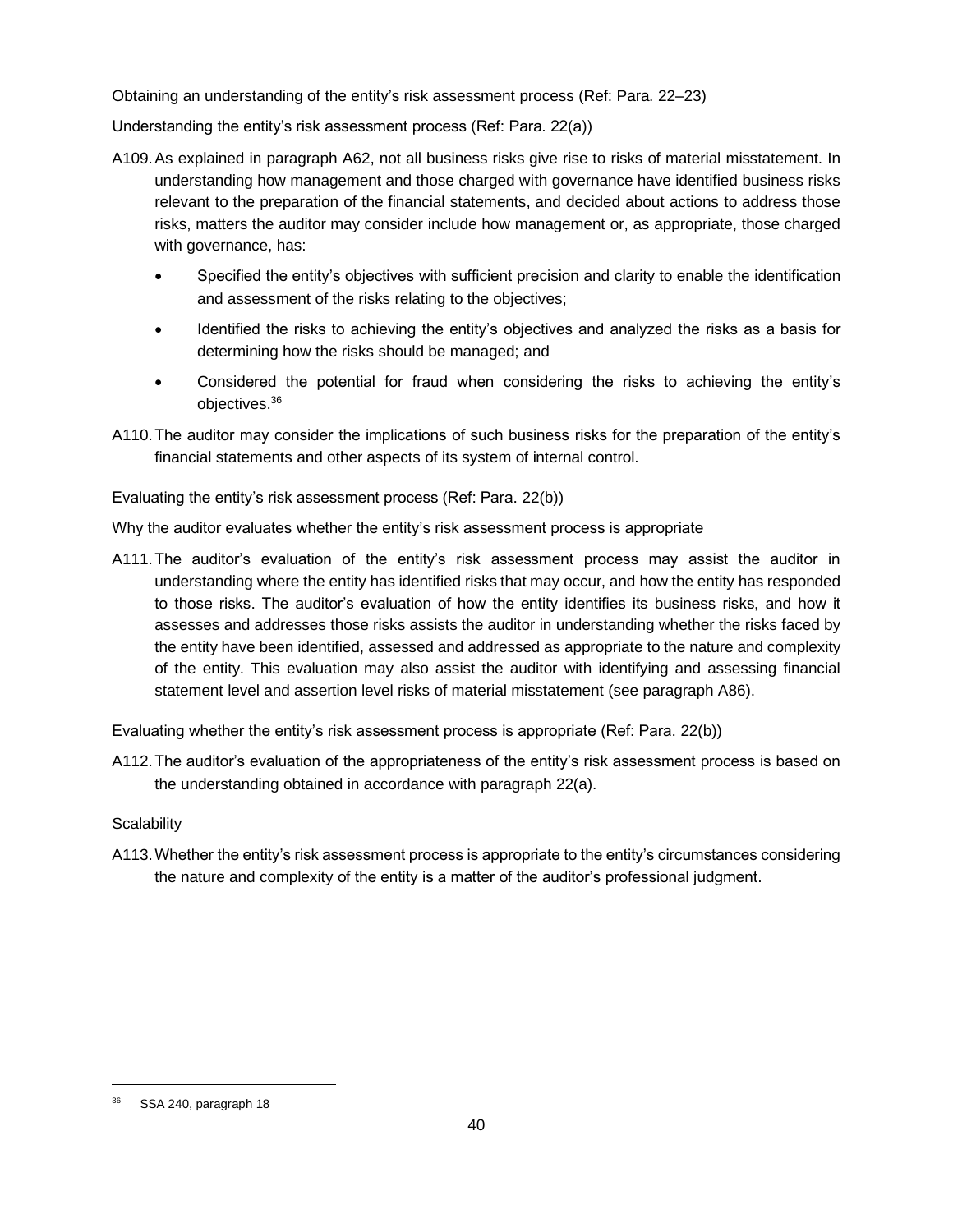# **Example**:

In some less complex entities, and particularly owner-managed entities, an appropriate risk assessment may be performed through the direct involvement of management or the ownermanager (e.g., the manager or owner-manager may routinely devote time to monitoring the activities of competitors and other developments in the market place to identify emerging business risks). The evidence of this risk assessment occurring in these types of entities is often not formally documented, but it may be evident from the discussions the auditor has with management that management are in fact performing risk assessment procedures.

Obtaining an understanding of the entity's process to monitor the entity's system of internal control (Ref: Para. 24)

### **Scalability**

A114.In less complex entities, and in particular owner-manager entities, the auditor's understanding of the entity's process to monitor the system of internal control is often focused on how management or the owner-manager is directly involved in operations, as there may not be any other monitoring activities.

### **Example**:

Management may receive complaints from customers about inaccuracies in their monthly statement that alerts the owner-manager to issues with the timing of when customer payments are being recognized in the accounting records.

A115.For entities where there is no formal process for monitoring the system of internal control, understanding the process to monitor the system of internal control may include understanding periodic reviews of management accounting information that are designed to contribute to how the entity prevents or detects misstatements.

Understanding the entity's process to monitor the system of internal control (Ref: Para. 24(a))

- A116.Matters that may be relevant for the auditor to consider when understanding how the entity monitors its system of internal control include:
	- The design of the monitoring activities, for example whether it is periodic or ongoing monitoring;
	- The performance and frequency of the monitoring activities;
	- The evaluation of the results of the monitoring activities, on a timely basis, to determine whether the controls have been effective; and
	- How identified deficiencies have been addressed through appropriate remedial actions, including timely communication of such deficiencies to those responsible for taking remedial action.
- A117.The auditor may also consider how the entity's process to monitor the system of internal control addresses monitoring information processing controls that involve the use of IT. This may include, for example:
	- Controls to monitor complex IT environments that: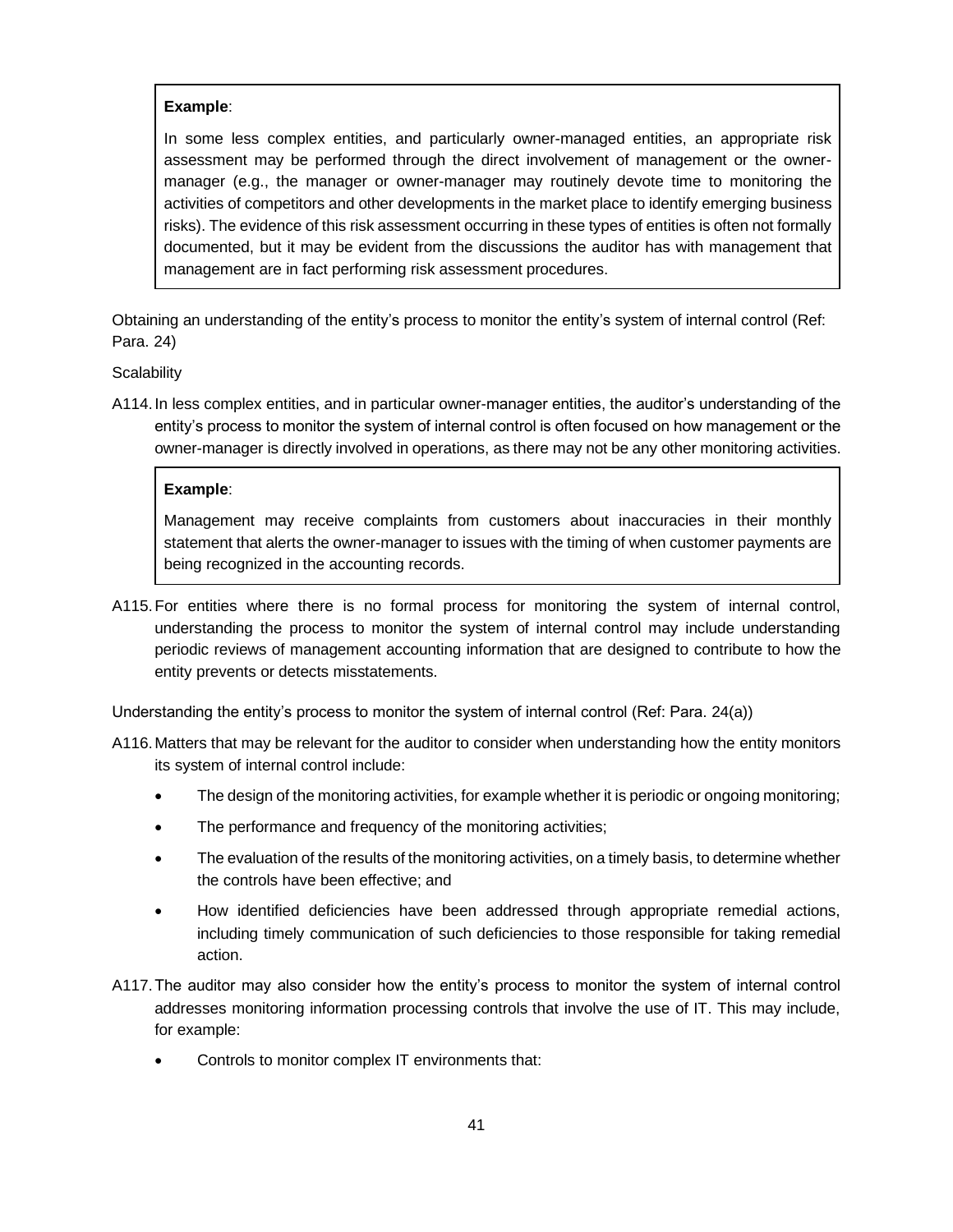- o Evaluate the continuing design effectiveness of information processing controls and modify them, as appropriate, for changes in conditions; or
- o Evaluate the operating effectiveness of information processing controls.
- Controls that monitor the permissions applied in automated information processing controls that enforce the segregation of duties.
- Controls that monitor how errors or control deficiencies related to the automation of financial reporting are identified and addressed.

Understanding the entity's internal audit function (Ref: Para. 24(a)(ii))

**Appendix 4** sets out further considerations for understanding the entity's internal audit function.

A118.The auditor's inquiries of appropriate individuals within the internal audit function help the auditor obtain an understanding of the nature of the internal audit function's responsibilities. If the auditor determines that the function's responsibilities are related to the entity's financial reporting, the auditor may obtain further understanding of the activities performed, or to be performed, by the internal audit function by reviewing the internal audit function's audit plan for the period, if any, and discussing that plan with the appropriate individuals within the function. This understanding, together with the information obtained from the auditor's inquiries, may also provide information that is directly relevant to the auditor's identification and assessment of the risks of material misstatement. If, based on the auditor's preliminary understanding of the internal audit function, the auditor expects to use the work of the internal audit function to modify the nature or timing, or reduce the extent, of audit procedures to be performed, SSA 610 (Revised 2013)<sup>37</sup> applies.

Other sources of information used in the entity's process to monitor the system of internal control

Understanding the sources of information (Ref: Para. 24(b))

A119.Management's monitoring activities may use information in communications from external parties such as customer complaints or regulator comments that may indicate problems or highlight areas in need of improvement.

Why the auditor is required to understand the sources of information used for the entity's monitoring of the system of internal control

A120.The auditor's understanding of the sources of information used by the entity in monitoring the entity's system of internal control, including whether the information used is relevant and reliable, assists the auditor in evaluating whether the entity's process to monitor the entity's system of internal control is appropriate. If management assumes that information used for monitoring is relevant and reliable without having a basis for that assumption, errors that may exist in the information could potentially lead management to draw incorrect conclusions from its monitoring activities.

<sup>37</sup> SSA 610 (Revised 2013), *Using the Work of Internal Auditors*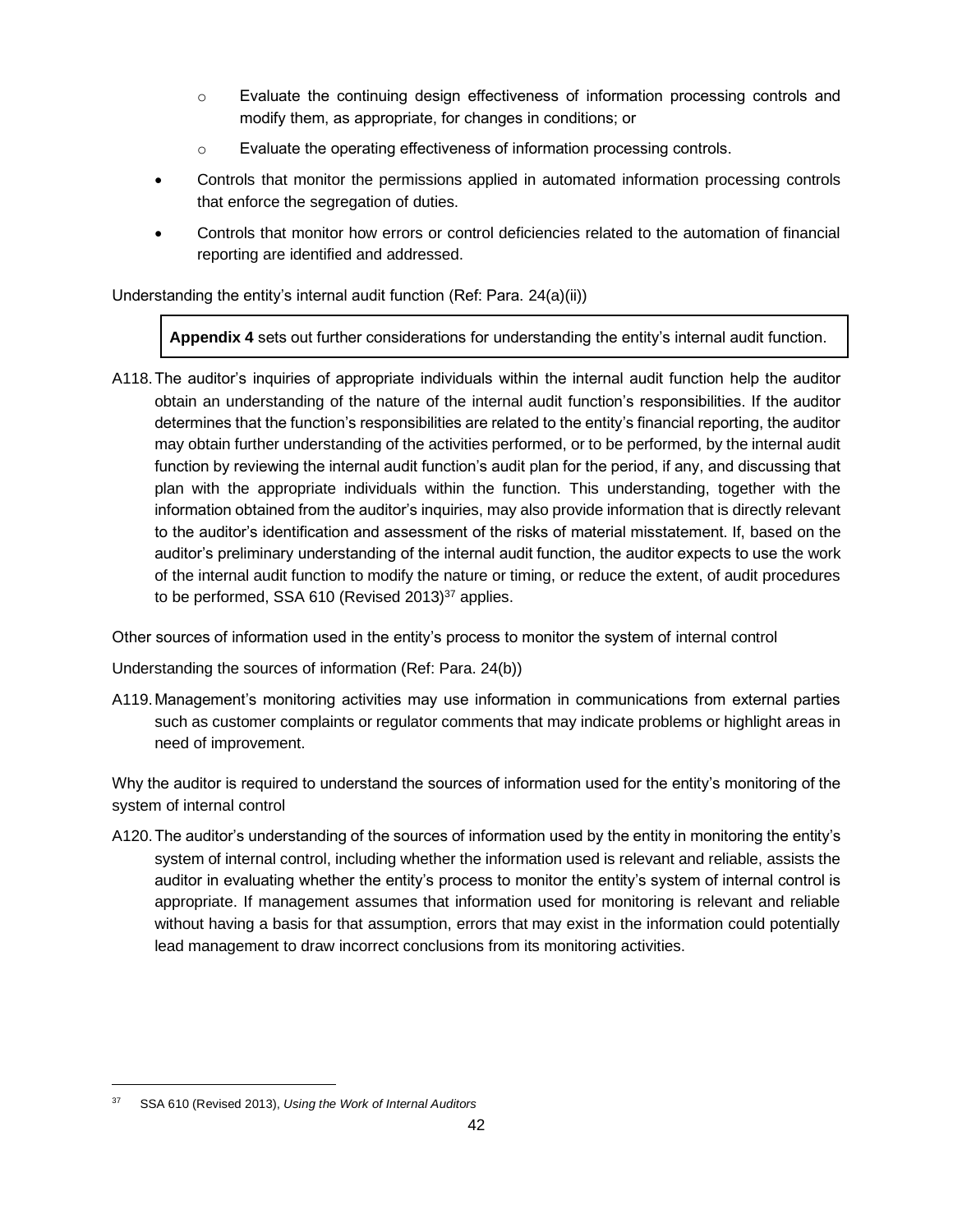Evaluating the entity's process to monitor the system of internal control (Ref: Para 24(c))

Why the auditor evaluates whether the entity's process to monitor the system of internal control is appropriate

A121.The auditor's evaluation about how the entity undertakes ongoing and separate evaluations for monitoring the effectiveness of controls assists the auditor in understanding whether the other components of the entity's system of internal control are present and functioning, and therefore assists with understanding the other components of the entity's system of internal control. This evaluation may also assist the auditor with identifying and assessing financial statement level and assertion level risks of material misstatement (see paragraph A86).

Evaluating whether the entity's process to monitor the system of internal control is appropriate (Ref: Para. 24(c))

A122.The auditor's evaluation of the appropriateness of the entity's process to monitor the system of internal control is based on the auditor's understanding of the entity's process to monitor the system of internal control.

Information System and Communication, and Control Activities (Ref: Para. 25‒26)

A123.The controls in the information system and communication, and control activities components are primarily direct controls (i.e., controls that are sufficiently precise to prevent, detect or correct misstatements at the assertion level).

Why the auditor Is required to understand the information system and communication and controls in the control activities component

- A124.The auditor is required to understand the entity's information system and communication because understanding the entity's policies that define the flows of transactions and other aspects of the entity's information processing activities relevant to the preparation of the financial statements, and evaluating whether the component appropriately supports the preparation of the entity's financial statements, supports the auditor's identification and assessment of risks of material misstatement at the assertion level. This understanding and evaluation may also result in the identification of risks of material misstatement at the financial statement level when the results of the auditor's procedures are inconsistent with expectations about the entity's system of internal control that may have been set based on information obtained during the engagement acceptance or continuance process (see paragraph A86).
- A125.The auditor is required to identify specific controls in the control activities component, and evaluate the design and determine whether the controls have been implemented, as it assists the auditor's understanding about management's approach to addressing certain risks and therefore provides a basis for the design and performance of further audit procedures responsive to these risks as required by SSA 330. The higher on the spectrum of inherent risk a risk is assessed, the more persuasive the audit evidence needs to be. Even when the auditor does not plan to test the operating effectiveness of identified controls, the auditor's understanding may still affect the design of the nature, timing and extent of substantive audit procedures that are responsive to the related risks of material misstatement.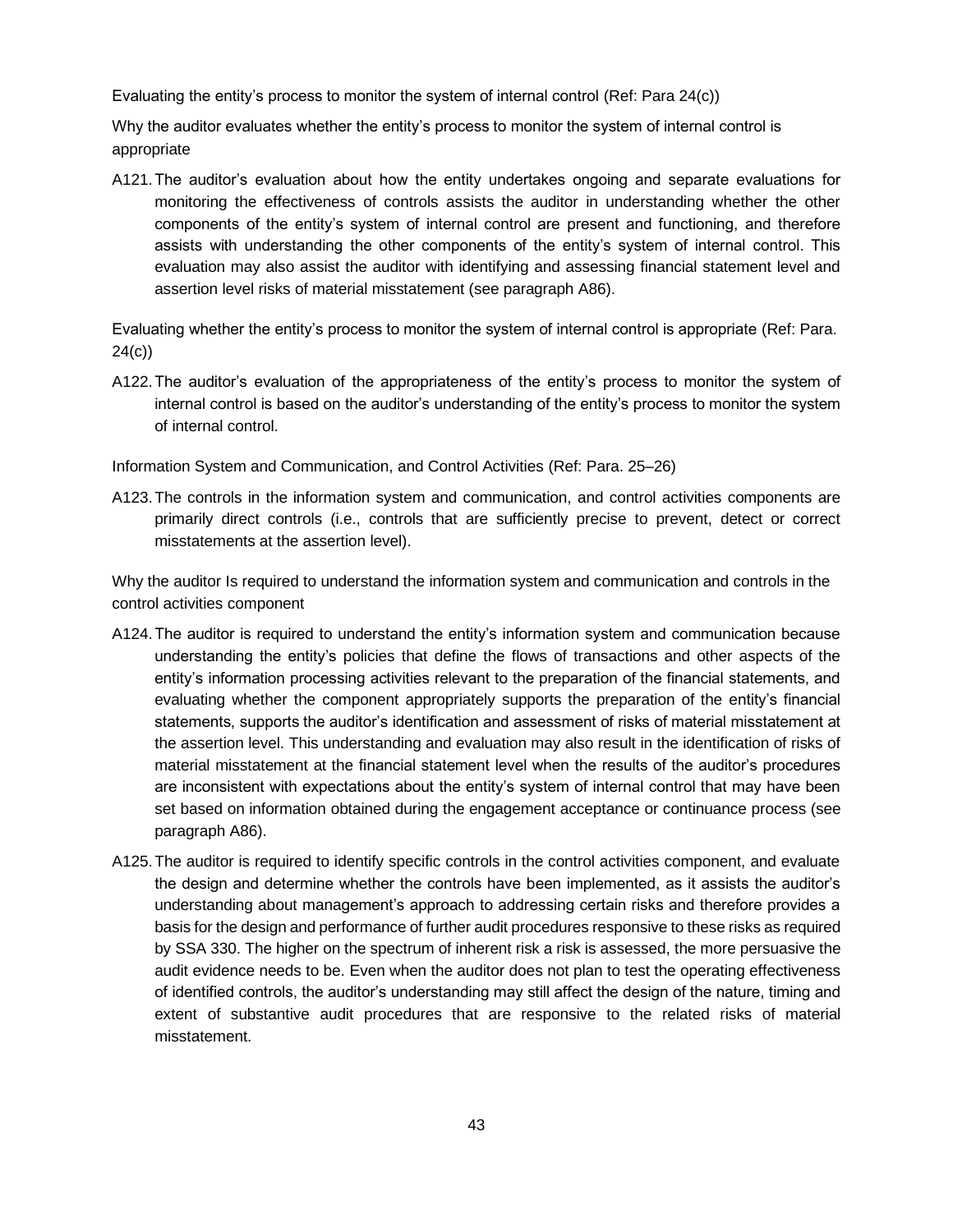The iterative nature of the auditor's understanding and evaluation of the information system and communication, and control activities

- A126.As explained in paragraph A49, the auditor's understanding of the entity and its environment, and the applicable financial reporting framework, may assist the auditor in developing initial expectations about the classes of transactions, account balances and disclosures that may be significant classes of transactions, account balances and disclosures. In obtaining an understanding of the information system and communication component in accordance with paragraph 25(a), the auditor may use these initial expectations for the purpose of determining the extent of understanding of the entity's information processing activities to be obtained.
- A127.The auditor's understanding of the information system includes understanding the policies that define flows of information relating to the entity's significant classes of transactions, account balances, and disclosures, and other related aspects of the entity's information processing activities. This information, and the information obtained from the auditor's evaluation of the information system may confirm or further influence the auditor's expectations about the significant classes of transactions, account balances and disclosures initially identified (see paragraph A126).
- A128.In obtaining an understanding of how information relating to significant classes of transactions, account balances and disclosures flows into, through, and out of the entity's information system, the auditor may also identify controls in the control activities component that are required to be identified in accordance with paragraph 26(a). The auditor's identification and evaluation of controls in the control activities component may first focus on controls over journal entries and controls that the auditor plans to test the operating effectiveness of in designing the nature, timing and extent of substantive procedures.
- A129.The auditor's assessment of inherent risk may also influence the identification of controls in the control activities component. For example, the auditor's identification of controls relating to significant risks may only be identifiable when the auditor has assessed inherent risk at the assertion level in accordance with paragraph 31. Furthermore, controls addressing risks for which the auditor has determined that substantive procedures alone do not provide sufficient appropriate audit evidence (in accordance with paragraph 33) may also only be identifiable once the auditor's inherent risk assessments have been undertaken.
- A130.The auditor's identification and assessment of risks of material misstatement at the assertion level is influenced by both the auditor's:
	- Understanding of the entity's policies for its information processing activities in the information system and communication component, and
	- Identification and evaluation of controls in the control activities component.

Obtaining an understanding of the information system and communication (Ref: Para. 25)

**Appendix 3**, Paragraphs 15–19, sets out further considerations relating to the information system and communication.

### **Scalability**

A131.The information system, and related business processes, in less complex entities are likely to be less sophisticated than in larger entities, and are likely to involve a less complex IT environment; however, the role of the information system is just as important. Less complex entities with direct management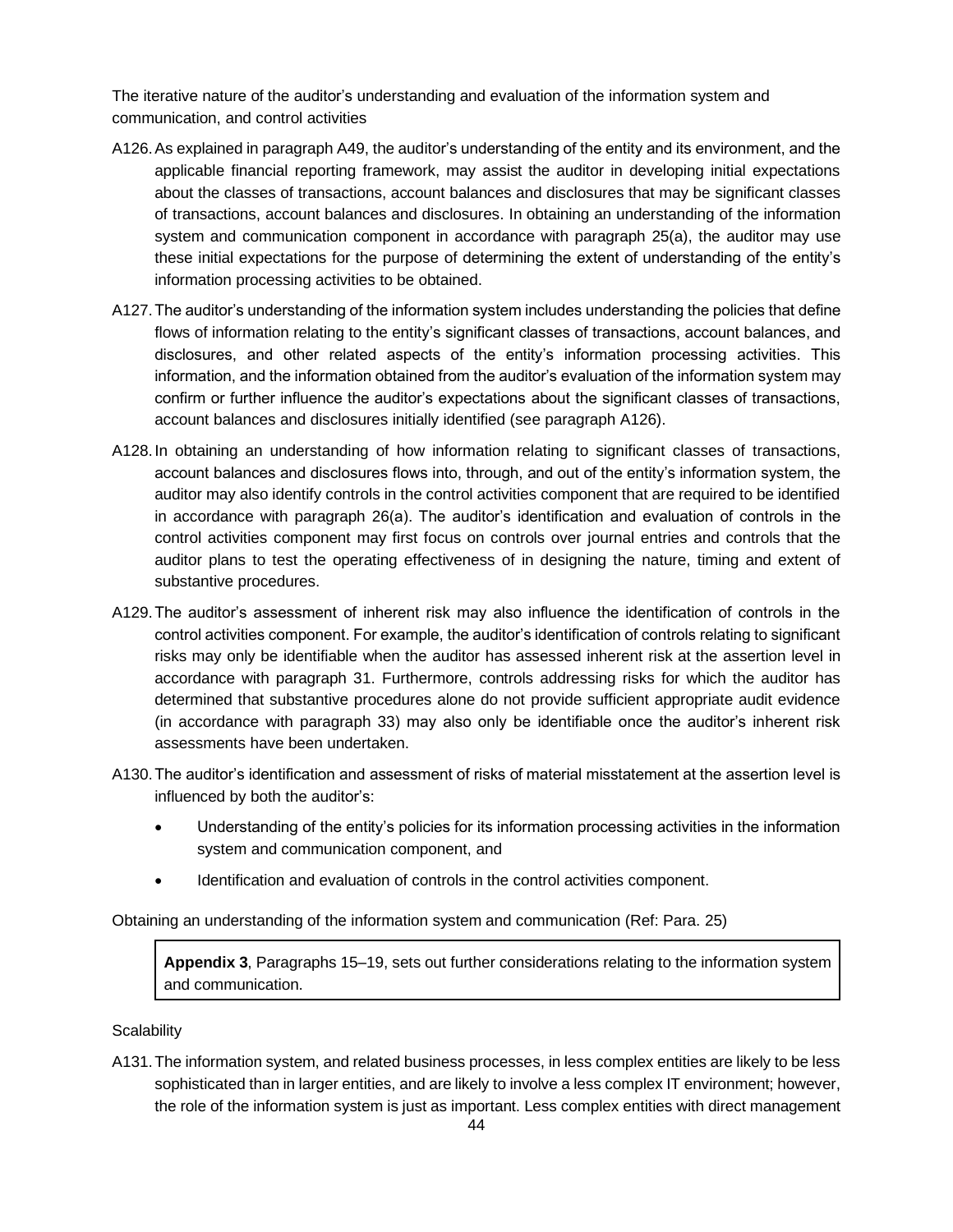involvement may not need extensive descriptions of accounting procedures, sophisticated accounting records, or written policies. Understanding the relevant aspects of the entity's information system may therefore require less effort in an audit of a less complex entity, and may involve a greater amount of inquiry than observation or inspection of documentation. The need to obtain an understanding, however, remains important to provide a basis for the design of further audit procedures in accordance with SSA 330 and may further assist the auditor in identifying or assessing risks of material misstatement (see paragraph A86).

Obtaining an understanding of the information system (Ref: Para. 25(a))

- A132.Included within the entity's system of internal control are aspects that relate to the entity's reporting objectives, including its financial reporting objectives, but may also include aspects that relate to its operations or compliance objectives, when such aspects are relevant to financial reporting. Understanding how the entity initiates transactions and captures information as part of the auditor's understanding of the information system may include information about the entity's systems (its policies) designed to address compliance and operations objectives because such information is relevant to the preparation of the financial statements. Further, some entities may have information systems that are highly integrated such that controls may be designed in a manner to simultaneously achieve financial reporting, compliance and operational objectives, and combinations thereof.
- A133.Understanding the entity's information system also includes an understanding of the resources to be used in the entity's information processing activities. Information about the human resources involved that may be relevant to understanding risks to the integrity of the information system include:
	- The competence of the individuals undertaking the work;
	- Whether there are adequate resources; and
	- Whether there is appropriate segregation of duties.
- A134.Matters the auditor may consider when understanding the policies that define the flows of information relating to the entity's significant classes of transactions, account balances, and disclosures in the information system and communication component include the nature of:
	- (a) The data or information relating to transactions, other events and conditions to be processed;
	- (b) The information processing to maintain the integrity of that data or information; and
	- (c) The information processes, personnel and other resources used in the information processing process.
- A135.Obtaining an understanding of the entity's business processes, which include how transactions are originated, assists the auditor in obtaining an understanding of the entity's information system in a manner that is appropriate to the entity's circumstances.
- A136.The auditor's understanding of the information system may be obtained in various ways and may include:
	- Inquiries of relevant personnel about the procedures used to initiate, record, process and report transactions or about the entity's financial reporting process;
	- Inspection of policy or process manuals or other documentation of the entity's information system;
	- Observation of the performance of the policies or procedures by entity's personnel; or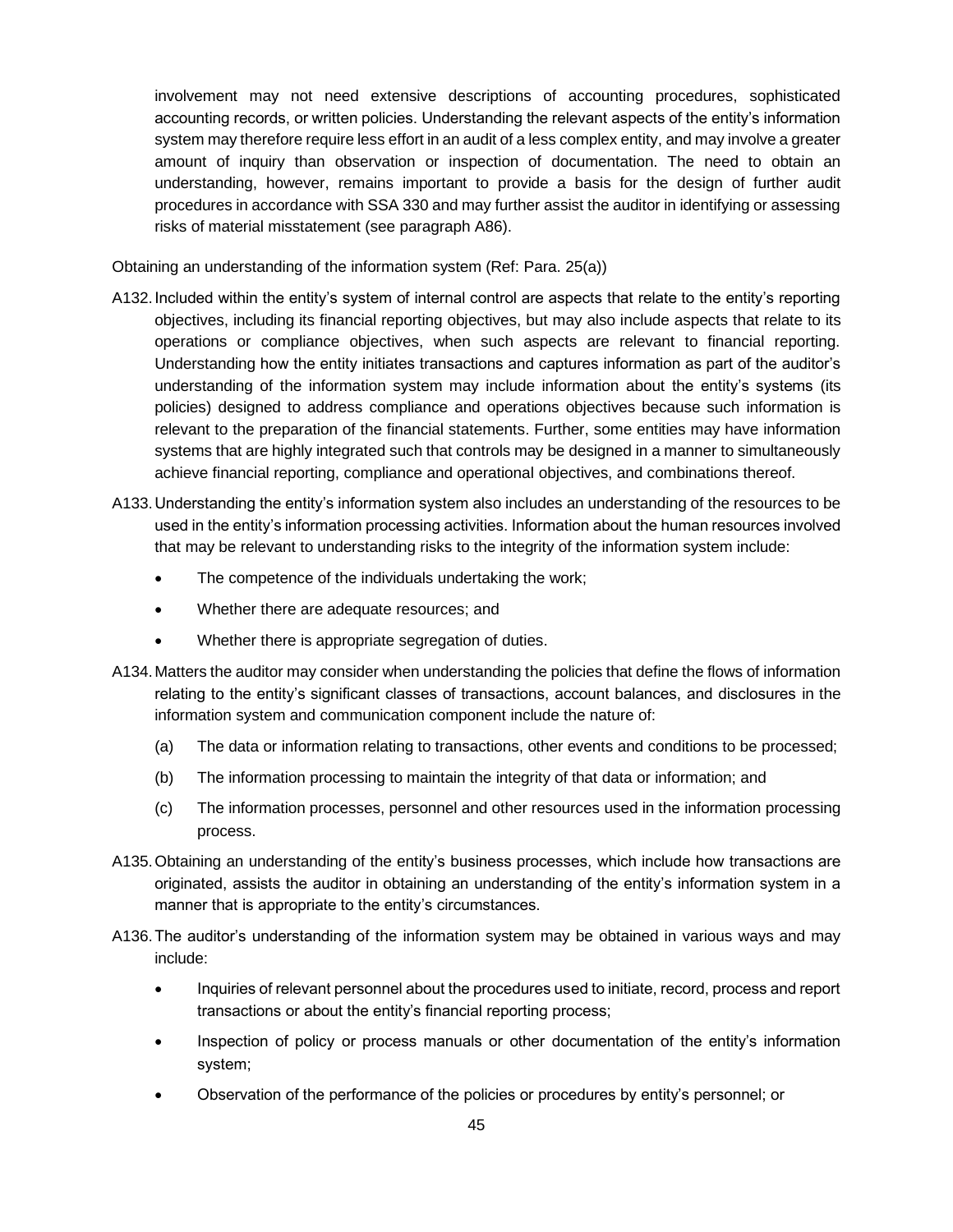• Selecting transactions and tracing them through the applicable process in the information system (i.e., performing a walk-through).

Automated tools and techniques

A137.The auditor may also use automated techniques to obtain direct access to, or a digital download from, the databases in the entity's information system that store accounting records of transactions. By applying automated tools or techniques to this information, the auditor may confirm the understanding obtained about how transactions flow through the information system by tracing journal entries, or other digital records related to a particular transaction, or an entire population of transactions, from initiation in the accounting records through to recording in the general ledger. Analysis of complete or large sets of transactions may also result in the identification of variations from the normal, or expected, processing procedures for these transactions, which may result in the identification of risks of material misstatement.

# Information obtained from outside of the general and subsidiary ledgers

- A138.Financial statements may contain information that is obtained from outside of the general and subsidiary ledgers. Examples of such information that the auditor may consider include:
	- Information obtained from lease agreements relevant to disclosures in the financial statements.
	- Information disclosed in the financial statements that is produced by an entity's risk management system.
	- Fair value information produced by management's experts and disclosed in the financial statements.
	- Information disclosed in the financial statements that has been obtained from models, or from other calculations used to develop accounting estimates recognized or disclosed in the financial statements, including information relating to the underlying data and assumptions used in those models, such as:
		- $\circ$  Assumptions developed internally that may affect an asset's useful life; or
		- $\circ$  Data such as interest rates that are affected by factors outside the control of the entity.
	- Information disclosed in the financial statements about sensitivity analyses derived from financial models that demonstrates that management has considered alternative assumptions.
	- Information recognized or disclosed in the financial statements that has been obtained from an entity's tax returns and records.
	- Information disclosed in the financial statements that has been obtained from analyses prepared to support management's assessment of the entity's ability to continue as a going concern, such as disclosures, if any, related to events or conditions that have been identified that may cast significant doubt on the entity's ability to continue as a going concern.<sup>38</sup>
- A139.Certain amounts or disclosures in the entity's financial statements (such as disclosures about credit risk, liquidity risk, and market risk) may be based on information obtained from the entity's risk management system. However, the auditor is not required to understand all aspects of the risk management system, and uses professional judgment in determining the necessary understanding.

SSA 570 (Revised), paragraphs 19-20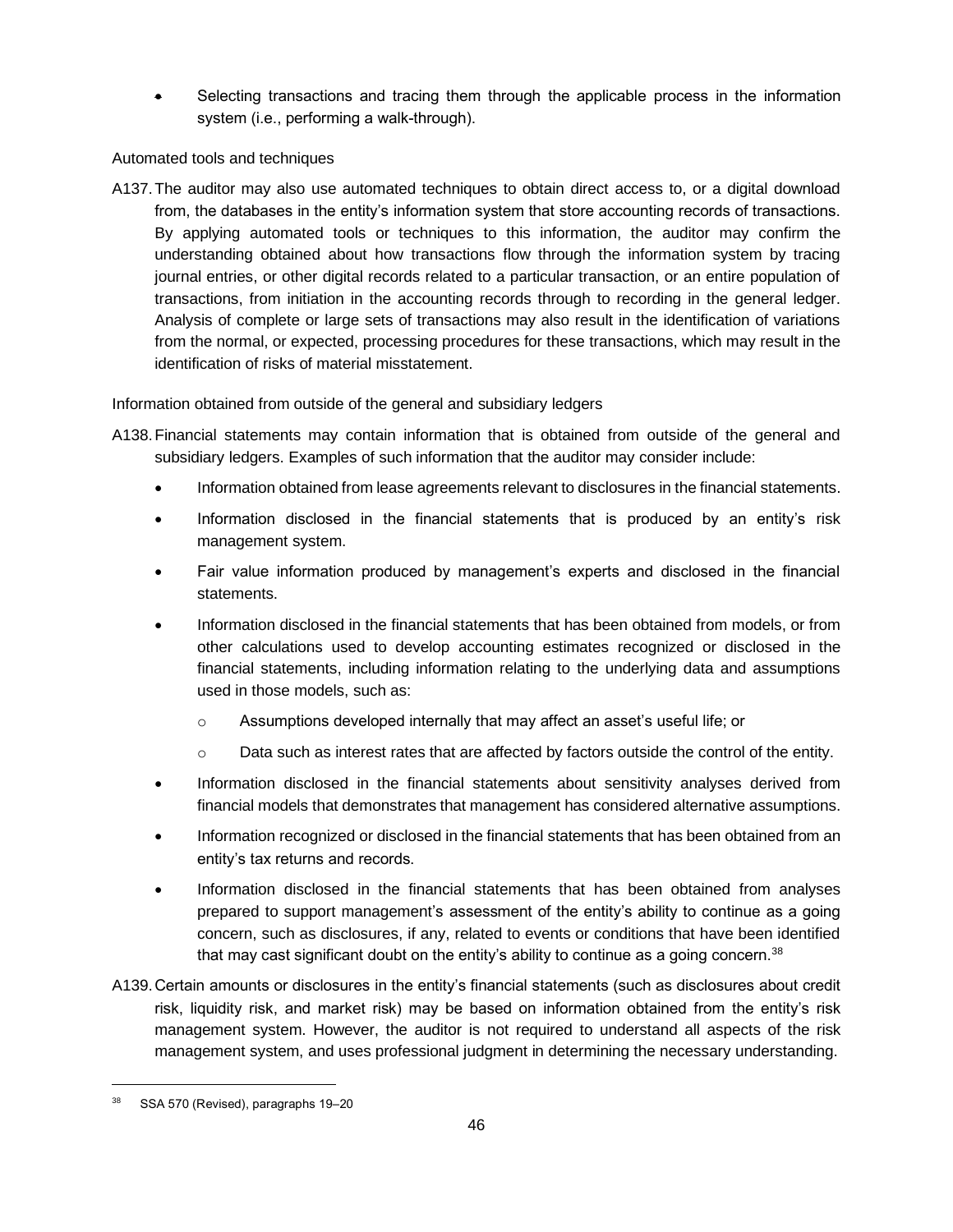The entity's use of information technology in the information system

Why does the auditor understand the IT environment relevant to the information system

- A140.The auditor's understanding of the information system includes the IT environment relevant to the flows of transactions and processing of information in the entity's information system because the entity's use of IT applications or other aspects in the IT environment may give rise to risks arising from the use of IT.
- A141.The understanding of the entity's business model and how it integrates the use of IT may also provide useful context to the nature and extent of IT expected in the information system.

Understanding the entity's use of IT

- A142.The auditor's understanding of the IT environment may focus on identifying, and understanding the nature and number of, the specific IT applications and other aspects of the IT environment that are relevant to the flows of transactions and processing of information in the information system. Changes in the flow of transactions, or information within the information system may result from program changes to IT applications, or direct changes to data in databases involved in processing, or storing those transactions or information.
- A143.The auditor may identify the IT applications and supporting IT infrastructure concurrently with the auditor's understanding of how information relating to significant classes of transactions, account balances and disclosures flows into, through and out the entity's information system.

Obtaining an understanding of the entity's communication (Ref: Para. 25(b))

**Scalability** 

- A144.In larger, more complex entities, information the auditor may consider when understanding the entity's communication may come from policy manuals and financial reporting manuals.
- A145.In less complex entities, communication may be less structured (e.g., formal manuals may not be used) due to fewer levels of responsibility and management's greater visibility and availability. Regardless of the size of the entity, open communication channels facilitate the reporting of exceptions and acting on them.

Evaluating whether the relevant aspects of the information system support the preparation of the entity's financial statements (Ref: Para. 25(c))

A146.The auditor's evaluation of whether the entity's information system and communication appropriately supports the preparation of the financial statements is based on the understanding obtained in paragraphs  $25(a)$ –(b).

Control Activities (Ref: Para. 26)

Controls in the control activities component

**Appendix 3**, Paragraphs 20 and 21 set out further considerations relating to control activities.

A147.The control activities component includes controls that are designed to ensure the proper application of policies (which are also controls) in all the other components of the entity's system of internal control, and includes both direct and indirect controls.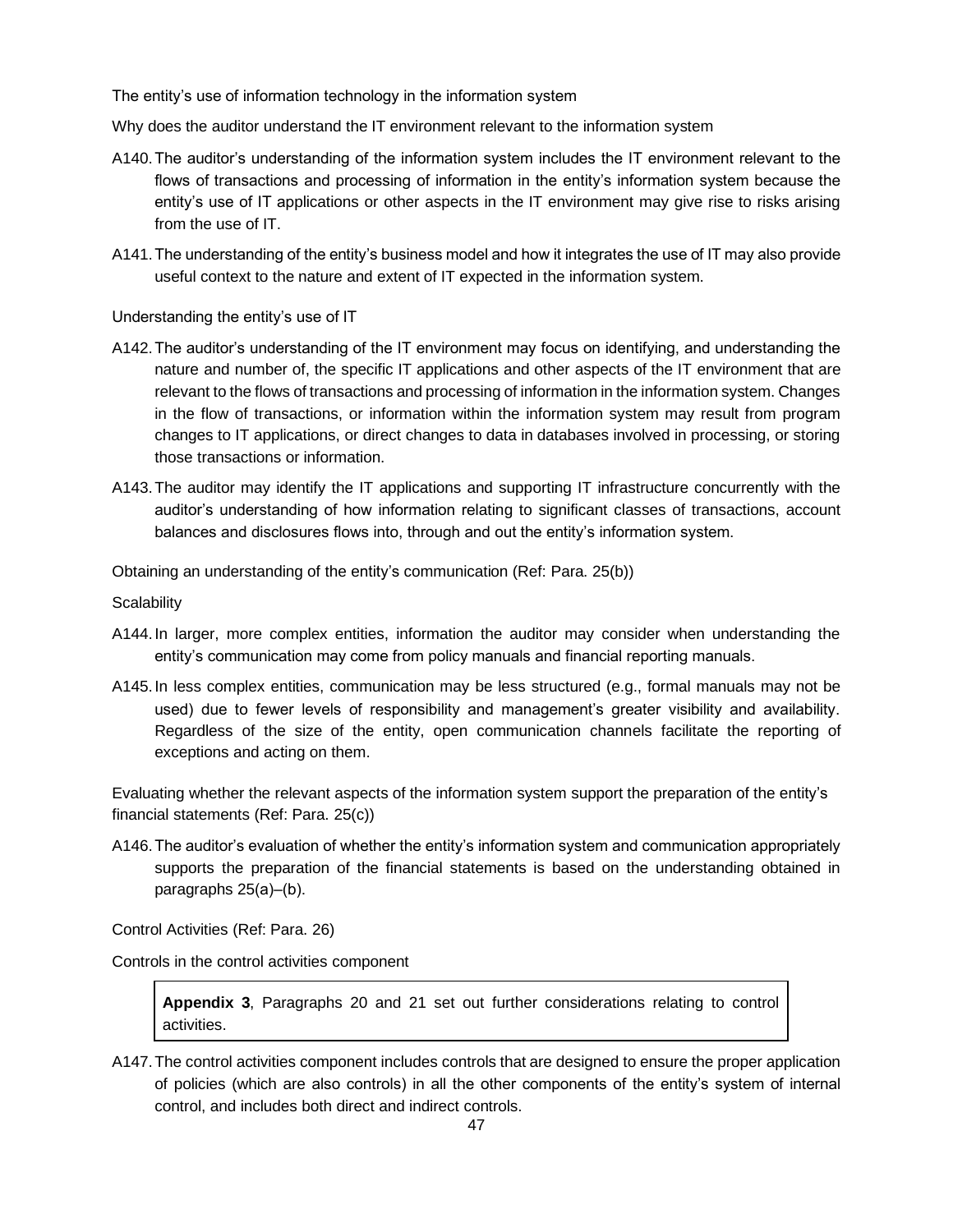### **Example**:

The controls that an entity has established to ensure that its personnel are properly counting and recording the annual physical inventory relate directly to the risks of material misstatement relevant to the existence and completeness assertions for the inventory account balance.

- A148.The auditor's identification and evaluation of controls in the control activities component is focused on information processing controls, which are controls applied during the processing of information in the entity's information system that directly address risks to the integrity of information (i.e., the completeness, accuracy and validity of transactions and other information). However, the auditor is not required to identify and evaluate all information processing controls related to the entity's policies that define the flows of transactions and other aspects of the entity's information processing activities for the significant classes of transactions, account balances and disclosures.
- A149.There may also be direct controls that exist in the control environment, the entity's risk assessment process or the entity's process to monitor the system of internal control, which may be identified in accordance with paragraph 26. However, the more indirect the relationship between controls that support other controls and the control that is being considered, the less effective that control may be in preventing, or detecting and correcting, related misstatements.

#### **Example**:

A sales manager's review of a summary of sales activity for specific stores by region ordinarily is only indirectly related to the risks of material misstatement relevant to the completeness assertion for sales revenue. Accordingly, it may be less effective in addressing those risks than controls more directly related thereto, such as matching shipping documents with billing documents.

- A150.Paragraph 26 also requires the auditor to identify and evaluate general IT controls for IT applications and other aspects of the IT environment that the auditor has determined to be subject to risks arising from the use of IT, because general IT controls support the continued effective functioning of information processing controls. A general IT control alone is typically not sufficient to address a risk of material misstatement at the assertion level.
- A151.The controls that the auditor is required to identify and evaluate the design, and determine the implementation of, in accordance with paragraph 26 are those:
	- Controls which the auditor plans to test the operating effectiveness of in determining the nature, timing and extent of substantive procedures. The evaluation of such controls provides the basis for the auditor's design of test of control procedures in accordance with SSA 330. These controls also include controls that address risks for which substantive procedures alone do not provide sufficient appropriate audit evidence.
	- Controls include controls that address significant risks and controls over journal entries. The auditor's identification and evaluation of such controls may also influence the auditor's understanding of the risks of material misstatement, including the identification of additional risks of material misstatement (see paragraph A95). This understanding also provides the basis for the auditor's design of the nature, timing and extent of substantive audit procedures that are responsive to the related assessed risks of material misstatement.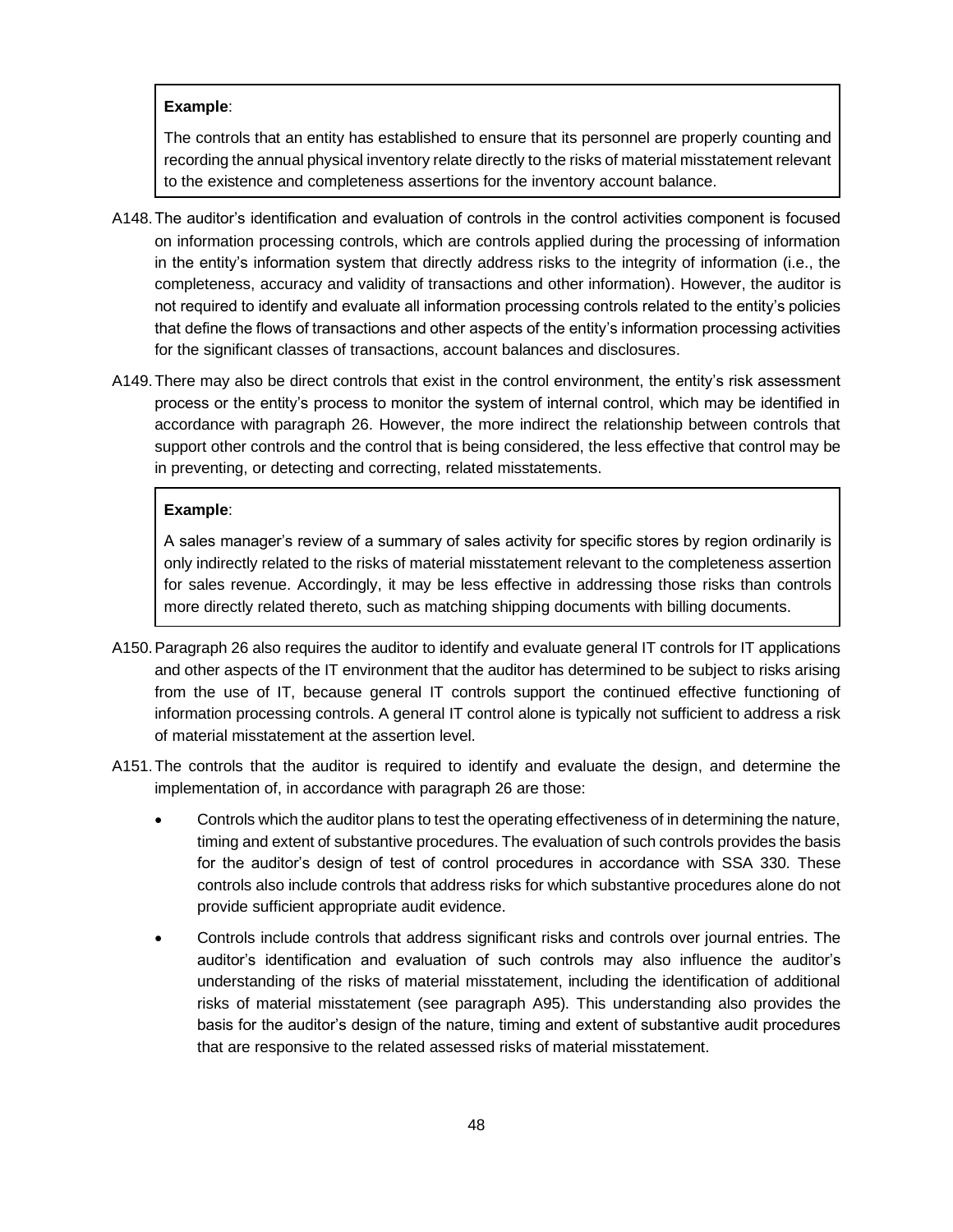- Other controls that the auditor considers are appropriate to enable the auditor to meet the objectives of paragraph 13 with respect to risks at the assertion level, based on the auditor's professional judgment.
- A152.Controls in the control activities component are required to be identified when such controls meet one or more of the criteria included in paragraph 26(a). However, when multiple controls each achieve the same objective, it is unnecessary to identify each of the controls related to such objective.

Types of controls in the control activities component (Ref: Para. 26)

- A153.Examples of controls in the control activities component include authorizations and approvals, reconciliations, verifications (such as edit and validation checks or automated calculations), segregation of duties, and physical or logical controls, including those addressing safeguarding of assets.
- A154.Controls in the control activities component may also include controls established by management that address risks of material misstatement related to disclosures not being prepared in accordance with the applicable financial reporting framework. Such controls may relate to information included in the financial statements that is obtained from outside of the general and subsidiary ledgers.
- A155.Regardless of whether controls are within the IT environment or manual systems, controls may have various objectives and may be applied at various organizational and functional levels.

Scalability (Ref: Para. 26)

A156.Controls in the control activities component for less complex entities are likely to be similar to those in larger entities, but the formality with which they operate may vary. Further, in less complex entities, more controls may be directly applied by management.

# **Example**:

Management's sole authority for granting credit to customers and approving significant purchases can provide strong control over important account balances and transactions.

A157.It may be less practicable to establish segregation of duties in less complex entities that have fewer employees. However, in an owner-managed entity, the owner-manager may be able to exercise more effective oversight through direct involvement than in a larger entity, which may compensate for the generally more limited opportunities for segregation of duties. Although, as also explained in SSA 240, domination of management by a single individual can be a potential control deficiency since there is an opportunity for management override of controls.<sup>39</sup>

Controls that address risks of material misstatement at the assertion level (Ref: Para. 26(a))

Controls that address risks that are determined to be a significant risk (Ref: Para.  $26(a)(i)$ )

A158.Regardless of whether the auditor plans to test the operating effectiveness of controls that address significant risks, the understanding obtained about management's approach to addressing those risks may provide a basis for the design and performance of substantive procedures responsive to significant risks as required by SSA 330.<sup>40</sup> Although risks relating to significant non-routine or

SSA 240, paragraph A27

<sup>40</sup> SSA 330, paragraph 21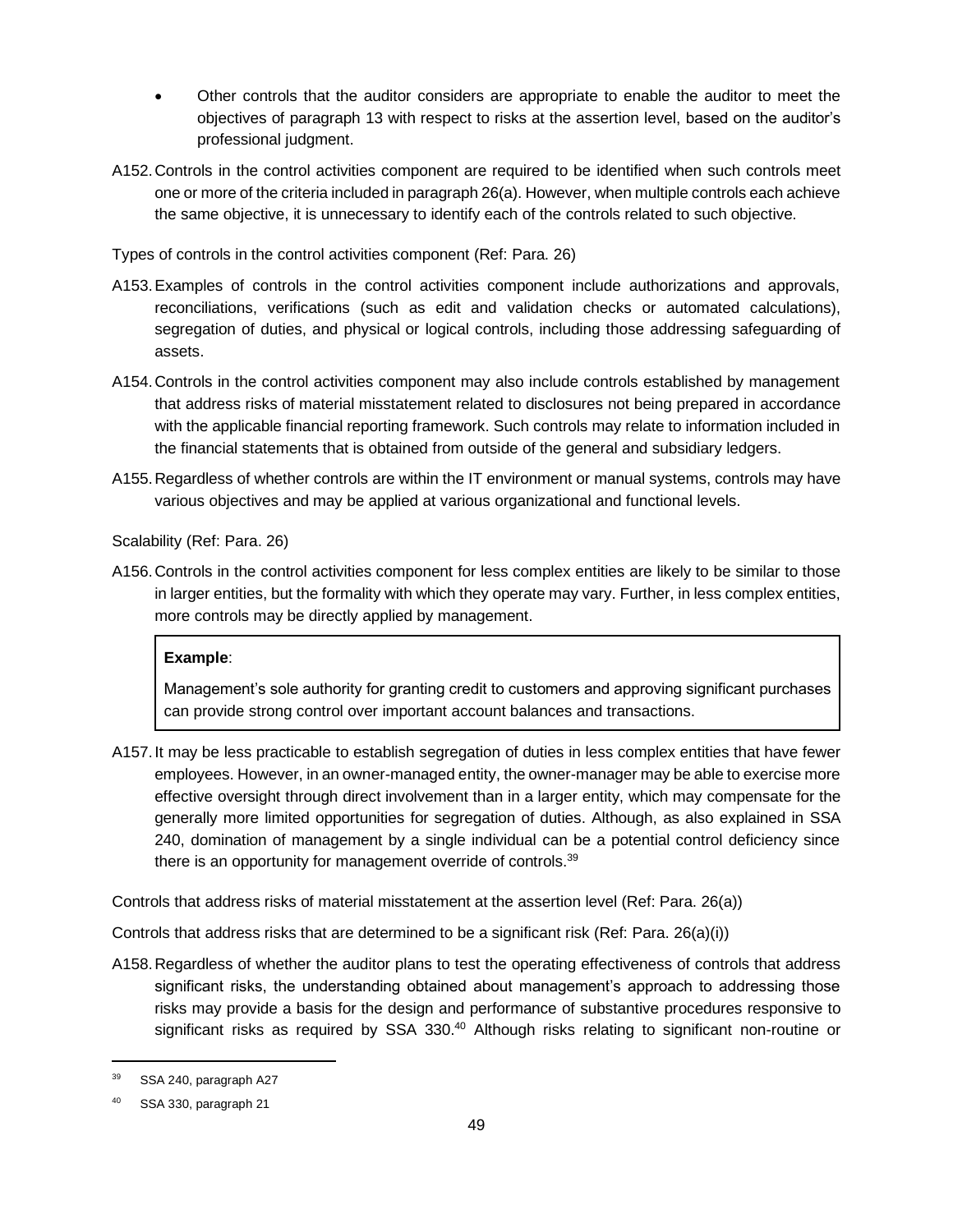judgmental matters are often less likely to be subject to routine controls, management may have other responses intended to deal with such risks. Accordingly, the auditor's understanding of whether the entity has designed and implemented controls for significant risks arising from non-routine or judgmental matters may include whether and how management responds to the risks. Such responses may include:

- Controls, such as a review of assumptions by senior management or experts.
- Documented processes for accounting estimations.
- Approval by those charged with governance.

# **Example**:

Where there are one-off events such as the receipt of a notice of a significant lawsuit, consideration of the entity's response may include such matters as whether it has been referred to appropriate experts (such as internal or external legal counsel), whether an assessment has been made of the potential effect, and how it is proposed that the circumstances are to be disclosed in the financial statements.

A159. SSA 240<sup>41</sup> requires the auditor to understand controls related to assessed risks of material misstatement due to fraud (which are treated as significant risks), and further explains that it is important for the auditor to obtain an understanding of the controls that management has designed, implemented and maintained to prevent and detect fraud.

Controls over journal entries (Ref: Para. 26(a)(ii))

A160.Controls that address risks of material misstatement at the assertion level that are expected to be identified for all audits are controls over journal entries, because the manner in which an entity incorporates information from transaction processing into the general ledger ordinarily involves the use of journal entries, whether standard or non-standard, or automated or manual. The extent to which other controls are identified may vary based on the nature of the entity and the auditor's planned approach to further audit procedures.

# **Example**:

In an audit of a less complex entity, the entity's information system may not be complex and the auditor may not plan to rely on the operating effectiveness of controls. Further, the auditor may not have identified any significant risks or any other risks of material misstatement for which it is necessary for the auditor to evaluate the design of controls and determine that they have been implemented. In such an audit, the auditor may determine that there are no identified controls other than the entity's controls over journal entries.

# Automated tools and techniques

A161.In manual general ledger systems, non-standard journal entries may be identified through inspection of ledgers, journals, and supporting documentation. When automated procedures are used to

SSA 240, paragraphs 27 and A32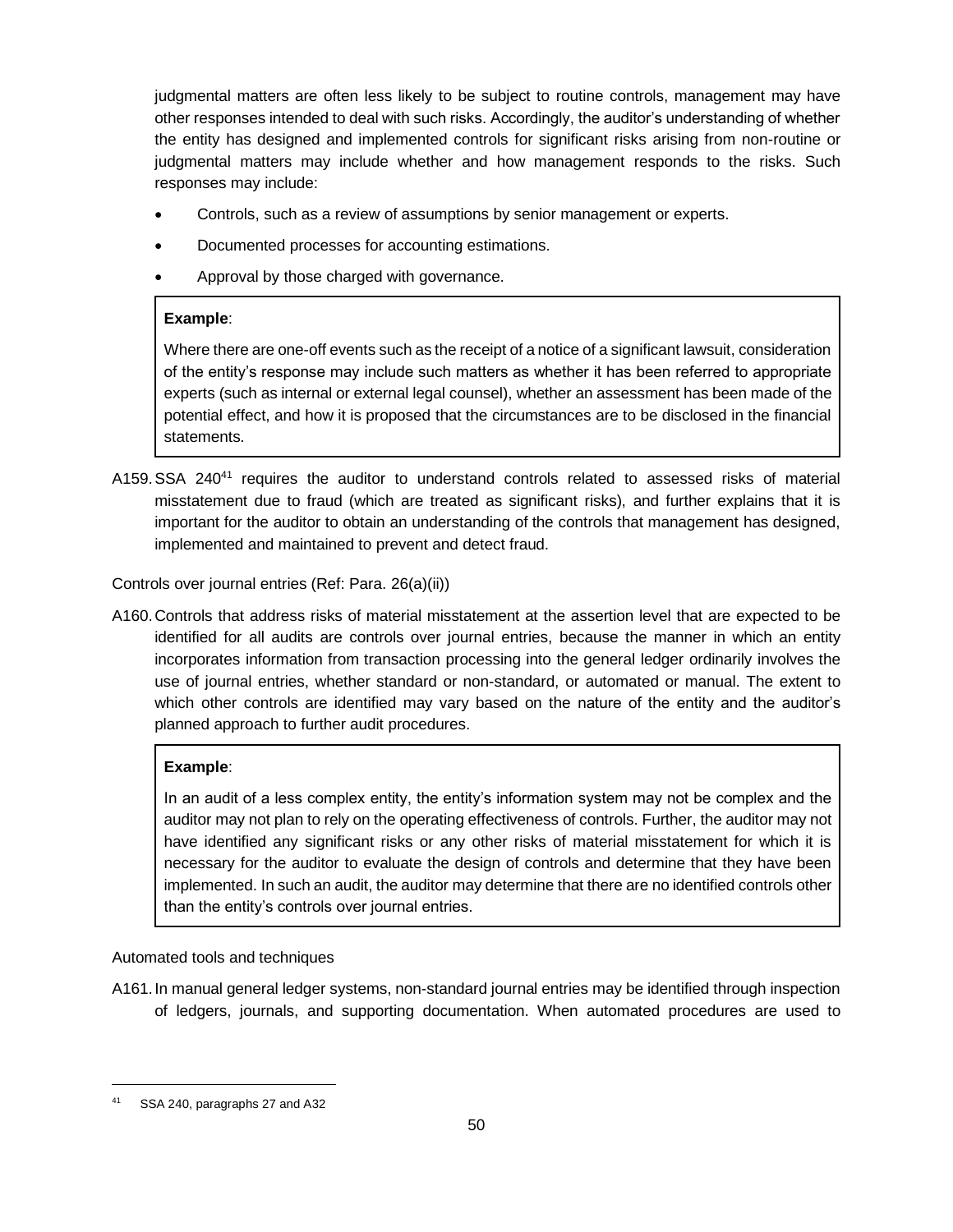maintain the general ledger and prepare financial statements, such entries may exist only in electronic form and may therefore be more easily identified through the use of automated techniques.

# **Example**:

In the audit of a less complex entity, the auditor may be able to extract a total listing of all journal entries into a simple spreadsheet. It may then be possible for the auditor to sort the journal entries by applying a variety of filters such as currency amount, name of the preparer or reviewer, journal entries that gross up the balance sheet and income statement only, or to view the listing by the date the journal entry was posted to the general ledger, to assist the auditor in designing responses to the risks identified relating to journal entries.

Controls for which the auditor plans to test the operating effectiveness (Ref: Para. 26(a)(iii))

- A162.The auditor determines whether there are any risks of material misstatement at the assertion level for which it is not possible to obtain sufficient appropriate audit evidence through substantive procedures alone. The auditor is required, in accordance with SSA 330,<sup>42</sup> to design and perform tests of controls that address such risks of material misstatement when substantive procedures alone do not provide sufficient appropriate audit evidence at the assertion level. As a result, when such controls exist that address these risks, they are required to be identified and evaluated.
- A163.In other cases, when the auditor plans to take into account the operating effectiveness of controls in determining the nature, timing and extent of substantive procedures in accordance with SSA 330, such controls are also required to be identified because  $SSA 330<sup>43</sup>$  requires the auditor to design and perform tests of those controls.

# **Examples**:

The auditor may plan to test the operating effectiveness of controls:

- Over routine classes of transactions because such testing may be more effective or efficient for large volumes of homogenous transactions.
- Over the completeness and accuracy of information produced by the entity (e.g., controls over the preparation of system-generated reports), to determine the reliability of that information, when the auditor intends to take into account the operating effectiveness of those controls in designing and performing further audit procedures.
- Relating to operations and compliance objectives when they relate to data the auditor evaluates or uses in applying audit procedures.
- A164.The auditor's plans to test the operating effectiveness of controls may also be influenced by the identified risks of material misstatement at the financial statement level. For example, if deficiencies are identified related to the control environment, this may affect the auditor's overall expectations about the operating effectiveness of direct controls.

SSA 330, paragraph 8(b)

<sup>43</sup> SSA 330, paragraph 8(a)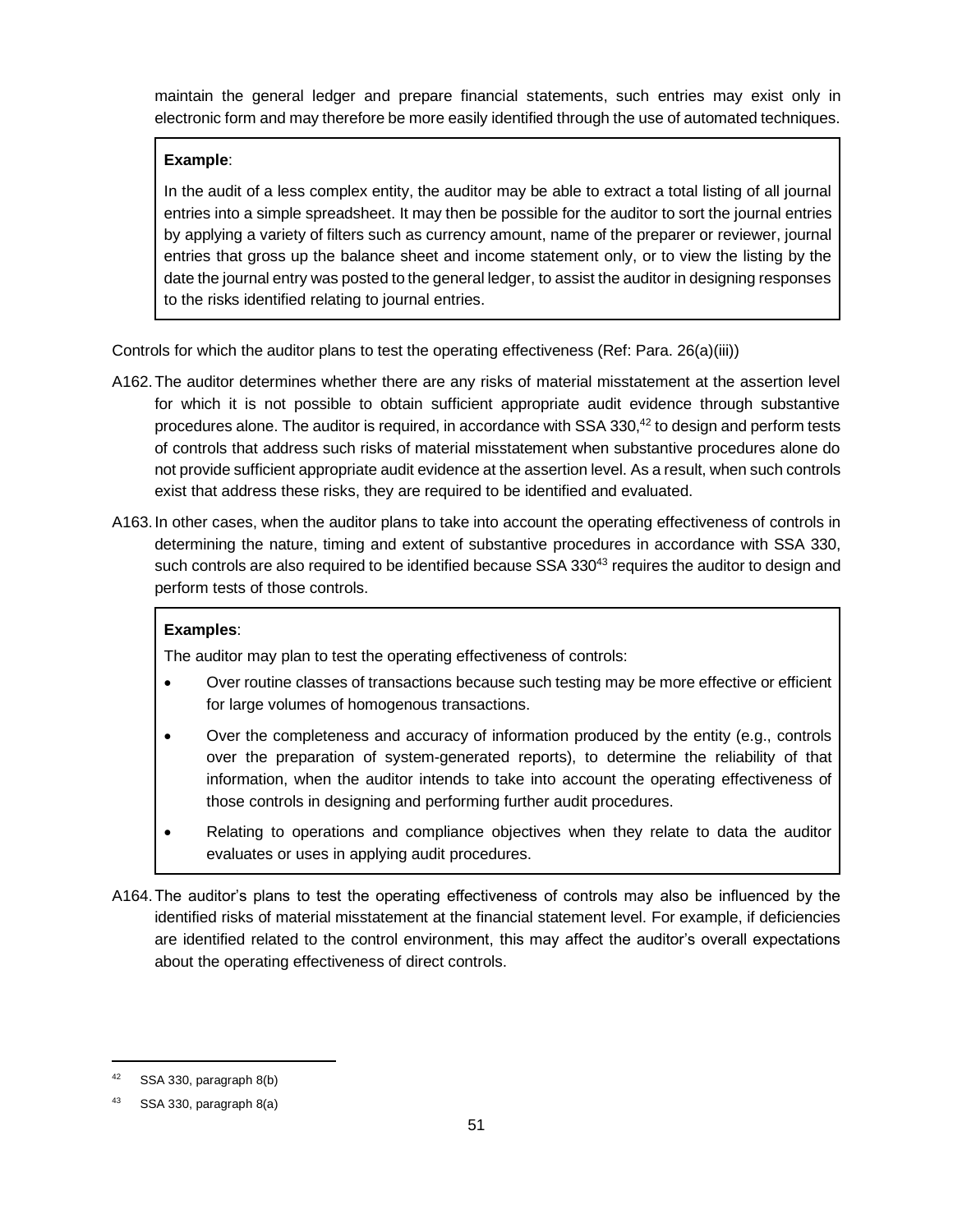Other controls that the auditor considers appropriate (Ref: Para. 26(a)(iv))

A165.Other controls that the auditor may consider are appropriate to identify, and evaluate the design and determine the implementation, may include:

- Controls that address risks assessed as higher on the spectrum of inherent risk but have not been determined to be a significant risk;
- Controls related to reconciling detailed records to the general ledger; or
- Complementary user entity controls, if using a service organization.  $44$

Identifying IT applications and other aspects of the IT environment, risks arising from the use of IT and general IT controls (Ref: Para. 26(b)–(c))

**Appendix 5** includes example characteristics of IT applications and other aspects of the IT environment, and guidance related to those characteristics, that may be relevant in identifying IT applications and other aspects of the IT environment subject to risks arising from the use of IT.

Identifying IT applications and other aspects of the IT environment (Ref: Para. 26(b))

Why the auditor identifies risks arising from the use of IT and general IT controls related to identified IT applications and other aspects of the IT environment

A166.Understanding the risks arising from the use of IT and the general IT controls implemented by the entity to address those risks may affect:

• The auditor's decision about whether to test the operating effectiveness of controls to address risks of material misstatement at the assertion level;

# **Example**:

When general IT controls are not designed effectively or appropriately implemented to address risks arising from the use of IT (e.g., controls do not appropriately prevent or detect unauthorized program changes or unauthorized access to IT applications), this may affect the auditor's decision to rely on automated controls within the affected IT applications.

The auditor's assessment of control risk at the assertion level;

# **Example**:

The ongoing operating effectiveness of an information processing control may depend on certain general IT controls that prevent or detect unauthorized program changes to the IT information processing control (i.e., program change controls over the related IT application). In such circumstances, the expected operating effectiveness (or lack thereof) of the general IT control may affect the auditor's assessment of control risk (e.g., control risk may be higher when such general IT controls are expected to be ineffective or if the auditor does not plan to test the general IT controls).

<sup>44</sup> SSA 402, *Audit Considerations Relating to an Entity Using a Service Organization*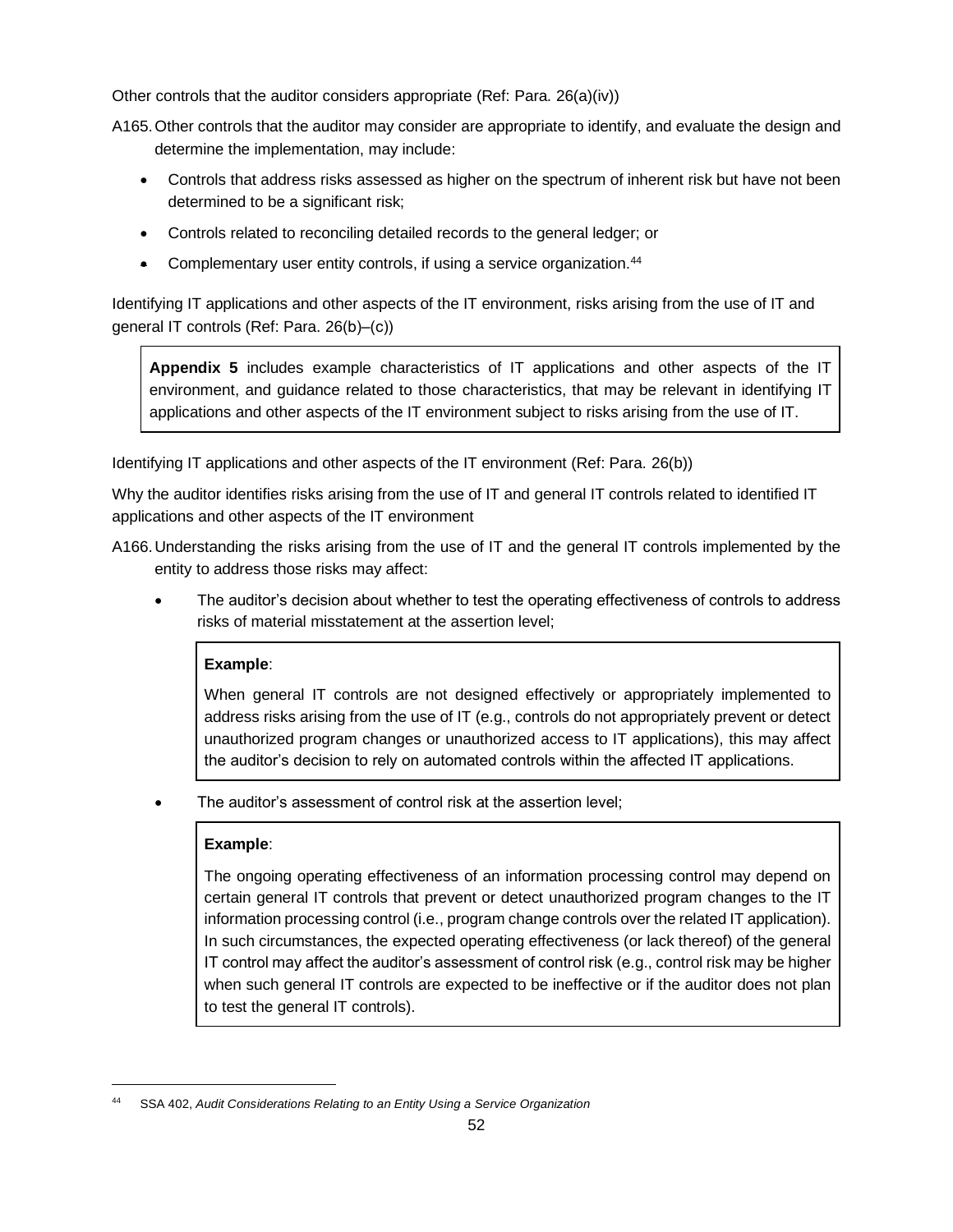The auditor's strategy for testing information produced by the entity that is produced by or involves information from the entity's IT applications;

### **Example**:

When information produced by the entity to be used as audit evidence is produced by IT applications, the auditor may determine to test controls over system-generated reports, including identification and testing of the general IT controls that address risks of inappropriate or unauthorized program changes or direct data changes to the reports.

• The auditor's assessment of inherent risk at the assertion level; or

### **Example**:

When there are significant or extensive programming changes to an IT application to address new or revised reporting requirements of the applicable financial reporting framework, this may be an indicator of the complexity of the new requirements and their effect on the entity's financial statements. When such extensive programming or data changes occur, the IT application is also likely to be subject to risks arising from the use of IT.

The design of further audit procedures.

### **Example**:

If information processing controls depend on general IT controls, the auditor may determine to test the operating effectiveness of the general IT controls, which will then require the design of tests of controls for such general IT controls. If, in the same circumstances, the auditor determines not to test the operating effectiveness of the general IT controls, or the general IT controls are expected to be ineffective, the related risks arising from the use of IT may need to be addressed through the design of substantive procedures. However, the risks arising from the use of IT may not be able to be addressed when such risks relate to risks for which substantive procedures alone do not provide sufficient appropriate audit evidence. In such circumstances, the auditor may need to consider the implications for the audit opinion.

Identifying IT applications that are subject to risks arising from the use of IT

- A167.For the IT applications relevant to the information system, understanding the nature and complexity of the specific IT processes and general IT controls that the entity has in place may assist the auditor in determining which IT applications the entity is relying upon to accurately process and maintain the integrity of information in the entity's information system. Such IT applications may be subject to risks arising from the use of IT.
- A168.Identifying the IT applications that are subject to risks arising from the use of IT involves taking into account controls identified by the auditor because such controls may involve the use of IT or rely on IT. The auditor may focus on whether an IT application includes automated controls that management is relying on and that the auditor has identified, including controls that address risks for which substantive procedures alone do not provide sufficient appropriate audit evidence. The auditor may also consider how information is stored and processed in the information system relating to significant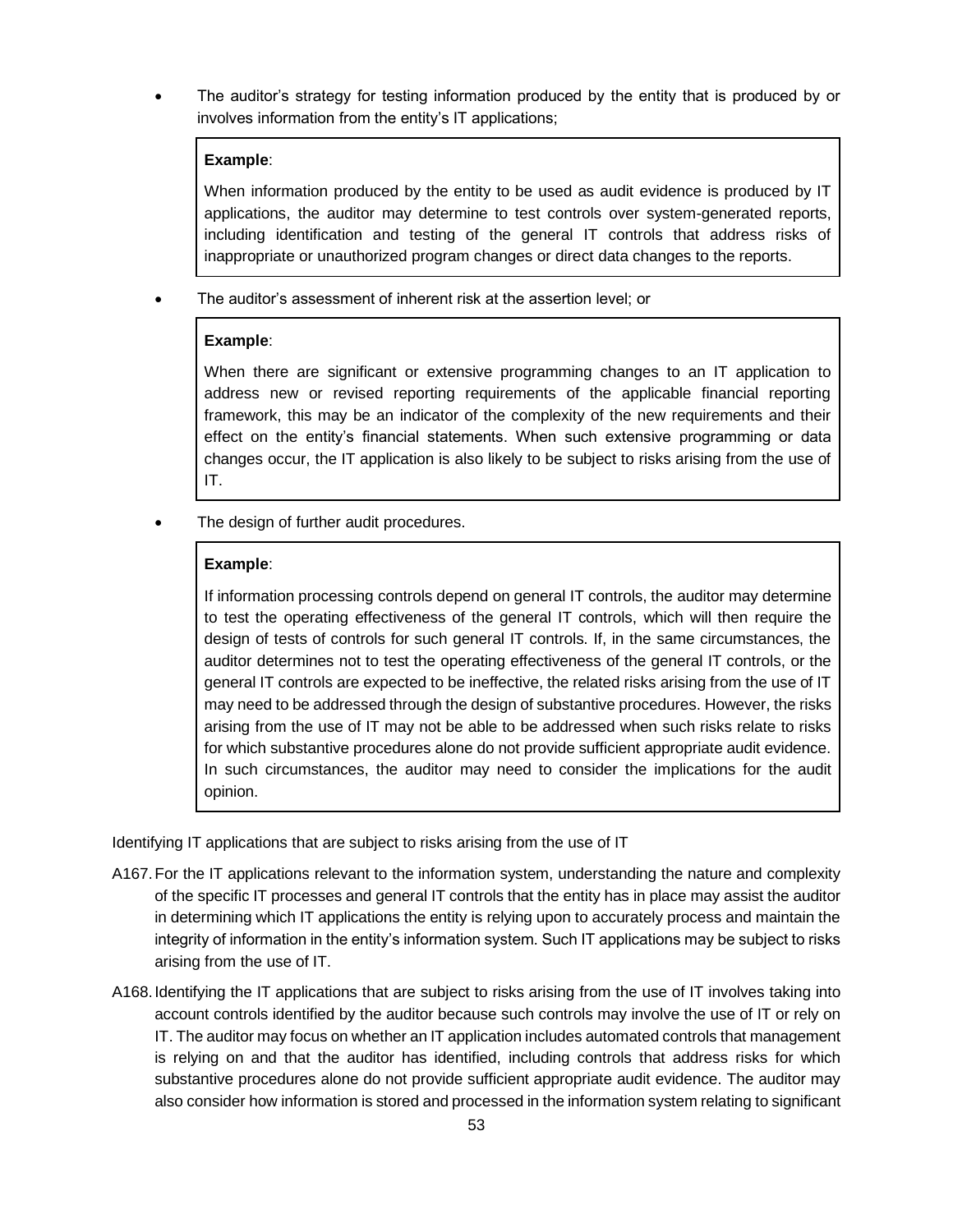classes of transactions, account balances and disclosures and whether management is relying on general IT controls to maintain the integrity of that information.

A169.The controls identified by the auditor may depend on system-generated reports, in which case the IT applications that produce those reports may be subject to risks arising from the use of IT. In other cases, the auditor may not plan to rely on controls over the system-generated reports and plan to directly test the inputs and outputs of such reports, in which case the auditor may not identify the related IT applications as being subject to risks arising from IT.

### **Scalability**

A170.The extent of the auditor's understanding of the IT processes, including the extent to which the entity has general IT controls in place, will vary with the nature and the circumstances of the entity and its IT environment, as well as based on the nature and extent of controls identified by the auditor. The number of IT applications that are subject to risks arising from the use of IT also will vary based on these factors.

# **Examples**:

- An entity that uses commercial software and does not have access to the source code to make any program changes is unlikely to have a process for program changes, but may have a process or procedures to configure the software (e.g., the chart of accounts, reporting parameters or thresholds). In addition, the entity may have a process or procedures to manage access to the application (e.g., a designated individual with administrative access to the commercial software). In such circumstances, the entity is unlikely to have or need formalized general IT controls.
- In contrast, a larger entity may rely on IT to a great extent and the IT environment may involve multiple IT applications and the IT processes to manage the IT environment may be complex (e.g., a dedicated IT department exists that develops and implements program changes and manages access rights), including that the entity has implemented formalized general IT controls over its IT processes.
- When management is not relying on automated controls or general IT controls to process transactions or maintain the data, and the auditor has not identified any automated controls or other information processing controls (or any that depend on general IT controls), the auditor may plan to directly test any information produced by the entity involving IT and may not identify any IT applications that are subject to risks arising from the use of IT.
- When management relies on an IT application to process or maintain data and the volume of data is significant, and management relies upon the IT application to perform automated controls that the auditor has also identified, the IT application is likely to be subject to risks arising from the use of IT.
- A171.When an entity has greater complexity in its IT environment, identifying the IT applications and other aspects of the IT environment, determining the related risks arising from the use of IT, and identifying general IT controls is likely to require the involvement of team members with specialized skills in IT. Such involvement is likely to be essential, and may need to be extensive, for complex IT environments.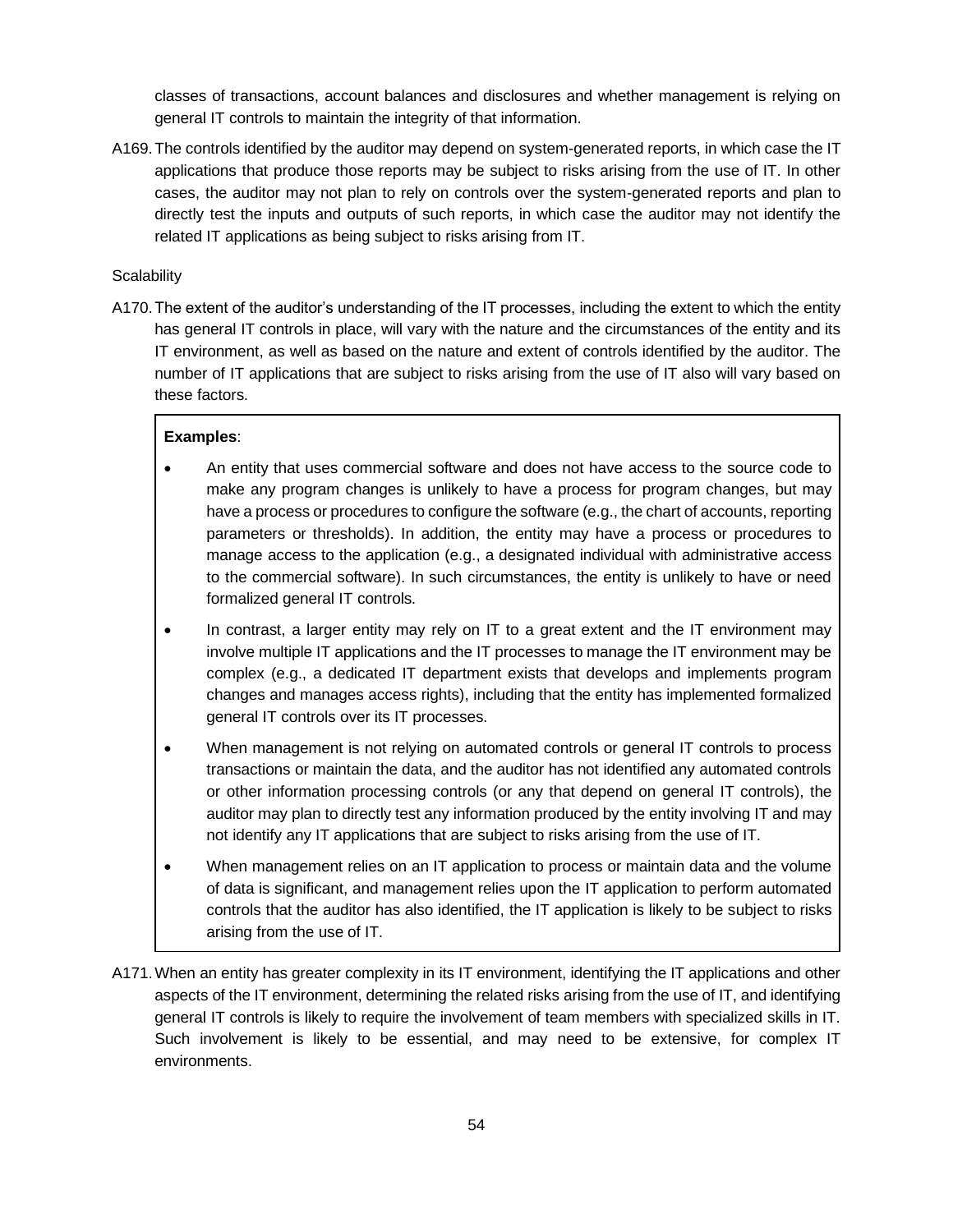Identifying other aspects of the IT environment that are subject to risks arising from the use of IT

A172.The other aspects of the IT environment that may be subject to risks arising from the use of IT include the network, operating system and databases, and, in certain circumstances, interfaces between IT applications. Other aspects of the IT environment are generally not identified when the auditor does not identify IT applications that are subject to risks arising from the use of IT. When the auditor has identified IT applications that are subject to risks arising from IT, other aspects of the IT environment (e.g., database, operating system, network) are likely to be identified because such aspects support and interact with the identified IT applications.

Identifying risks arising from the use of IT and general IT controls (Ref: Para. 26(c))

**Appendix 6** sets out considerations for understanding general IT controls.

- A173.In identifying the risks arising from the use of IT, the auditor may consider the nature of the identified IT application or other aspect of the IT environment and the reasons for it being subject to risks arising from the use of IT. For some identified IT applications or other aspects of the IT environment, the auditor may identify applicable risks arising from the use of IT that relate primarily to unauthorized access or unauthorized program changes, as well as that address risks related to inappropriate data changes (e.g., the risk of inappropriate changes to the data through direct database access or the ability to directly manipulate information).
- A174.The extent and nature of the applicable risks arising from the use of IT vary depending on the nature and characteristics of the identified IT applications and other aspects of the IT environment. Applicable IT risks may result when the entity uses external or internal service providers for identified aspects of its IT environment (e.g., outsourcing the hosting of its IT environment to a third party or using a shared service center for central management of IT processes in a group). Applicable risks arising from the use of IT may also be identified related to cybersecurity. It is more likely that there will be more risks arising from the use of IT when the volume or complexity of automated application controls is higher and management is placing greater reliance on those controls for effective processing of transactions or the effective maintenance of the integrity of underlying information.

Evaluating the design, and determining implementation, of identified controls in the control activities component (Ref: Para 26(d))

- A175.Evaluating the design of an identified control involves the auditor's consideration of whether the control, individually or in combination with other controls, is capable of effectively preventing, or detecting and correcting, material misstatements (i.e., the control objective).
- A176.The auditor determines the implementation of an identified control by establishing that the control exists and that the entity is using it. There is little point in the auditor assessing the implementation of a control that is not designed effectively. Therefore, the auditor evaluates the design of a control first. An improperly designed control may represent a control deficiency.
- A177.Risk assessment procedures to obtain audit evidence about the design and implementation of identified controls in the control activities component may include:
	- Inquiring of entity personnel.
	- Observing the application of specific controls.
	- Inspecting documents and reports.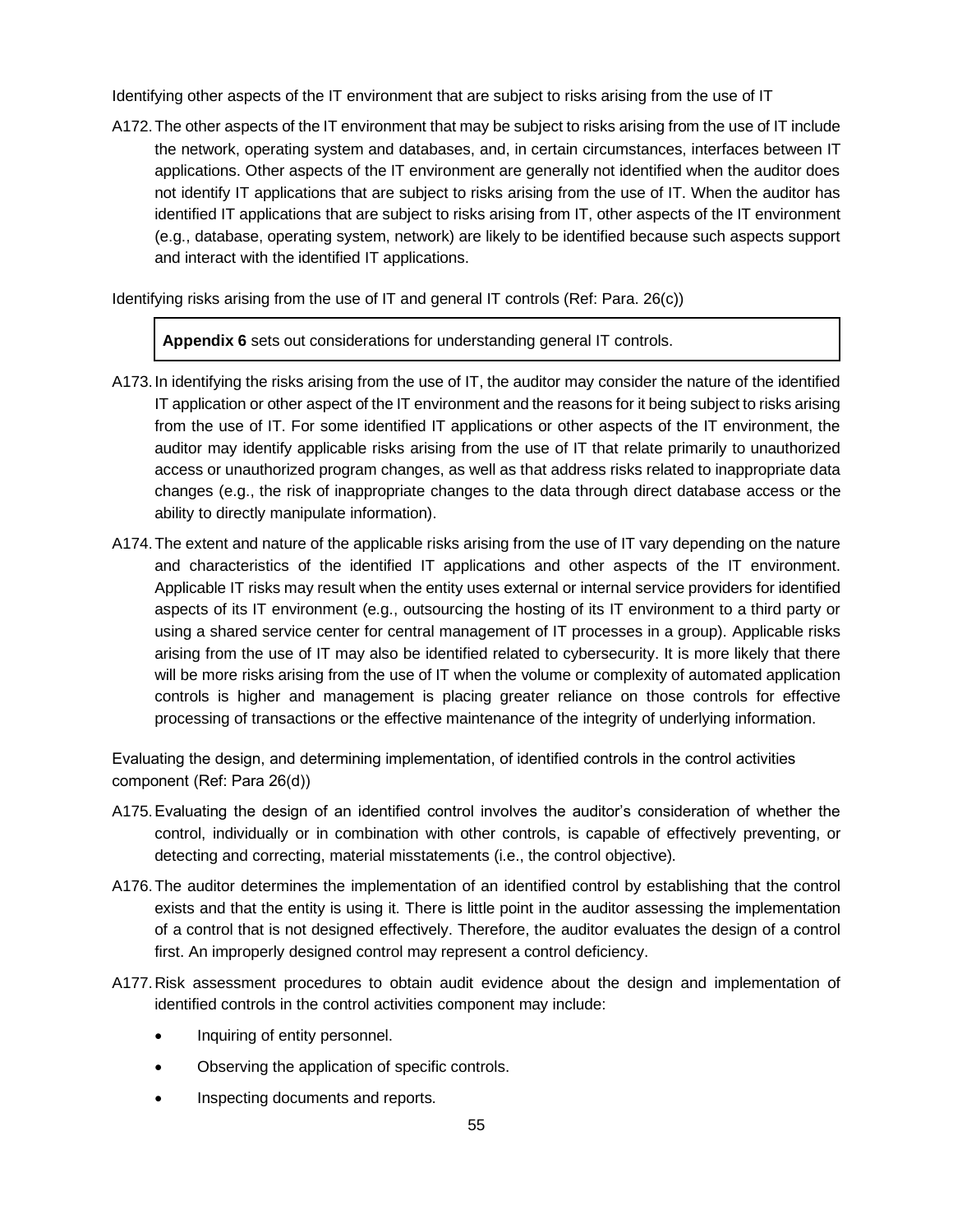Inquiry alone, however, is not sufficient for such purposes.

- A178. The auditor may expect, based on experience from the previous audit or based on current period risk assessment procedures, that management does not have effectively designed or implemented controls to address a significant risk. In such instances, the procedures performed to address the requirement in paragraph 26(d) may consist of determining that such controls have not been effectively designed or implemented. If the results of the procedures indicate that controls have been newly designed or implemented, the auditor is required to perform the procedures in paragraph 26(b)–(d) on the newly designed or implemented controls.
- A179.The auditor may conclude that a control, which is effectively designed and implemented, may be appropriate to test in order to take its operating effectiveness into account in designing substantive procedures. However, when a control is not designed or implemented effectively, there is no benefit in testing it. When the auditor plans to test a control, the information obtained about the extent to which the control addresses the risk(s) of material misstatement is an input to the auditor's control risk assessment at the assertion level.
- A180.Evaluating the design and determining the implementation of identified controls in the control activities component is not sufficient to test their operating effectiveness. However, for automated controls, the auditor may plan to test the operating effectiveness of automated controls by identifying and testing general IT controls that provide for the consistent operation of an automated control instead of performing tests of operating effectiveness on the automated controls directly. Obtaining audit evidence about the implementation of a manual control at a point in time does not provide audit evidence about the operating effectiveness of the control at other times during the period under audit. Tests of the operating effectiveness of controls, including tests of indirect controls, are further described in SSA 330.<sup>45</sup>
- A181.When the auditor does not plan to test the operating effectiveness of identified controls, the auditor's understanding may still assist in the design of the nature, timing and extent of substantive audit procedures that are responsive to the related risks of material misstatement.

### **Example**:

The results of these risk assessment procedures may provide a basis for the auditor's consideration of possible deviations in a population when designing audit samples.

### *Control Deficiencies Within the Entity's System of Internal Control* (Ref: Para. 27)

A182. In performing the evaluations of each of the components of the entity's system of internal control, <sup>46</sup> the auditor may determine that certain of the entity's policies in a component are not appropriate to the nature and circumstances of the entity. Such a determination may be an indicator that assists the auditor in identifying control deficiencies. If the auditor has identified one or more control deficiencies, the auditor may consider the effect of those control deficiencies on the design of further audit procedures in accordance with SSA 330.

<sup>45</sup> SSA 330, paragraphs 8–11

Paragraphs 21(b), 22(b), 24(c), 25(c) and 26(d)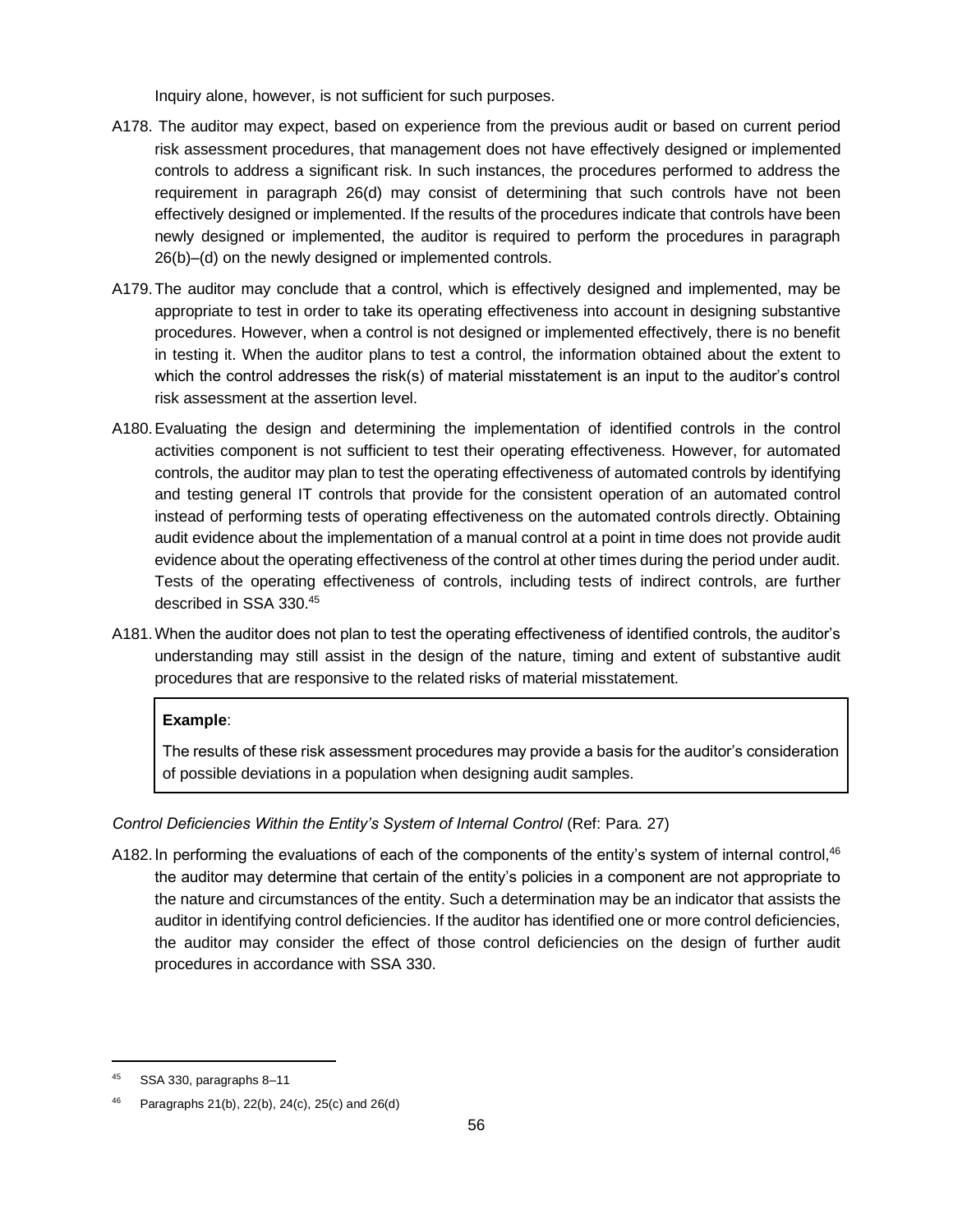A183. If the auditor has identified one or more control deficiencies, SSA 265<sup>47</sup> requires the auditor to determine whether, individually or in combination, the deficiencies constitute a significant deficiency. The auditor uses professional judgment in determining whether a deficiency represents a significant control deficiency.<sup>48</sup>

### **Examples**:

Circumstances that may indicate a significant control deficiency exists include matters such as:

- The identification of fraud of any magnitude that involves senior management;
- Identified internal processes that are inadequate relating to the reporting and communication of deficiencies noted by internal audit;
- Previously communicated deficiencies that are not corrected by management in a timely manner;
- Failure by management to respond to significant risks, for example, by not implementing controls over significant risks; and
- The restatement of previously issued financial statements.

### **Identifying and Assessing the Risks of Material Misstatement (Ref: Para. 28–37)**

*Why the Auditor Identifies and Assesses the Risks of Material Misstatement*

- A184.Risks of material misstatement are identified and assessed by the auditor in order to determine the nature, timing and extent of further audit procedures necessary to obtain sufficient appropriate audit evidence. This evidence enables the auditor to express an opinion on the financial statements at an acceptably low level of audit risk.
- A185.Information gathered by performing risk assessment procedures is used as audit evidence to provide the basis for the identification and assessment of the risks of material misstatement. For example, the audit evidence obtained when evaluating the design of identified controls and determining whether those controls have been implemented in the control activities component, is used as audit evidence to support the risk assessment. Such evidence also provides a basis for the auditor to design overall responses to address the assessed risks of material misstatement at the financial statement level, as well as designing and performing further audit procedures whose nature, timing and extent are responsive to the assessed risks of material misstatement at the assertion level, in accordance with SSA 330.

### *Identifying Risks of Material Misstatement* (Ref: Para. 28)

A186.The identification of risks of material misstatement is performed before consideration of any related controls (i.e., the inherent risk), and is based on the auditor's preliminary consideration of misstatements that have a reasonable possibility of both occurring, and being material if they were to occur.<sup>49</sup>

<sup>47</sup> SSA 265, *Communicating Deficiencies in Internal Control to Those Charged with Governance and Management*, paragraph 8

SSA 265, paragraphs A6-A7 set out indicators of significant deficiencies, and matters to be considered in determining whether a deficiency, or a combination of deficiencies, in internal control constitute a significant deficiency.

<sup>49</sup> SSA 200, paragraph A15a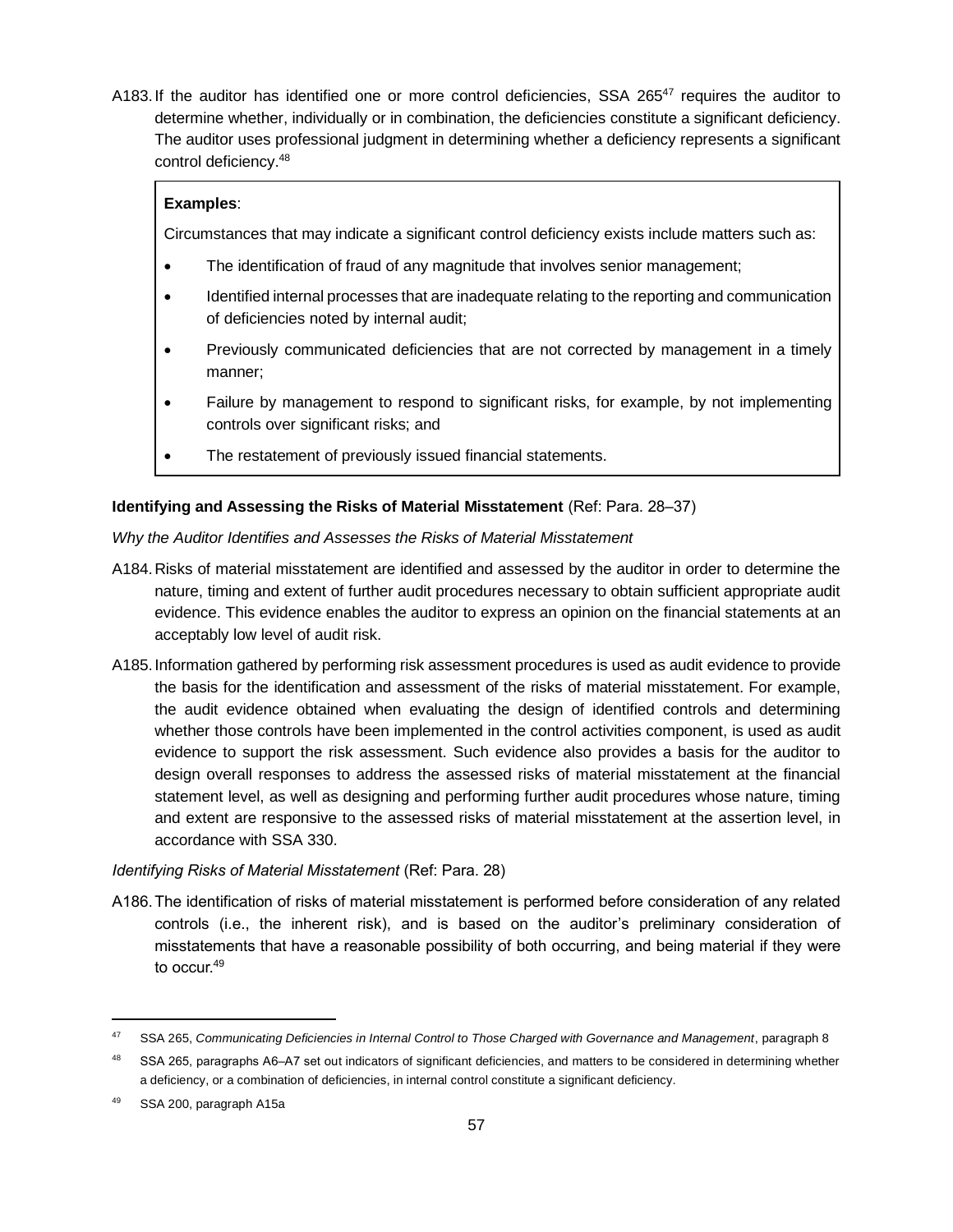A187.Identifying the risks of material misstatement also provides the basis for the auditor's determination of relevant assertions, which assists the auditor's determination of the significant classes of transactions, account balances and disclosures.

### *Assertions*

Why the Auditor Uses Assertions

A188.In identifying and assessing the risks of material misstatement, the auditor uses assertions to consider the different types of potential misstatements that may occur. Assertions for which the auditor has identified related risks of material misstatement are relevant assertions.

### The Use of Assertions

- A189.In identifying and assessing the risks of material misstatement, the auditor may use the categories of assertions as described in paragraph  $A190(a)$ –(b) below or may express them differently provided all aspects described below have been covered. The auditor may choose to combine the assertions about classes of transactions and events, and related disclosures, with the assertions about account balances, and related disclosures.
- A190.Assertions used by the auditor in considering the different types of potential misstatements that may occur may fall into the following categories:
	- (a) Assertions about classes of transactions and events, and related disclosures, for the period under audit:
		- (i) Occurrence—transactions and events that have been recorded or disclosed have occurred, and such transactions and events pertain to the entity.
		- (ii) Completeness—all transactions and events that should have been recorded have been recorded, and all related disclosures that should have been included in the financial statements have been included.
		- (iii) Accuracy—amounts and other data relating to recorded transactions and events have been recorded appropriately, and related disclosures have been appropriately measured and described.
		- (iv) Cutoff—transactions and events have been recorded in the correct accounting period.
		- (v) Classification—transactions and events have been recorded in the proper accounts.
		- (vi) Presentation—transactions and events are appropriately aggregated or disaggregated and clearly described, and related disclosures are relevant and understandable in the context of the requirements of the applicable financial reporting framework.
	- (b) Assertions about account balances, and related disclosures, at the period end:
		- (i) Existence—assets, liabilities and equity interests exist.
		- (ii) Rights and obligations—the entity holds or controls the rights to assets, and liabilities are the obligations of the entity.
		- (iii) Completeness—all assets, liabilities and equity interests that should have been recorded have been recorded, and all related disclosures that should have been included in the financial statements have been included.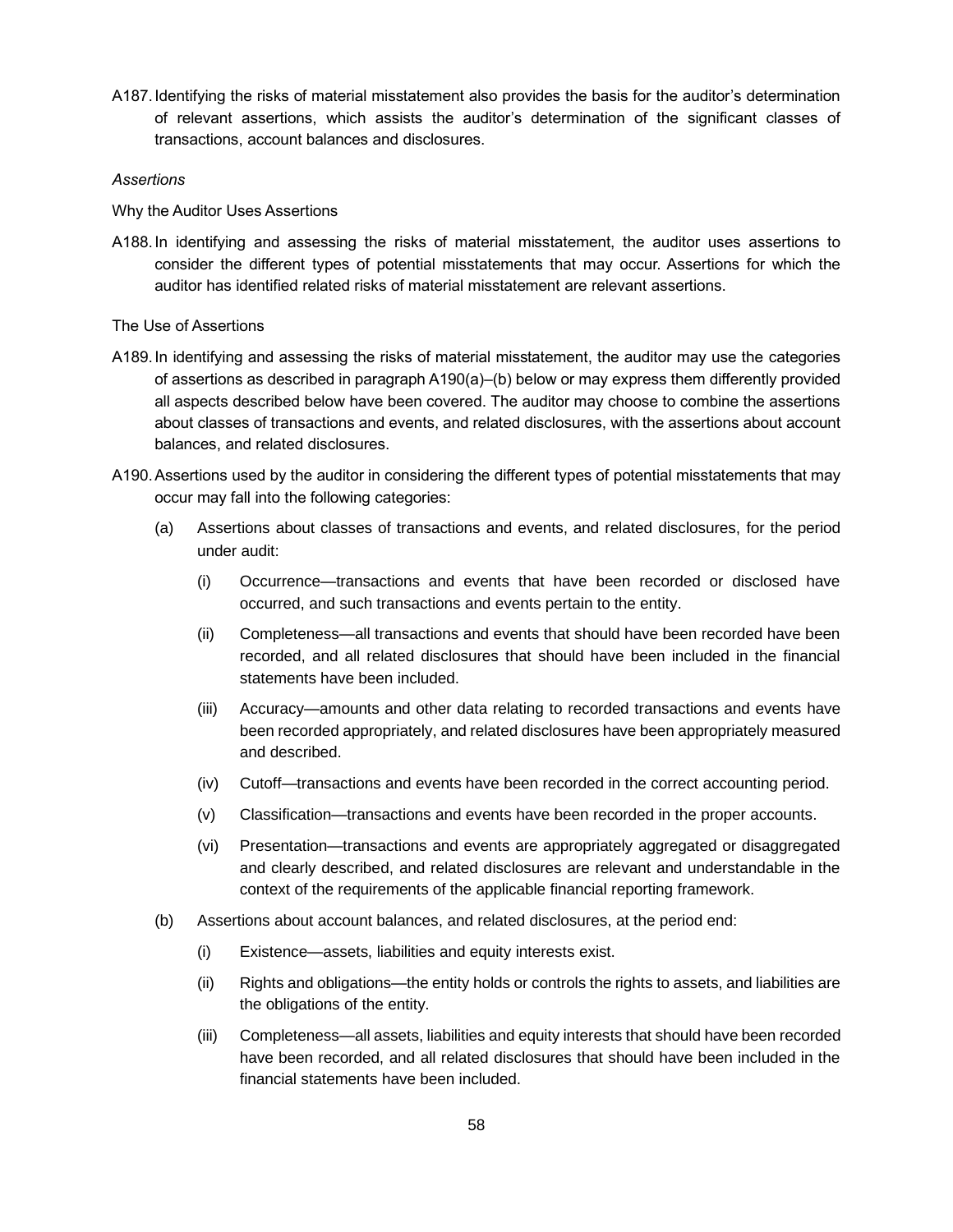- (iv) Accuracy, valuation and allocation—assets, liabilities and equity interests have been included in the financial statements at appropriate amounts and any resulting valuation or allocation adjustments have been appropriately recorded, and related disclosures have been appropriately measured and described.
- (v) Classification—assets, liabilities and equity interests have been recorded in the proper accounts.
- (vi) Presentation—assets, liabilities and equity interests are appropriately aggregated or disaggregated and clearly described, and related disclosures are relevant and understandable in the context of the requirements of the applicable financial reporting framework.
- A191. The assertions described in paragraph A190(a)–(b) above, adapted as appropriate, may also be used by the auditor in considering the different types of misstatements that may occur in disclosures not directly related to recorded classes of transactions, events or account balances.

# **Example**:

An example of such a disclosure includes where the entity may be required by the applicable financial reporting framework to describe its exposure to risks arising from financial instruments, including how the risks arise; the objectives, policies and processes for managing the risks; and the methods used to measure the risks.

Considerations Specific to Public Sector Entities

A192.When making assertions about the financial statements of public sector entities, in addition to those assertions set out in paragraph  $A190(a)$ –(b), management may often assert that transactions and events have been carried out in accordance with law, regulation or other authority. Such assertions may fall within the scope of the financial statement audit.

*Risks of Material Misstatement at the Financial Statement Level* (Ref: Para. 28(a) and 30)

Why the Auditor Identifies and Assesses Risks of Material Misstatement at the Financial Statement Level

- A193.The auditor identifies risks of material misstatement at the financial statement level to determine whether the risks have a pervasive effect on the financial statements, and would therefore require an overall response in accordance with SSA 330.<sup>50</sup>
- A194.In addition, risks of material misstatement at the financial statement level may also affect individual assertions, and identifying these risks may assist the auditor in assessing risks of material misstatement at the assertion level, and in designing further audit procedures to address the identified risks.

Identifying and Assessing Risks of Material Misstatement at the Financial Statement Level

A195.Risks of material misstatement at the financial statement level refer to risks that relate pervasively to the financial statements as a whole, and potentially affect many assertions. Risks of this nature are not necessarily risks identifiable with specific assertions at the class of transactions, account balance or disclosure level (e.g., risk of management override of controls). Rather, they represent

SSA 330, paragraph 5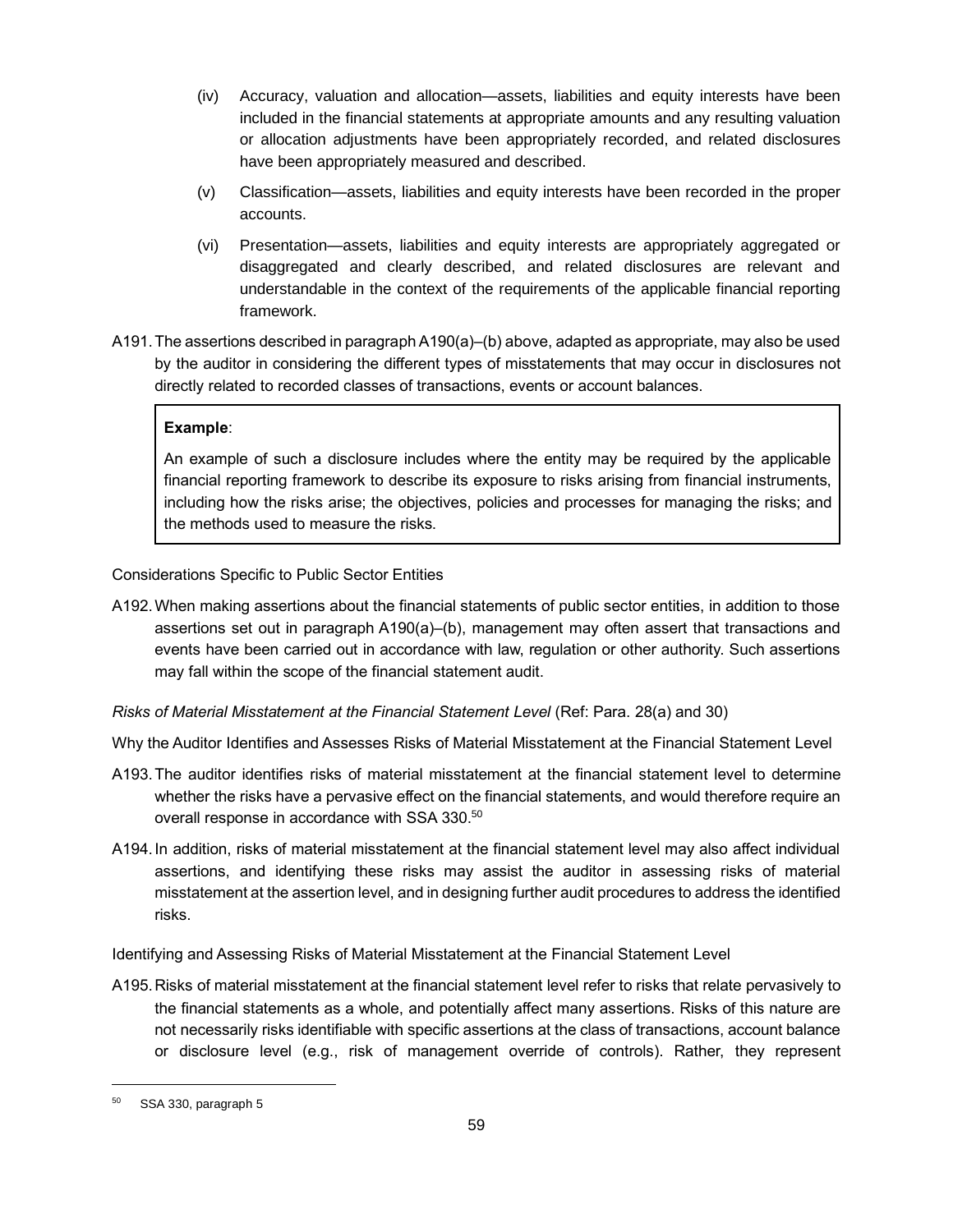circumstances that may pervasively increase the risks of material misstatement at the assertion level. The auditor's evaluation of whether risks identified relate pervasively to the financial statements supports the auditor's assessment of the risks of material misstatement at the financial statement level. In other cases, a number of assertions may also be identified as susceptible to the risk, and may therefore affect the auditor's risk identification and assessment of risks of material misstatement at the assertion level.

### **Example**:

The entity faces operating losses and liquidity issues and is reliant on funding that has not yet been secured. In such a circumstance, the auditor may determine that the going concern basis of accounting gives rise to a risk of material misstatement at the financial statement level. In this situation, the accounting framework may need to be applied using a liquidation basis, which would likely affect all assertions pervasively.

- A196.The auditor's identification and assessment of risks of material misstatement at the financial statement level is influenced by the auditor's understanding of the entity's system of internal control, in particular the auditor's understanding of the control environment, the entity's risk assessment process and the entity's process to monitor the system of internal control, and:
	- The outcome of the related evaluations required by paragraphs 21(b), 22(b), 24(c) and 25(c); and
	- Any control deficiencies identified in accordance with paragraph 27.

In particular, risks at the financial statement level may arise from deficiencies in the control environment or from external events or conditions such as declining economic conditions.

A197.Risks of material misstatement due to fraud may be particularly relevant to the auditor's consideration of the risks of material misstatement at the financial statement level.

### **Example**:

The auditor understands from inquiries of management that the entity's financial statements are to be used in discussions with lenders in order to secure further financing to maintain working capital. The auditor may therefore determine that there is a greater susceptibility to misstatement due to fraud risk factors that affect inherent risk (i.e., the susceptibility of the financial statements to material misstatement because of the risk of fraudulent financial reporting, such as overstatement of assets and revenue and under-statement of liabilities and expenses to ensure that financing will be obtained).

A198.The auditor's understanding, including the related evaluations, of the control environment and other components of the system of internal control may raise doubts about the auditor's ability to obtain audit evidence on which to base the audit opinion or be cause for withdrawal from the engagement where withdrawal is possible under applicable law or regulation.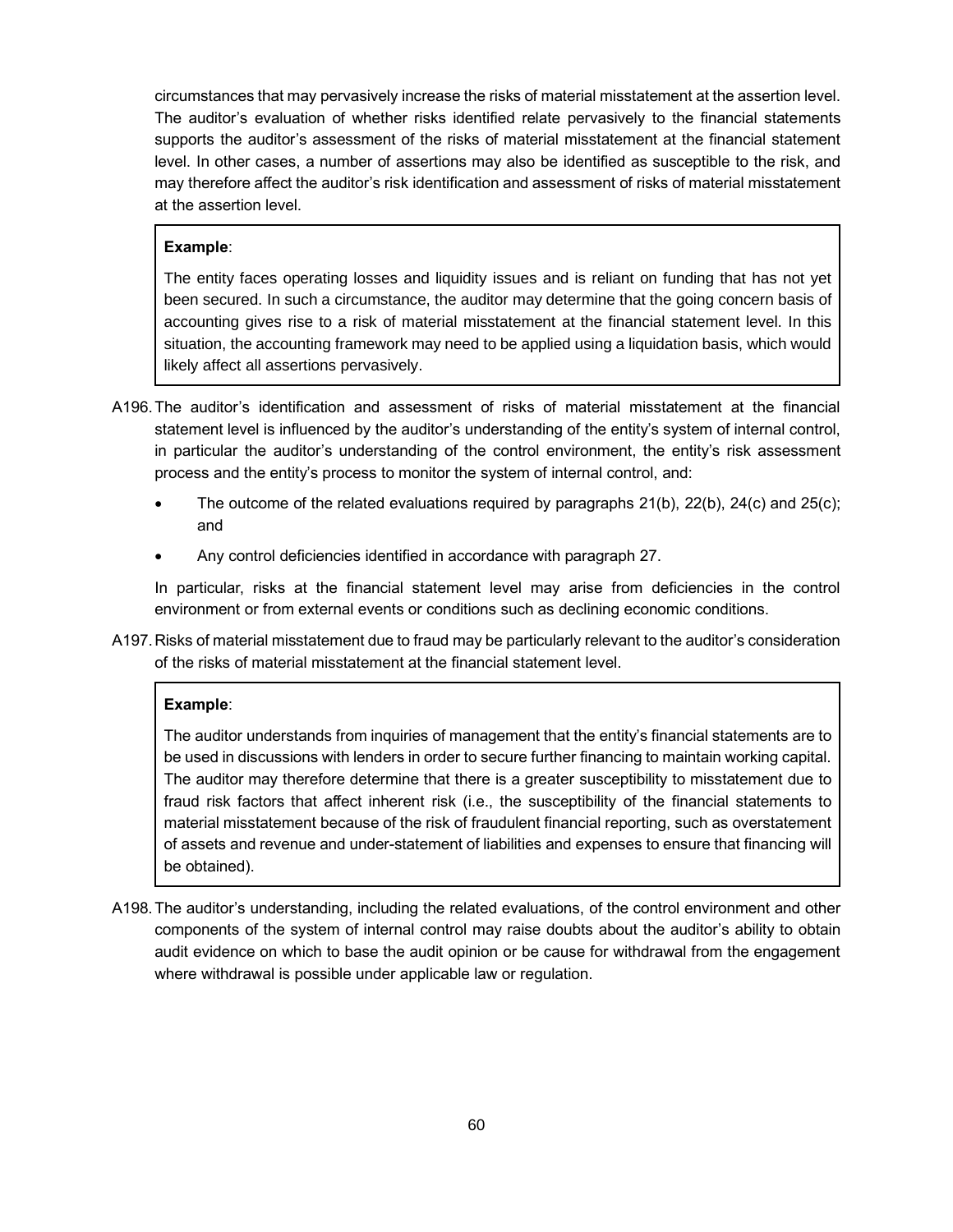### **Examples**:

- As a result of evaluating the entity's control environment, the auditor has concerns about the integrity of the entity's management, which may be so serious as to cause the auditor to conclude that the risk of intentional misrepresentation by management in the financial statements is such that an audit cannot be conducted.
- As a result of evaluating the entity's information system and communication, the auditor determines that significant changes in the IT environment have been poorly managed, with little oversight from management and those charged with governance. The auditor concludes that there are significant concerns about the condition and reliability of the entity's accounting records. In such circumstances, the auditor may determine that it is unlikely that sufficient appropriate audit evidence will be available to support an unmodified opinion on the financial statements.
- A199. SSA 705 (Revised)<sup>51</sup> establishes requirements and provides quidance in determining whether there is a need for the auditor to express a qualified opinion or disclaim an opinion or, as may be required in some cases, to withdraw from the engagement where withdrawal is possible under applicable law or regulation.

Considerations Specific to Public Sector Entities

A200.For public sector entities, the identification of risks at the financial statement level may include consideration of matters related to the political climate, public interest and program sensitivity.

### *Risks of Material Misstatement at the Assertion Level (Ref: Para. 28(b))*

**Appendix 2** sets out examples, in the context of inherent risk factors, of events or conditions that may indicate susceptibility to misstatement that may be material.

A201.Risks of material misstatements that do not relate pervasively to the financial statements are risks of material misstatement at the assertion level.

*Relevant Assertions and Significant Classes of Transactions, Account Balances and Disclosures* (Ref: Para. 29)

Why Relevant Assertions and Significant Classes of Transactions, Account Balances and Disclosures Are **Determined** 

A202.Determining relevant assertions and the significant classes of transactions, account balances and disclosures provides the basis for the scope of the auditor's understanding of the entity's information system required to be obtained in accordance with paragraph 25(a). This understanding may further assist the auditor in identifying and assessing risks of material misstatement (see A86).

Automated Tools and Techniques

A203.The auditor may use automated techniques to assist in the identification of significant classes of transactions, account balances and disclosures.

<sup>51</sup> SSA 705 (Revised), *Modifications to the Opinion in the Independent Auditor's Report*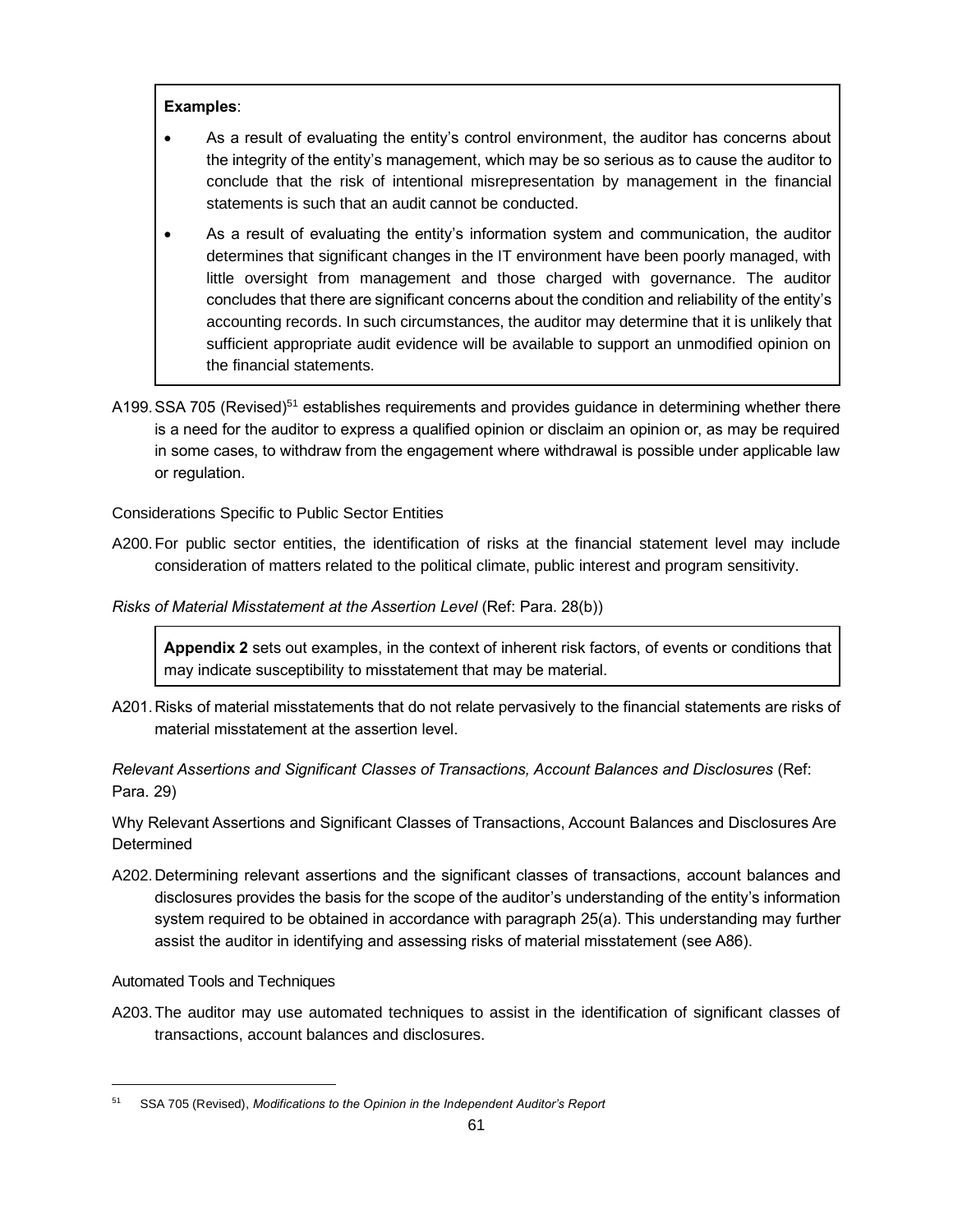# **Examples**:

- An entire population of transactions may be analyzed using automated tools and techniques to understand their nature, source, size and volume. By applying automated techniques, the auditor may, for example, identify that an account with a zero balance at period end was comprised of numerous offsetting transactions and journal entries occurring during the period, indicating that the account balance or class of transactions may be significant (e.g., a payroll clearing account). This same payroll clearing account may also identify expense reimbursements to management (and other employees), which could be a significant disclosure due to these payments being made to related parties.
- By analyzing the flows of an entire population of revenue transactions, the auditor may more easily identify a significant class of transactions that had not previously been identified.

### Disclosures that May Be Significant

- A204.Significant disclosures include both quantitative and qualitative disclosures for which there is one or more relevant assertions. Examples of disclosures that have qualitative aspects and that may have relevant assertions and may therefore be considered significant by the auditor include disclosures about:
	- Liquidity and debt covenants of an entity in financial distress.
	- Events or circumstances that have led to the recognition of an impairment loss.
	- Key sources of estimation uncertainty, including assumptions about the future.
	- The nature of a change in accounting policy, and other relevant disclosures required by the applicable financial reporting framework, where, for example, new financial reporting requirements are expected to have a significant impact on the financial position and financial performance of the entity.
	- Share-based payment arrangements, including information about how any amounts recognized were determined, and other relevant disclosures.
	- Related parties, and related party transactions.
	- Sensitivity analysis, including the effects of changes in assumptions used in the entity's valuation techniques intended to enable users to understand the underlying measurement uncertainty of a recorded or disclosed amount.

### *Assessing Risks of Material Misstatement at the Assertion Level*

Assessing Inherent Risk (Ref: Para. 31‒33)

Assessing the likelihood and magnitude of misstatement (Ref: Para: 31)

Why the auditor assesses likelihood and magnitude of misstatement

A205.The auditor assesses the likelihood and magnitude of misstatement for identified risks of material misstatement because the significance of the combination of the likelihood of a misstatement occurring and the magnitude of the potential misstatement were the misstatement to occur determines where on the spectrum of inherent risk the identified risk is assessed, which informs the auditor's design of further audit procedures to address the risk.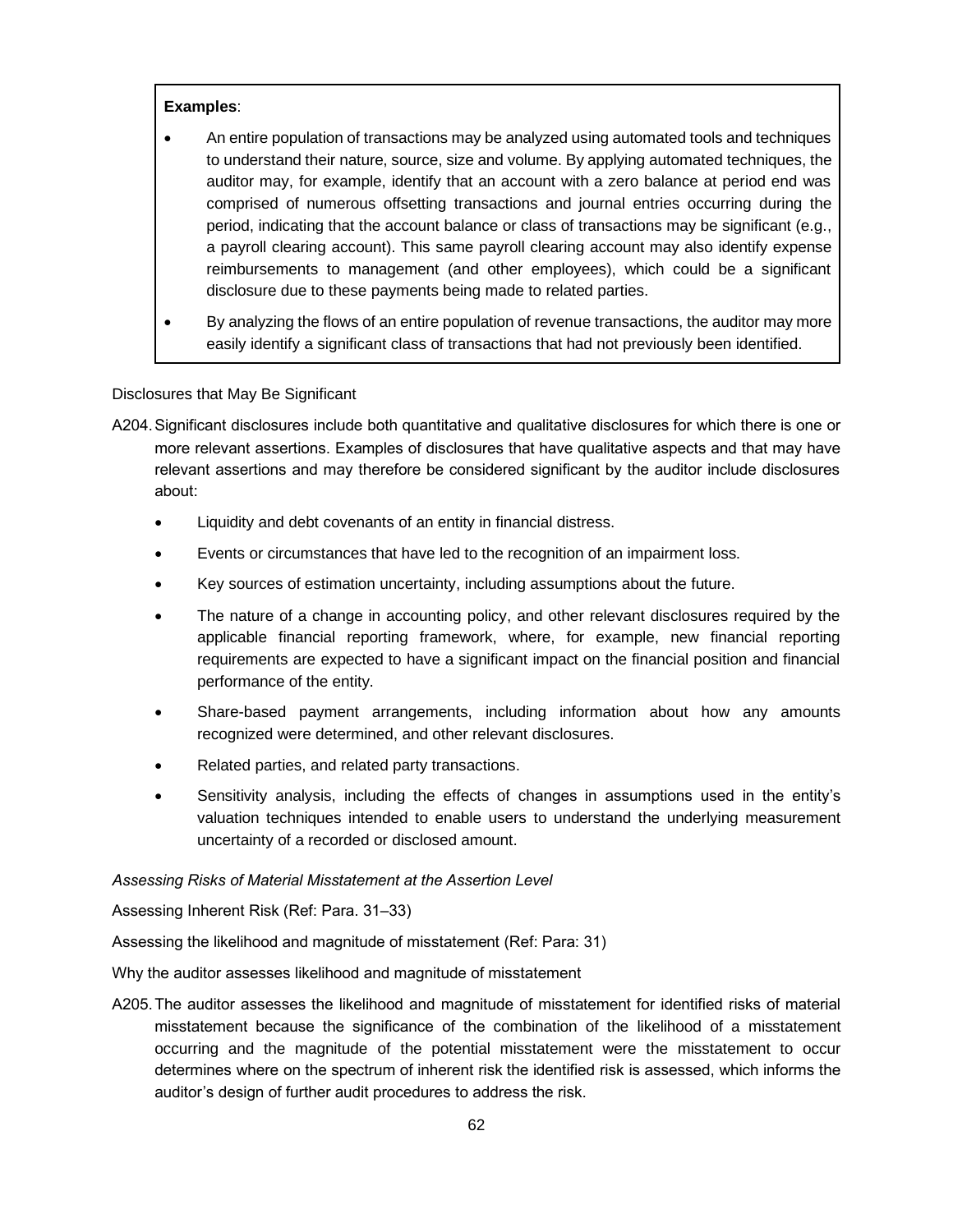- A206.Assessing the inherent risk of identified risks of material misstatement also assists the auditor in determining significant risks. The auditor determines significant risks because specific responses to significant risks are required in accordance with SSA 330 and other SSAs.
- A207.Inherent risk factors influence the auditor's assessment of the likelihood and magnitude of misstatement for the identified risks of material misstatement at the assertion level. The greater the degree to which a class of transactions, account balance or disclosure is susceptible to material misstatement, the higher the inherent risk assessment is likely to be. Considering the degree to which inherent risk factors affect the susceptibility of an assertion to misstatement assists the auditor in appropriately assessing inherent risk for risks of material misstatement at the assertion level and in designing a more precise response to such a risk.

#### Spectrum of inherent risk

- A208.In assessing inherent risk, the auditor uses professional judgment in determining the significance of the combination of the likelihood and magnitude of a misstatement.
- A209.The assessed inherent risk relating to a particular risk of material misstatement at the assertion level represents a judgment within a range, from lower to higher, on the spectrum of inherent risk. The judgment about where in the range inherent risk is assessed may vary based on the nature, size and complexity of the entity, and takes into account the assessed likelihood and magnitude of the misstatement and inherent risk factors.
- A210.In considering the likelihood of a misstatement, the auditor considers the possibility that a misstatement may occur, based on consideration of the inherent risk factors.
- A211. In considering the magnitude of a misstatement, the auditor considers the qualitative and quantitative aspects of the possible misstatement (i.e., misstatements in assertions about classes of transactions, account balances or disclosures may be judged to be material due to size, nature or circumstances).
- A212.The auditor uses the significance of the combination of the likelihood and magnitude of a possible misstatement in determining where on the spectrum of inherent risk (i.e., the range) inherent risk is assessed. The higher the combination of likelihood and magnitude, the higher the assessment of inherent risk; the lower the combination of likelihood and magnitude, the lower the assessment of inherent risk.
- A213.For a risk to be assessed as higher on the spectrum of inherent risk, it does not mean that both the magnitude and likelihood need to be assessed as high. Rather, it is the intersection of the magnitude and likelihood of the material misstatement on the spectrum of inherent risk that will determine whether the assessed inherent risk is higher or lower on the spectrum of inherent risk. A higher inherent risk assessment may also arise from different combinations of likelihood and magnitude, for example a higher inherent risk assessment could result from a lower likelihood but a very high magnitude.
- A214.In order to develop appropriate strategies for responding to risks of material misstatement, the auditor may designate risks of material misstatement within categories along the spectrum of inherent risk, based on their assessment of inherent risk. These categories may be described in different ways. Regardless of the method of categorization used, the auditor's assessment of inherent risk is appropriate when the design and implementation of further audit procedures to address the identified risks of material misstatement at the assertion level is appropriately responsive to the assessment of inherent risk and the reasons for that assessment.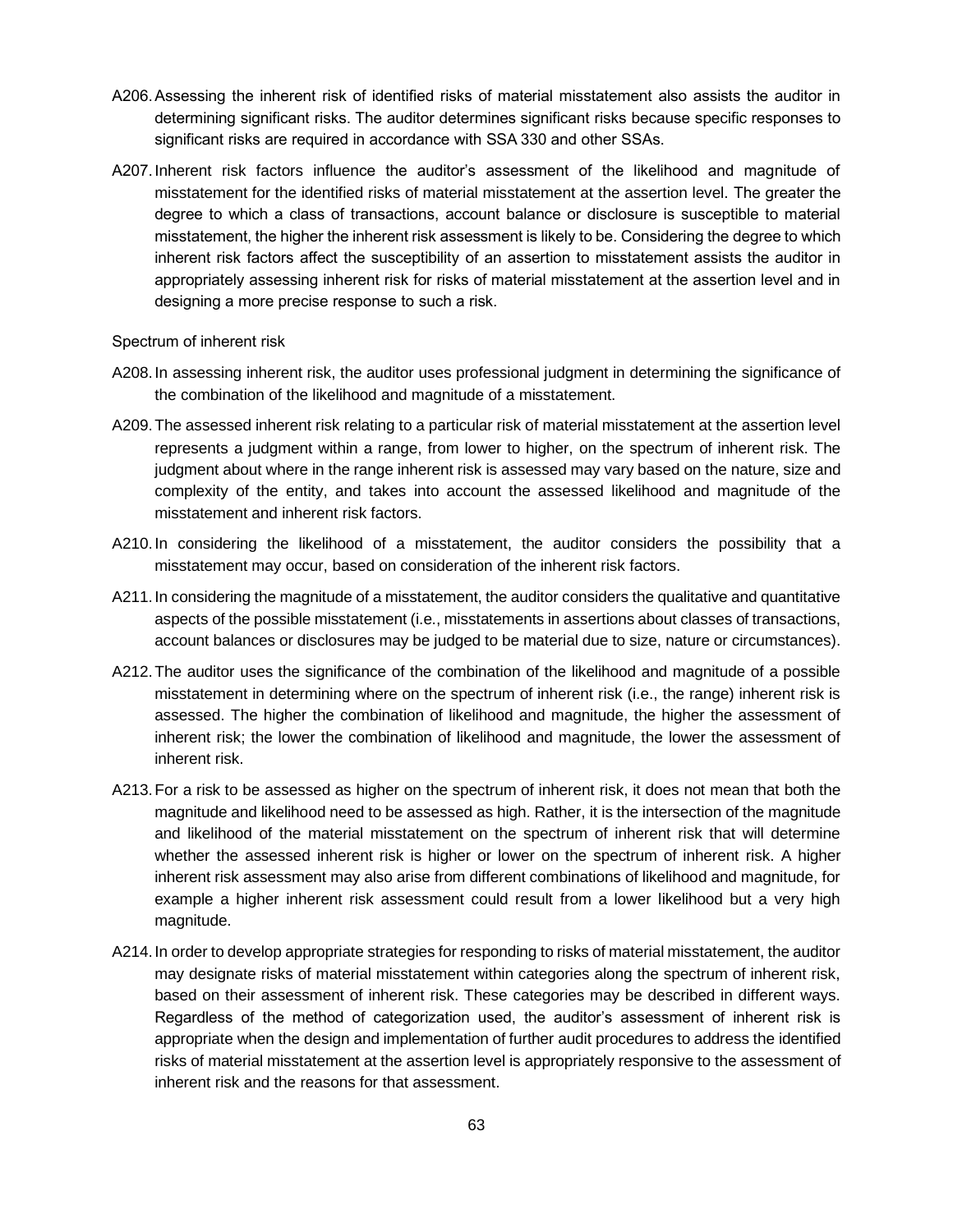Pervasive Risks of Material Misstatement at the Assertion Level (Ref: Para 31(b))

- A215.In assessing the identified risks of material misstatement at the assertion level, the auditor may conclude that some risks of material misstatement relate more pervasively to the financial statements as a whole and potentially affect many assertions, in which case the auditor may update the identification of risks of material misstatement at the financial statement level.
- A216.In circumstances in which risks of material misstatement are identified as financial statement level risks due to their pervasive effect on a number of assertions, and are identifiable with specific assertions, the auditor is required to take into account those risks when assessing inherent risk for risks of material misstatement at the assertion level.

Considerations Specific to Public Sector Entities

A217.In exercising professional judgment as to the assessment of the risk of material misstatement, public sector auditors may consider the complexity of the regulations and directives, and the risks of noncompliance with authorities.

Significant Risks (Ref: Para. 32)

Why significant risks are determined and the implications for the audit

- A218.The determination of significant risks allows for the auditor to focus more attention on those risks that are on the upper end of the spectrum of inherent risk, through the performance of certain required responses, including:
	- Controls that address significant risks are required to be identified in accordance with paragraph 26(a)(i), with a requirement to evaluate whether the control has been designed effectively and implemented in accordance with paragraph 26(d).
	- SSA 330 requires controls that address significant risks to be tested in the current period (when the auditor intends to rely on the operating effectiveness of such controls) and substantive procedures to be planned and performed that are specifically responsive to the identified significant risk.<sup>52</sup>
	- SSA 330 requires the auditor to obtain more persuasive audit evidence the higher the auditor's assessment of risk.<sup>53</sup>
	- SSA 260 (Revised) requires communicating with those charged with governance about the significant risks identified by the auditor.<sup>54</sup>
	- SSA 701 requires the auditor to take into account significant risks when determining those matters that required significant auditor attention, which are matters that may be key audit matters.<sup>55</sup>

<sup>52</sup> SSA 330, paragraphs 15 and 21

<sup>53</sup> SSA 330, paragraph 7(b)

<sup>54</sup> SSA 260 (Revised), paragraph 15

<sup>55</sup> SSA 701, *Communicating Key Audit Matters in the Independent Auditor's Report*, paragraph 9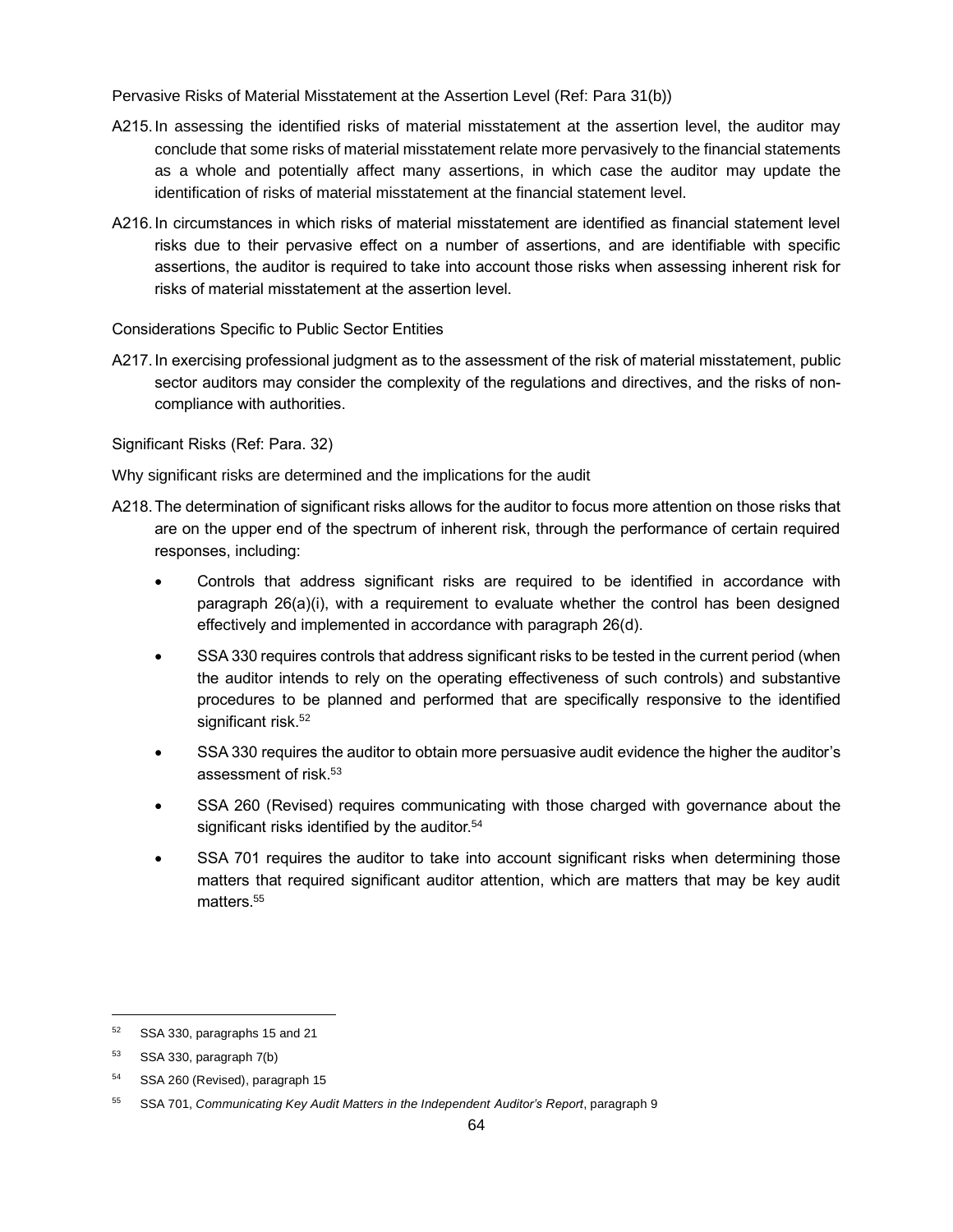- Timely review of audit documentation by the engagement partner at the appropriate stages during the audit allows significant matters, including significant risks, to be resolved on a timely basis to the engagement partner's satisfaction on or before the date of the auditor's report.<sup>56</sup>
- SSA 600 requires more involvement by the group engagement partner if the significant risk relates to a component in a group audit and for the group engagement team to direct the work required at the component by the component auditor.<sup>57</sup>

### Determining significant risks

- A219.In determining significant risks, the auditor may first identify those assessed risks of material misstatement that have been assessed higher on the spectrum of inherent risk to form the basis for considering which risks may be close to the upper end. Being close to the upper end of the spectrum of inherent risk will differ from entity to entity, and will not necessarily be the same for an entity period on period. It may depend on the nature and circumstances of the entity for which the risk is being assessed.
- A220.The determination of which of the assessed risks of material misstatement are close to the upper end of the spectrum of inherent risk, and are therefore significant risks, is a matter of professional judgment, unless the risk is of a type specified to be treated as a significant risk in accordance with the requirements of another SSA. SSA 240 provides further requirements and guidance in relation to the identification and assessment of the risks of material misstatement due to fraud.<sup>58</sup>

### **Example**:

- Cash at a supermarket retailer would ordinarily be determined to be a high likelihood of possible misstatement (due to the risk of cash being misappropriated), however the magnitude would typically be very low (due to the low levels of physical cash handled in the stores). The combination of these two factors on the spectrum of inherent risk would be unlikely to result in the existence of cash being determined to be a significant risk.
- An entity is in negotiations to sell a business segment. The auditor considers the effect on goodwill impairment, and may determine there is a higher likelihood of possible misstatement and a higher magnitude due to the impact of inherent risk factors of subjectivity, uncertainty and susceptibility to management bias or other fraud risk factors. This may result in goodwill impairment being determined to be a significant risk.
- A221.The auditor also takes into the account the relative effects of inherent risk factors when assessing inherent risk. The lower the effect of inherent risk factors, the lower the assessed risk is likely to be. Risks of material misstatement that may be assessed as having higher inherent risk and may therefore be determined to be a significant risk, may arise from matters such as the following:
	- Transactions for which there are multiple acceptable accounting treatments such that subjectivity is involved.
	- Accounting estimates that have high estimation uncertainty or complex models.
	- Complexity in data collection and processing to support account balances.

<sup>56</sup> SSA 220 (Revised), paragraphs 32 and A87-A89

<sup>57</sup> SSA 600, paragraphs 30 and 31

<sup>58</sup> SSA 240, paragraphs 25–27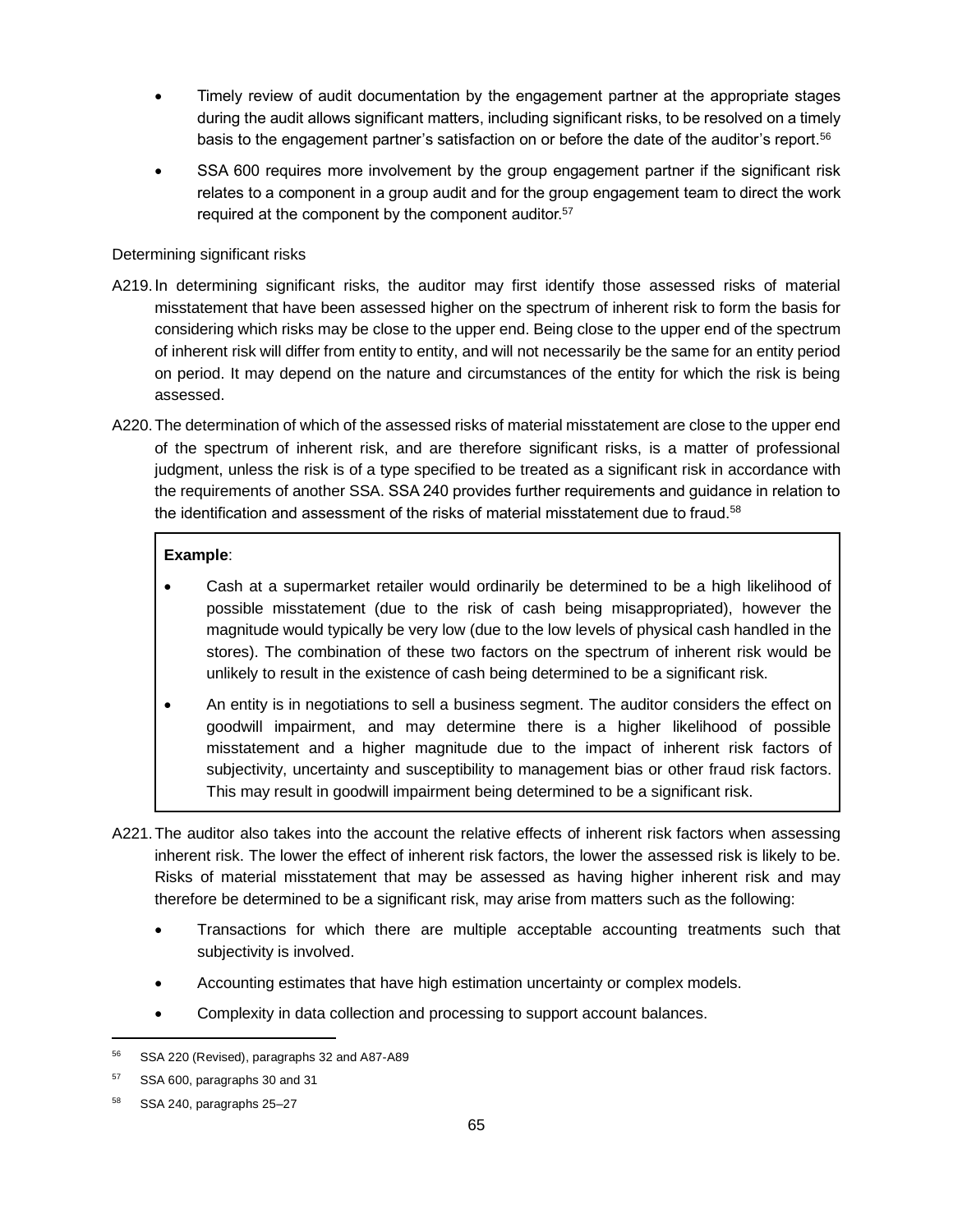- Account balances or quantitative disclosures that involve complex calculations.
- Accounting principles that may be subject to differing interpretation.
- Changes in the entity's business that involve changes in accounting, for example, mergers and acquisitions.

Risks for Which Substantive Procedures Alone Do Not Provide Sufficient Appropriate Audit Evidence (Ref: Para. 33)

Why risks for which substantive procedures alone do not provide sufficient appropriate audit evidence are required to be identified

- A222.Due to the nature of a risk of material misstatement, and the control activities that address that risk, in some circumstances the only way to obtain sufficient appropriate audit evidence is to test the operating effectiveness of controls. Accordingly, there is a requirement for the auditor to identify any such risks because of the implications for the design and performance of further audit procedures in accordance with SSA 330 to address risks of material misstatement at the assertion level.
- A223.Paragraph 26(a)(iii) also requires the identification of controls that address risks for which substantive procedures alone cannot provide sufficient appropriate audit evidence because the auditor is required, in accordance with SSA 330,<sup>59</sup> to design and perform tests of such controls.

Determining risks for which substantive procedures alone do not provide sufficient appropriate audit evidence

- A224.Where routine business transactions are subject to highly automated processing with little or no manual intervention, it may not be possible to perform only substantive procedures in relation to the risk. This may be the case in circumstances where a significant amount of an entity's information is initiated, recorded, processed, or reported only in electronic form such as in an information system that involves a high degree of integration across its IT applications. In such cases:
	- Audit evidence may be available only in electronic form, and its sufficiency and appropriateness usually depend on the effectiveness of controls over its accuracy and completeness.
	- The potential for improper initiation or alteration of information to occur and not be detected may be greater if appropriate controls are not operating effectively.

# **Example**:

It is typically not possible to obtain sufficient appropriate audit evidence relating to revenue for a telecommunications entity based on substantive procedures alone. This is because the evidence of call or data activity does not exist in a form that is observable. Instead, substantial controls testing is typically performed to determine that the origination and completion of calls, and data activity is correctly captured (e.g., minutes of a call or volume of a download) and recorded correctly in the entity's billing system.

A225.SSA 540 (Revised) provides further guidance related to accounting estimates about risks for which substantive procedures alone do not provide sufficient appropriate audit evidence.<sup>60</sup> In relation to

<sup>59</sup> SSA 330, paragraph 8

<sup>60</sup> SSA 540 (Revised), paragraphs A87–A89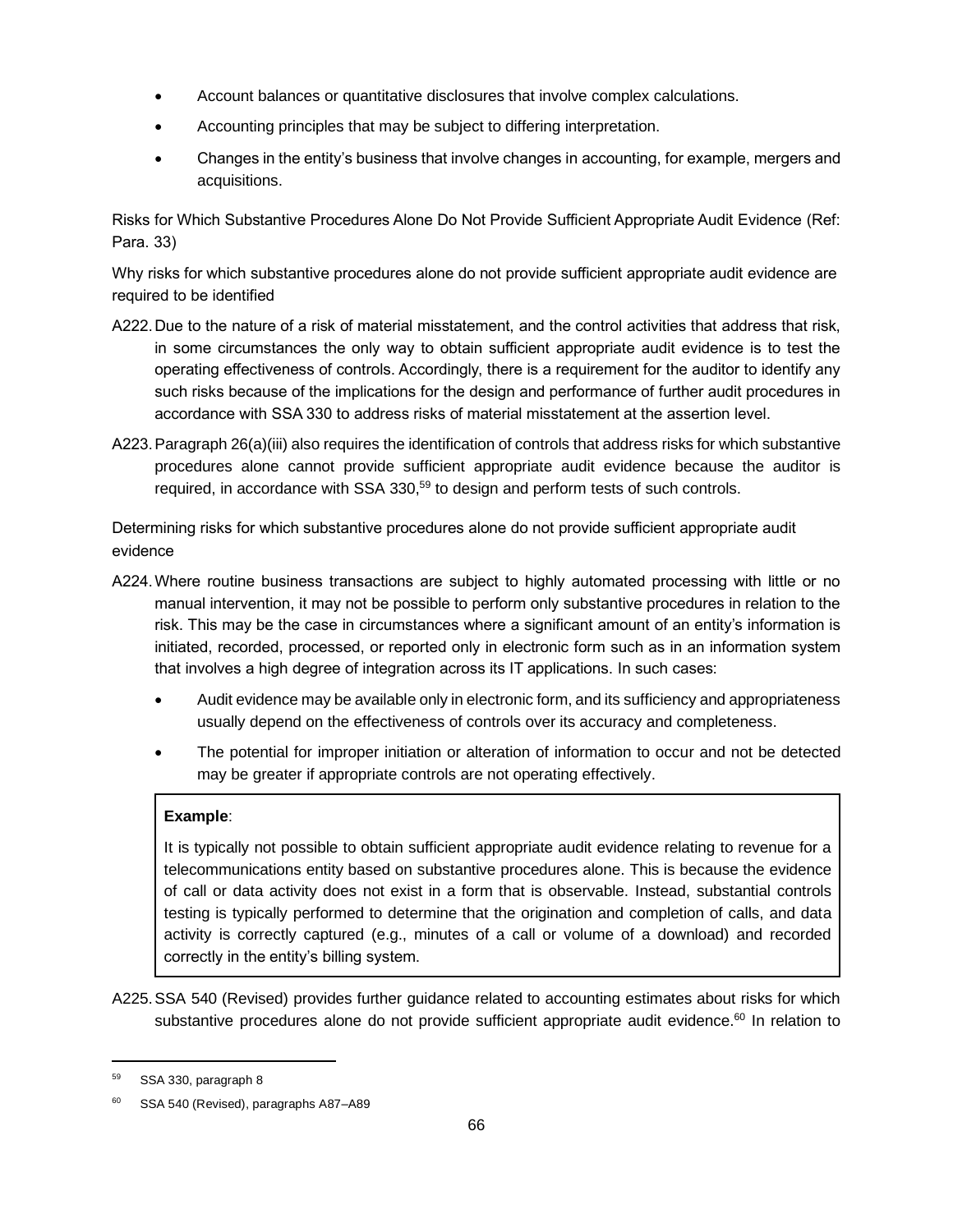accounting estimates this may not be limited to automated processing, but may also be applicable to complex models.

*Assessing Control Risk* (Ref: Para. 34)

- A226.The auditor's plans to test the operating effectiveness of controls is based on the expectation that controls are operating effectively, and this will form the basis of the auditor's assessment of control risk. The initial expectation of the operating effectiveness of controls is based on the auditor's evaluation of the design, and the determination of implementation, of the identified controls in the control activities component. Once the auditor has tested the operating effectiveness of the controls in accordance with SSA 330, the auditor will be able to confirm the initial expectation about the operating effectiveness of controls. If the controls are not operating effectively as expected, then the auditor will need to revise the control risk assessment in accordance with paragraph 37.
- A227.The auditor's assessment of control risk may be performed in different ways depending on preferred audit techniques or methodologies, and may be expressed in different ways.
- A228.If the auditor plans to test the operating effectiveness of controls, it may be necessary to test a combination of controls to confirm the auditor's expectation that the controls are operating effectively. The auditor may plan to test both direct and indirect controls, including general IT controls, and, if so, take into account the combined expected effect of the controls when assessing control risk. To the extent that the control to be tested does not fully address the assessed inherent risk, the auditor determines the implications on the design of further audit procedures to reduce audit risk to an acceptably low level.
- A229.When the auditor plans to test the operating effectiveness of an automated control, the auditor may also plan to test the operating effectiveness of the relevant general IT controls that support the continued functioning of that automated control to address the risks arising from the use of IT, and to provide a basis for the auditor's expectation that the automated control operated effectively throughout the period. When the auditor expects related general IT controls to be ineffective, this determination may affect the auditor's assessment of control risk at the assertion level and the auditor's further audit procedures may need to include substantive procedures to address the applicable risks arising from the use of IT. Further guidance about the procedures that the auditor may perform in these circumstances is provided in SSA 330.<sup>61</sup>

# *Evaluating the Audit Evidence Obtained from the Risk Assessment Procedures* (Ref: Para 35)

# Why the Auditor Evaluates the Audit Evidence from the Risk Assessment Procedures

A230.Audit evidence obtained from performing risk assessment procedures provides the basis for the identification and assessment of the risks of material misstatement. This provides the basis for the auditor's design of the nature, timing and extent of further audit procedures responsive to the assessed risks of material misstatement, at the assertion level, in accordance with SSA 330. Accordingly, the audit evidence obtained from the risk assessment procedures provides a basis for the identification and assessment of risks of material misstatement whether due to fraud or error, at the financial statement and assertion levels.

<sup>61</sup> SSA 330, paragraphs A29–A30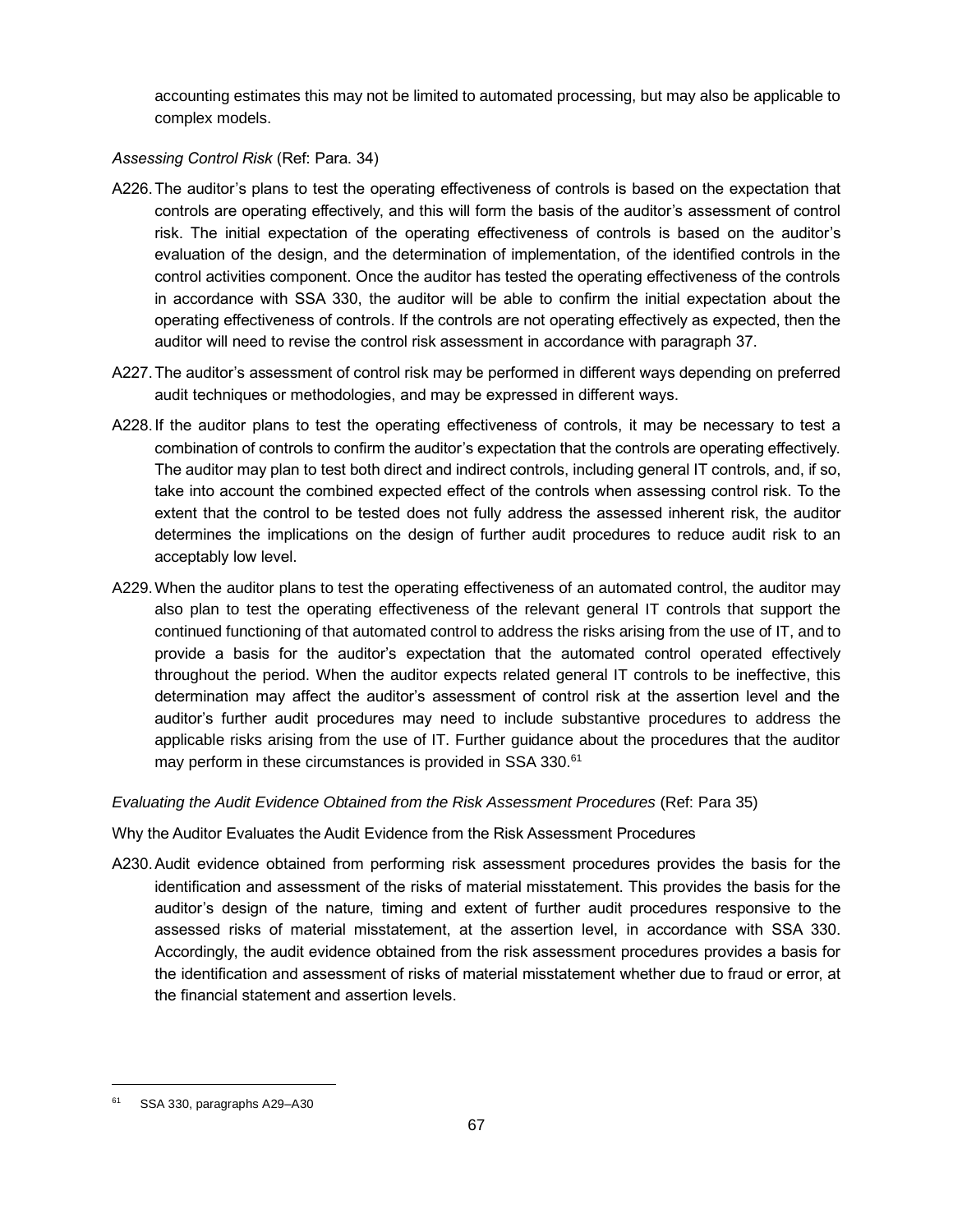### The Evaluation of the Audit Evidence

A231.Audit evidence from risk assessment procedures comprises both information that supports and corroborates management's assertions, and any information that contradicts such assertions.<sup>62</sup>

### Professional Skepticism

A232.In evaluating the audit evidence from the risk assessment procedures, the auditor considers whether sufficient understanding about the entity and its environment, the applicable financial reporting framework and the entity's system of internal control has been obtained to be able to identify the risks of material misstatement, as well as whether there is any evidence that is contradictory that may indicate a risk of material misstatement.

# *Classes of Transactions, Account Balances and Disclosures that Are Not Significant, but Which Are Material* (Ref: Para. 36)

- A233. As explained in SSA 320 $<sup>63</sup>$  materiality and audit risk are considered when identifying and assessing</sup> the risks of material misstatement in classes of transactions, account balances and disclosures. The auditor's determination of materiality is a matter of professional judgment, and is affected by the auditor's perception of the financial information needs of users of the financial statements.<sup>64</sup> For the purpose of this SSA and paragraph 18 of SSA 330, classes of transactions, account balances or disclosures are material if omitting, misstating or obscuring information about them could reasonably be expected to influence the economic decisions of users taken on the basis of the financial statements as a whole.
- A234.There may be classes of transactions, account balances or disclosures that are material but have not been determined to be significant classes of transactions, account balances or disclosures (i.e., there are no relevant assertions identified).

### **Example**:

The entity may have a disclosure about executive compensation for which the auditor has not identified a risk of material misstatement. However, the auditor may determine that this disclosure is material based on the considerations in paragraph A233.

A235.Audit procedures to address classes of transactions, account balances or disclosures that are material but are not determined to be significant are addressed in SSA 330.<sup>65</sup> When a class of transactions, account balance or disclosure is determined to be significant as required by paragraph 29, the class of transactions, account balance or disclosure is also a material class of transactions, account balance or disclosure for the purposes of paragraph 18 of SSA 330.

### *Revision of Risk Assessment* (Ref: Para. 37)

A236.During the audit, new or other information may come to the auditor's attention that differs significantly from the information on which the risk assessment was based.

<sup>62</sup> SSA 500, paragraph A1

<sup>63</sup> SSA 320, paragraph A1

<sup>64</sup> SSA 320, paragraph 4

<sup>&</sup>lt;sup>65</sup> SSA 330, paragraph 18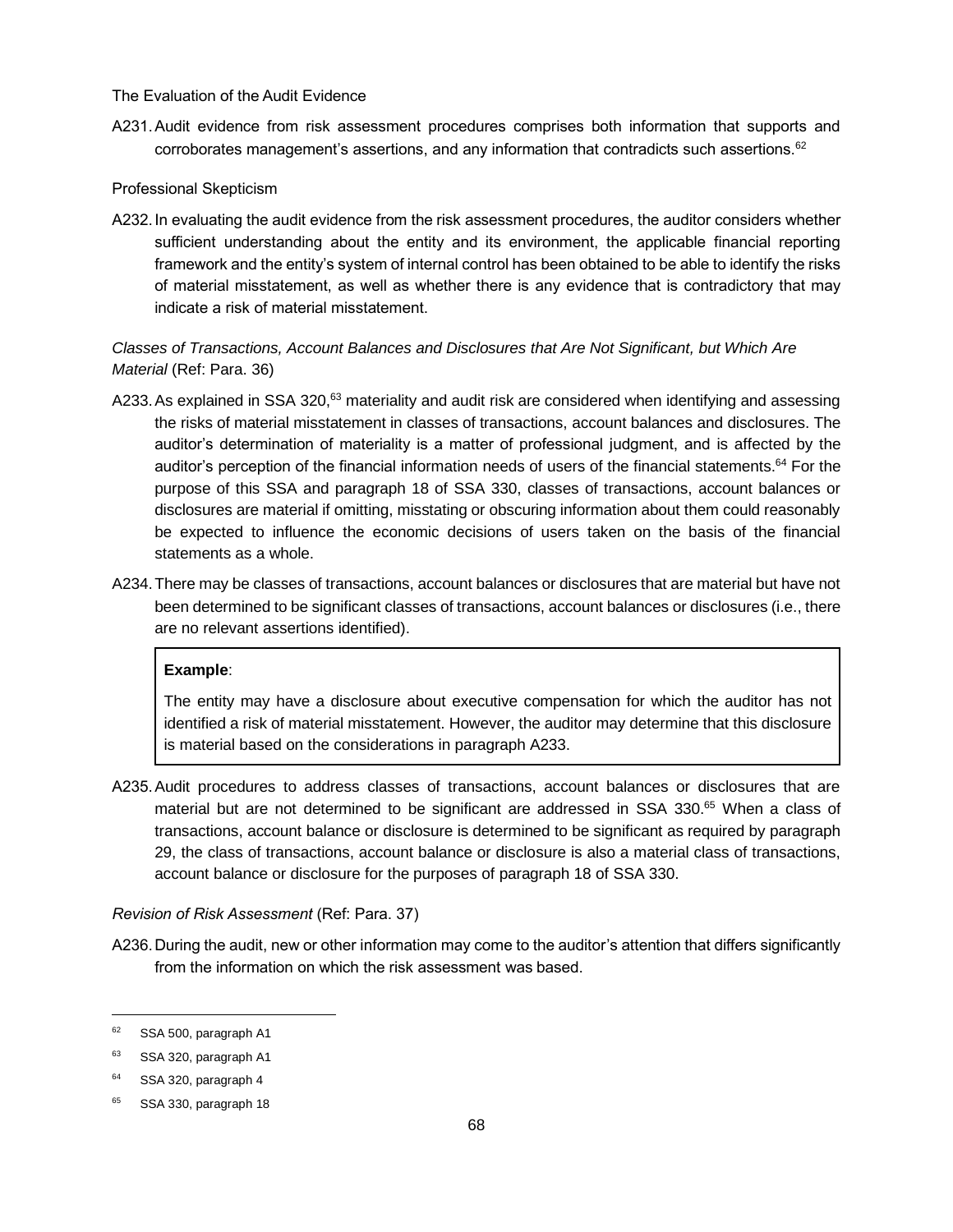# **Example**:

The entity's risk assessment may be based on an expectation that certain controls are operating effectively. In performing tests of those controls, the auditor may obtain audit evidence that they were not operating effectively at relevant times during the audit. Similarly, in performing substantive procedures the auditor may detect misstatements in amounts or frequency greater than is consistent with the auditor's risk assessments. In such circumstances, the risk assessment may not appropriately reflect the true circumstances of the entity and the further planned audit procedures may not be effective in detecting material misstatements. Paragraphs 16 and 17 of SSA 330 provide further guidance about evaluating the operating effectiveness of controls.

### **Documentation** (Ref: Para. 38)

- A237.For recurring audits, certain documentation may be carried forward, updated as necessary to reflect changes in the entity's business or processes.
- A238.SSA 230 notes that, among other considerations, although there may be no single way in which the auditor's exercise of professional skepticism is documented, the audit documentation may nevertheless provide evidence of the auditor's exercise of professional skepticism.<sup>66</sup> For example, when the audit evidence obtained from risk assessment procedures includes evidence that both corroborates and contradicts management's assertions, the documentation may include how the auditor evaluated that evidence, including the professional judgments made in evaluating whether the audit evidence provides an appropriate basis for the auditor's identification and assessment of the risks of material misstatement. Examples of other requirements in this SSA for which documentation may provide evidence of the exercise of professional skepticism by the auditor include:
	- Paragraph 13, which requires the auditor to design and perform risk assessment procedures in a manner that is not biased towards obtaining audit evidence that may corroborate the existence of risks or towards excluding audit evidence that may contradict the existence of risks;
	- Paragraph 17, which requires a discussion among key engagement team members of the application of the applicable financial reporting framework and the susceptibility of the entity's financial statements to material misstatement;
	- Paragraphs 19(b) and 20, which require the auditor to obtain an understanding of the reasons for any changes to the entity's accounting policies and to evaluate whether the entity's accounting policies are appropriate and consistent with the applicable financial reporting framework;
	- Paragraphs 21(b), 22(b), 23(b), 24(c), 25(c), 26(d) and 27, which require the auditor to evaluate, based on the required understanding obtained, whether the components of the entity's system of internal control are appropriate to the entity's circumstances considering the nature and complexity of the entity, and to determine whether one of more control deficiencies have been identified;
	- Paragraph 35, which requires the auditor to take into account all audit evidence obtained from the risk assessment procedures, whether corroborative or contradictory to assertions made by management, and to evaluate whether the audit evidence obtained from the risk assessment

SSA 230, paragraph A7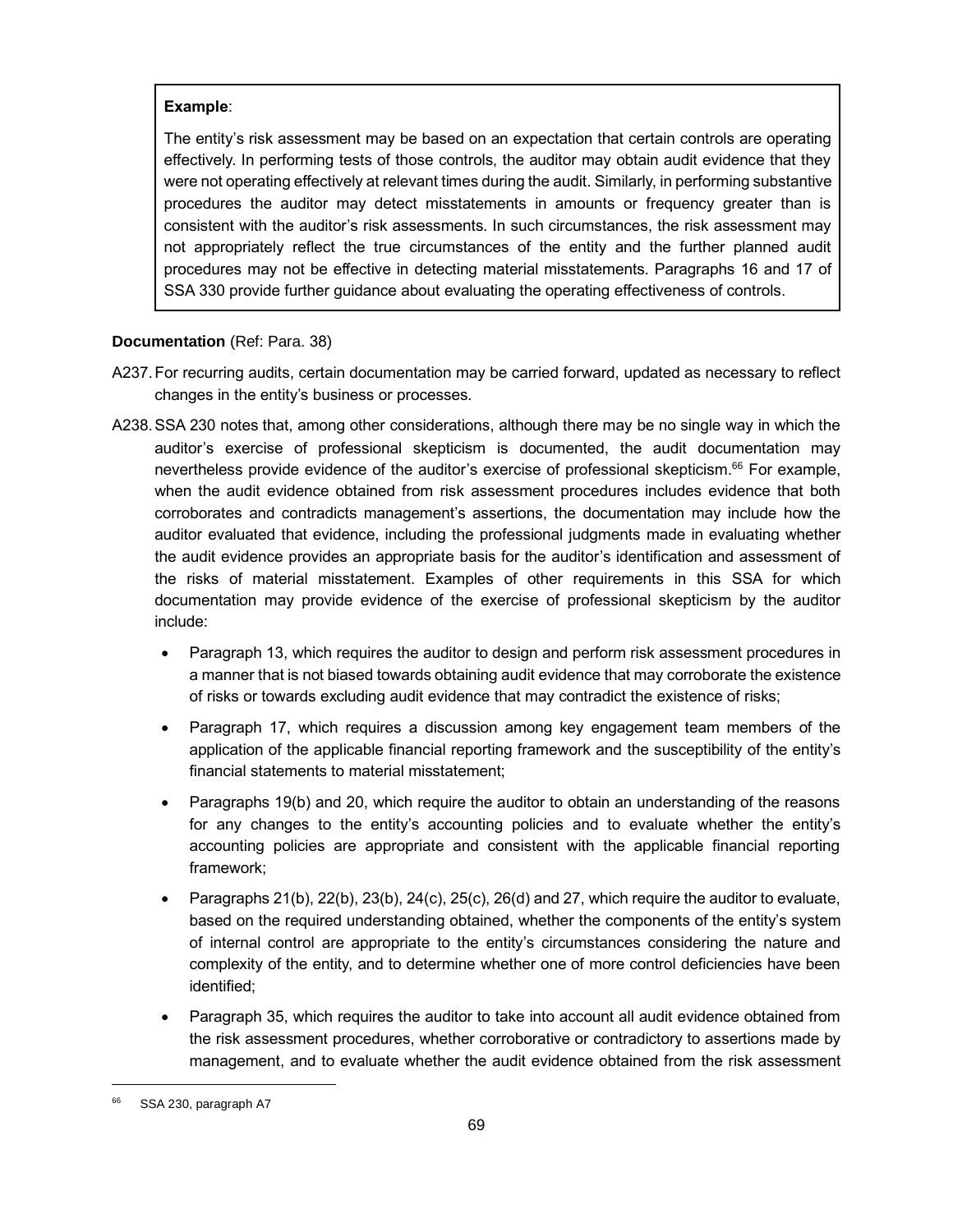procedures provides an appropriate basis for the identification and assessment of the risks of material misstatement; and

• Paragraph 36, which requires the auditor to evaluate, when applicable, whether the auditor's determination that there are no risks of material misstatement for a material class of transactions, account balance or disclosure remains appropriate.

### **Scalability**

- A239.The manner in which the requirements of paragraph 38 are documented is for the auditor to determine using professional judgment.
- A240.More detailed documentation, that is sufficient to enable an experienced auditor, having no previous experience with the audit, to understand the nature, timing and extent of the audit procedures performed, may be required to support the rationale for difficult judgments made.
- A241.For the audits of less complex entities, the form and extent of documentation may be simple and relatively brief. The form and extent of the auditor's documentation is influenced by the nature, size and complexity of the entity and its system of internal control, availability of information from the entity and the audit methodology and technology used in the course of the audit. It is not necessary to document the entirety of the auditor's understanding of the entity and matters related to it. Key elements<sup>67</sup> of understanding documented by the auditor may include those on which the auditor based the assessment of the risks of material misstatement. However, the auditor is not required to document every inherent risk factor that was taken into account in identifying and assessing the risks of material misstatement at the assertion level.

### **Example**:

In audits of less complex entities audit documentation may be incorporated in the auditor's documentation of the overall strategy and audit plan.<sup>68</sup> Similarly, for example, the results of the risk assessment may be documented separately, or may be documented as part of the auditor's documentation of further audit procedures.<sup>69</sup>

<sup>&</sup>lt;sup>67</sup> SSA 230, paragraph 8

<sup>68</sup> SSA 300, *Planning an Audit of Financial Statements*, paragraphs 7, 9 and A11

<sup>69</sup> SSA 330, paragraph 28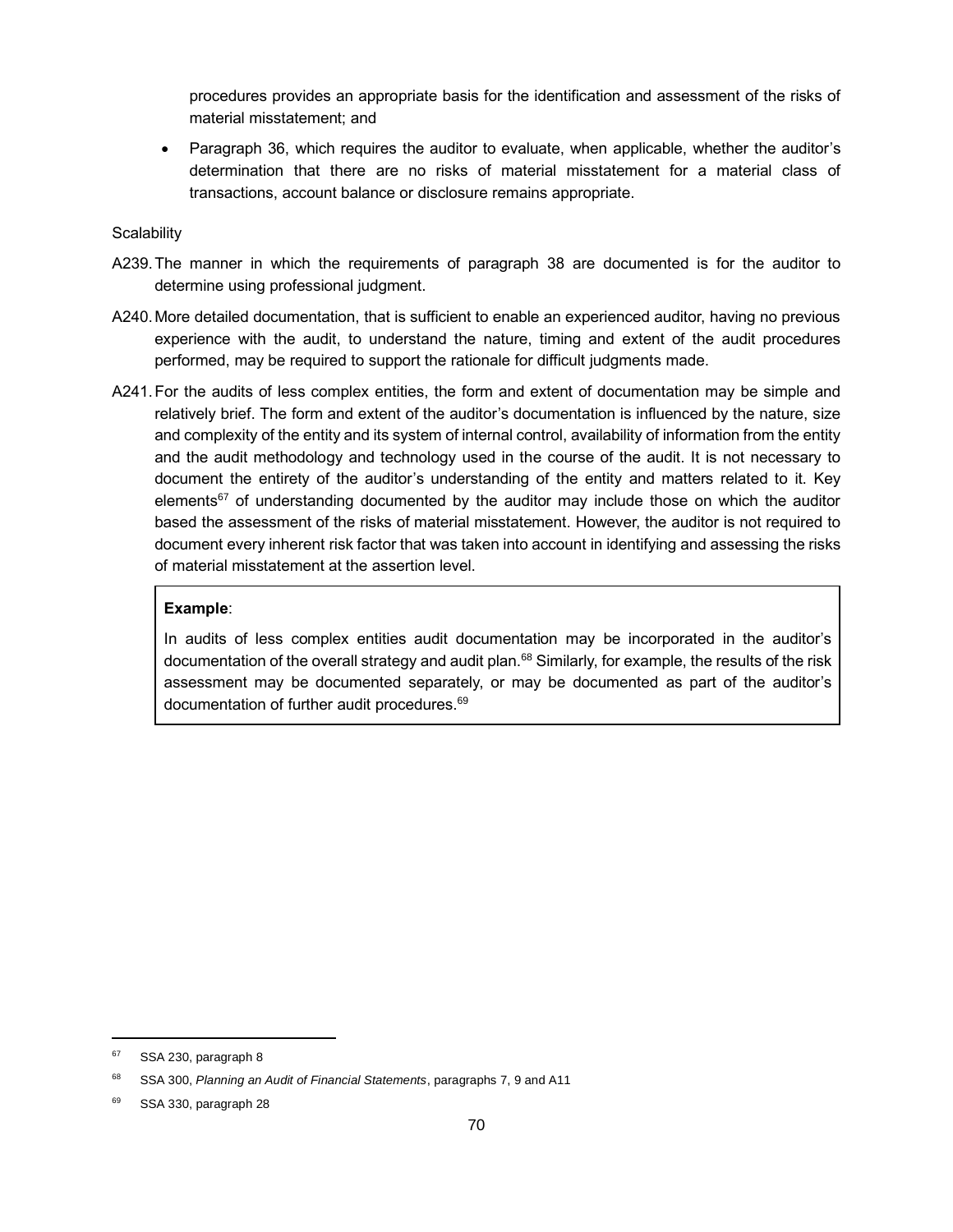# **Appendix 1**

(Ref: Para. A61‒A67)

# **Considerations for Understanding the Entity and its Business Model**

This appendix explains the objectives and scope of the entity's business model and provides examples of matters that the auditor may consider in understanding the activities of the entity that may be included in the business model. The auditor's understanding of the entity's business model, and how it is affected by its business strategy and business objectives, may assist the auditor in identifying business risks that may have an effect on the financial statements. In addition, this may assist the auditor in identifying risks of material misstatement.

# **Objectives and Scope of an Entity's Business Model**

- 1. An entity's business model describes how an entity considers, for example its organizational structure, operations or scope of activities, business lines (including competitors and customers thereof), processes, growth opportunities, globalization, regulatory requirements and technologies. The entity's business model describes how the entity creates, preserves and captures financial or broader value, for its stakeholders.
- *2.* Strategies are the approaches by which management plans to achieve the entity's objectives, including how the entity plans to address the risks and opportunities that it faces. An entity's strategies are changed over time by management, to respond to changes in its objectives and in the internal and external circumstances in which it operates.
- 3. A description of a business model typically includes:
	- The scope of the entity's activities, and why it does them.
	- The entity's structure and scale of its operations.
	- The markets or geographical or demographic spheres, and parts of the value chain, in which it operates, how it engages with those markets or spheres (main products, customer segments and distribution methods), and the basis on which it competes.
	- The entity's business or operating processes (e.g., investment, financing and operating processes) employed in performing its activities, focusing on those parts of the business processes that are important in creating, preserving or capturing value.
	- The resources (e.g., financial, human, intellectual, environmental and technological) and other inputs and relationships (e.g., customers, competitors, suppliers and employees) that are necessary or important to its success.
	- How the entity's business model integrates the use of IT in its interactions with customers, suppliers, lenders and other stakeholders through IT interfaces and other technologies.
- 4. A business risk may have an immediate consequence for the risk of material misstatement for classes of transactions, account balances, and disclosures at the assertion level or the financial statement level. For example, the business risk arising from a significant fall in real estate market values may increase the risk of material misstatement associated with the valuation assertion for a lender of medium-term real estate backed loans. However, the same risk, particularly in combination with a severe economic downturn that concurrently increases the underlying risk of lifetime credit losses on its loans, may also have a longer-term consequence. The resulting net exposure to credit losses may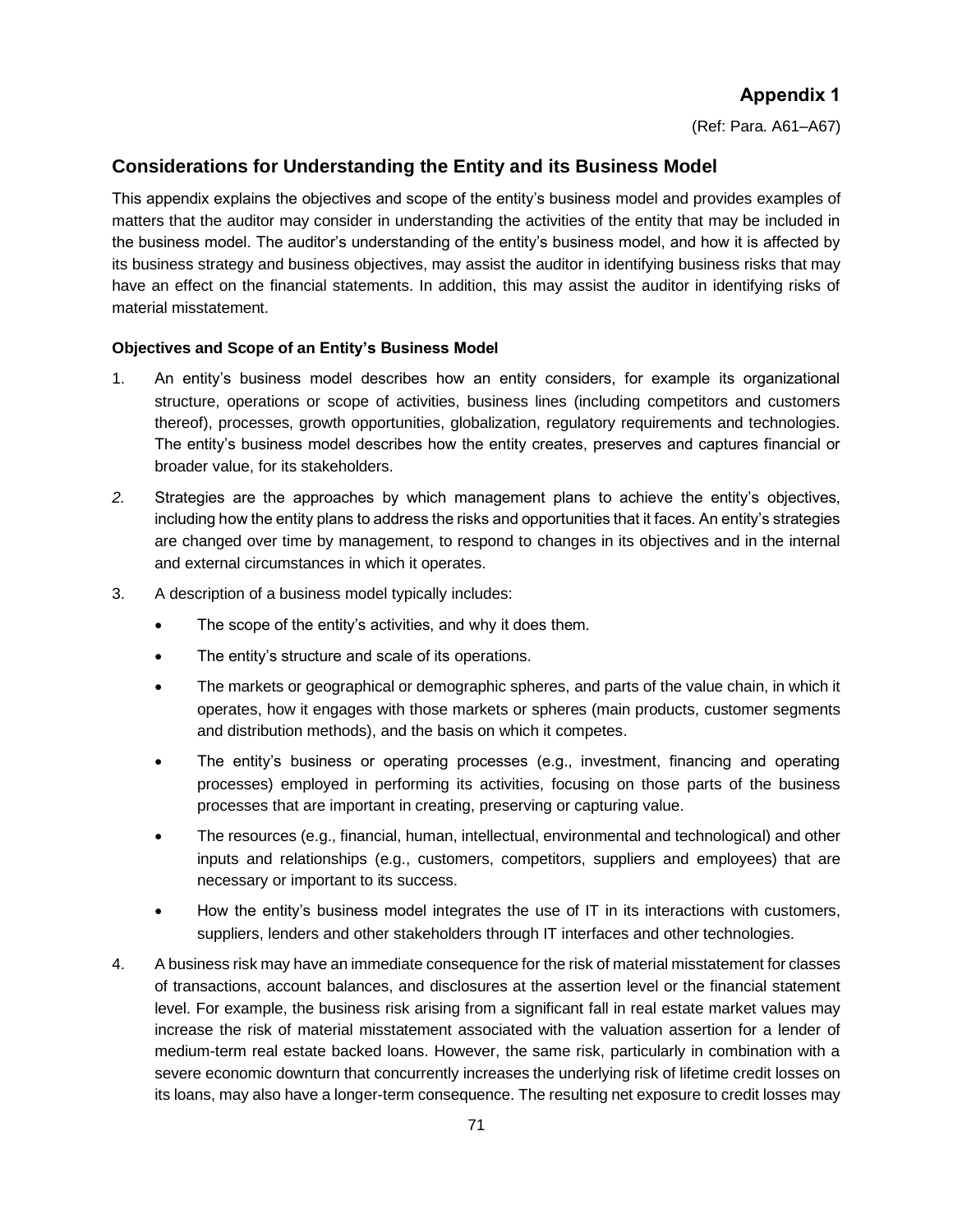cast significant doubt on the entity's ability to continue as a going concern. If so, this could have implications for management's, and the auditor's, conclusion as to the appropriateness of the entity's use of the going concern basis of accounting, and determination as to whether a material uncertainty exists. Whether a business risk may result in a risk of material misstatement is, therefore, considered in light of the entity's circumstances. Examples of events and conditions that may give rise to the existence of risks of material misstatement are indicated in **Appendix 2**.

### **Activities of the Entity**

- 5. Examples of matters that the auditor may consider when obtaining an understanding of the activities of the entity (included in the entity's business model) include:
	- (a) Business operations such as:
		- o Nature of revenue sources, products or services, and markets, including involvement in electronic commerce such as Internet sales and marketing activities.
		- $\circ$  Conduct of operations (for example, stages and methods of production, or activities exposed to environmental risks).
		- o Alliances, joint ventures, and outsourcing activities.
		- o Geographic dispersion and industry segmentation.
		- o Location of production facilities, warehouses, and offices, and location and quantities of inventories.
		- o Key customers and important suppliers of goods and services, employment arrangements (including the existence of union contracts, pension and other postemployment benefits, stock option or incentive bonus arrangements, and government regulation related to employment matters).
		- o Research and development activities and expenditures.
		- o Transactions with related parties.
	- (b) Investments and investment activities such as:
		- o Planned or recently executed acquisitions or divestitures.
		- o Investments and dispositions of securities and loans.
		- o Capital investment activities.
		- o Investments in non-consolidated entities, including non-controlled partnerships, joint ventures and non-controlled special-purpose entities.
	- (c) Financing and financing activities such as:
		- o Ownership structure of major subsidiaries and associated entities, including consolidated and non-consolidated structures.
		- o Debt structure and related terms, including off-balance-sheet financing arrangements and leasing arrangements.
		- $\circ$  Beneficial owners (for example, local, foreign, business reputation and experience) and related parties.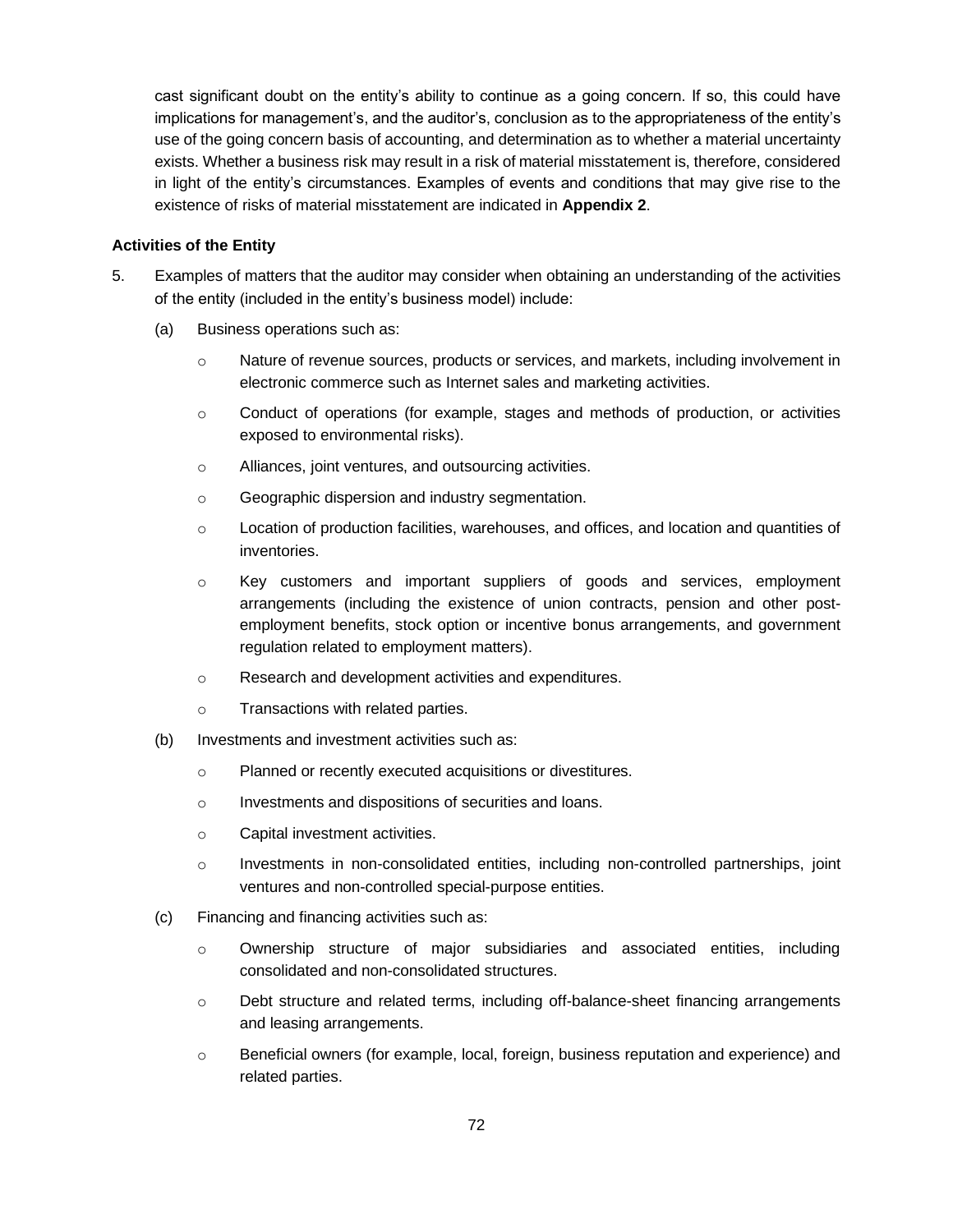o Use of derivative financial instruments.

## **Nature of Special-Purpose Entities**

- 6. A special-purpose entity (sometimes referred to as a special-purpose vehicle) is an entity that is generally established for a narrow and well-defined purpose, such as to effect a lease or a securitization of financial assets, or to carry out research and development activities. It may take the form of a corporation, trust, partnership or unincorporated entity. The entity on behalf of which the special-purpose entity has been created may often transfer assets to the latter (for example, as part of a derecognition transaction involving financial assets), obtain the right to use the latter's assets, or perform services for the latter, while other parties may provide the funding to the latter. As SSA 550 indicates, in some circumstances, a special-purpose entity may be a related party of the entity.<sup>70</sup>
- 7. Financial reporting frameworks often specify detailed conditions that are deemed to amount to control, or circumstances under which the special-purpose entity should be considered for consolidation. The interpretation of the requirements of such frameworks often demands a detailed knowledge of the relevant agreements involving the special-purpose entity.

<sup>70</sup> SSA 550, paragraph A7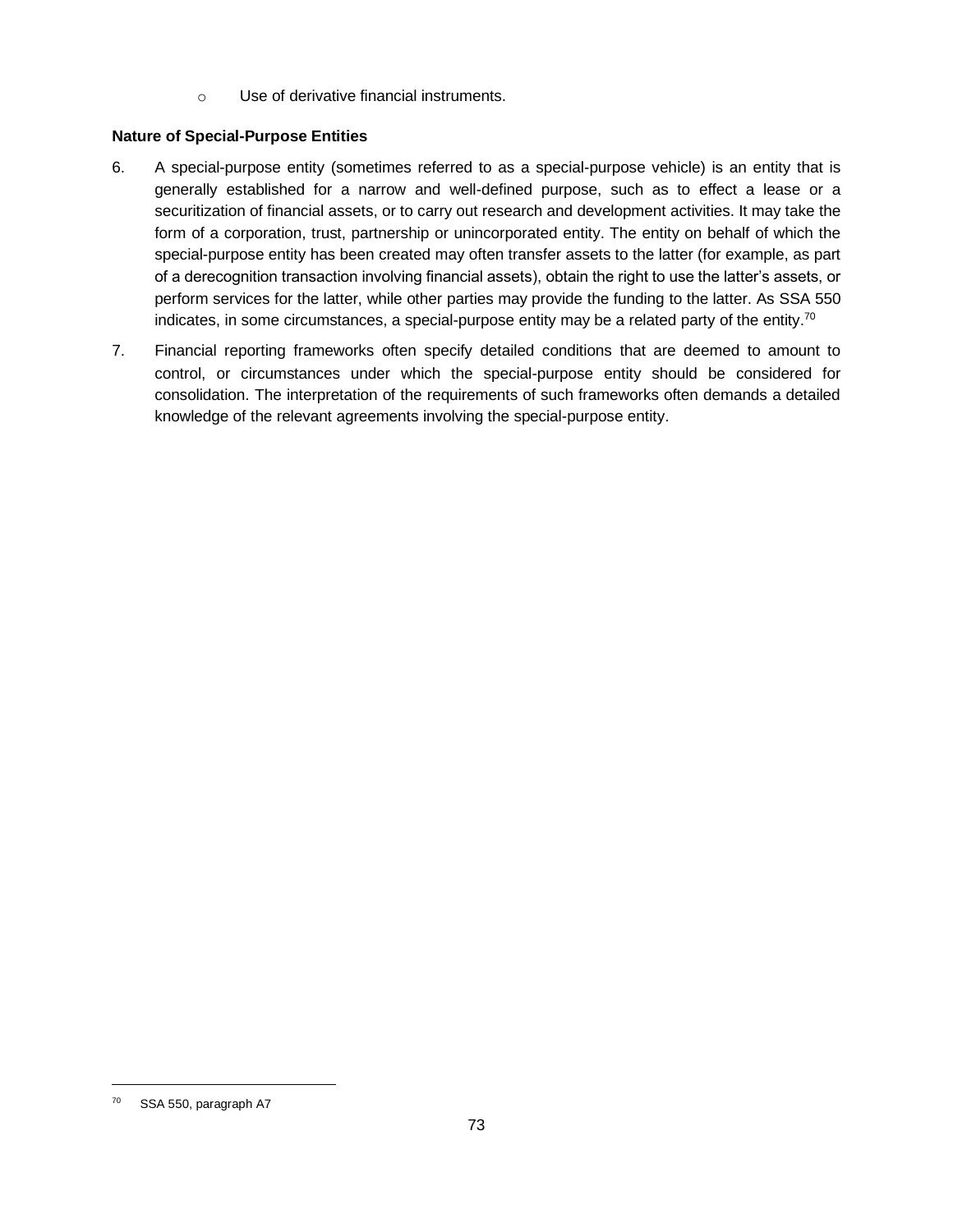(Ref: Para. 12(f), 19(c), A7-A8, A85-A89)

# **Understanding Inherent Risk Factors**

This appendix provides further explanation about the inherent risk factors, as well as matters that the auditor may consider in understanding and applying the inherent risk factors in identifying and assessing the risks of material misstatement at the assertion level.

## **The Inherent Risk Factors**

- 1. Inherent risk factors are characteristics of events or conditions that affect susceptibility of an assertion about a class of transactions, account balance or disclosure, to misstatement, whether due to fraud or error, and before consideration of controls. Such factors may be qualitative or quantitative, and include complexity, subjectivity, change, uncertainty or susceptibility to misstatement due to management bias or other fraud risk factors<sup>71</sup> insofar as they affect inherent risk. In obtaining the understanding of the entity and its environment, and the applicable financial reporting framework and the entity's accounting policies, in accordance with paragraphs  $19(a)$ –(b), the auditor also understands how inherent risk factors affect susceptibility of assertions to misstatement in the preparation of the financial statements.
- 2. Inherent risk factors relating to the preparation of information required by the applicable financial reporting framework (referred to in this paragraph as "required information") include:
	- *Complexity*―arises either from the nature of the information or in the way that the required information is prepared, including when such preparation processes are more inherently difficult to apply. For example, complexity may arise:
		- $\circ$  In calculating supplier rebate provisions because it may be necessary to take into account different commercial terms with many different suppliers, or many interrelated commercial terms that are all relevant in calculating the rebates due; or
		- o When there are many potential data sources, with different characteristics used in making an accounting estimate, the processing of that data involves many inter-related steps, and the data is therefore inherently more difficult to identify, capture, access, understand or process.
	- *Subjectivity*―arises from inherent limitations in the ability to prepare required information in an objective manner, due to limitations in the availability of knowledge or information, such that management may need to make an election or subjective judgment about the appropriate approach to take and about the resulting information to include in the financial statements. Because of different approaches to preparing the required information, different outcomes could result from appropriately applying the requirements of the applicable financial reporting framework. As limitations in knowledge or data increase, the subjectivity in the judgments that could be made by reasonably knowledgeable and independent individuals, and the diversity in possible outcomes of those judgments, will also increase.
	- *Change*―results from events or conditions that, over time, affect the entity's business or the economic, accounting, regulatory, industry or other aspects of the environment in which it

<sup>71</sup> SSA 240, paragraphs A23–A26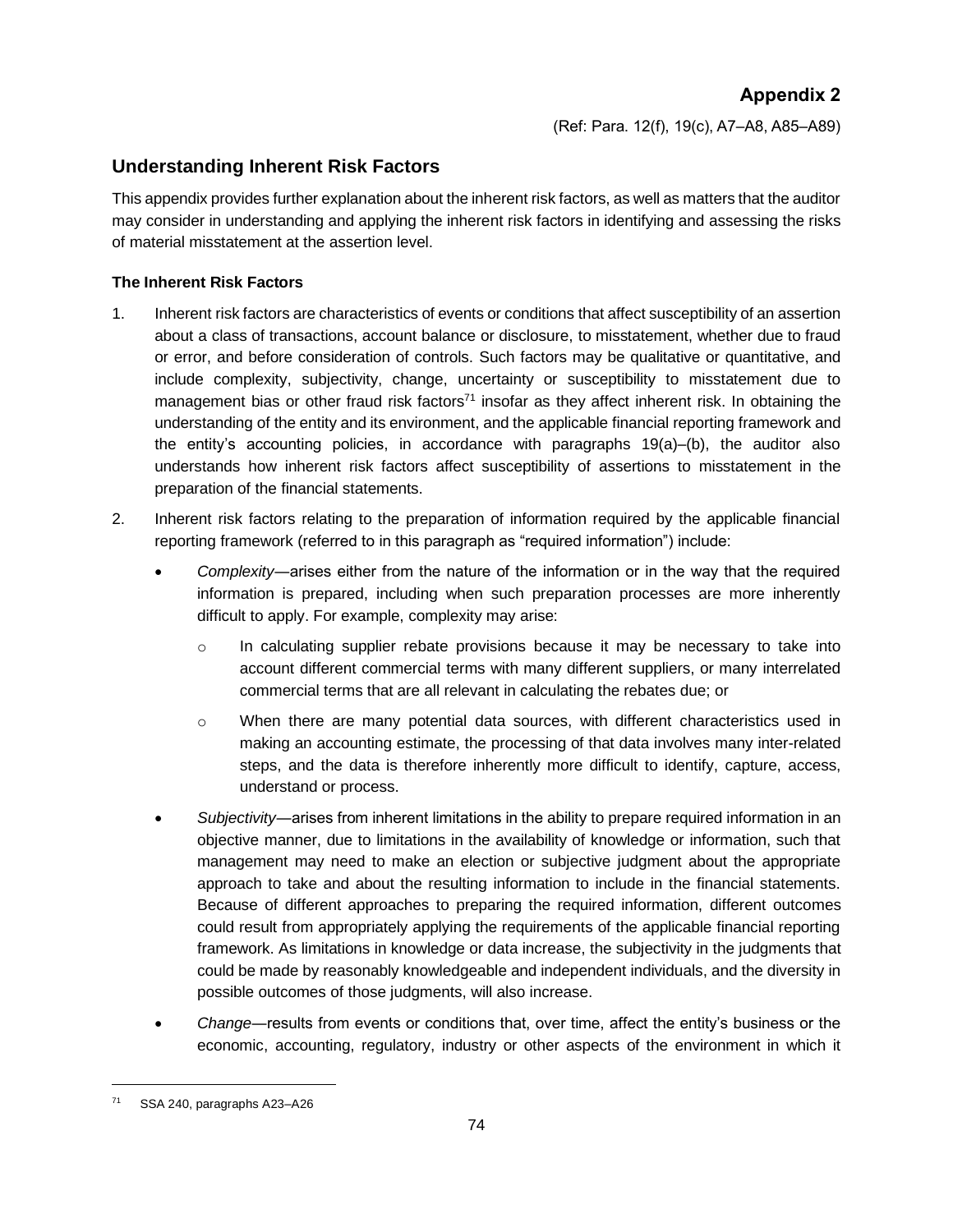operates, when the effects of those events or conditions are reflected in the required information. Such events or conditions may occur during, or between, financial reporting periods. For example, change may result from developments in the requirements of the applicable financial reporting framework, or in the entity and its business model, or in the environment in which the entity operates. Such change may affect management's assumptions and judgments, including as they relate to management's selection of accounting policies or how accounting estimates are made or related disclosures are determined.

- *Uncertainty*―arises when the required information cannot be prepared based only on sufficiently precise and comprehensive data that is verifiable through direct observation. In these circumstances, an approach may need to be taken that applies the available knowledge to prepare the information using sufficiently precise and comprehensive observable data, to the extent available, and reasonable assumptions supported by the most appropriate available data, when it is not. Constraints on the availability of knowledge or data, which are not within the control of management (subject to cost constraints where applicable) are sources of uncertainty and their effect on the preparation of the required information cannot be eliminated. For example, estimation uncertainty arises when the required monetary amount cannot be determined with precision and the outcome of the estimate is not known before the date the financial statements are finalized.
- *Susceptibility to misstatement due to management bias or other fraud risk factors insofar as they affect inherent risk* ―susceptibility to management bias results from conditions that create susceptibility to intentional or unintentional failure by management to maintain neutrality in preparing the information. Management bias is often associated with certain conditions that have the potential to give rise to management not maintaining neutrality in exercising judgment (indicators of potential management bias), which could lead to a material misstatement of the information that would be fraudulent if intentional. Such indicators include incentives or pressures insofar as they affect inherent risk (for example, as a result of motivation to achieve a desired result, such as a desired profit target or capital ratio), and opportunity, not to maintain neutrality. Factors relevant to the susceptibility to misstatement due to fraud in the form of fraudulent financial reporting or misappropriation of assets are described in paragraphs A1 to A5 of SSA 240.
- 3. When complexity is an inherent risk factor, there may be an inherent need for more complex processes in preparing the information, and such processes may be inherently more difficult to apply. As a result, applying them may require specialized skills or knowledge, and may require the use of a management's expert.
- 4. When management judgment is more subjective, the susceptibility to misstatement due to management bias, whether unintentional or intentional, may also increase. For example, significant management judgment may be involved in making accounting estimates that have been identified as having high estimation uncertainty, and conclusions regarding methods, data and assumptions may reflect unintentional or intentional management bias.

### **Examples of Events or Conditions that May Give Rise to the Existence of Risks of Material Misstatement**

5. The following are examples of events (including transactions) and conditions that may indicate the existence of risks of material misstatement in the financial statements, at the financial statement level or the assertion level. The examples provided by inherent risk factor cover a broad range of events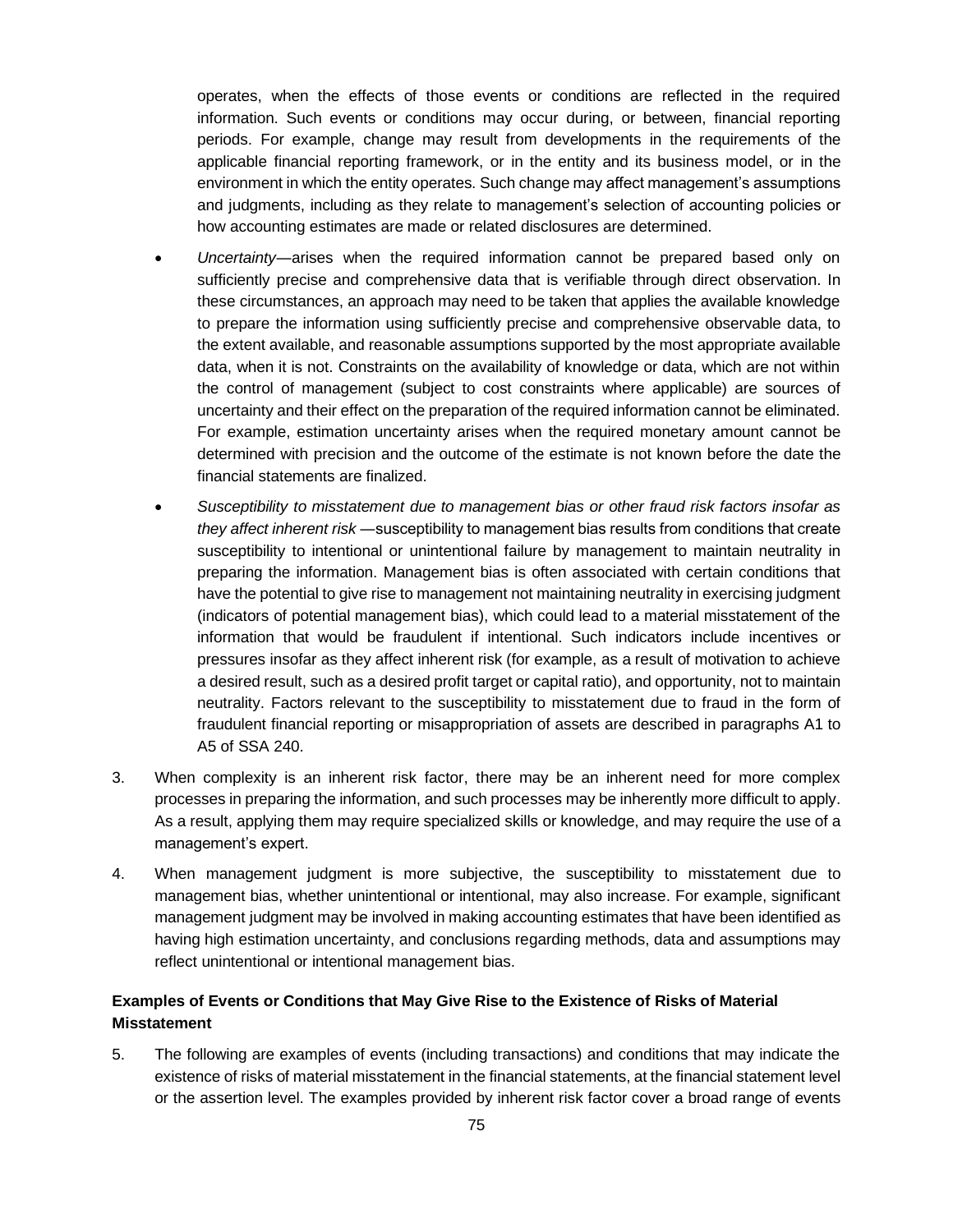and conditions; however, not all events and conditions are relevant to every audit engagement and the list of examples is not necessarily complete. The events and conditions have been categorized by the inherent risk factor that may have the greatest effect in the circumstances. Importantly, due to the interrelationships among inherent risk factors, the example events and conditions also are likely to be subject to, or affected by, other inherent risk factors to varying degrees.

| Relevant Inherent<br><b>Risk Factor:</b> | Examples of Events or Conditions That May Indicate the Existence of Risks<br>of Material Misstatement at the Assertion Level:                                             |  |  |  |  |
|------------------------------------------|---------------------------------------------------------------------------------------------------------------------------------------------------------------------------|--|--|--|--|
| Complexity                               | Regulatory:                                                                                                                                                               |  |  |  |  |
|                                          | Operations that are subject to a high degree of complex regulation.                                                                                                       |  |  |  |  |
|                                          | <b>Business model:</b>                                                                                                                                                    |  |  |  |  |
|                                          | The existence of complex alliances and joint ventures.                                                                                                                    |  |  |  |  |
|                                          | Applicable financial reporting framework:                                                                                                                                 |  |  |  |  |
|                                          | Accounting measurements that involve complex processes.                                                                                                                   |  |  |  |  |
|                                          | Transactions:                                                                                                                                                             |  |  |  |  |
|                                          | Use of off-balance sheet finance, special-purpose entities, and other<br>complex financing arrangements.                                                                  |  |  |  |  |
| Subjectivity                             | Applicable financial reporting framework:                                                                                                                                 |  |  |  |  |
|                                          | A wide range of possible measurement criteria of an accounting<br>estimate. For example, management's recognition of depreciation or<br>construction income and expenses. |  |  |  |  |
|                                          | Management's selection of a valuation technique or model for a non-<br>current asset, such as investment properties.                                                      |  |  |  |  |
| Change                                   | Economic conditions:                                                                                                                                                      |  |  |  |  |
|                                          | Operations in regions that are economically unstable, for example,<br>countries with significant currency devaluation or highly inflationary<br>economies.                |  |  |  |  |
|                                          | Markets:                                                                                                                                                                  |  |  |  |  |
|                                          | Operations exposed to volatile markets, for example, futures trading.                                                                                                     |  |  |  |  |
|                                          | Customer loss:                                                                                                                                                            |  |  |  |  |
|                                          | Going concern and liquidity issues including loss of significant<br>customers.                                                                                            |  |  |  |  |
|                                          | Industry model:                                                                                                                                                           |  |  |  |  |
|                                          | Changes in the industry in which the entity operates.                                                                                                                     |  |  |  |  |
|                                          | Business model:                                                                                                                                                           |  |  |  |  |
|                                          | Changes in the supply chain.                                                                                                                                              |  |  |  |  |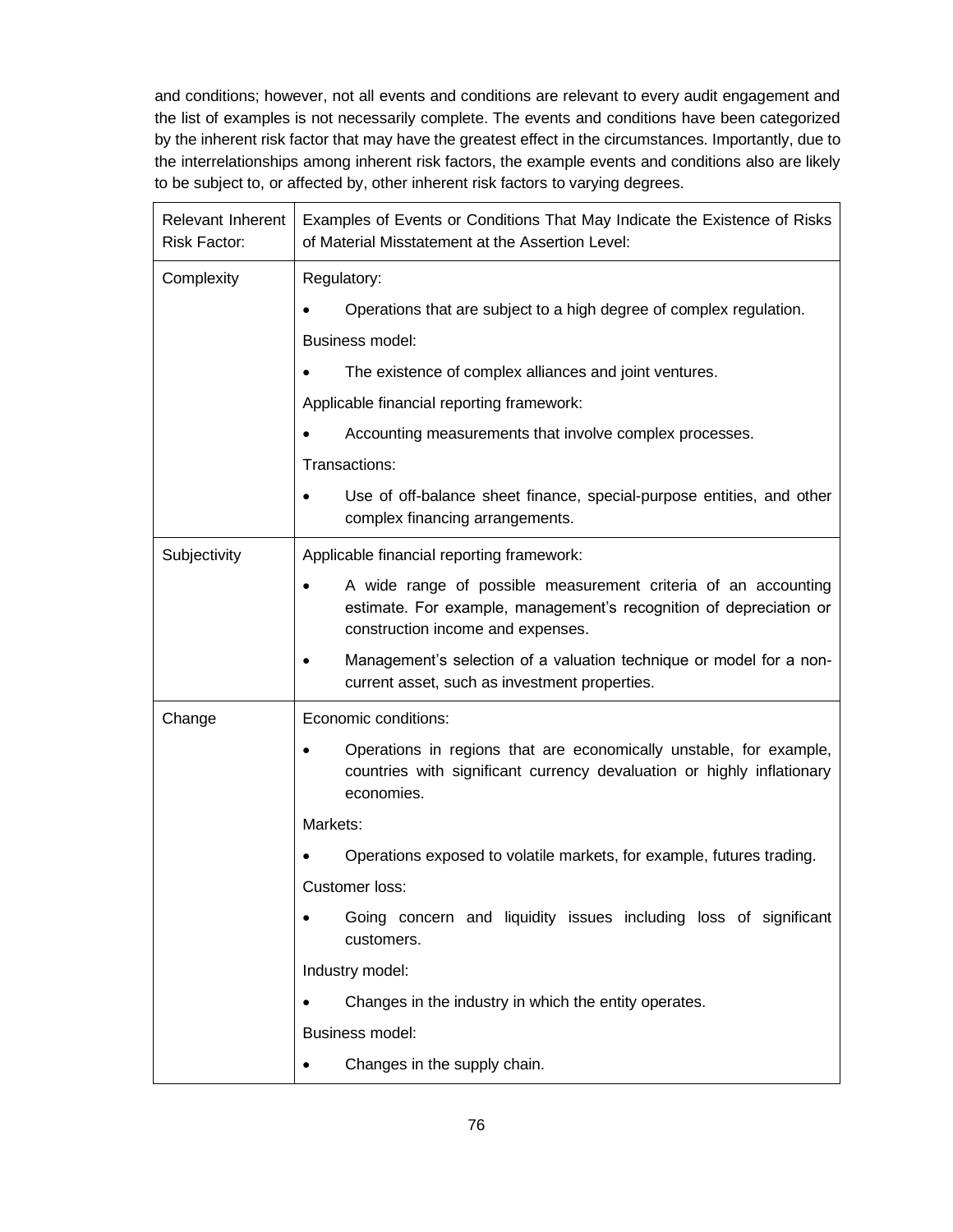| Relevant Inherent<br><b>Risk Factor:</b>                                       | Examples of Events or Conditions That May Indicate the Existence of Risks<br>of Material Misstatement at the Assertion Level:                                                           |  |  |  |
|--------------------------------------------------------------------------------|-----------------------------------------------------------------------------------------------------------------------------------------------------------------------------------------|--|--|--|
|                                                                                | Developing or offering new products or services, or moving into new<br>$\bullet$<br>lines of business.                                                                                  |  |  |  |
|                                                                                | Geography:                                                                                                                                                                              |  |  |  |
|                                                                                | Expanding into new locations.                                                                                                                                                           |  |  |  |
|                                                                                | Entity structure:                                                                                                                                                                       |  |  |  |
|                                                                                | Changes in the entity such as large acquisitions or reorganizations or<br>other unusual events.                                                                                         |  |  |  |
|                                                                                | Entities or business segments likely to be sold.                                                                                                                                        |  |  |  |
|                                                                                | Human resources competence:                                                                                                                                                             |  |  |  |
|                                                                                | Changes in key personnel including departure of key executives.<br>$\bullet$                                                                                                            |  |  |  |
|                                                                                | IT:                                                                                                                                                                                     |  |  |  |
|                                                                                | Changes in the IT environment.<br>$\bullet$                                                                                                                                             |  |  |  |
|                                                                                | Installation of significant new IT systems related to financial reporting.                                                                                                              |  |  |  |
|                                                                                | Applicable financial reporting framework:                                                                                                                                               |  |  |  |
|                                                                                | Application of new accounting pronouncements.                                                                                                                                           |  |  |  |
|                                                                                | Capital:                                                                                                                                                                                |  |  |  |
|                                                                                | New constraints on the availability of capital and credit.                                                                                                                              |  |  |  |
|                                                                                | Regulatory:                                                                                                                                                                             |  |  |  |
|                                                                                | Inception of investigations into the entity's operations or financial results<br>by regulatory or government bodies.                                                                    |  |  |  |
|                                                                                | Impact of new legislation related to environmental protection.                                                                                                                          |  |  |  |
| Uncertainty                                                                    | Reporting:                                                                                                                                                                              |  |  |  |
|                                                                                | involve<br>Events<br>or transactions<br>that<br>significant measurement<br>uncertainty, including accounting estimates, and related disclosures.                                        |  |  |  |
|                                                                                | Pending litigation and contingent liabilities, for example, sales<br>$\bullet$<br>warranties, financial guarantees and environmental remediation.                                       |  |  |  |
| Susceptibility<br>to                                                           | Reporting:                                                                                                                                                                              |  |  |  |
| misstatement due<br>management<br>to<br>bias or other fraud<br>risk<br>factors | Opportunities for management and employees to engage in fraudulent<br>$\bullet$<br>financial reporting, including omission, or obscuring, of significant<br>information in disclosures. |  |  |  |
| insofar<br>as they                                                             | Transactions:                                                                                                                                                                           |  |  |  |
| affect<br>inherent<br>risk                                                     | Significant transactions with related parties.<br>$\bullet$                                                                                                                             |  |  |  |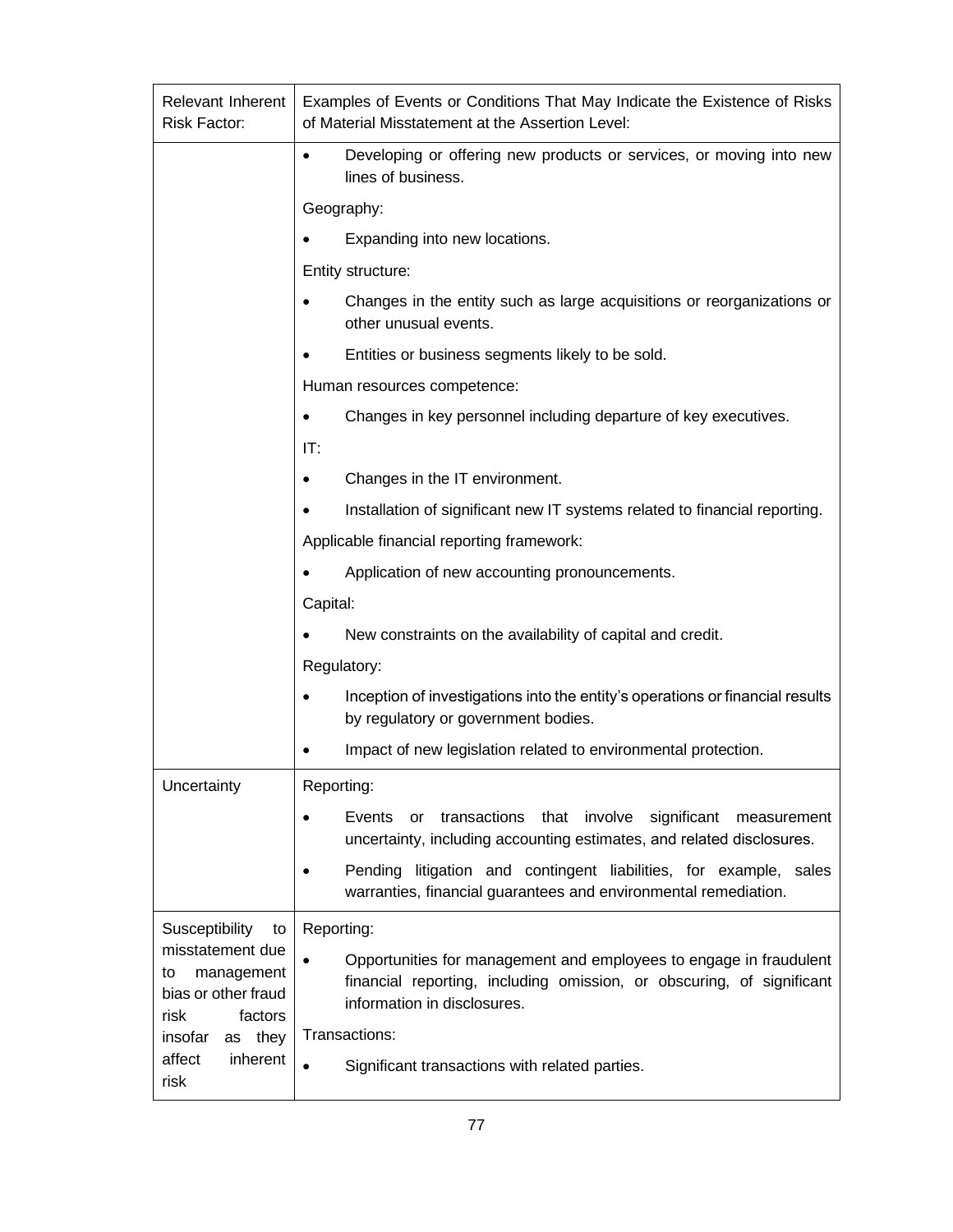| Relevant Inherent<br>Risk Factor: | Examples of Events or Conditions That May Indicate the Existence of Risks<br>of Material Misstatement at the Assertion Level:                                                 |  |  |  |
|-----------------------------------|-------------------------------------------------------------------------------------------------------------------------------------------------------------------------------|--|--|--|
|                                   | Significant amount of non-routine or non-systematic transactions<br>$\bullet$<br>including intercompany transactions and large revenue transactions at<br>period end.         |  |  |  |
|                                   | Transactions that are recorded based on management's intent, for<br>$\bullet$<br>example, debt refinancing, assets to be sold and classification of<br>marketable securities. |  |  |  |

*Other events or conditions that may indicate risks of material misstatement at the financial statement level*:

- Lack of personnel with appropriate accounting and financial reporting skills.
- Control deficiencies particularly in the control environment, risk assessment process and process for monitoring, and especially those not addressed by management.
- Past misstatements, history of errors or a significant amount of adjustments at period end.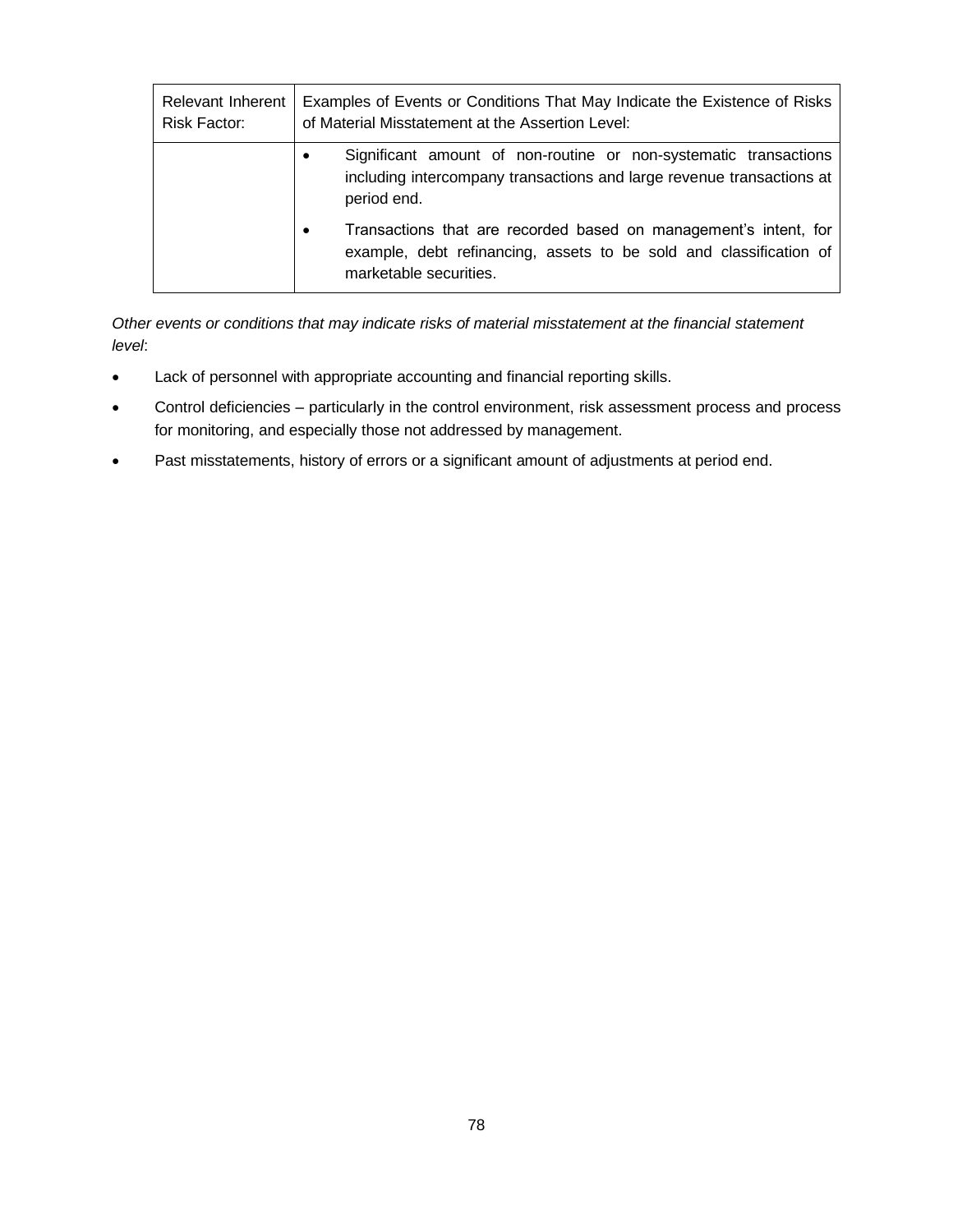# **Appendix 3**

(Ref: Para. 12(m), 21–26, A90–A181)

## **Understanding the Entity's System of Internal Control**

- 1. The entity's system of internal control may be reflected in policy and procedures manuals, systems and forms, and the information embedded therein, and is effected by people. The entity's system of internal control is implemented by management, those charged with governance, and other personnel based on the structure of the entity. The entity's system of internal control can be applied, based on the decisions of management, those charged with governance or other personnel and in the context of legal or regulatory requirements, to the operating model of the entity, the legal entity structure, or a combination of these.
- 2. This appendix further explains the components of, as well as the limitations of, the entity's system of internal control as set out in paragraphs 12(m), 21–26, and A90–A181, as they relate to a financial statement audit.
- 3. Included within the entity's system of internal control are aspects that relate to the entity's reporting objectives, including its financial reporting objectives, but it may also include aspects that relate to its operations or compliance objectives, when such aspects are relevant to financial reporting.

#### **Example**:

Controls over compliance with laws and regulations may be relevant to financial reporting when such controls are relevant to the entity's preparation of disclosures of contingencies in the financial statements.

### **Components of the Entity's System of Internal Control**

#### *Control Environment*

- 4. The control environment includes the governance and management functions and the attitudes, awareness, and actions of those charged with governance and management concerning the entity's system of internal control, and its importance in the entity. The control environment sets the tone of an organization, influencing the control consciousness of its people, and provides the overall foundation for the operation of the other components of the entity's system of internal control.
- 5. An entity's control consciousness is influenced by those charged with governance, because one of their roles is to counterbalance pressures on management in relation to financial reporting that may arise from market demands or remuneration schemes. The effectiveness of the design of the control environment in relation to participation by those charged with governance is therefore influenced by such matters as:
	- Their independence from management and their ability to evaluate the actions of management.
	- Whether they understand the entity's business transactions.
	- The extent to which they evaluate whether the financial statements are prepared in accordance with the applicable financial reporting framework, including whether the financial statements include adequate disclosures.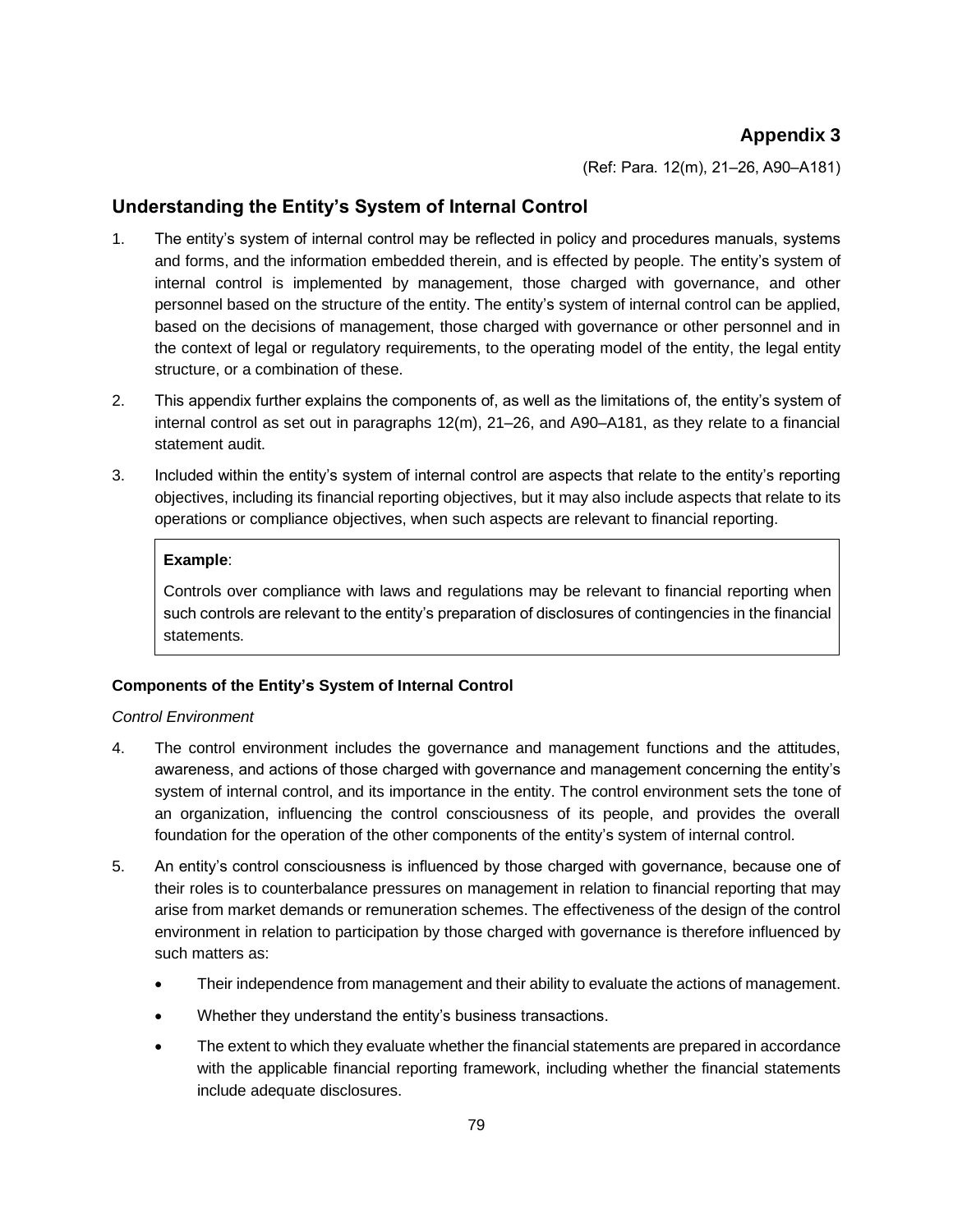- 6. The control environment encompasses the following elements:
	- (a) *How management's responsibilities are carried out, such as creating and maintaining the entity's culture and demonstrating management's commitment to integrity and ethical values*. The effectiveness of controls cannot rise above the integrity and ethical values of the people who create, administer, and monitor them. Integrity and ethical behavior are the product of the entity's ethical and behavioral standards or codes of conduct, how they are communicated (e.g., through policy statements), and how they are reinforced in practice (e.g., through management actions to eliminate or mitigate incentives or temptations that might prompt personnel to engage in dishonest, illegal, or unethical acts). The communication of entity policies on integrity and ethical values may include the communication of behavioral standards to personnel through policy statements and codes of conduct and by example.
	- (b) *When those charged with governance are separate from management, how those charged with governance demonstrate independence from management and exercise oversight of the entity's system of internal control*. An entity's control consciousness is influenced by those charged with governance. Considerations may include whether there are sufficient individuals who are independent from management and objective in their evaluations and decisionmaking; how those charged with governance identify and accept oversight responsibilities and whether those charged with governance retain oversight responsibility for management's design, implementation and conduct of the entity's system of internal control. The importance of the responsibilities of those charged with governance is recognized in codes of practice and other laws and regulations or guidance produced for the benefit of those charged with governance. Other responsibilities of those charged with governance include oversight of the design and effective operation of whistle blower procedures.
	- (c) *How the entity assigns authority and responsibility in pursuit of its objectives.* This may include considerations about:
		- Key areas of authority and responsibility and appropriate lines of reporting;
		- Policies relating to appropriate business practices, knowledge and experience of key personnel, and resources provided for carrying out duties; and
		- Policies and communications directed at ensuring that all personnel understand the entity's objectives, know how their individual actions interrelate and contribute to those objectives, and recognize how and for what they will be held accountable.
	- (d) *How the entity attracts, develops, and retains competent individuals in alignment with its objectives.* This includes how the entity ensures the individuals have the knowledge and skills necessary to accomplish the tasks that define the individual's job, such as:
		- Standards for recruiting the most qualified individuals with an emphasis on educational background, prior work experience, past accomplishments, and evidence of integrity and ethical behavior.
		- Training policies that communicate prospective roles and responsibilities, including practices such as training schools and seminars that illustrate expected levels of performance and behavior; and
		- Periodic performance appraisals driving promotions that demonstrate the entity's commitment to the advancement of qualified personnel to higher levels of responsibility.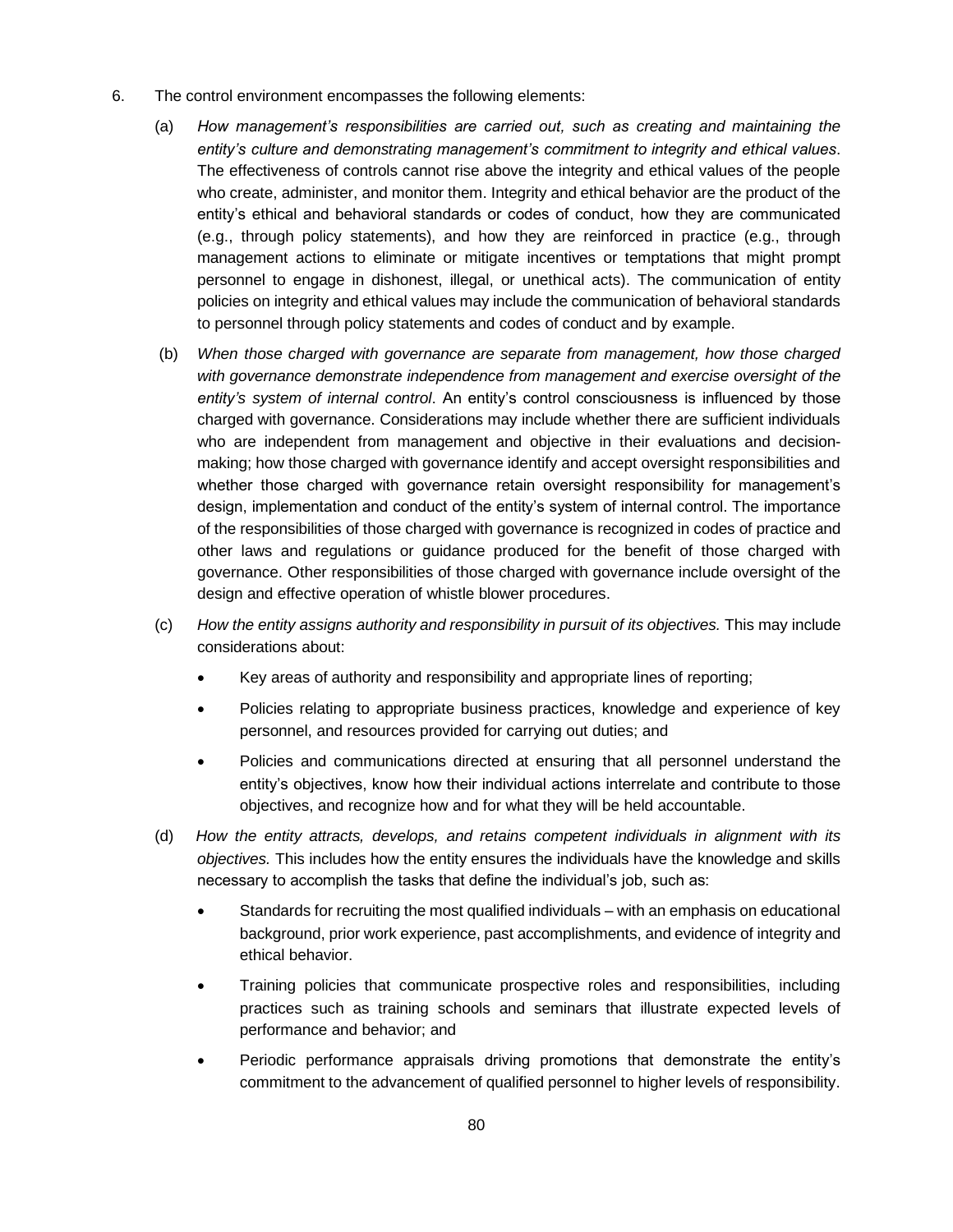- (e) *How the entity holds individuals accountable for their responsibilities in pursuit of the objectives of the entity's system of internal control.* This may be accomplished through, for example:
	- Mechanisms to communicate and hold individuals accountable for performance of controls responsibilities and implement corrective actions as necessary;
	- Establishing performance measures, incentives and rewards for those responsible for the entity's system of internal control, including how the measures are evaluated and maintain their relevance;
	- How pressures associated with the achievement of control objectives impact the individual's responsibilities and performance measures; and
	- How the individuals are disciplined as necessary.

The appropriateness of the above matters will be different for every entity depending on its size, the complexity of its structure and the nature of its activities.

### *The Entity's Risk Assessment Process*

- 7. The entity's risk assessment process is an iterative process for identifying and analyzing risks to achieving the entity's objectives, and forms the basis for how management or those charged with governance determine the risks to be managed.
- 8. For financial reporting purposes, the entity's risk assessment process includes how management identifies business risks relevant to the preparation of financial statements in accordance with the entity's applicable financial reporting framework, estimates their significance, assesses the likelihood of their occurrence, and decides upon actions to manage them and the results thereof. For example, the entity's risk assessment process may address how the entity considers the possibility of unrecorded transactions or identifies and analyzes significant estimates recorded in the financial statements.
- 9. Risks relevant to reliable financial reporting include external and internal events, transactions or circumstances that may occur and adversely affect an entity's ability to initiate, record, process, and report financial information consistent with the assertions of management in the financial statements. Management may initiate plans, programs, or actions to address specific risks or it may decide to assume a risk because of cost or other considerations. Risks can arise or change due to circumstances such as the following:
	- *Changes in operating environment*. Changes in the regulatory, economic or operating environment can result in changes in competitive pressures and significantly different risks.
	- *New personnel*. New personnel may have a different focus on or understanding of the entity's system of internal control.
	- *New or revamped information system*. Significant and rapid changes in the information system can change the risk relating to the entity's system of internal control.
	- *Rapid growth*. Significant and rapid expansion of operations can strain controls and increase the risk of a breakdown in controls.
	- *New technology*. Incorporating new technologies into production processes or the information system may change the risk associated with the entity's system of internal control.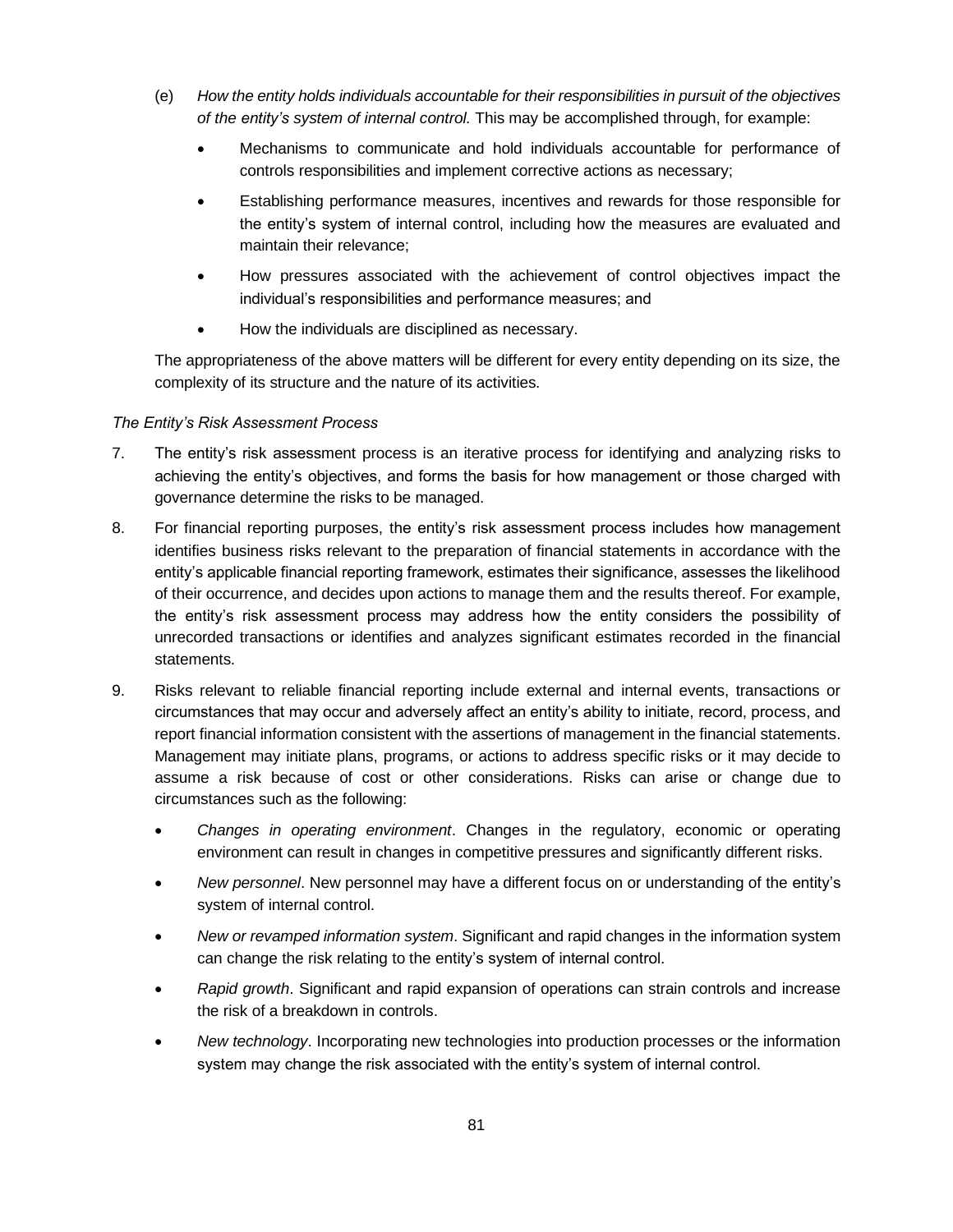- *New business models, products, or activities*. Entering into business areas or transactions with which an entity has little experience may introduce new risks associated with the entity's system of internal control.
- *Corporate restructurings*. Restructurings may be accompanied by staff reductions and changes in supervision and segregation of duties that may change the risk associated with the entity's system internal control.
- *Expanded foreign operations*. The expansion or acquisition of foreign operations carries new and often unique risks that may affect internal control, for example, additional or changed risks from foreign currency transactions.
- *New accounting pronouncements*. Adoption of new accounting principles or changing accounting principles may affect risks in preparing financial statements.
- *Use of IT*. Risks relating to:
	- o Maintaining the integrity of data and information processing;
	- $\circ$  Risks to the entity business strategy that arise if the entity's IT strategy does not effectively support the entity's business strategy; or
	- o Changes or interruptions in the entity's IT environment or turnover of IT personnel or when the entity does not make necessary updates to the IT environment or such updates are not timely.

### *The Entity's Process to Monitor the System of Internal Control*

- 10. The entity's process to monitor the system of internal control is a continual process to evaluate the effectiveness of the entity's system of internal control, and to take necessary remedial actions on a timely basis. The entity's process to monitor the entity's system of internal control may consist of ongoing activities, separate evaluations (conducted periodically), or some combination of the two. Ongoing monitoring activities are often built into the normal recurring activities of an entity and may include regular management and supervisory activities. The entity's process will likely vary in scope and frequency depending on the assessment of the risks by the entity.
- 11. The objectives and scope of internal audit functions typically include activities designed to evaluate or monitor the effectiveness of the entity's system of internal control.<sup>72</sup> The entity's process to monitor the entity's system of internal control may include activities such as management's review of whether bank reconciliations are being prepared on a timely basis, internal auditors' evaluation of sales personnel's compliance with the entity's policies on terms of sales contracts, and a legal department's oversight of compliance with the entity's ethical or business practice policies. Monitoring is done also to ensure that controls continue to operate effectively over time. For example, if the timeliness and accuracy of bank reconciliations are not monitored, personnel are likely to stop preparing them.
- 12. Controls related to the entity's process to monitor the entity's system of internal control, including those that monitor underlying automated controls, may be automated or manual, or a combination of both. For example, an entity may use automated monitoring controls over access to certain technology with automated reports of unusual activity to management, who manually investigate identified anomalies.

SSA 610 (Revised 2013) and Appendix 4 of this SSA provides further guidance related to internal audit.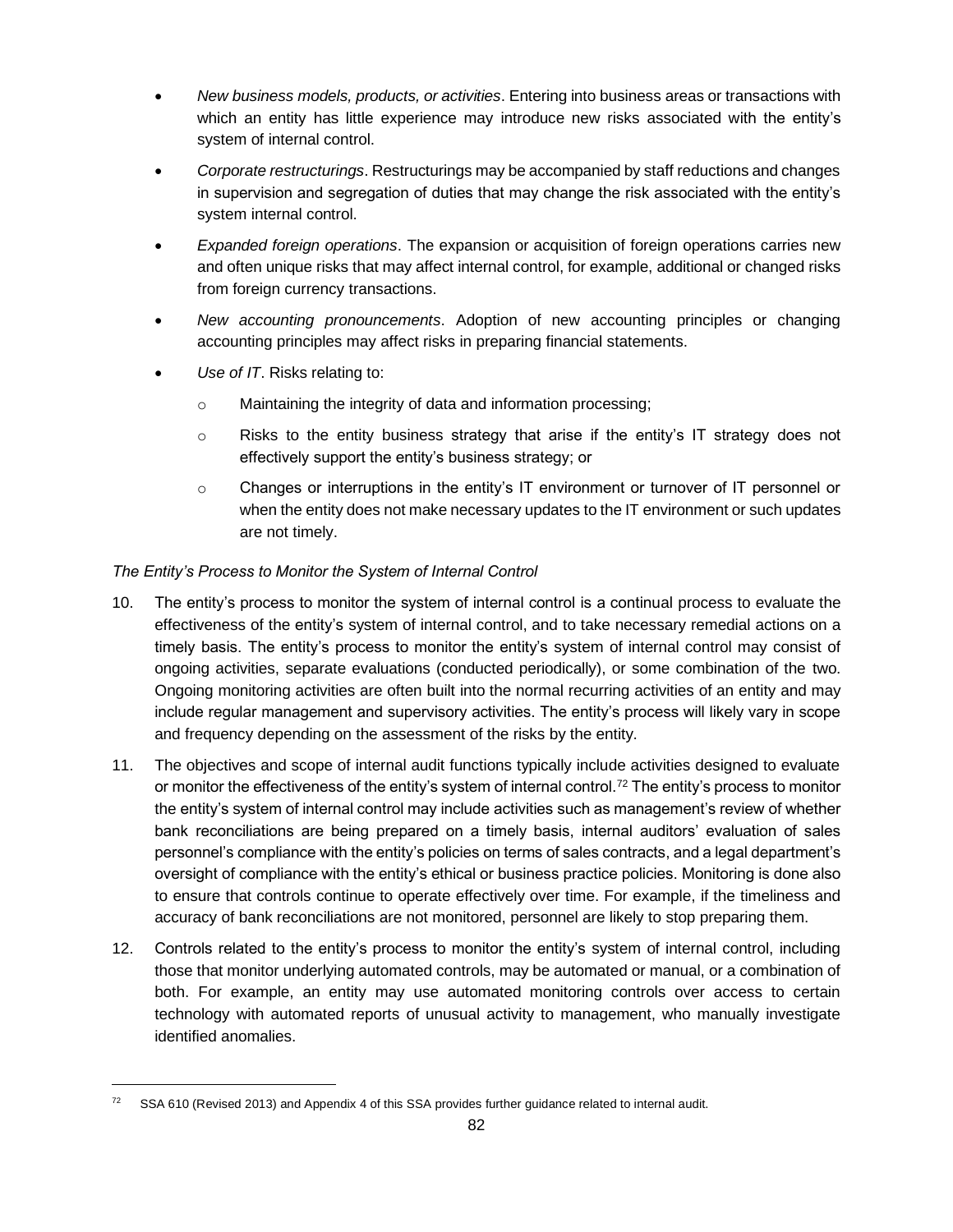- 13. When distinguishing between a monitoring activity and a control related to the information system, the underlying details of the activity are considered, especially when the activity involves some level of supervisory review. Supervisory reviews are not automatically classified as monitoring activities and it may be a matter of judgment whether a review is classified as a control related to the information system or a monitoring activity. For example, the intent of a monthly completeness control would be to detect and correct errors, where a monitoring activity would ask why errors are occurring and assign management the responsibility of fixing the process to prevent future errors. In simple terms, a control related to the information system responds to a specific risk, whereas a monitoring activity assesses whether controls within each of the five components of the entity's system of internal control are operating as intended.
- 14. Monitoring activities may include using information from communications from external parties that may indicate problems or highlight areas in need of improvement. Customers implicitly corroborate billing data by paying their invoices or complaining about their charges. In addition, regulators may communicate with the entity concerning matters that affect the functioning of the entity's system of internal control, for example, communications concerning examinations by bank regulatory agencies. Also, management may consider in performing monitoring activities any communications relating to the entity's system of internal control from external auditors.

#### *The Information System and Communication*

- 15. The information system relevant to the preparation of the financial statements consists of activities and policies, and accounting and supporting records, designed and established to:
	- Initiate, record and process entity transactions (as well as to capture, process and disclose information about events and conditions other than transactions) and to maintain accountability for the related assets, liabilities and equity;
	- Resolve incorrect processing of transactions, for example, automated suspense files and procedures followed to clear suspense items out on a timely basis;
	- Process and account for system overrides or bypasses to controls;
	- Incorporate information from transaction processing in the general ledger (e.g., transferring of accumulated transactions from a subsidiary ledger);
	- Capture and process information relevant to the preparation of the financial statements for events and conditions other than transactions, such as the depreciation and amortization of assets and changes in the recoverability of assets; and
	- Ensure information required to be disclosed by the applicable financial reporting framework is accumulated, recorded, processed, summarized and appropriately reported in the financial statements.
- 16. An entity's business processes include the activities designed to:
	- Develop, purchase, produce, sell and distribute an entity's products and services;
	- Ensure compliance with laws and regulations; and
	- Record information, including accounting and financial reporting information.

Business processes result in the transactions that are recorded, processed and reported by the information system.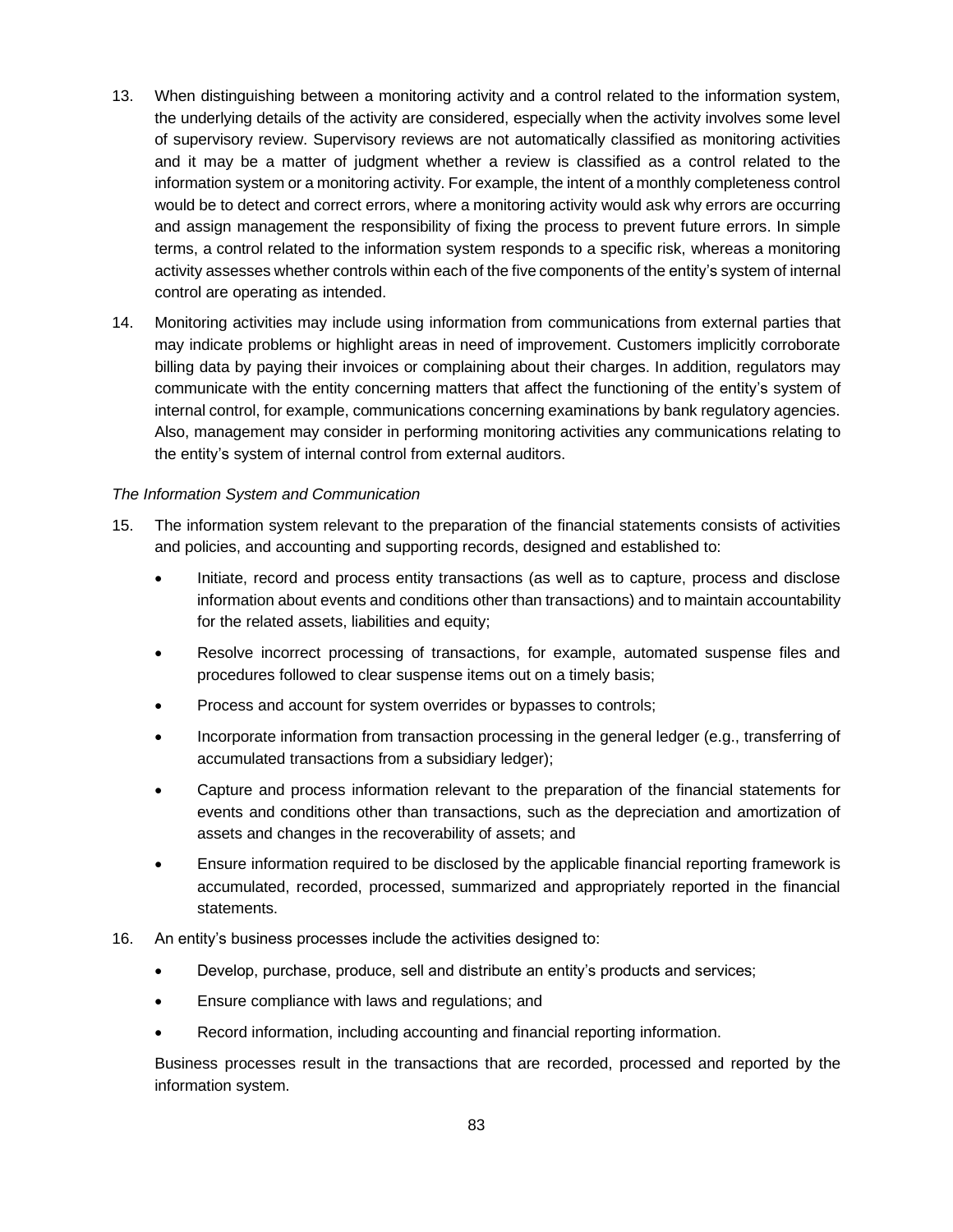- 17. The quality of information affects management's ability to make appropriate decisions in managing and controlling the entity's activities and to prepare reliable financial reports.
- 18. Communication, which involves providing an understanding of individual roles and responsibilities pertaining to the entity's system of internal control, may take such forms as policy manuals, accounting and financial reporting manuals, and memoranda. Communication also can be made electronically, orally, and through the actions of management.
- 19. Communication by the entity of the financial reporting roles and responsibilities and of significant matters relating to financial reporting involves providing an understanding of individual roles and responsibilities pertaining to the entity's system of internal control relevant to financial reporting. It may include such matters as the extent to which personnel understand how their activities in the information system relate to the work of others and the means of reporting exceptions to an appropriate higher level within the entity.

#### *Control Activities*

- 20. Controls in the control activities component are identified in accordance with paragraph 26. Such controls include information processing controls and general IT controls, both of which may be manual or automated in nature. The greater the extent of automated controls, or controls involving automated aspects, that management uses and relies on in relation to its financial reporting, the more important it may become for the entity to implement general IT controls that address the continued functioning of the automated aspects of information processing controls. Controls in the control activities component may pertain to the following:
	- *Authorization and approvals*. An authorization affirms that a transaction is valid (i.e., it represents an actual economic event or is within an entity's policy). An authorization typically takes the form of an approval by a higher level of management or of verification and a determination if the transaction is valid. For example, a supervisor approves an expense report after reviewing whether the expenses seem reasonable and within policy. An example of an automated approval is when an invoice unit cost is automatically compared with the related purchase order unit cost within a pre-established tolerance level. Invoices within the tolerance level are automatically approved for payment. Those invoices outside the tolerance level are flagged for additional investigation.
	- *Reconciliations*  Reconciliations compare two or more data elements. If differences are identified, action is taken to bring the data into agreement. Reconciliations generally address the completeness or accuracy of processing transactions.
	- *Verifications*  Verifications compare two or more items with each other or compare an item with a policy, and will likely involve a follow-up action when the two items do not match or the item is not consistent with policy. Verifications generally address the completeness, accuracy, or validity of processing transactions.
	- *Physical or logical controls, including those that address security of assets against unauthorized access, acquisition, use or disposal.* Controls that encompass:
		- $\circ$  The physical security of assets, including adequate safeguards such as secured facilities over access to assets and records.
		- o The authorization for access to computer programs and data files (i.e., logical access).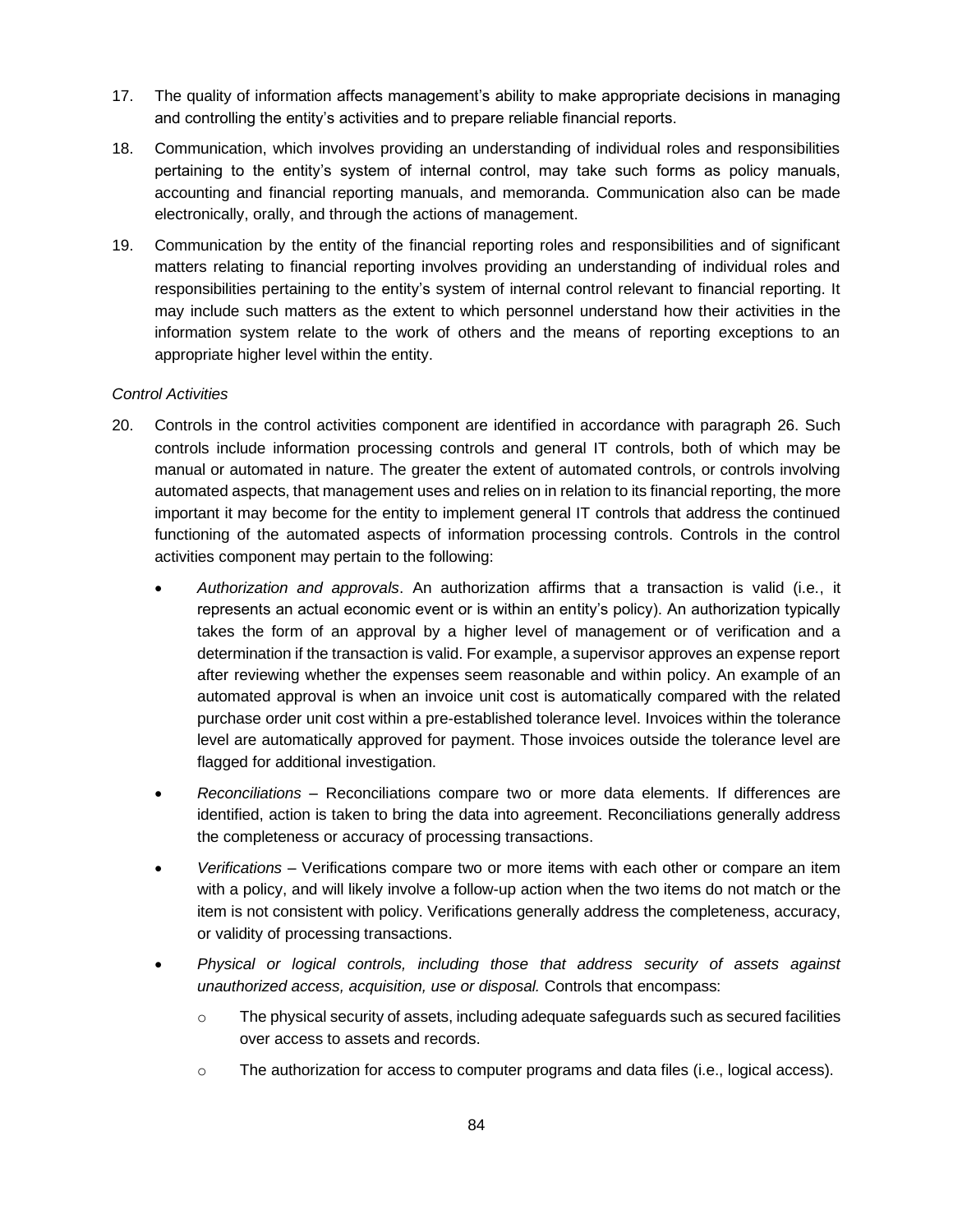o The periodic counting and comparison with amounts shown on control records (for example, comparing the results of cash, security and inventory counts with accounting records).

The extent to which physical controls intended to prevent theft of assets are relevant to the reliability of financial statement preparation depends on circumstances such as when assets are highly susceptible to misappropriation.

• *Segregation of duties.* Assigning different people the responsibilities of authorizing transactions, recording transactions, and maintaining custody of assets. Segregation of duties is intended to reduce the opportunities to allow any person to be in a position to both perpetrate and conceal errors or fraud in the normal course of the person's duties.

For example, a manager authorizing credit sales is not responsible for maintaining accounts receivable records or handling cash receipts. If one person is able to perform all these activities the person could, for example, create a fictitious sale that could go undetected. Similarly, salespersons should not have the ability to modify product price files or commission rates.

Sometimes segregation is not practical, cost effective, or feasible. For example, smaller and less complex entities may lack sufficient resources to achieve ideal segregation, and the cost of hiring additional staff may be prohibitive. In these situations, management may institute alternative controls. In the example above, if the salesperson can modify product price files, a detective control activity can be put in place to have personnel unrelated to the sales function periodically review whether and under what circumstances the salesperson changed prices.

21. Certain controls may depend on the existence of appropriate supervisory controls established by management or those charged with governance. For example, authorization controls may be delegated under established guidelines, such as investment criteria set by those charged with governance; alternatively, non-routine transactions such as major acquisitions or divestments may require specific high-level approval, including in some cases that of shareholders.

#### **Limitations of Internal Control**

- 22. The entity's system of internal control, no matter how effective, can provide an entity with only reasonable assurance about achieving the entity's financial reporting objectives. The likelihood of their achievement is affected by the inherent limitations of internal control. These include the realities that human judgment in decision-making can be faulty and that breakdowns in the entity's system of internal control can occur because of human error. For example, there may be an error in the design of, or in the change to, a control. Equally, the operation of a control may not be effective, such as where information produced for the purposes of the entity's system of internal control (for example, an exception report) is not effectively used because the individual responsible for reviewing the information does not understand its purpose or fails to take appropriate action.
- 23. Additionally, controls can be circumvented by the collusion of two or more people or inappropriate management override of controls. For example, management may enter into side agreements with customers that alter the terms and conditions of the entity's standard sales contracts, which may result in improper revenue recognition. Also, edit checks in an IT application that are designed to identify and report transactions that exceed specified credit limits may be overridden or disabled.
- 24. Further, in designing and implementing controls, management may make judgments on the nature and extent of the controls it chooses to implement, and the nature and extent of the risks it chooses to assume.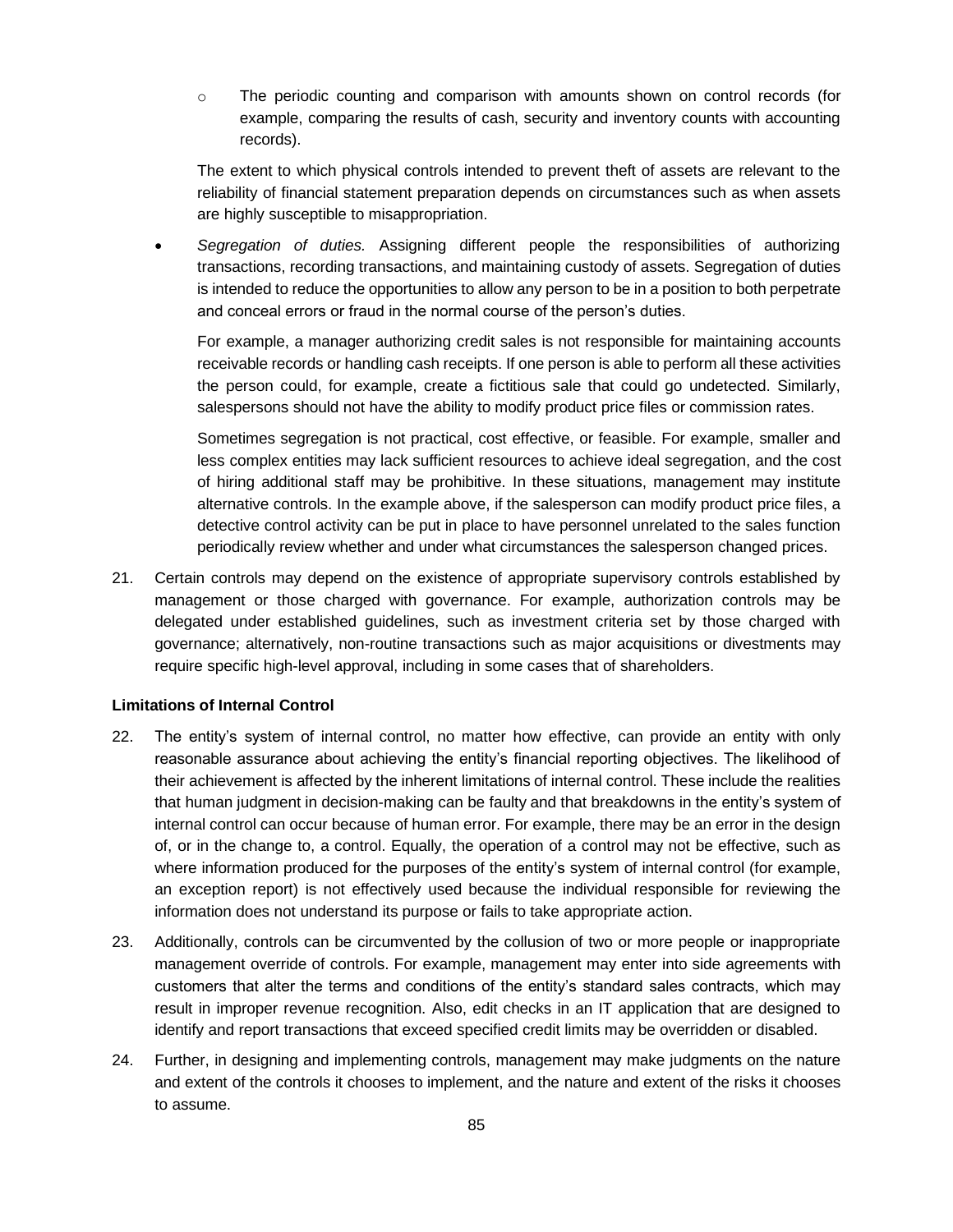# **Appendix 4**

(Ref: Para 14(a), 24(a)(ii), A25‒A28, A118)

# **Considerations for Understanding an Entity's Internal Audit Function**

This appendix provides further considerations relating to understanding the entity's internal audit function when such a function exists.

### **Objectives and Scope of the Internal Audit Function**

- 1. The objectives and scope of an internal audit function, the nature of its responsibilities and its status within the organization, including the function's authority and accountability, vary widely and depend on the size, complexity and structure of the entity and the requirements of management and, where applicable, those charged with governance. These matters may be set out in an internal audit charter or terms of reference.
- 2. The responsibilities of an internal audit function may include performing procedures and evaluating the results to provide assurance to management and those charged with governance regarding the design and effectiveness of risk management, the entity's system of internal control and governance processes. If so, the internal audit function may play an important role in the entity's process to monitor the entity's system of internal control. However, the responsibilities of the internal audit function may be focused on evaluating the economy, efficiency and effectiveness of operations and, if so, the work of the function may not directly relate to the entity's financial reporting.

### **Inquiries of the Internal Audit Function**

- 3. If an entity has an internal audit function, inquiries of the appropriate individuals within the function may provide information that is useful to the auditor in obtaining an understanding of the entity and its environment, the applicable financial reporting framework and the entity's system of internal control, and in identifying and assessing risks of material misstatement at the financial statement and assertion levels. In performing its work, the internal audit function is likely to have obtained insight into the entity's operations and business risks, and may have findings based on its work, such as identified control deficiencies or risks, that may provide valuable input into the auditor's understanding of the entity and its environment, the applicable financial reporting framework, the entity's system of internal control, the auditor's risk assessments or other aspects of the audit. The auditor's inquiries are therefore made whether or not the auditor expects to use the work of the internal audit function to modify the nature or timing, or reduce the extent, of audit procedures to be performed.<sup>73</sup> Inquiries of particular relevance may be about matters the internal audit function has raised with those charged with governance and the outcomes of the function's own risk assessment process.
- 4. If, based on responses to the auditor's inquiries, it appears that there are findings that may be relevant to the entity's financial reporting and the audit of the financial statements, the auditor may consider it appropriate to read related reports of the internal audit function. Examples of reports of the internal audit function that may be relevant include the function's strategy and planning documents and reports that have been prepared for management or those charged with governance describing the findings of the internal audit function's examinations.

 $73$  The relevant requirements are contained in SSA 610 (Revised 2013).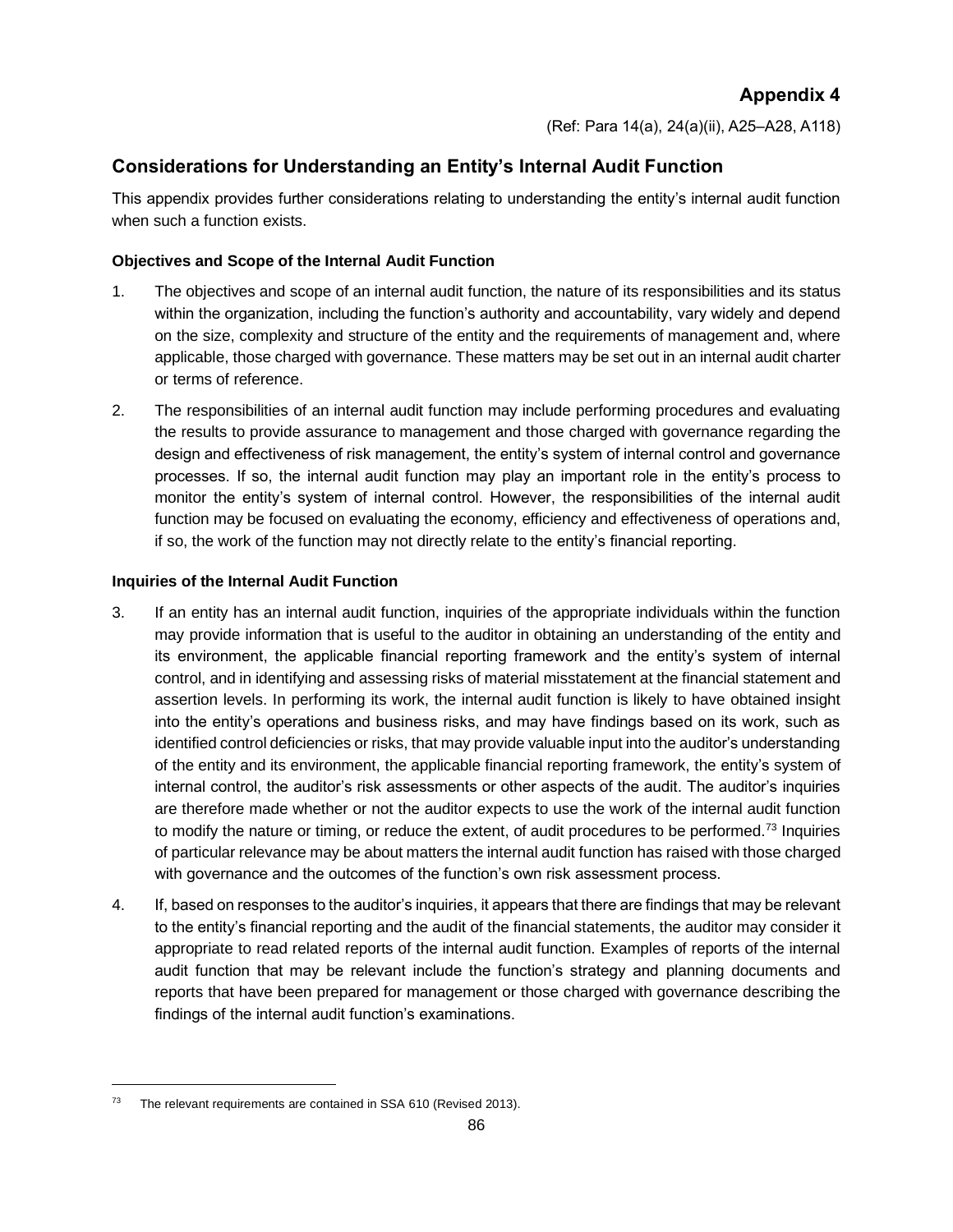- 5. In addition, in accordance with SSA 240,<sup>74</sup> if the internal audit function provides information to the auditor regarding any actual, suspected or alleged fraud, the auditor takes this into account in the auditor's identification of risk of material misstatement due to fraud.
- 6. Appropriate individuals within the internal audit function with whom inquiries are made are those who, in the auditor's judgment, have the appropriate knowledge, experience and authority, such as the chief internal audit executive or, depending on the circumstances, other personnel within the function. The auditor may also consider it appropriate to have periodic meetings with these individuals.

### **Consideration of the Internal Audit Function in Understanding the Control Environment**

7. In understanding the control environment, the auditor may consider how management has responded to the findings and recommendations of the internal audit function regarding identified control deficiencies relevant to the preparation of the financial statements, including whether and how such responses have been implemented, and whether they have been subsequently evaluated by the internal audit function.

## **Understanding the Role that the Internal Audit Function Plays in the Entity's Process to Monitor the System of Internal Control**

- 8. If the nature of the internal audit function's responsibilities and assurance activities are related to the entity's financial reporting, the auditor may also be able to use the work of the internal audit function to modify the nature or timing, or reduce the extent, of audit procedures to be performed directly by the auditor in obtaining audit evidence. Auditors may be more likely to be able to use the work of an entity's internal audit function when it appears, for example, based on experience in previous audits or the auditor's risk assessment procedures, that the entity has an internal audit function that is adequately and appropriately resourced relative to the complexity of the entity and the nature of its operations, and has a direct reporting relationship to those charged with governance.
- 9. If, based on the auditor's preliminary understanding of the internal audit function, the auditor expects to use the work of the internal audit function to modify the nature or timing, or reduce the extent, of audit procedures to be performed, SSA 610 (Revised 2013) applies.
- 10. As is further discussed in SSA 610 (Revised 2013), the activities of an internal audit function are distinct from other monitoring controls that may be relevant to financial reporting, such as reviews of management accounting information that are designed to contribute to how the entity prevents or detects misstatements.
- 11. Establishing communications with the appropriate individuals within an entity's internal audit function early in the engagement, and maintaining such communications throughout the engagement, can facilitate effective sharing of information. It creates an environment in which the auditor can be informed of significant matters that may come to the attention of the internal audit function when such matters may affect the work of the auditor. SSA 200 discusses the importance of the auditor planning and performing the audit with professional skepticism,<sup>75</sup> including being alert to information that brings into question the reliability of documents and responses to inquiries to be used as audit evidence. Accordingly, communication with the internal audit function throughout the engagement may provide opportunities for internal auditors to bring such information to the auditor's attention. The auditor is

SSA 240, paragraph 19

<sup>75</sup> SSA 200, paragraph 7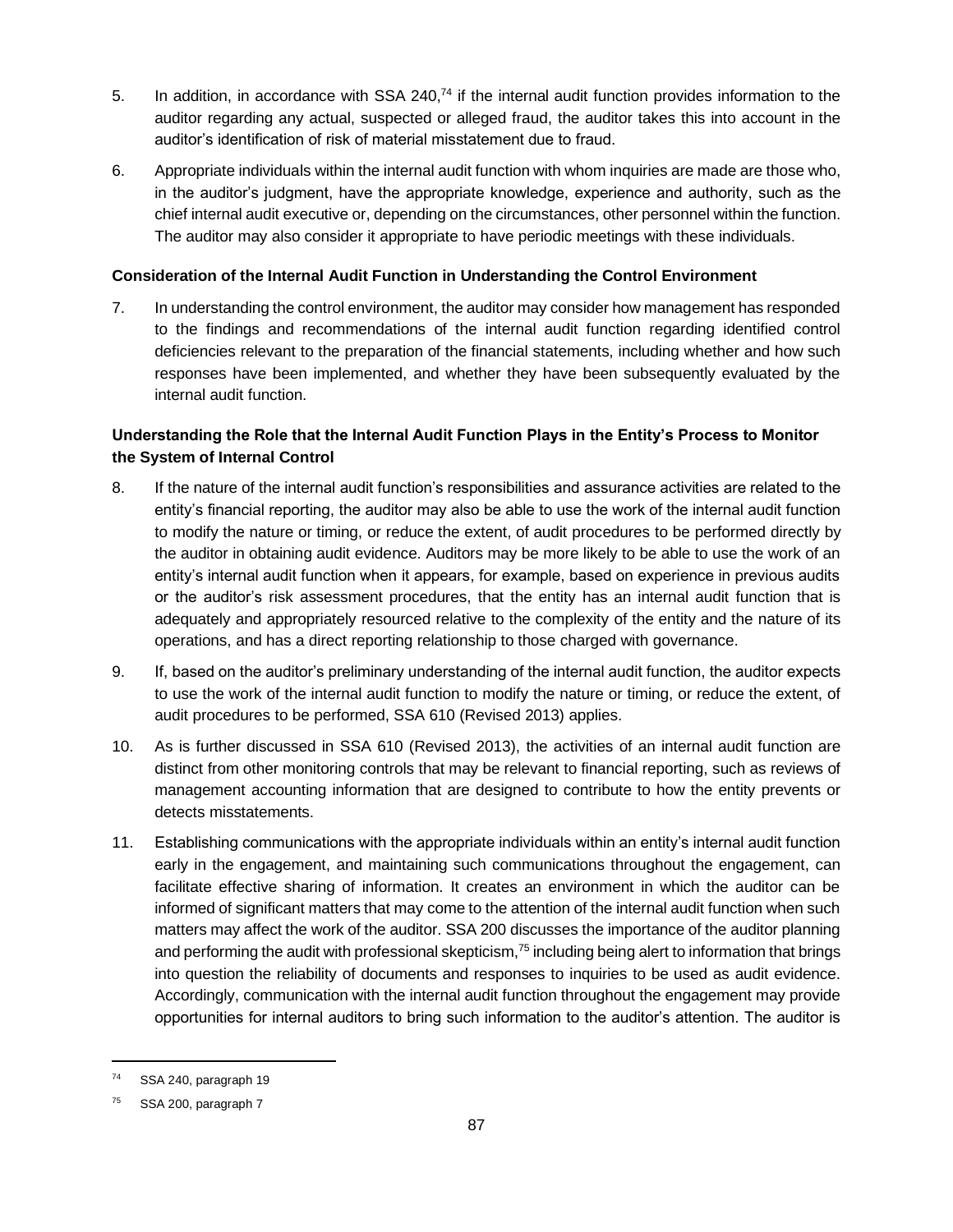then able to take such information into account in the auditor's identification and assessment of risks of material misstatement.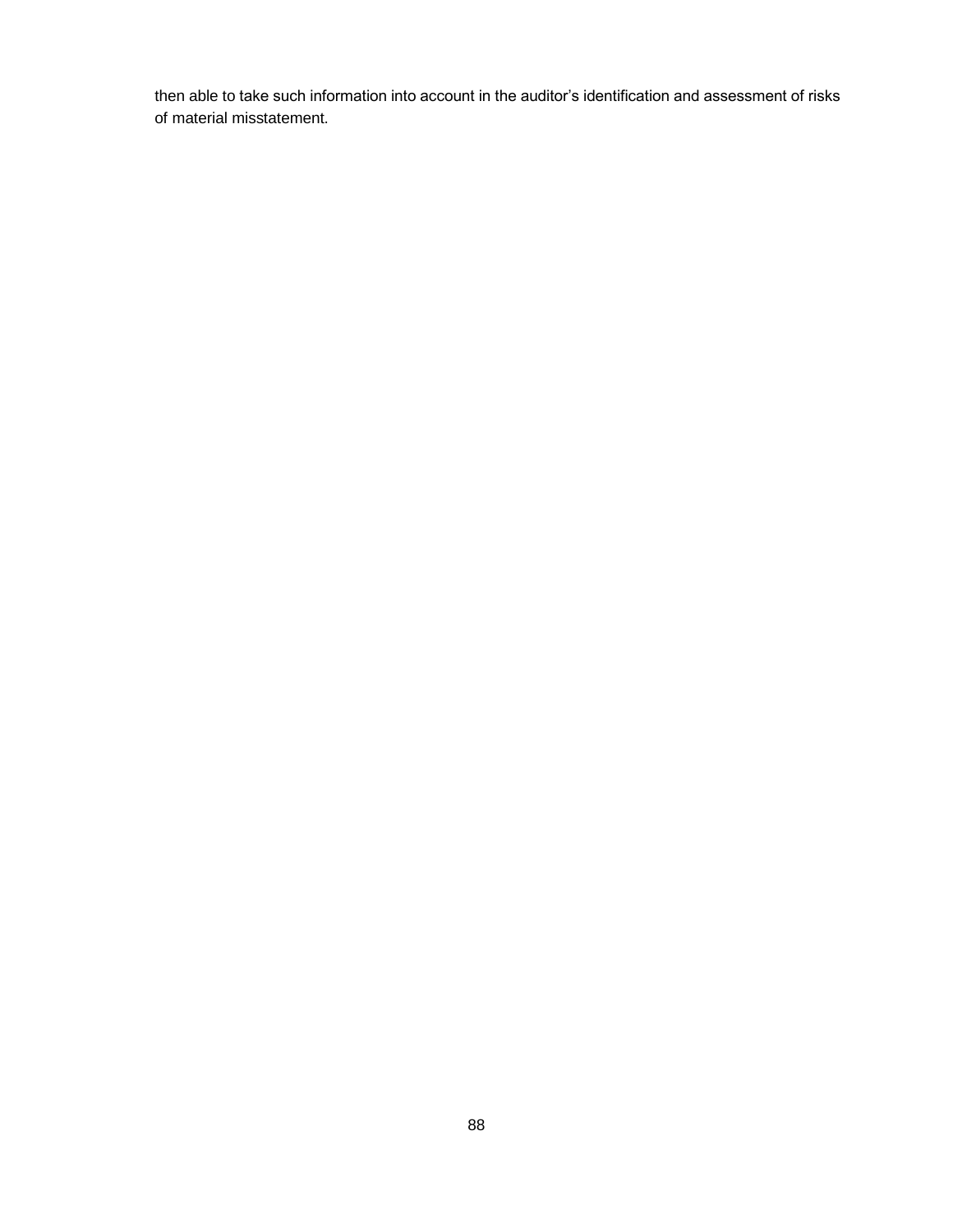# **Appendix 5**

(Ref: Para. 25(a), 26(b)‒(c), A94, A166‒A172)

# **Considerations for Understanding Information Technology (IT)**

This appendix provides further matters that the auditor may consider in understanding the entity's use of IT in its system of internal control.

## **Understanding the Entity's Use of Information Technology in the Components of the Entity's System of Internal Control**

1. An entity's system of internal control contains manual elements and automated elements (i.e., manual and automated controls and other resources used in the entity's system of internal control). An entity's mix of manual and automated elements varies with the nature and complexity of the entity's use of IT. An entity's use of IT affects the manner in which the information relevant to the preparation of the financial statements in accordance with the applicable financial reporting framework is processed, stored and communicated, and therefore affects the manner in which the entity's system of internal control is designed and implemented. Each component of the entity's system of internal control may use some extent of IT.

Generally, IT benefits an entity's system of internal control by enabling an entity to:

- Consistently apply predefined business rules and perform complex calculations in processing large volumes of transactions or data;
- Enhance the timeliness, availability and accuracy of information;
- Facilitate the additional analysis of information;
- Enhance the ability to monitor the performance of the entity's activities and its policies and procedures;
- Reduce the risk that controls will be circumvented; and
- Enhance the ability to achieve effective segregation of duties by implementing security controls in IT applications, databases and operating systems.
- 2. The characteristics of manual or automated elements are relevant to the auditor's identification and assessment of the risks of material misstatement, and further audit procedures based thereon. Automated controls may be more reliable than manual controls because they cannot be as easily bypassed, ignored, or overridden, and they are also less prone to simple errors and mistakes. Automated controls may be more effective than manual controls in the following circumstances:
	- High volume of recurring transactions, or in situations where errors that can be anticipated or predicted can be prevented, or detected and corrected, through automation.
	- Controls where the specific ways to perform the control can be adequately designed and automated.

### *Understanding the Entity's Use of Information Technology in the Information System (Ref: Para. 25(a))*

3. The entity's information system may include the use of manual and automated elements, which also affect the manner in which transactions are initiated, recorded, processed, and reported. In particular, procedures to initiate, record, process and report transactions may be enforced through the IT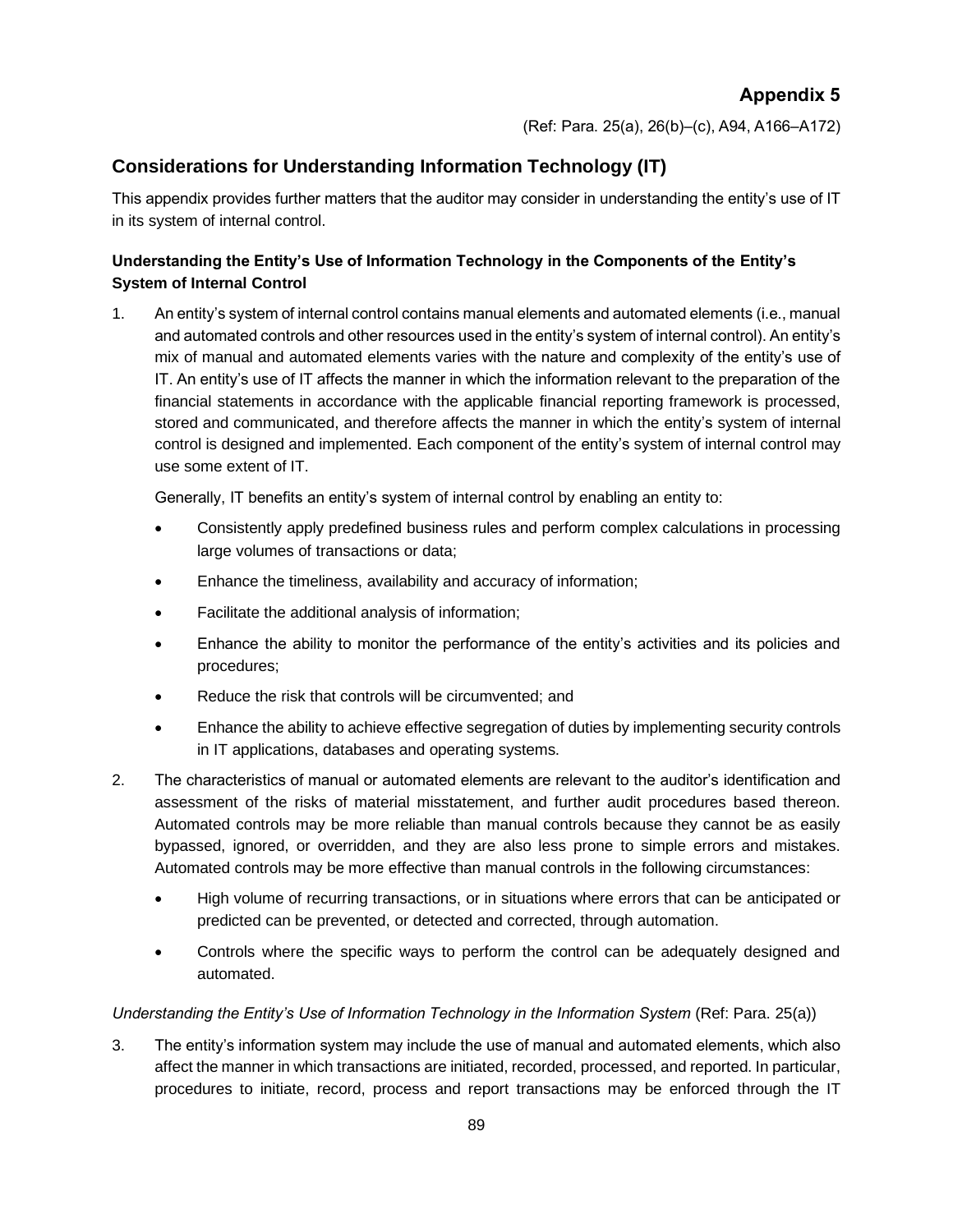applications used by the entity, and how the entity has configured those applications. In addition, records in the form of digital information may replace or supplement records in the form of paper documents.

4. In obtaining an understanding of the IT environment relevant to the flows of transactions and information processing in the information system, the auditor gathers information about the nature and characteristics of the IT applications used, as well as the supporting IT infrastructure and IT. The following table includes examples of matters that the auditor may consider in obtaining the understanding of the IT environment and includes examples of typical characteristics of IT environments based on the complexity of IT applications used in the entity's information system. However, such characteristics are directional and may differ depending on the nature of the specific IT applications in use by an entity.

|                                                                                                                                                                                                                  |                                                    | Examples of typical characteristics of:                                         |                                                                 |
|------------------------------------------------------------------------------------------------------------------------------------------------------------------------------------------------------------------|----------------------------------------------------|---------------------------------------------------------------------------------|-----------------------------------------------------------------|
|                                                                                                                                                                                                                  | Non-complex<br>commercial software                 | Mid-size and<br>moderately complex<br>commercial software<br>or IT applications | Large or complex<br>IT applications<br>(e.g., ERP)<br>systems)  |
| Matters related to extent of<br>automation and use of data:                                                                                                                                                      |                                                    |                                                                                 |                                                                 |
| The extent of automated<br>$\bullet$<br>procedures for processing,<br>and the complexity of<br>those procedures,<br>including, whether there is<br>highly automated,<br>paperless processing.                    | N/A                                                | N/A                                                                             | Extensive and often<br>complex automated<br>procedures          |
| The extent of the entity's<br>$\bullet$<br>reliance on system-<br>generated reports in the<br>processing of information.                                                                                         | Simple automated<br>report logic                   | Simple relevant<br>automated report<br>logic                                    | Complex<br>automated report<br>logic; Report-writer<br>software |
| How data is input (i.e.,<br>$\bullet$<br>manual input, customer or<br>vendor input, or file load).                                                                                                               | Manual data inputs                                 | Small number of data<br>inputs or simple<br>interfaces                          | Large number of<br>data inputs or<br>complex interfaces         |
| How IT facilitates<br>$\bullet$<br>communication between<br>applications, databases or<br>other aspects of the IT<br>environment, internally<br>and externally, as<br>appropriate, through<br>system interfaces. | No automated<br>interfaces (manual<br>inputs only) | Small number of data<br>inputs or simple<br>interfaces                          | Large number of<br>data inputs or<br>complex interfaces         |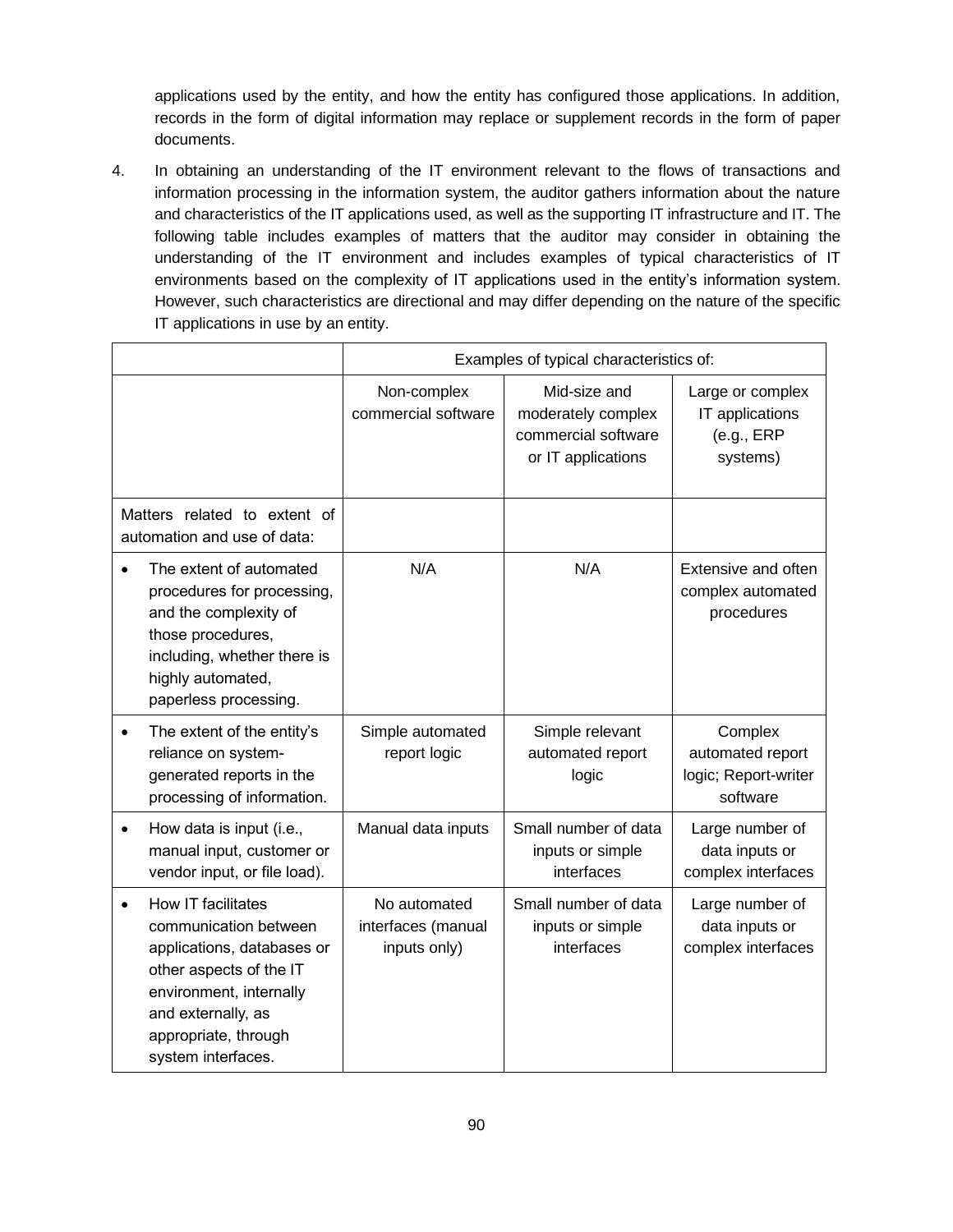|                                                                                                                                                                                                                                                                                                                             | Examples of typical characteristics of:                                                                                                            |                                                                                                                   |                                                                                                                                                                                              |  |  |
|-----------------------------------------------------------------------------------------------------------------------------------------------------------------------------------------------------------------------------------------------------------------------------------------------------------------------------|----------------------------------------------------------------------------------------------------------------------------------------------------|-------------------------------------------------------------------------------------------------------------------|----------------------------------------------------------------------------------------------------------------------------------------------------------------------------------------------|--|--|
|                                                                                                                                                                                                                                                                                                                             | Non-complex<br>commercial software                                                                                                                 | Mid-size and<br>moderately complex<br>commercial software<br>or IT applications                                   | Large or complex<br>IT applications<br>(e.g., ERP)<br>systems)                                                                                                                               |  |  |
| The volume and<br>$\bullet$<br>complexity of data in<br>digital form being<br>processed by the<br>information system,<br>including whether<br>accounting records or<br>other information are<br>stored in digital form and<br>the location of stored data.                                                                  | Low volume of data<br>Low volume of data<br>or simple data that<br>or simple data<br>is able to be verified<br>manually; Data<br>available locally |                                                                                                                   | Large volume of<br>data or complex<br>data; Data<br>warehouses; <sup>76</sup> Use<br>of internal or<br>external IT service<br>providers (e.g.,<br>third-party storage<br>or hosting of data) |  |  |
| Matters related to the IT<br>applications and IT<br>infrastructure:                                                                                                                                                                                                                                                         |                                                                                                                                                    |                                                                                                                   |                                                                                                                                                                                              |  |  |
| Purchased<br>The type of application<br>$\bullet$<br>(e.g., a commercial<br>application with little<br>application with little or no<br>or no customization<br>customization, or a highly-<br>customized or highly-<br>integrated application that<br>may have been purchased<br>and customized, or<br>developed in-house). |                                                                                                                                                    | Purchased<br>application or simple<br>legacy or low-end<br>ERP applications with<br>little or no<br>customization | Custom developed<br>applications or<br>more complex<br><b>ERPs with</b><br>significant<br>customization                                                                                      |  |  |
| The complexity of the<br>nature of the IT<br>applications and the<br>underlying IT<br>infrastructure.                                                                                                                                                                                                                       | Small, simple laptop<br>or client server-<br>based solution                                                                                        | Mature and stable<br>mainframe, small or<br>simple client server,<br>software as a service<br>cloud               | Complex<br>mainframe, large or<br>complex client<br>server, web-facing,<br>infrastructure as a<br>service cloud                                                                              |  |  |
| Whether there is third-<br>$\bullet$<br>party hosting or<br>outsourcing of IT.                                                                                                                                                                                                                                              | If outsourced,<br>competent, mature,<br>proven provider<br>(e.g., cloud provider)                                                                  | If outsourced,<br>competent, mature,<br>proven provider (e.g.,<br>cloud provider)                                 | Competent, mature<br>proven provider for<br>certain applications                                                                                                                             |  |  |

 $76$  A data warehouse is generally described as a central repository of integrated data from one or more disparate sources (such as multiple databases) from which reports may be generated or that may be used by the entity for other data analysis activities. A report-writer is an IT application that is used to extract data from one or more sources (such as a data warehouse, a database or an IT application) and present the data in a specified format.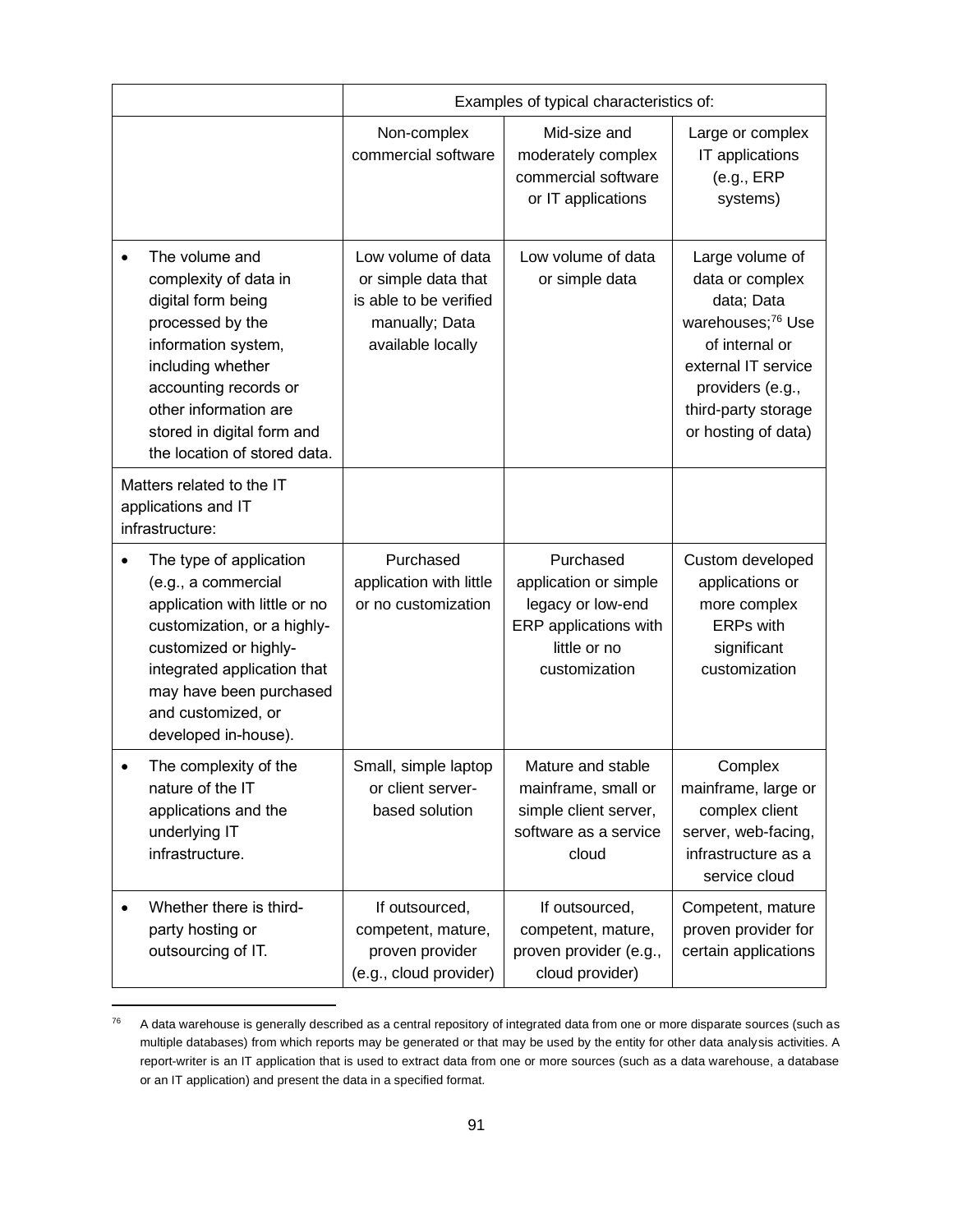|                                                                                                                                                                                                                                                                                                                            | Examples of typical characteristics of:                                                          |                                                                                                   |                                                                                           |  |  |
|----------------------------------------------------------------------------------------------------------------------------------------------------------------------------------------------------------------------------------------------------------------------------------------------------------------------------|--------------------------------------------------------------------------------------------------|---------------------------------------------------------------------------------------------------|-------------------------------------------------------------------------------------------|--|--|
|                                                                                                                                                                                                                                                                                                                            | Non-complex<br>commercial software                                                               | Mid-size and<br>moderately complex<br>commercial software<br>or IT applications                   | Large or complex<br>IT applications<br>(e.g., ERP)<br>systems)                            |  |  |
|                                                                                                                                                                                                                                                                                                                            |                                                                                                  |                                                                                                   | and new or start-up<br>provider for others                                                |  |  |
| Whether the entity is using<br>$\bullet$<br>emerging technologies<br>that affect its financial<br>reporting.                                                                                                                                                                                                               | No use of emerging<br>technologies                                                               | Limited use of<br>emerging<br>technologies in some<br>applications                                | Mixed use of<br>emerging<br>technologies<br>across platforms                              |  |  |
| Matters related to IT<br>processes:                                                                                                                                                                                                                                                                                        |                                                                                                  |                                                                                                   |                                                                                           |  |  |
| The personnel involved in<br>maintaining the IT<br>environment (the number<br>and skill level of the IT<br>support resources that<br>manage security and<br>changes to the IT<br>environment).                                                                                                                             | Few personnel with<br>limited IT knowledge<br>to process vendor<br>upgrades and<br>manage access | Limited personnel<br>with IT skills /<br>dedicated to IT                                          | Dedicated IT<br>departments with<br>skilled personnel,<br>including<br>programming skills |  |  |
| The complexity of<br>$\bullet$<br>processes to manage<br>access rights.                                                                                                                                                                                                                                                    | Single individual<br>with administrative<br>access manages<br>access rights                      | Few individuals with<br>administrative access<br>manage access rights                             | Complex processes<br>managed by IT<br>department for<br>access rights                     |  |  |
| The complexity of the<br>$\bullet$<br>security over the IT<br>environment, including<br>vulnerability of the IT<br>applications, databases,<br>and other aspects of the IT<br>environment to cyber<br>risks, particularly when<br>there are web-based<br>transactions or<br>transactions involving<br>external interfaces. | Simple on-premise<br>access with no<br>external web-facing<br>elements                           | Some web-based<br>applications with<br>primarily simple, role-<br>based security                  | Multiple platforms<br>with web-based<br>access and<br>complex security<br>models          |  |  |
| Whether program changes<br>$\bullet$<br>have been made to the<br>manner in which<br>information is processed,                                                                                                                                                                                                              | Commercial<br>software with no<br>source code<br>installed                                       | Some commercial<br>applications with no<br>source code and<br>other mature<br>applications with a | New or large<br>number or complex<br>changes, several<br>development cycles<br>each year  |  |  |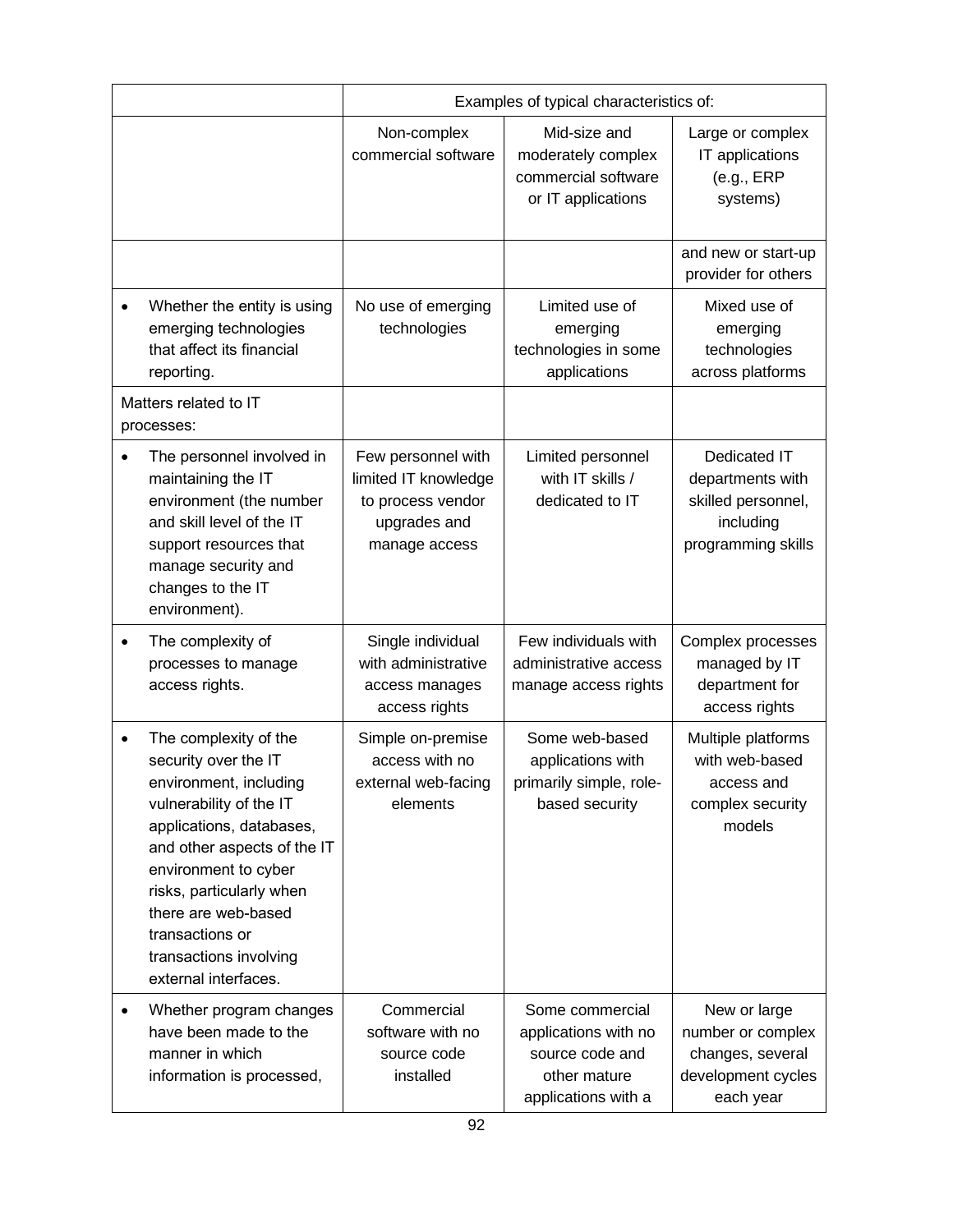|                                                                                                                                                                                                  | Examples of typical characteristics of:                                                |                                                                                                              |                                                                                                                             |  |
|--------------------------------------------------------------------------------------------------------------------------------------------------------------------------------------------------|----------------------------------------------------------------------------------------|--------------------------------------------------------------------------------------------------------------|-----------------------------------------------------------------------------------------------------------------------------|--|
|                                                                                                                                                                                                  | Non-complex<br>commercial software                                                     | Mid-size and<br>moderately complex<br>commercial software<br>or IT applications                              | Large or complex<br>IT applications<br>(e.g., ERP)<br>systems)                                                              |  |
| and the extent of such<br>changes during the period.                                                                                                                                             |                                                                                        | small number or<br>simple changes;<br>traditional systems<br>development lifecycle                           |                                                                                                                             |  |
| The extent of change<br>within the IT environment<br>(e.g., new aspects of the<br>IT environment or<br>significant changes in the<br>IT applications or the<br>underlying IT<br>infrastructure). | Changes limited to<br>version upgrades of<br>commercial software                       | Changes consist of<br>commercial software<br>upgrades, ERP<br>version upgrades, or<br>legacy enhancements    | New or large<br>number or complex<br>changes, several<br>development cycles<br>each year, heavy<br><b>ERP</b> customization |  |
| Whether there was a<br>major data conversion<br>during the period and, if<br>so, the nature and<br>significance of the<br>changes made, and how<br>the conversion was<br>undertaken.             | Software upgrades<br>provided by vendor;<br>No data conversion<br>features for upgrade | Minor version<br>upgrades for<br>commercial software<br>applications with<br>limited data being<br>converted | Major version<br>upgrade, new<br>release, platform<br>change                                                                |  |

### *Emerging Technologies*

5. Entities may use emerging technologies (e.g., blockchain, robotics or artificial intelligence) because such technologies may present specific opportunities to increase operational efficiencies or enhance financial reporting. When emerging technologies are used in the entity's information system relevant to the preparation of the financial statements, the auditor may include such technologies in the identification of IT applications and other aspects of the IT environment that are subject to risks arising from the use of IT. While emerging technologies may be seen to be more sophisticated or more complex compared to existing technologies, the auditor's responsibilities in relation to IT applications and identified general IT controls in accordance with paragraph 26(b)-(c) remain unchanged.

#### *Scalability*

6. Obtaining an understanding of the entity's IT environment may be more easily accomplished for a less complex entity that uses commercial software and when the entity does not have access to the source code to make any program changes. Such entities may not have dedicated IT resources but may have a person assigned in an administrator role for the purpose of granting employee access or installing vendor-provided updates to the IT applications. Specific matters that the auditor may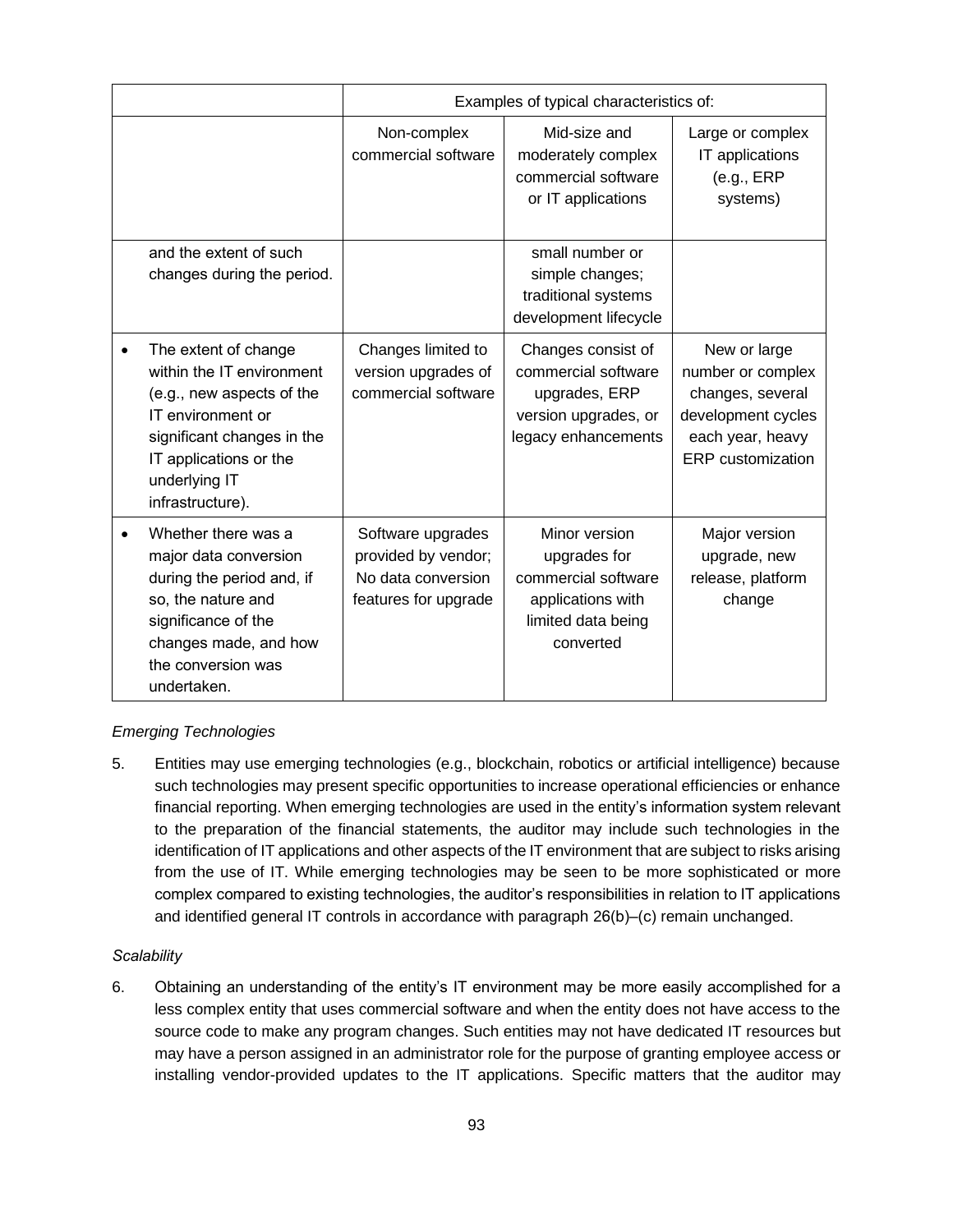consider in understanding the nature of a commercial accounting software package, which may be the single IT application used by a less complex entity in its information system, may include:

- The extent to which the software is well established and has a reputation for reliability;
- The extent to which it is possible for the entity to modify the source code of the software to include additional modules (i.e., add-ons) to the base software, or to make direct changes to data;
- The nature and extent of modifications that have been made to the software. Although an entity may not be able to modify the source code of the software, many software packages allow for configuration (e.g., setting or amending reporting parameters). These do not usually involve modifications to source code; however, the auditor may consider the extent to which the entity is able to configure the software when considering the completeness and accuracy of information produced by the software that is used as audit evidence; and
- The extent to which data related to the preparation of the financial statements can be directly accessed (i.e., direct access to the database without using the IT application) and the volume of data that is processed. The greater the volume of data, the more likely the entity may need controls that address maintaining the integrity of the data, which may include general IT controls over unauthorized access and changes to the data.
- 7. Complex IT environments may include highly-customized or highly-integrated IT applications and may therefore require more effort to understand. Financial reporting processes or IT applications may be integrated with other IT applications. Such integration may involve IT applications that are used in the entity's business operations and that provide information to the IT applications relevant to the flows of transactions and information processing in the entity's information system. In such circumstances, certain IT applications used in the entity's business operations may also be relevant to the preparation of the financial statements. Complex IT environments also may require dedicated IT departments that have structured IT processes supported by personnel that have software development and IT environment maintenance skills. In other cases, an entity may use internal or external service providers to manage certain aspects of, or IT processes within, its IT environment (e.g., third-party hosting).

Identifying IT Applications that are Subject to Risks Arising from the use of IT

8. Through understanding the nature and complexity of the entity's IT environment, including the nature and extent of information processing controls, the auditor may determine which IT applications the entity is relying upon to accurately process and maintain the integrity of financial information. The identification of IT applications on which the entity relies may affect the auditor's decision to test the automated controls within such IT applications, assuming that such automated controls address identified risks of material misstatement. Conversely, if the entity is not relying on an IT application, the automated controls within such IT application are unlikely to be appropriate or sufficiently precise for purposes of operating effectiveness tests. Automated controls that may be identified in accordance with paragraph 26(b) may include, for example, automated calculations or input, processing and output controls, such as a three-way match of a purchase order, vendor shipping document, and vendor invoice. When automated controls are identified by the auditor and the auditor determines through the understanding of the IT environment that the entity is relying on the IT application that includes those automated controls, it may be more likely for the auditor to identify the IT application as one that is subject to risks arising from the use of IT.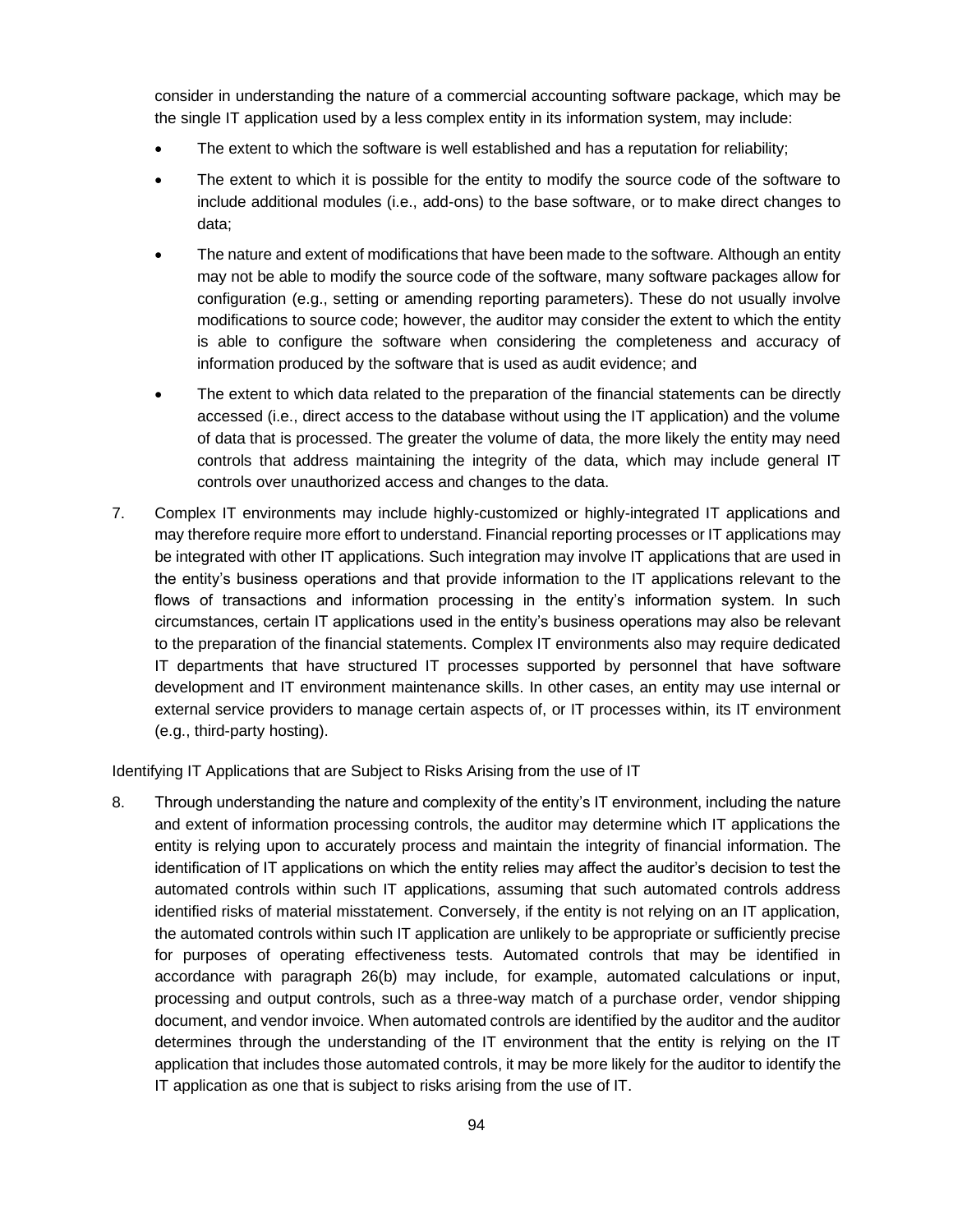- 9. In considering whether the IT applications for which the auditor has identified automated controls are subject to risks arising from the use of IT, the auditor is likely to consider whether, and the extent to which, the entity may have access to source code that enables management to make program changes to such controls or the IT applications. The extent to which the entity makes program or configuration changes and the extent to which the IT processes over such changes are formalized may also be relevant considerations. The auditor is also likely to consider the risk of inappropriate access or changes to data.
- 10. System-generated reports that the auditor may intend to use as audit evidence may include, for example, a trade receivable aging report or an inventory valuation report. For such reports, the auditor may obtain audit evidence about the completeness and accuracy of the reports by substantively testing the inputs and outputs of the report. In other cases, the auditor may plan to test the operating effectiveness of the controls over the preparation and maintenance of the report, in which case the IT application from which it is produced is likely to be subject to risks arising from the use of IT. In addition to testing the completeness and accuracy of the report, the auditor may plan to test the operating effectiveness of general IT controls that address risks related to inappropriate or unauthorized program changes to, or data changes in, the report.
- 11. Some IT applications may include report-writing functionality within them while some entities may also utilize separate report-writing applications (i.e., report-writers). In such cases, the auditor may need to determine the sources of system-generated reports (i.e., the application that prepares the report and the data sources used by the report) to determine the IT applications subject to risks arising from the use of IT.
- 12. The data sources used by IT applications may be databases that, for example, can only be accessed through the IT application or by IT personnel with database administration privileges. In other cases, the data source may be a data warehouse that may itself be considered to be an IT application subject to risks arising from the use of IT.
- 13. The auditor may have identified a risk for which substantive procedures alone are not sufficient because of the entity's use of highly-automated and paperless processing of transactions, which may involve multiple integrated IT applications. In such circumstances, the controls identified by the auditor are likely to include automated controls. Further, the entity may be relying on general IT controls to maintain the integrity of the transactions processed and other information used in processing. In such cases, the IT applications involved in the processing and the storage of the information are likely subject to risks arising from the use of IT.

#### *End-User Computing*

- 14. Although audit evidence may also come in the form of system-generated output that is used in a calculation performed in an end-user computing tool (e.g., spreadsheet software or simple databases), such tools are not typically identified as IT applications in the context of paragraph 26(b). Designing and implementing controls around access and change to end-user computing tools may be challenging, and such controls are rarely equivalent to, or as effective as, general IT controls. Rather, the auditor may consider a combination of information processing controls, taking into account the purpose and complexity of the end-user computing involved, such as:
	- Information processing controls over the initiation and processing of the source data, including relevant automated or interface controls to the point from which the data is extracted (i.e., the data warehouse);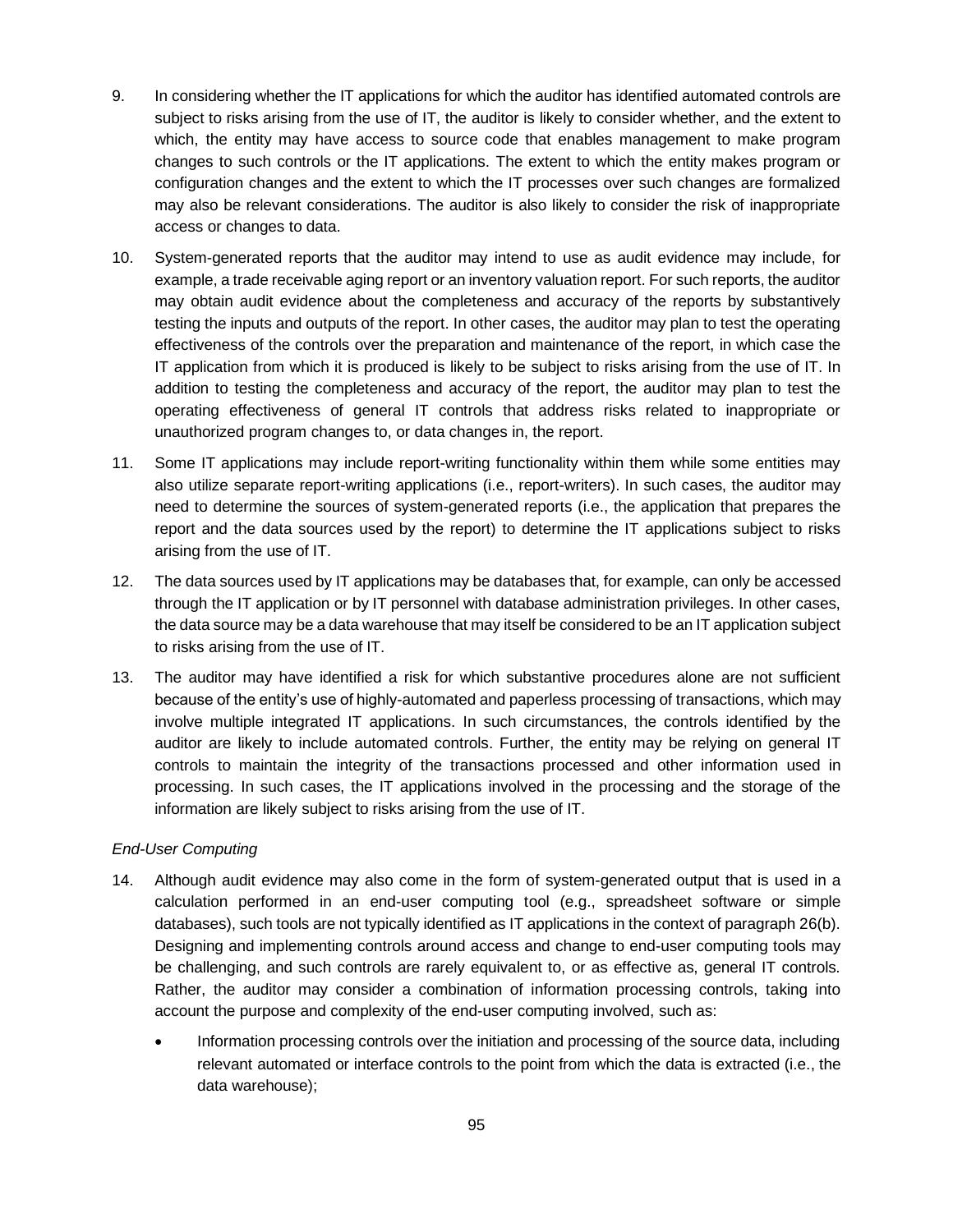- Controls to check that the logic is functioning as intended, for example, controls which 'prove' the extraction of data, such as reconciling the report to the data from which it was derived, comparing the individual data from the report to the source and vice versa, and controls which check the formulas or macros; or
- Use of validation software tools, which systematically check formulas or macros, such as spreadsheet integrity tools.

### **Scalability**

15. The entity's ability to maintain the integrity of information stored and processed in the information system may vary based on the complexity and volume of the related transactions and other information. The greater the complexity and volume of data that supports a significant class of transactions, account balance or disclosure, the less likely it may become for the entity to maintain integrity of that information through information processing controls alone (e.g., input and output controls or review controls). It also becomes less likely that the auditor will be able to obtain audit evidence about the completeness and accuracy of such information through substantive testing alone when such information is used as audit evidence. In some circumstances, when volume and complexity of transactions are lower, management may have an information processing control that is sufficient to verify the accuracy and completeness of the data (e.g., individual sales orders processed and billed may be reconciled to the hard copy originally entered into the IT application). When the entity relies on general IT controls to maintain the integrity of certain information used by IT applications, the auditor may determine that the IT applications that maintain that information are subject to risks arising from the use of IT.

| Example characteristics of an IT application<br>that is likely not subject to risks arising from IT                                                                                                             | Example characteristics of an IT application<br>that is likely subject to risks arising from IT                                                                                                                                                                                                                                                  |  |
|-----------------------------------------------------------------------------------------------------------------------------------------------------------------------------------------------------------------|--------------------------------------------------------------------------------------------------------------------------------------------------------------------------------------------------------------------------------------------------------------------------------------------------------------------------------------------------|--|
| Standalone applications.<br>The volume of data (transactions) is not<br>significant.<br>The application's functionality is<br>complex.<br>Each transaction is supported by original<br>hard copy documentation. | Applications are interfaced.<br>$\bullet$<br>The volume of data (transactions) is<br>$\bullet$<br>significant.<br>The application's functionality is complex<br>not<br>$\bullet$<br>as:<br>The application automatically initiates<br>transactions; and<br>There are a variety of complex<br>calculations<br>underlying<br>automated<br>entries. |  |
| IT application is likely not subject to risks arising<br>from IT because:                                                                                                                                       | IT application is likely subject to risks arising<br>from IT because:                                                                                                                                                                                                                                                                            |  |
| The volume of data is not significant and<br>therefore management is not relying upon<br>general IT controls to process or maintain<br>the data.                                                                | Management relies on an application<br>$\bullet$<br>system to process or maintain data as the<br>volume of data is significant.<br>Management relies upon the application<br>$\bullet$                                                                                                                                                           |  |
| Management does not rely on automated<br>controls or other automated functionality.<br>The auditor has not identified automated                                                                                 | system to perform certain automated<br>controls that the auditor has also identified.                                                                                                                                                                                                                                                            |  |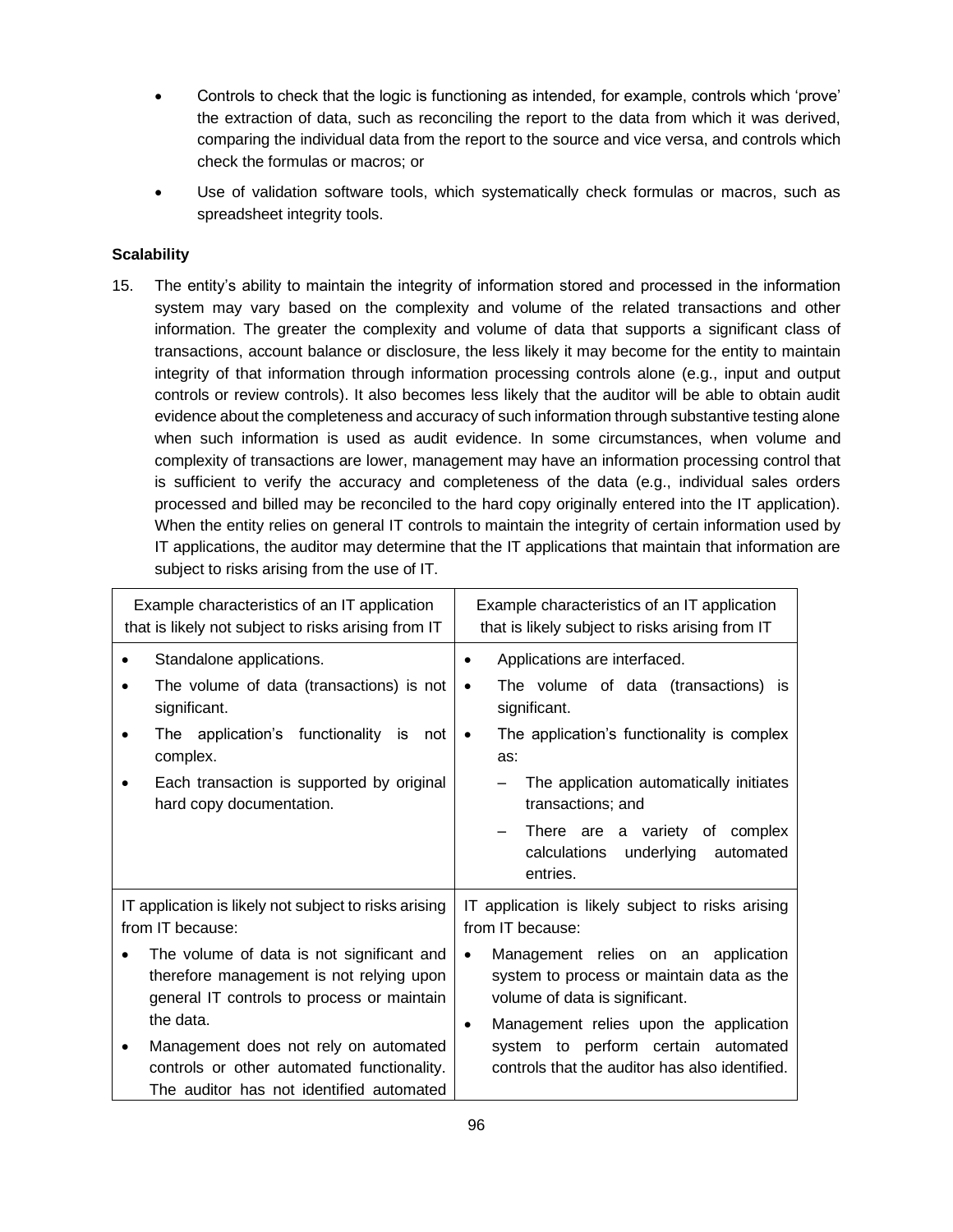| controls in accordance with paragraph<br>$26(a)$ .                                                                                                                                                                                                 |
|----------------------------------------------------------------------------------------------------------------------------------------------------------------------------------------------------------------------------------------------------|
| Although<br>management uses<br>system-<br>generated reports in their controls, it does<br>not rely on these reports. Instead, it<br>reconciles the reports back to the hard copy<br>documentation and verifies the calculations<br>in the reports. |
| The auditor will directly test information<br>produced by the entity used as audit<br>evidence.                                                                                                                                                    |

*Other Aspects of the IT Environment that Are Subject to Risks Arising from the Use of IT*

- 16. When the auditor identifies IT applications that are subject to risks arising from the use of IT, other aspects of the IT environment are also typically subject to risks arising from the use of IT. The IT infrastructure includes the databases, operating system, and network. Databases store the data used by IT applications and may consist of many interrelated data tables. Data in databases may also be accessed directly through database management systems by IT or other personnel with database administration privileges. The operating system is responsible for managing communications between hardware, IT applications, and other software used in the network. As such, IT applications and databases may be directly accessed through the operating system. A network is used in the IT infrastructure to transmit data and to share information, resources and services through a common communications link. The network also typically establishes a layer of logical security (enabled through the operating system) for access to the underlying resources.
- 17. When IT applications are identified by the auditor to be subject to risks arising from IT, the database(s) that stores the data processed by an identified IT application is typically also identified. Similarly, because an IT application's ability to operate is often dependent on the operating system and IT applications and databases may be directly accessed from the operating system, the operating system is typically subject to risks arising from the use of IT. The network may be identified when it is a central point of access to the identified IT applications and related databases or when an IT application interacts with vendors or external parties through the internet, or when web-facing IT applications are identified by the auditor.

#### *Identifying Risks Arising from the Use of IT and General IT Controls*

- 18. Examples of risks arising from the use of IT include risks related to inappropriate reliance on IT applications that are inaccurately processing data, processing inaccurate data, or both, such as
	- Unauthorized access to data that may result in destruction of data or improper changes to data, including the recording of unauthorized or non-existent transactions, or inaccurate recording of transactions. Particular risks may arise where multiple users access a common database.
	- The possibility of IT personnel gaining access privileges beyond those necessary to perform their assigned duties thereby breaking down segregation of duties.
	- Unauthorized changes to data in master files.
	- Unauthorized changes to IT applications or other aspects of the IT environment.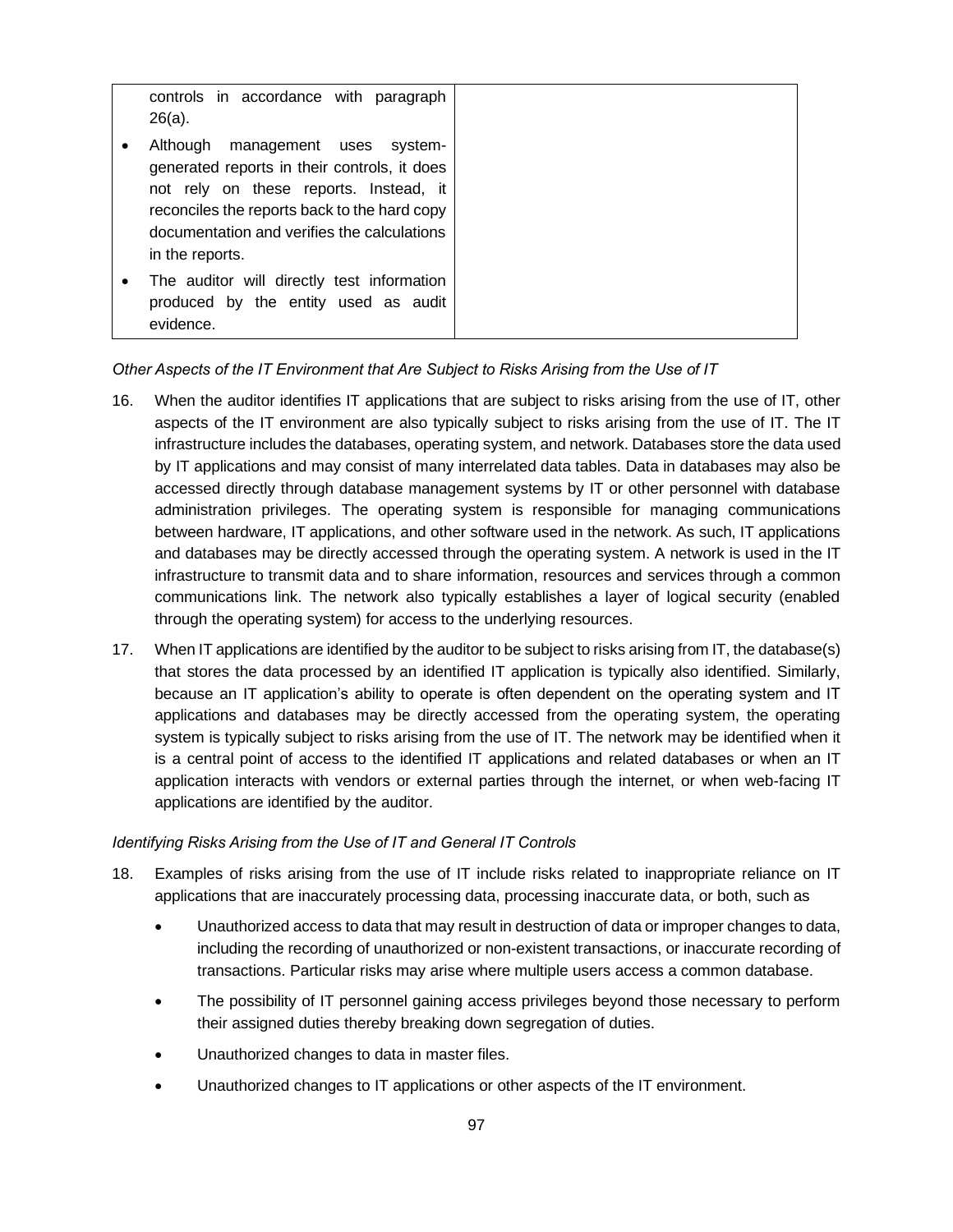- Failure to make necessary changes to IT applications or other aspects of the IT environment.
- Inappropriate manual intervention.
- Potential loss of data or inability to access data as required.
- 19. The auditor's consideration of unauthorized access may include risks related to unauthorized access by internal or external parties (often referred to as cybersecurity risks). Such risks may not necessarily affect financial reporting, as an entity's IT environment may also include IT applications and related data that address operational or compliance needs. It is important to note that cyber incidents usually first occur through the perimeter and internal network layers, which tend to be further removed from the IT application, database and operating systems that affect the preparation of the financial statements. Accordingly, if information about a security breach has been identified, the auditor ordinarily considers the extent to which such a breach had the potential to affect financial reporting. If financial reporting may be affected, the auditor may decide to understand, and test the related controls to determine the possible impact or scope of potential misstatements in the financial statements or may determine that the entity has provided adequate disclosures in relation to such security breach.
- 20. In addition, laws and regulations that may have a direct or indirect effect on the entity's financial statements may include data protection legislation. Considering an entity's compliance with such laws or regulations, in accordance with SSA 250 (Revised), $77$  may involve understanding the entity's IT processes and general IT controls that the entity has implemented to address the relevant laws or regulations.
- 21. General IT controls are implemented to address risks arising from the use of IT. Accordingly, the auditor uses the understanding obtained about the identified IT applications and other aspects of the IT environment and the applicable risks arising from the use of IT in determining the general IT controls to identify. In some cases, an entity may use common IT processes across its IT environment or across certain IT applications, in which case common risks arising from the use of IT and common general IT controls may be identified.
- 22. In general, a greater number of general IT controls related to IT applications and databases are likely to be identified than for other aspects of the IT environment. This is because these aspects are the most closely concerned with the information processing and storage of information in the entity's information system. In identifying general IT controls, the auditor may consider controls over actions of both end users and of the entity's IT personnel or IT service providers.
- 23. **Appendix 6** provides further explanation of the nature of the general IT controls typically implemented for different aspects of the IT environment. In addition, examples of general IT controls for different IT processes are provided.

<sup>77</sup> SSA 250 (Revised), Paragraph A6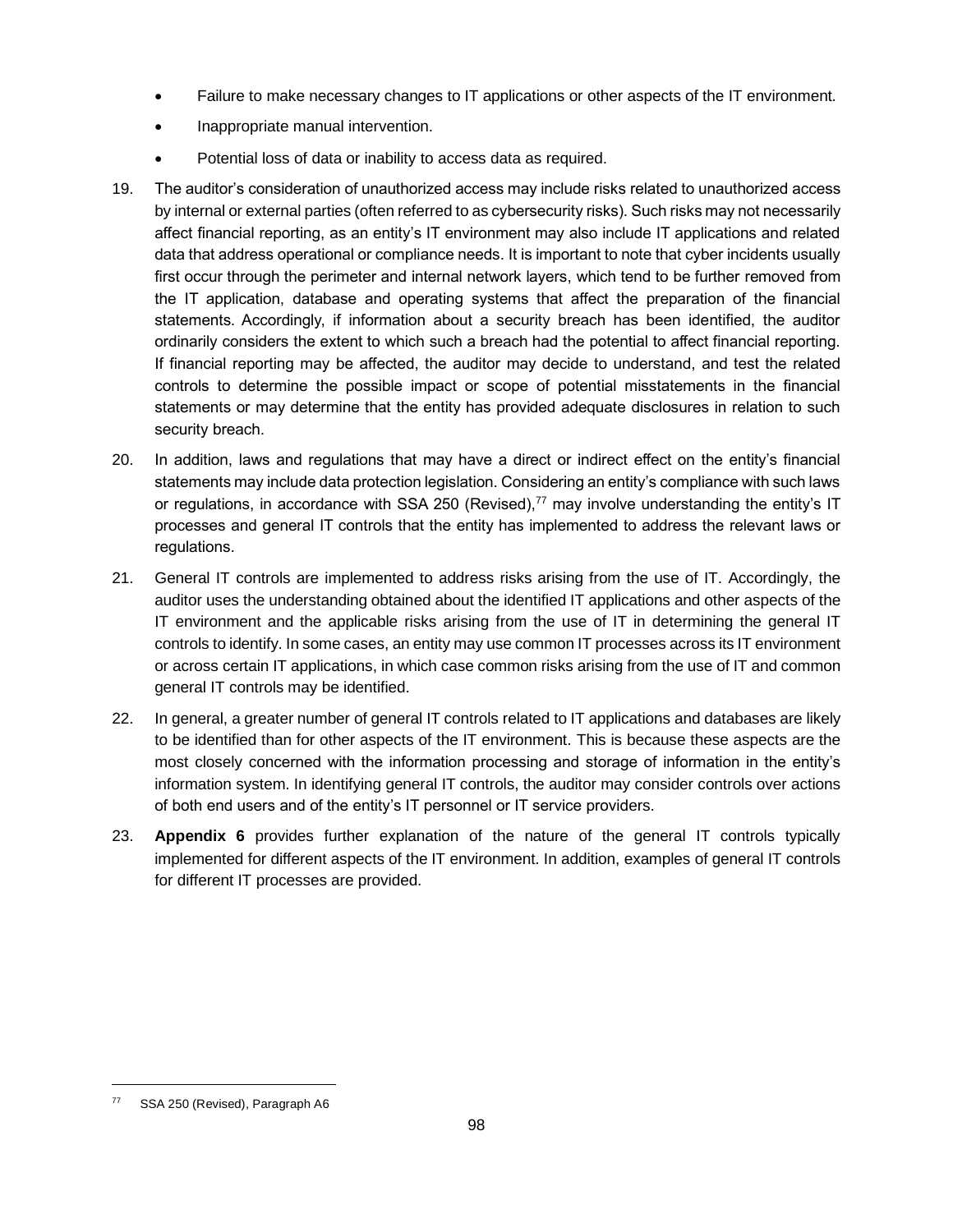# **Appendix 6**

(Ref: Para. 25(c)(ii), A173‒A174)

## **Considerations for Understanding General IT Controls**

*This appendix provides further matters that the auditor may consider in understanding general IT controls.* 

- 1. The nature of the general IT controls typically implemented for each of the aspects of the IT environment:
	- (a) Applications

General IT controls at the IT application layer will correlate to the nature and extent of application functionality and the access paths allowed in the technology. For example, more controls will be relevant for highly-integrated IT applications with complex security options than a legacy IT application supporting a small number of account balances with access methods only through transactions.

(b) Database

General IT controls at the database layer typically address risks arising from the use of IT related to unauthorized updates to financial reporting information in the database through direct database access or execution of a script or program.

(c) Operating system

General IT controls at the operating system layer typically address risks arising from the use of IT related to administrative access, which can facilitate the override of other controls. This includes actions such as compromising other user's credentials, adding new, unauthorized users, loading malware or executing scripts or other unauthorized programs.

(d) Network

General IT controls at the network layer typically address risks arising from the use of IT related to network segmentation, remote access, and authentication. Network controls may be relevant when an entity has web-facing applications used in financial reporting. Network controls are also may be relevant when the entity has significant business partner relationships or third-party outsourcing, which may increase data transmissions and the need for remote access.

- 2. Examples of general IT controls that may exist, organized by IT process include:
	- (a) Process to manage access:
		- o *Authentication*

Controls that ensure a user accessing the IT application or other aspect of the IT environment is using the user's own log-in credentials (i.e., the user is not using another user's credentials).

o *Authorization*

Controls that allow users to access the information necessary for their job responsibilities and nothing further, which facilitates appropriate segregation of duties.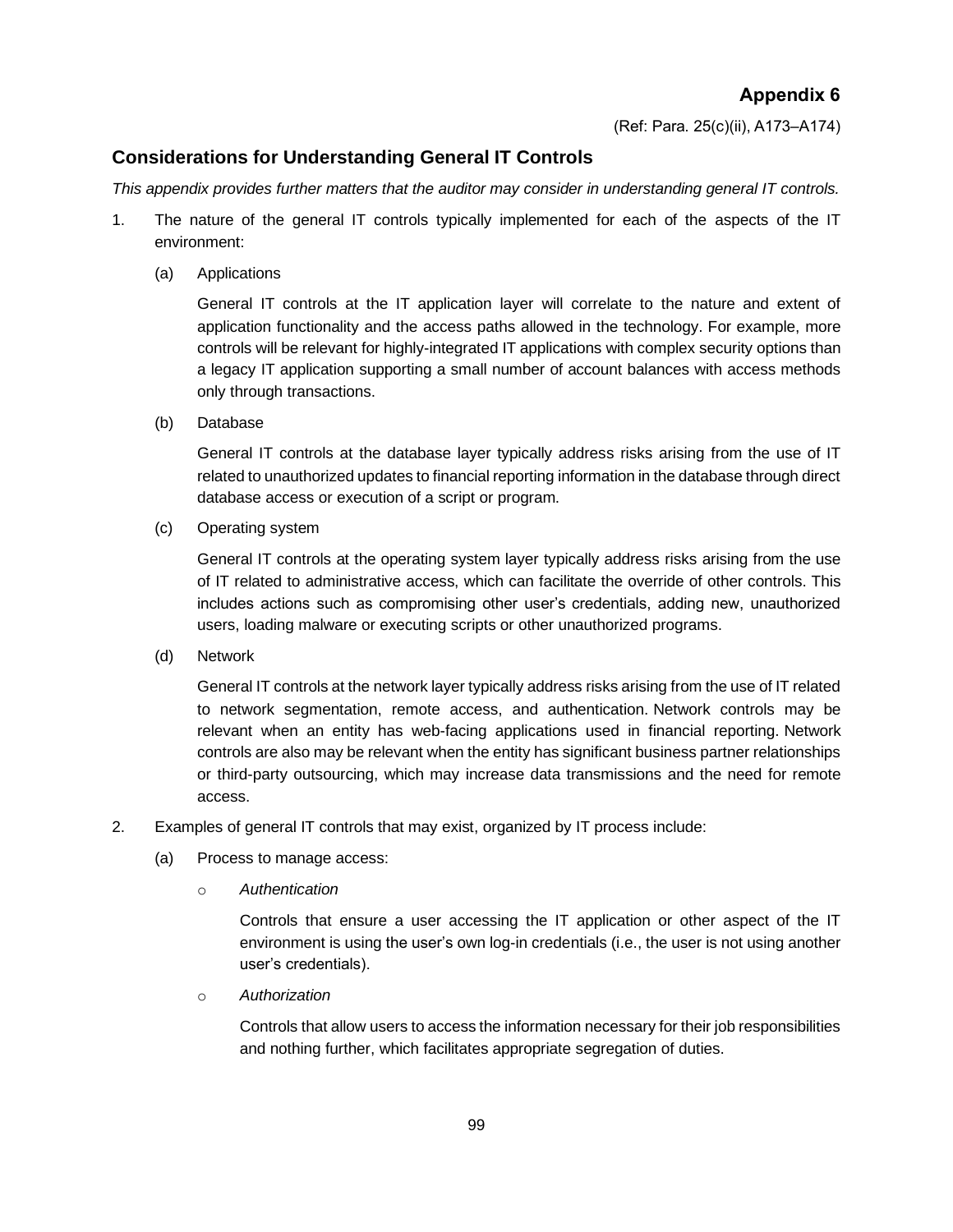o *Provisioning*

Controls to authorize new users and modifications to existing users' access privileges.

o *Deprovisioning*

Controls to remove user access upon termination or transfer.

o *Privileged access*

Controls over administrative or powerful users' access.

o *User access reviews*

Controls to recertify or evaluate user access for ongoing authorization over time.

o *Security configuration controls*

Each technology generally has key configuration settings that help restrict access to the environment.

o *Physical access*

Controls over physical access to the data center and hardware, as such access may be used to override other controls.

- (b) Process to manage program or other changes to the IT environment:
	- o *Change management process*

Controls over the process to design, program, test and migrate changes to a production (i.e., end user) environment.

o *Segregation of duties over change migration*

Controls that segregate access to make and migrate changes to a production environment.

o *Systems development or acquisition or implementation*

Controls over initial IT application development or implementation (or in relation to other aspects of the IT environment).

o *Data conversion*

Controls over the conversion of data during development, implementation or upgrades to the IT environment.

- (c) Process to manage IT operations
	- o *Job scheduling*

Controls over access to schedule and initiate jobs or programs that may affect financial reporting.

o *Job monitoring*

Controls to monitor financial reporting jobs or programs for successful execution.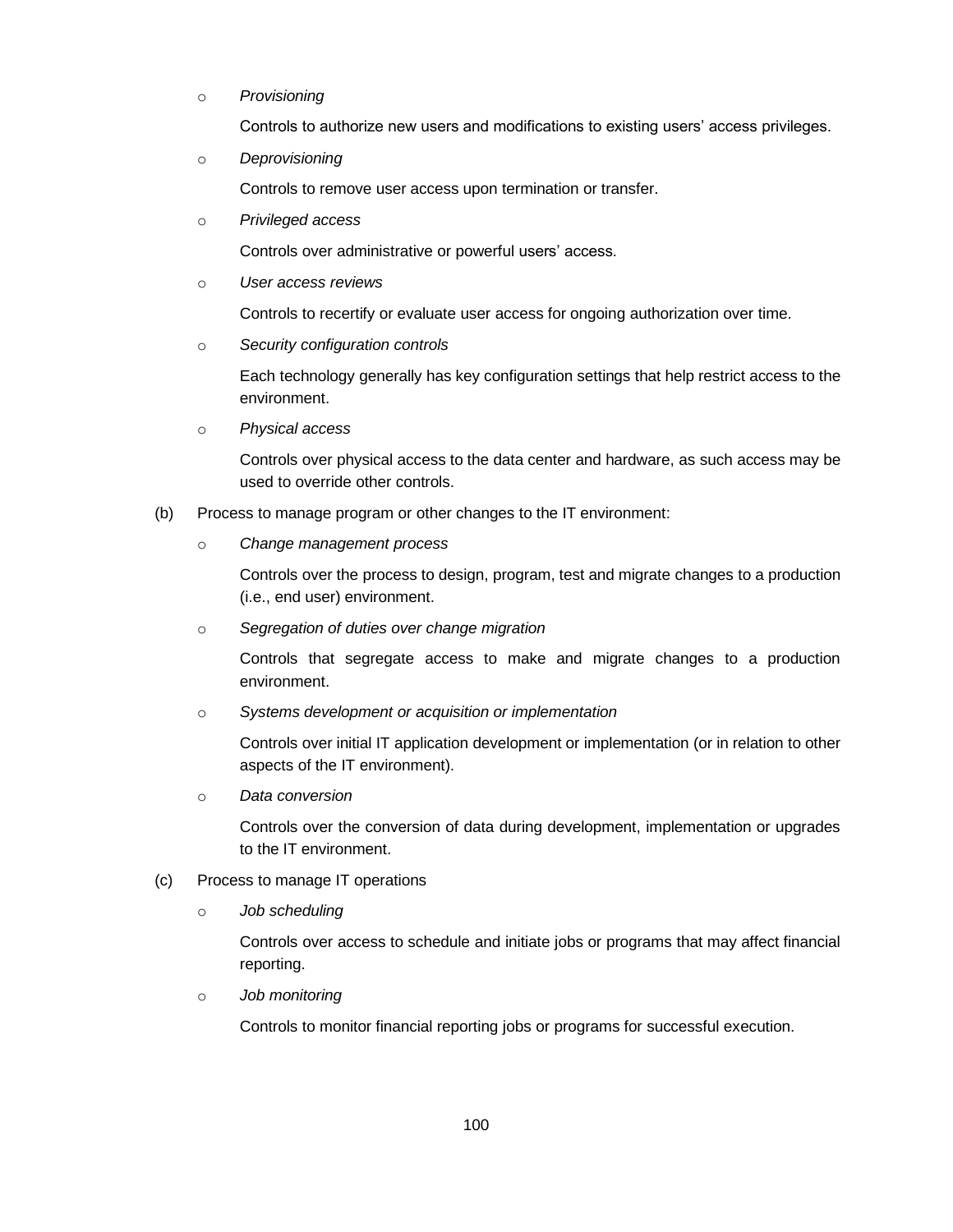o *Backup and recovery* 

Controls to ensure backups of financial reporting data occur as planned and that such data is available and able to be accessed for timely recovery in the event of an outage or attack.

o *Intrusion detection*

Controls to monitor for vulnerabilities and or intrusions in the IT environment.

The table below illustrates examples of general IT controls to address examples of risks arising from the use of IT, including for different IT applications based on their nature.

| <b>Process</b>       | <b>Risks</b>                                                                                                                                                                               | <b>Controls</b>                                                                                                                                                                                                                                                | <b>IT Applications</b>                                                     |                                                                                                                        |                                                                                                       |
|----------------------|--------------------------------------------------------------------------------------------------------------------------------------------------------------------------------------------|----------------------------------------------------------------------------------------------------------------------------------------------------------------------------------------------------------------------------------------------------------------|----------------------------------------------------------------------------|------------------------------------------------------------------------------------------------------------------------|-------------------------------------------------------------------------------------------------------|
| IT<br><b>Process</b> | <b>Example Risks</b><br><b>Arising from</b><br>the Use of IT                                                                                                                               | <b>Example General</b><br><b>IT Controls</b>                                                                                                                                                                                                                   | Non-complex<br>commercial<br>software -<br><b>Applicable</b><br>(yes / no) | Mid-size and<br>moderately<br>complex<br>commercial<br>software or<br>IT<br>applications<br>- Applicable<br>(yes / no) | Large or<br>complex IT<br>applications<br>(e.g., ERP<br>systems) -<br><b>Applicable</b><br>(yes / no) |
| Manage<br>Access     | User-access<br>privileges:<br>Users have<br>access<br>privileges<br>beyond those<br>necessary to<br>perform their<br>assigned<br>duties, which<br>may create<br>improper<br>segregation of | Management<br>approves the nature<br>and extent of user-<br>access privileges for<br>new and modified<br>user access,<br>including standard<br>application<br>profiles/roles, critical<br>financial reporting<br>transactions, and<br>segregation of<br>duties | Yes - instead<br>of user access<br>reviews noted<br>below                  | Yes                                                                                                                    | Yes                                                                                                   |
|                      | duties.                                                                                                                                                                                    | Access for<br>terminated or<br>transferred users is<br>removed or<br>modified in a timely<br>manner                                                                                                                                                            | Yes - instead<br>of user access<br>reviews below                           | Yes                                                                                                                    | Yes                                                                                                   |
|                      |                                                                                                                                                                                            | User access is<br>periodically<br>reviewed                                                                                                                                                                                                                     | Yes - instead<br>οf<br>provisioning/                                       | $Yes - for$<br>certain<br>applications                                                                                 | Yes                                                                                                   |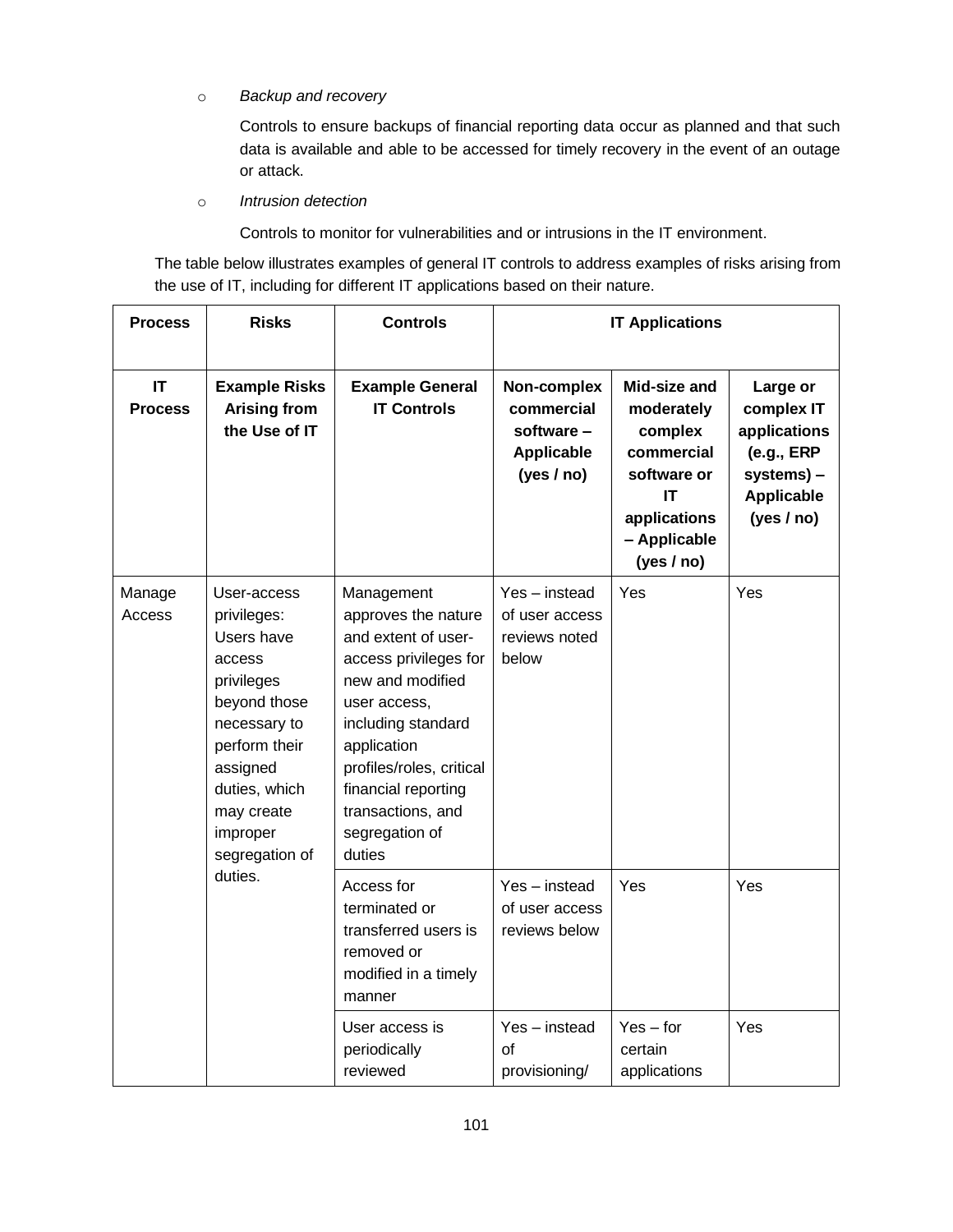| <b>Process</b>       | <b>Risks</b>                                                                                                                                                | <b>Controls</b>                                                                                                                                                                                                                           | <b>IT Applications</b>                                                     |                                                                                                                        |                                                                                                       |
|----------------------|-------------------------------------------------------------------------------------------------------------------------------------------------------------|-------------------------------------------------------------------------------------------------------------------------------------------------------------------------------------------------------------------------------------------|----------------------------------------------------------------------------|------------------------------------------------------------------------------------------------------------------------|-------------------------------------------------------------------------------------------------------|
| IT<br><b>Process</b> | <b>Example Risks</b><br><b>Arising from</b><br>the Use of IT                                                                                                | <b>Example General</b><br><b>IT Controls</b>                                                                                                                                                                                              | Non-complex<br>commercial<br>software -<br><b>Applicable</b><br>(yes / no) | Mid-size and<br>moderately<br>complex<br>commercial<br>software or<br>IT<br>applications<br>- Applicable<br>(yes / no) | Large or<br>complex IT<br>applications<br>(e.g., ERP<br>systems) -<br><b>Applicable</b><br>(yes / no) |
|                      |                                                                                                                                                             |                                                                                                                                                                                                                                           | Deprovisioning<br>controls above                                           |                                                                                                                        |                                                                                                       |
|                      |                                                                                                                                                             | Segregation of<br>duties is monitored<br>and conflicting<br>access is either<br>removed or mapped<br>to mitigating<br>controls, which are<br>documented and<br>tested                                                                     | $N/A - no$<br>system<br>enabled<br>segregation                             | $Yes - for$<br>certain<br>applications                                                                                 | Yes                                                                                                   |
|                      |                                                                                                                                                             | Privileged-level<br>access (e.g.,<br>configuration, data<br>and security<br>administrators) is<br>authorized and<br>appropriately<br>restricted                                                                                           | Yes - likely at<br>IT application<br>layer only                            | $Yes - at IT$<br>application<br>and certain<br>layers of IT<br>environment<br>for platform                             | $Yes - at all$<br>layers of IT<br>environment<br>for platform                                         |
| Manage<br>Access     | Direct data<br>access:<br>Inappropriate<br>changes are<br>made directly to<br>financial data<br>through means<br>other than<br>application<br>transactions. | Access to<br>application data files<br>or database<br>objects/tables/data<br>is limited to<br>authorized<br>personnel, based on<br>their job<br>responsibilities and<br>assigned role, and<br>such access is<br>approved by<br>management | N/A                                                                        | $Yes - for$<br>certain<br>applications<br>and<br>databases                                                             | Yes                                                                                                   |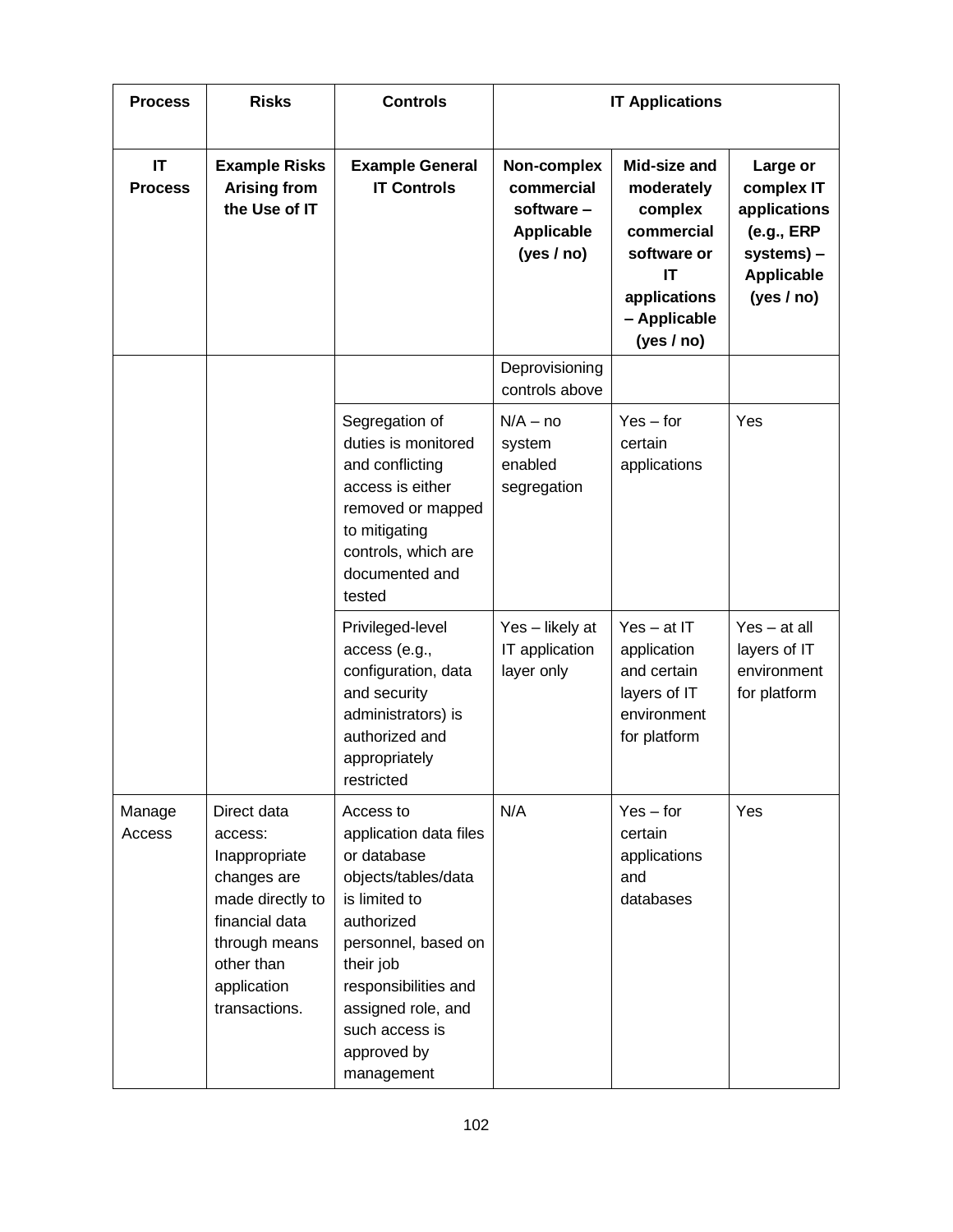| <b>Process</b>       | <b>Risks</b>                                                                                                                                                               | <b>Controls</b>                                                                                                                                                                                                                                                                                                                                            | <b>IT Applications</b>                                                     |                                                                                                                               |                                                                                                       |
|----------------------|----------------------------------------------------------------------------------------------------------------------------------------------------------------------------|------------------------------------------------------------------------------------------------------------------------------------------------------------------------------------------------------------------------------------------------------------------------------------------------------------------------------------------------------------|----------------------------------------------------------------------------|-------------------------------------------------------------------------------------------------------------------------------|-------------------------------------------------------------------------------------------------------|
| IT<br><b>Process</b> | <b>Example Risks</b><br><b>Arising from</b><br>the Use of IT                                                                                                               | <b>Example General</b><br><b>IT Controls</b>                                                                                                                                                                                                                                                                                                               | Non-complex<br>commercial<br>software -<br><b>Applicable</b><br>(yes / no) | Mid-size and<br>moderately<br>complex<br>commercial<br>software or<br><b>IT</b><br>applications<br>- Applicable<br>(yes / no) | Large or<br>complex IT<br>applications<br>(e.g., ERP<br>systems) -<br><b>Applicable</b><br>(yes / no) |
| Manage<br>Access     | System<br>settings:<br>Systems are<br>not adequately<br>configured or<br>updated to<br>restrict system<br>access to<br>properly<br>authorized and<br>appropriate<br>users. | Access is<br>authenticated<br>through unique user<br>IDs and passwords<br>or other methods as<br>a mechanism for<br>validating that users<br>are authorized to<br>gain access to the<br>system. Password<br>parameters meet<br>company or industry<br>standards (e.g.,<br>password minimum<br>length and<br>complexity,<br>expiration, account<br>lockout) | $Yes -$<br>password<br>authentication<br>only                              | Yes – mix of<br>password and<br>multi-factor<br>authentication                                                                | Yes                                                                                                   |
|                      |                                                                                                                                                                            | The key attributes of $  N/A - no$<br>the security<br>configuration are<br>appropriately<br>implemented                                                                                                                                                                                                                                                    | technical<br>security<br>configurations<br>exist                           | $Yes - for$<br>certain<br>applications<br>and<br>databases                                                                    | Yes                                                                                                   |
| Manage<br>Change     | Application<br>changes:<br>Inappropriate<br>changes are<br>made to<br>application<br>systems or                                                                            | Application changes<br>are appropriately<br>tested and<br>approved before<br>being moved into<br>the production<br>environment                                                                                                                                                                                                                             | $N/A -$ would<br>verify no<br>source code<br>installed                     | Yes - for non-<br>commercial<br>software                                                                                      | Yes                                                                                                   |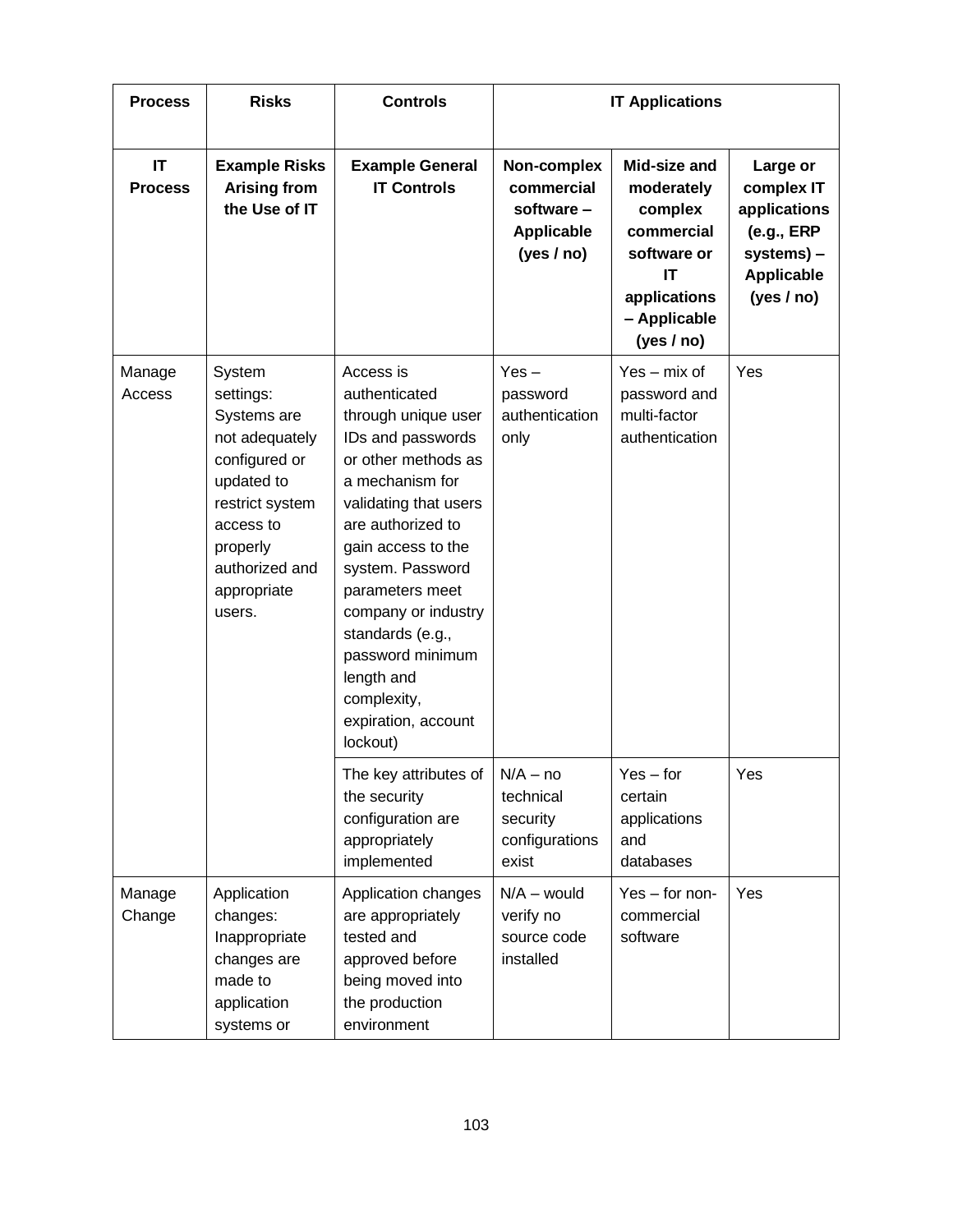| <b>Process</b>       | <b>Risks</b>                                                                                                                                                                                                      | <b>Controls</b>                                                                                                                                                                | <b>IT Applications</b>                                                     |                                                                                                                        |                                                                                                       |
|----------------------|-------------------------------------------------------------------------------------------------------------------------------------------------------------------------------------------------------------------|--------------------------------------------------------------------------------------------------------------------------------------------------------------------------------|----------------------------------------------------------------------------|------------------------------------------------------------------------------------------------------------------------|-------------------------------------------------------------------------------------------------------|
| IT<br><b>Process</b> | <b>Example Risks</b><br><b>Arising from</b><br>the Use of IT                                                                                                                                                      | <b>Example General</b><br><b>IT Controls</b>                                                                                                                                   | Non-complex<br>commercial<br>software -<br><b>Applicable</b><br>(yes / no) | Mid-size and<br>moderately<br>complex<br>commercial<br>software or<br>IT<br>applications<br>- Applicable<br>(yes / no) | Large or<br>complex IT<br>applications<br>(e.g., ERP<br>systems) -<br><b>Applicable</b><br>(yes / no) |
|                      | programs that<br>contain relevant<br>automated<br>controls (i.e.,<br>configurable<br>settings,<br>automated<br>algorithms,<br>automated<br>calculations,<br>and automated<br>data extraction)<br>or report logic. | Access to<br>implement changes<br>into the application<br>production<br>environment is<br>appropriately<br>restricted and<br>segregated from the<br>development<br>environment | N/A                                                                        | Yes for non-<br>commercial<br>software                                                                                 | Yes                                                                                                   |
| Manage<br>Change     | Database<br>changes:<br>Inappropriate<br>changes are<br>made to the<br>database<br>structure and<br>relationships<br>between the<br>data.                                                                         | Database changes<br>are appropriately<br>tested and<br>approved before<br>being moved into<br>the production<br>environment                                                    | $N/A - no$<br>database<br>changes<br>made at entity                        | Yes - for non-<br>commercial<br>software                                                                               | Yes                                                                                                   |
| Manage<br>Change     | System<br>software<br>changes:<br>Inappropriate<br>changes are<br>made to system<br>software (e.g.,<br>operating<br>system,<br>network,                                                                           | System software<br>changes are<br>appropriately tested<br>and approved<br>before being moved<br>to production                                                                  | $N/A - no$<br>system<br>software<br>changes are<br>made at entity          | Yes                                                                                                                    | Yes                                                                                                   |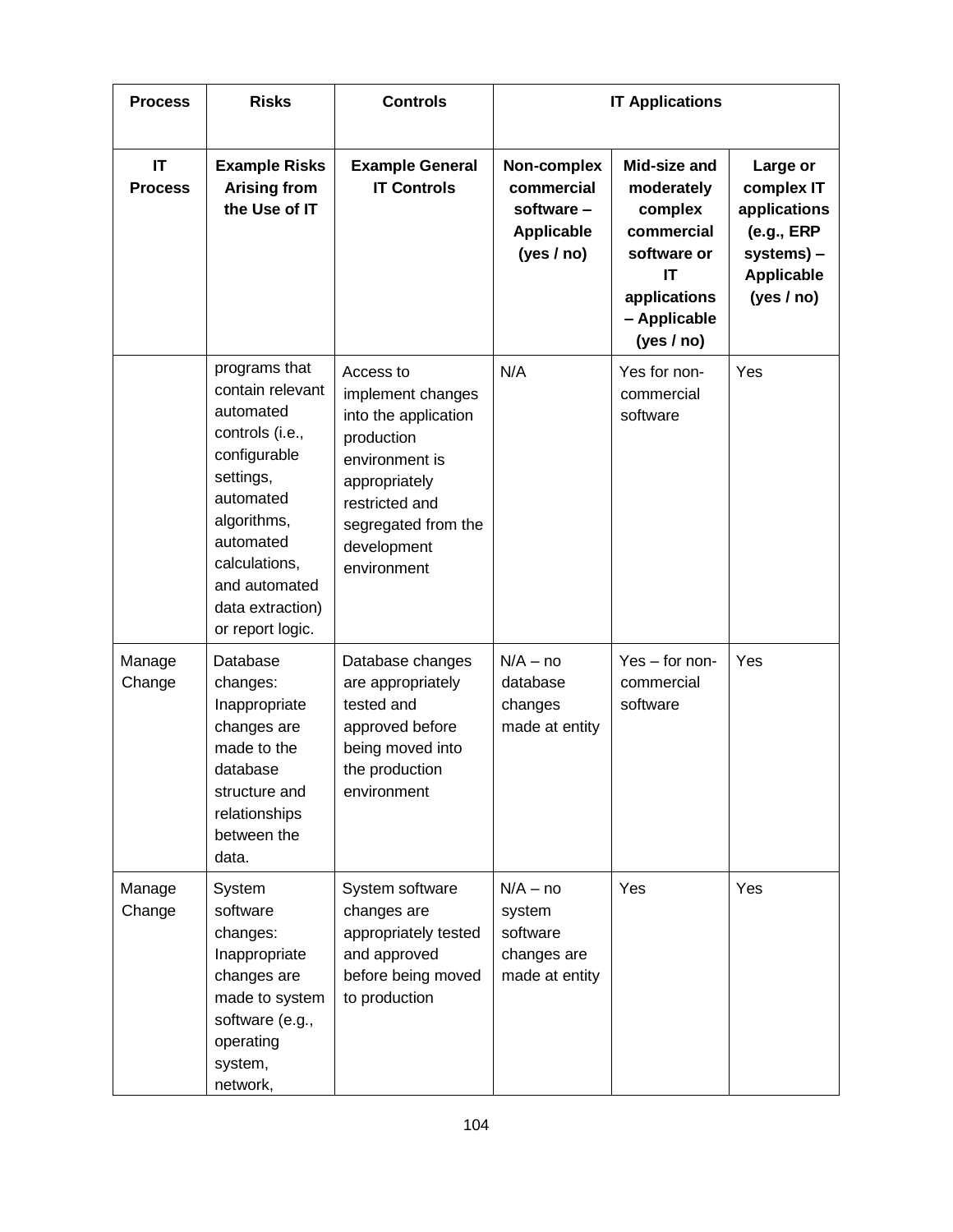| <b>Process</b>       | <b>Risks</b>                                                                                                                                                                                                               | <b>Controls</b>                                                                                                                                                                                                                                                                                                                                                                | <b>IT Applications</b>                                                     |                                                                                                                        |                                                                                                       |
|----------------------|----------------------------------------------------------------------------------------------------------------------------------------------------------------------------------------------------------------------------|--------------------------------------------------------------------------------------------------------------------------------------------------------------------------------------------------------------------------------------------------------------------------------------------------------------------------------------------------------------------------------|----------------------------------------------------------------------------|------------------------------------------------------------------------------------------------------------------------|-------------------------------------------------------------------------------------------------------|
| IT<br><b>Process</b> | <b>Example Risks</b><br><b>Arising from</b><br>the Use of IT                                                                                                                                                               | <b>Example General</b><br><b>IT Controls</b>                                                                                                                                                                                                                                                                                                                                   | Non-complex<br>commercial<br>software -<br><b>Applicable</b><br>(yes / no) | Mid-size and<br>moderately<br>complex<br>commercial<br>software or<br>IT<br>applications<br>- Applicable<br>(yes / no) | Large or<br>complex IT<br>applications<br>(e.g., ERP<br>systems) -<br><b>Applicable</b><br>(yes / no) |
|                      | change-<br>management<br>software,<br>access-control<br>software).                                                                                                                                                         |                                                                                                                                                                                                                                                                                                                                                                                |                                                                            |                                                                                                                        |                                                                                                       |
| Manage<br>Change     | Data<br>conversion:<br>Data converted<br>from legacy<br>systems or<br>previous<br>versions<br>introduces data<br>errors if the<br>conversion<br>transfers<br>incomplete,<br>redundant,<br>obsolete, or<br>inaccurate data. | Management<br>approves the results<br>of the conversion of<br>data (e.g., balancing<br>and reconciliation<br>activities) from the<br>old application<br>system or data<br>structure to the new<br>application system<br>or data structure<br>and monitors that<br>the conversion is<br>performed in<br>accordance with<br>established<br>conversion policies<br>and procedures | $N/A -$<br>Addressed<br>through<br>manual<br>controls                      | Yes                                                                                                                    | Yes                                                                                                   |
| IT<br>Operations     | Network: The<br>network does<br>not adequately<br>prevent<br>unauthorized<br>users from<br>gaining<br>inappropriate<br>access to                                                                                           | Access is<br>authenticated<br>through unique user<br>IDs and passwords<br>or other methods as<br>a mechanism for<br>validating that users<br>are authorized to<br>gain access to the<br>system. Password                                                                                                                                                                       | $N/A - no$<br>separate<br>network<br>authentication<br>method exists       | Yes                                                                                                                    | Yes                                                                                                   |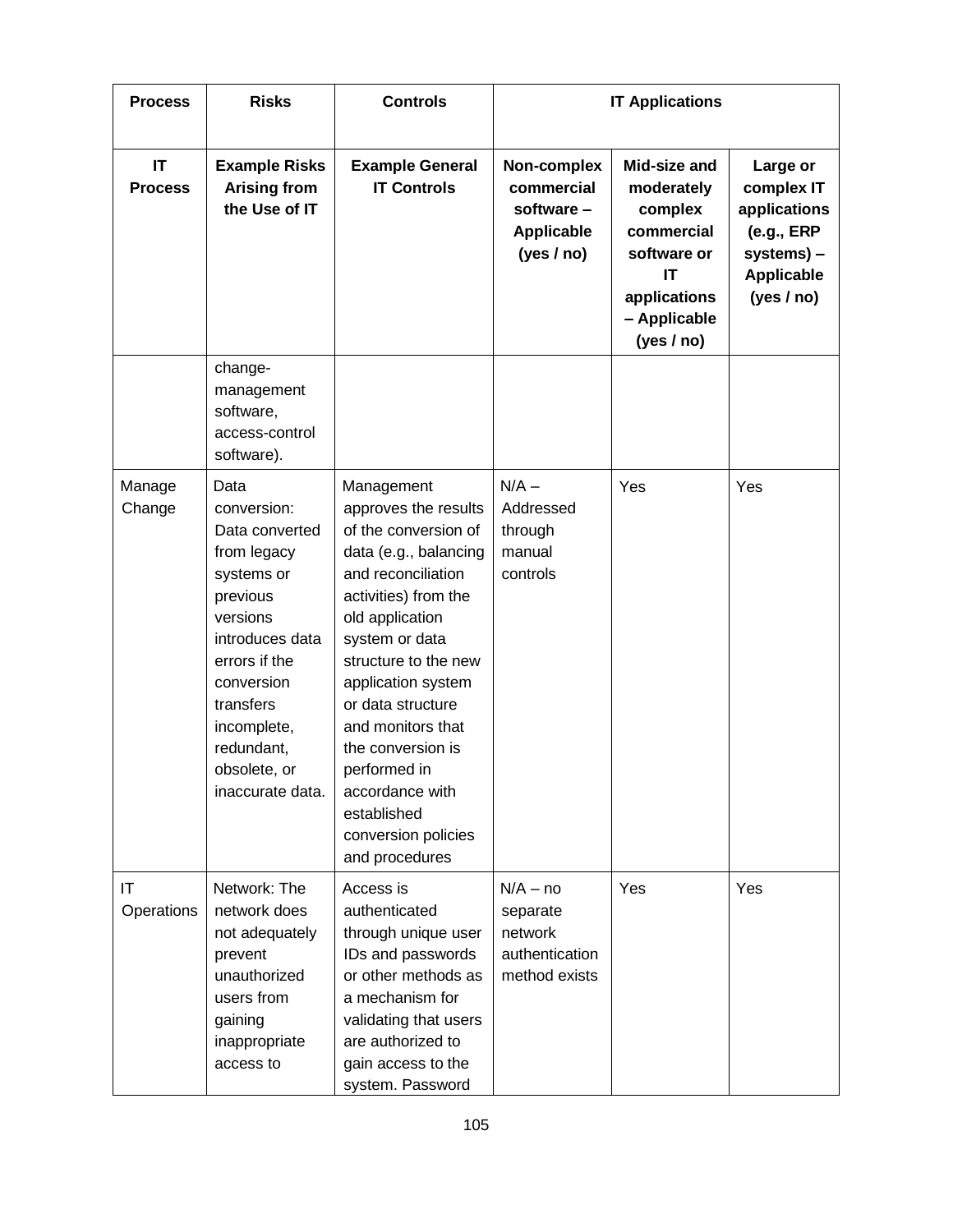| <b>Process</b>       | <b>Risks</b>                                                 | <b>Controls</b>                                                                                                                                                                                 | <b>IT Applications</b>                                                     |                                                                                                                        |                                                                                                       |
|----------------------|--------------------------------------------------------------|-------------------------------------------------------------------------------------------------------------------------------------------------------------------------------------------------|----------------------------------------------------------------------------|------------------------------------------------------------------------------------------------------------------------|-------------------------------------------------------------------------------------------------------|
| IT<br><b>Process</b> | <b>Example Risks</b><br><b>Arising from</b><br>the Use of IT | <b>Example General</b><br><b>IT Controls</b>                                                                                                                                                    | Non-complex<br>commercial<br>software -<br><b>Applicable</b><br>(yes / no) | Mid-size and<br>moderately<br>complex<br>commercial<br>software or<br>IT<br>applications<br>- Applicable<br>(yes / no) | Large or<br>complex IT<br>applications<br>(e.g., ERP<br>systems) -<br><b>Applicable</b><br>(yes / no) |
|                      | information<br>systems.                                      | parameters meet<br>company or<br>professional policies<br>and standards (e.g.,<br>password minimum<br>length and<br>complexity,<br>expiration, account<br>lockout)                              |                                                                            |                                                                                                                        |                                                                                                       |
|                      |                                                              | Network is<br>architected to<br>segment web-facing<br>applications from<br>the internal network,<br>where ICFR<br>relevant<br>applications are<br>accessed                                      | $N/A - no$<br>network<br>segmentation<br>employed                          | $Yes - with$<br>judgment                                                                                               | $Yes - with$<br>judgment                                                                              |
|                      |                                                              | On a periodic basis,<br>vulnerability scans<br>of the network<br>perimeter are<br>performed by the<br>network<br>management team,<br>which also<br>investigates<br>potential<br>vulnerabilities | N/A                                                                        | $Yes - with$<br>judgment                                                                                               | $Yes - with$<br>judgment                                                                              |
|                      |                                                              | On a periodic basis,<br>alerts are generated<br>to provide<br>notification of                                                                                                                   | N/A                                                                        | $Yes - with$<br>judgment                                                                                               | $Yes - with$<br>judgment                                                                              |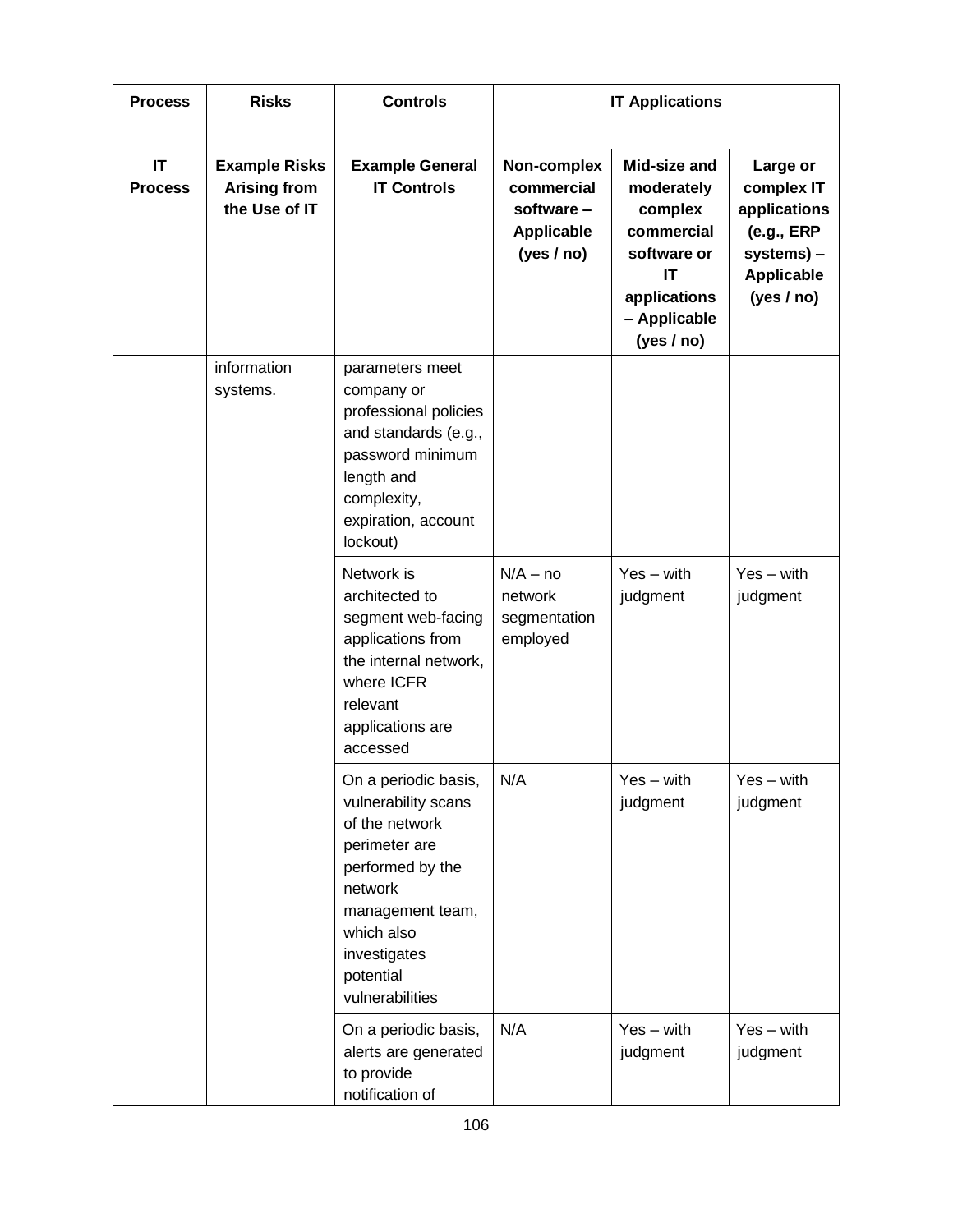| <b>Process</b>       | <b>Risks</b>                                                                                                                                      | <b>Controls</b>                                                                                                                        | <b>IT Applications</b>                                                     |                                                                                                                               |                                                                                                       |
|----------------------|---------------------------------------------------------------------------------------------------------------------------------------------------|----------------------------------------------------------------------------------------------------------------------------------------|----------------------------------------------------------------------------|-------------------------------------------------------------------------------------------------------------------------------|-------------------------------------------------------------------------------------------------------|
| IT<br><b>Process</b> | <b>Example Risks</b><br><b>Arising from</b><br>the Use of IT                                                                                      | <b>Example General</b><br><b>IT Controls</b>                                                                                           | Non-complex<br>commercial<br>software -<br><b>Applicable</b><br>(yes / no) | Mid-size and<br>moderately<br>complex<br>commercial<br>software or<br><b>IT</b><br>applications<br>- Applicable<br>(yes / no) | Large or<br>complex IT<br>applications<br>(e.g., ERP<br>systems) -<br><b>Applicable</b><br>(yes / no) |
|                      |                                                                                                                                                   | threats identified by<br>the intrusion<br>detection systems.<br>These threats are<br>investigated by the<br>network<br>management team |                                                                            |                                                                                                                               |                                                                                                       |
|                      |                                                                                                                                                   | Controls are<br>implemented to<br>restrict Virtual<br><b>Private Network</b><br>(VPN) access to<br>authorized and<br>appropriate users | $N/A - no VPN$                                                             | $Yes - with$<br>judgment                                                                                                      | $Yes - with$<br>judgment                                                                              |
| IT<br>Operations     | Data backup<br>and recovery:<br>Financial data<br>cannot be<br>recovered or<br>accessed in a<br>timely manner<br>when there is a<br>loss of data. | Financial data is<br>backed up on a<br>regular basis<br>according to an<br>established<br>schedule and<br>frequency                    | $N/A -$ relying<br>on manual<br>backups by<br>finance team                 | Yes                                                                                                                           | Yes                                                                                                   |
| IT<br>Operations     | Job scheduling:<br>Production<br>systems,<br>programs, or<br>jobs result in<br>inaccurate,<br>incomplete, or                                      | Only authorized<br>users have access<br>to update the batch<br>jobs (including<br>interface jobs) in the<br>job scheduling<br>software | $N/A$ – no batch<br>jobs                                                   | $Yes - for$<br>certain<br>applications                                                                                        | Yes                                                                                                   |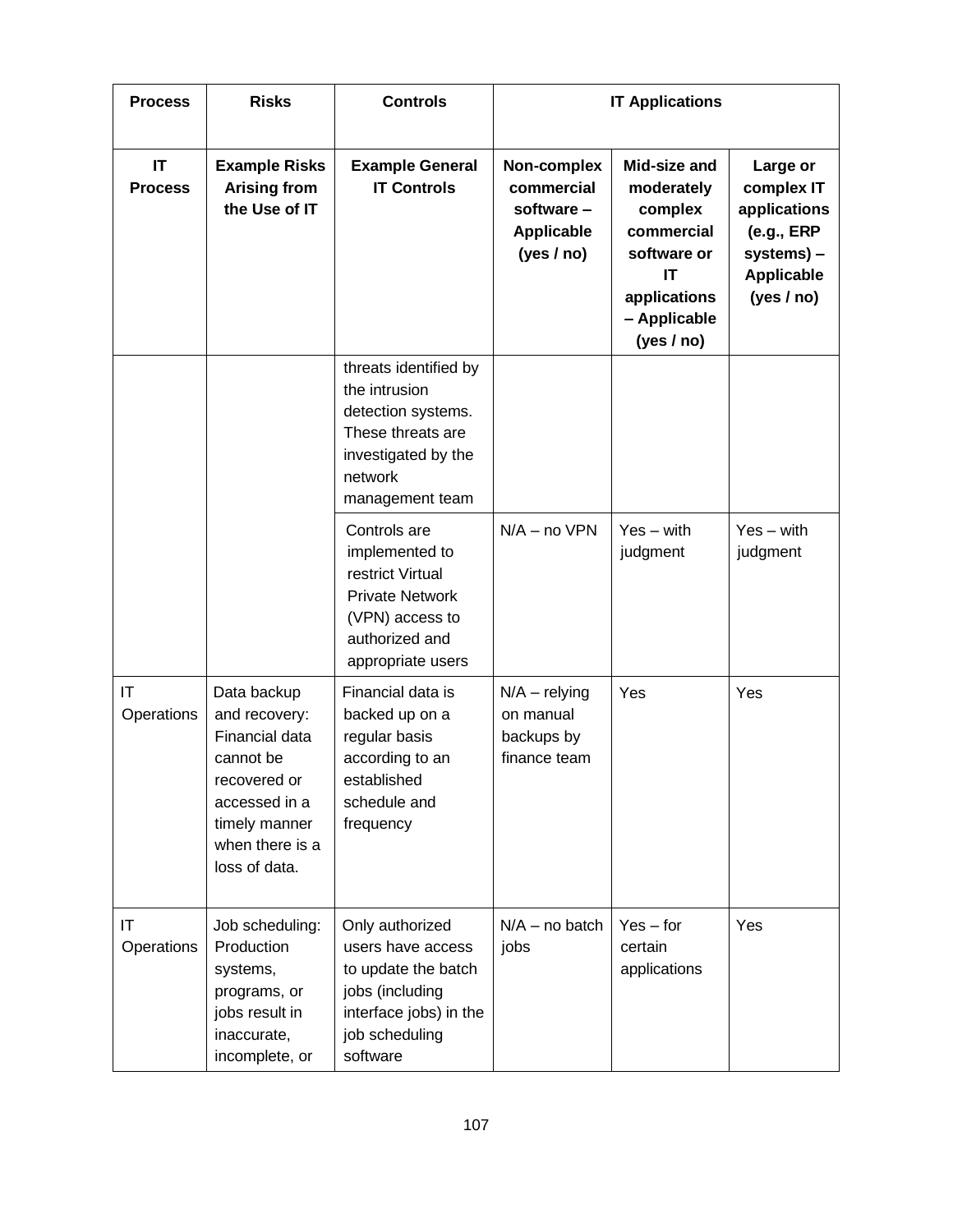| <b>Process</b>       | <b>Risks</b>                                          | <b>Controls</b>                                                                                                                           | <b>IT Applications</b>                                                       |                                                                                                                        |                                                                                                       |
|----------------------|-------------------------------------------------------|-------------------------------------------------------------------------------------------------------------------------------------------|------------------------------------------------------------------------------|------------------------------------------------------------------------------------------------------------------------|-------------------------------------------------------------------------------------------------------|
| IT<br><b>Process</b> | <b>Example Risks</b><br>Arising from<br>the Use of IT | <b>Example General</b><br><b>IT Controls</b>                                                                                              | Non-complex<br>commercial<br>software $-$<br><b>Applicable</b><br>(yes / no) | Mid-size and<br>moderately<br>complex<br>commercial<br>software or<br>IΤ<br>applications<br>- Applicable<br>(yes / no) | Large or<br>complex IT<br>applications<br>(e.g., ERP<br>systems) -<br><b>Applicable</b><br>(yes / no) |
|                      | unauthorized<br>processing of<br>data.                | Critical systems,<br>programs, or jobs<br>are monitored, and<br>processing errors<br>are corrected to<br>ensure successful<br>completion. | $N/A - no$ job<br>monitoring                                                 | $Yes - for$<br>certain<br>applications                                                                                 | Yes                                                                                                   |